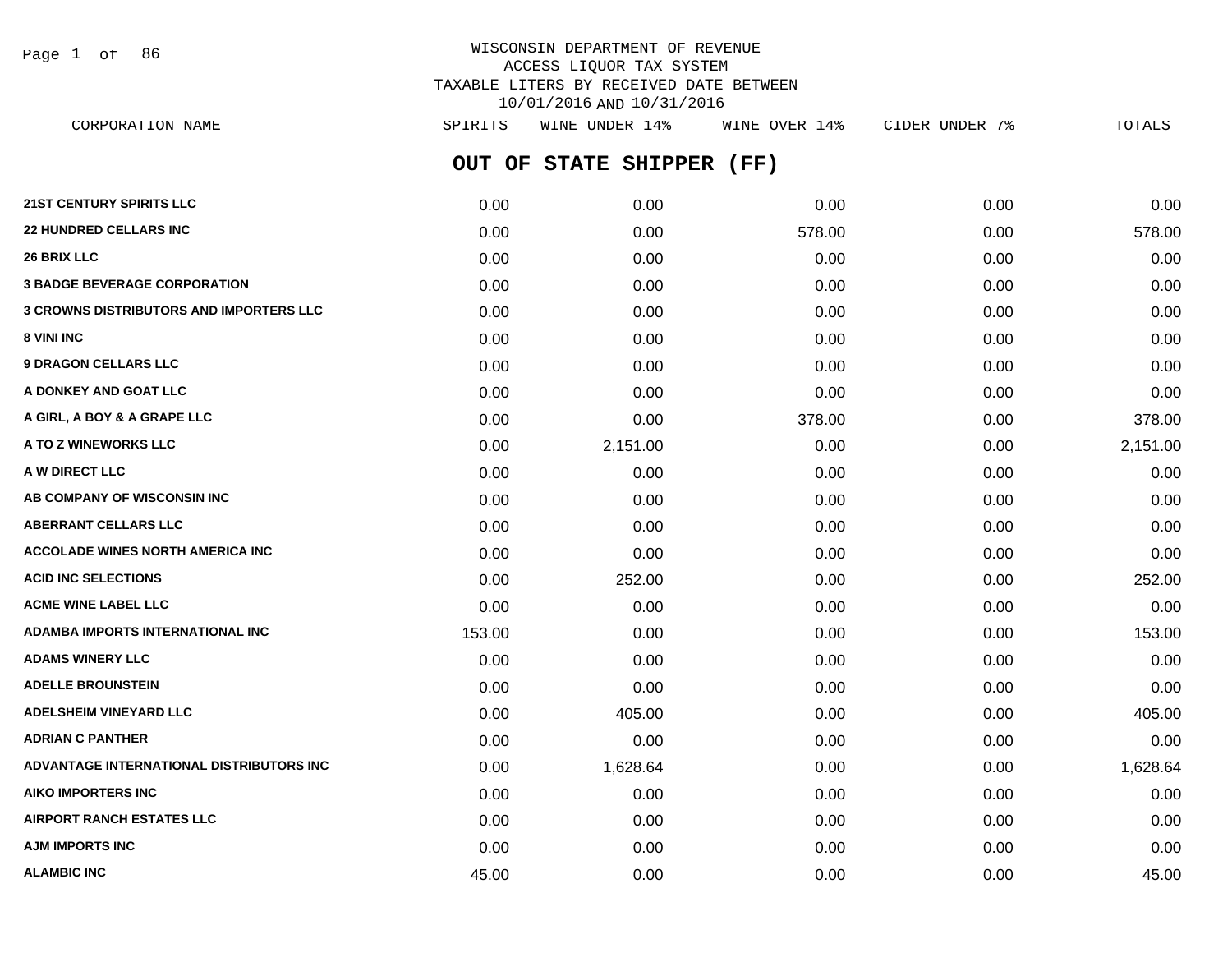| CORPORATION NAME                       | SPIRITS  | WINE UNDER 14% | WINE OVER 14% | CIDER UNDER 7% | <b>TOTALS</b> |
|----------------------------------------|----------|----------------|---------------|----------------|---------------|
| ALEXANDRIA NICOLE CELLARS LLC          | 0.00     | 171.00         | 333.00        | 0.00           | 504.00        |
| <b>ALLIED IMPORTERS USA LTD</b>        | 0.00     | 234.00         | 0.00          | 0.00           | 234.00        |
| <b>ALLORO VINEYARD INC</b>             | 0.00     | 0.00           | 0.00          | 0.00           | 0.00          |
| <b>ALLTECH'S BEVERAGE DIVISION LLC</b> | 333.00   | 0.00           | 0.00          | 0.00           | 333.00        |
| <b>ALPHA &amp; OMEGA WINERY LLC</b>    | 0.00     | 0.00           | 0.00          | 0.00           | 0.00          |
| ALPHA MARKETING NETWORK INC            | 0.00     | 0.00           | 0.00          | 0.00           | 0.00          |
| <b>ALTAMAR BRANDS LLC</b>              | 0.00     | 0.00           | 0.00          | 0.00           | 0.00          |
| <b>ALTAMURA WINERY INC</b>             | 0.00     | 0.00           | 0.00          | 0.00           | 0.00          |
| <b>AMAVI CELLARS LLC</b>               | 0.00     | 0.00           | 0.00          | 0.00           | 0.00          |
| <b>AMERICAN BEVERAGE CORP</b>          | 0.00     | 4,817.00       | 0.00          | 0.00           | 4,817.00      |
| <b>AMERICAN ESTATES WINES INC</b>      | 0.00     | 1,485.00       | 0.00          | 0.00           | 1,485.00      |
| AMERICAN NORTHWEST DISTRIBUTORS INC    | 0.00     | 0.00           | 0.00          | 0.00           | 0.00          |
| AMERICAN VINTAGE BEVERAGE INC.         | 4,725.00 | 0.00           | 0.00          | 0.00           | 4,725.00      |
| <b>AMERICAN WINE TRADE INC</b>         | 0.00     | 0.00           | 0.00          | 0.00           | 0.00          |
| <b>AMICUS CELLARS LLC</b>              | 0.00     | 66.53          | 118.80        | 0.00           | 185.33        |
| <b>AMIR PEAY</b>                       | 0.00     | 0.00           | 0.00          | 0.00           | 0.00          |
| <b>AMUSE BOUCHE LLC</b>                | 0.00     | 0.00           | 0.00          | 0.00           | 0.00          |
| ANCHOR DISTILLING COMPANY LLC          | 0.00     | 0.00           | 0.00          | 0.00           | 0.00          |
| <b>ANCIEN WINES INC</b>                | 0.00     | 0.00           | 0.00          | 0.00           | 0.00          |
| ANDERS-LANE ARTISAN WINES LP           | 0.00     | 0.00           | 0.00          | 0.00           | 0.00          |
| ANDERSONS CONN VALLEY WINERY INC       | 0.00     | 0.00           | 0.00          | 0.00           | 0.00          |
| <b>ANDIS WINES LLC</b>                 | 0.00     | 0.00           | 0.00          | 0.00           | 0.00          |
| <b>ANDREW T BECKSTOFFER</b>            | 0.00     | 0.00           | 0.00          | 0.00           | 0.00          |
| <b>ANGELA OSBORNE</b>                  | 0.00     | 9.00           | 72.00         | 0.00           | 81.00         |
| <b>ANHEUSER-BUSCH COMPANIES LLC</b>    | 0.00     | 0.00           | 0.00          | 18,811.20      | 18,811.20     |
| <b>ANNE HUBATCH</b>                    | 0.00     | 315.00         | 0.00          | 0.00           | 315.00        |
| <b>ANTHONY BOZZANO</b>                 | 0.00     | 0.00           | 0.00          | 0.00           | 0.00          |
| <b>ANTHONY M TRUCHARD</b>              | 0.00     | 0.00           | 126.00        | 0.00           | 126.00        |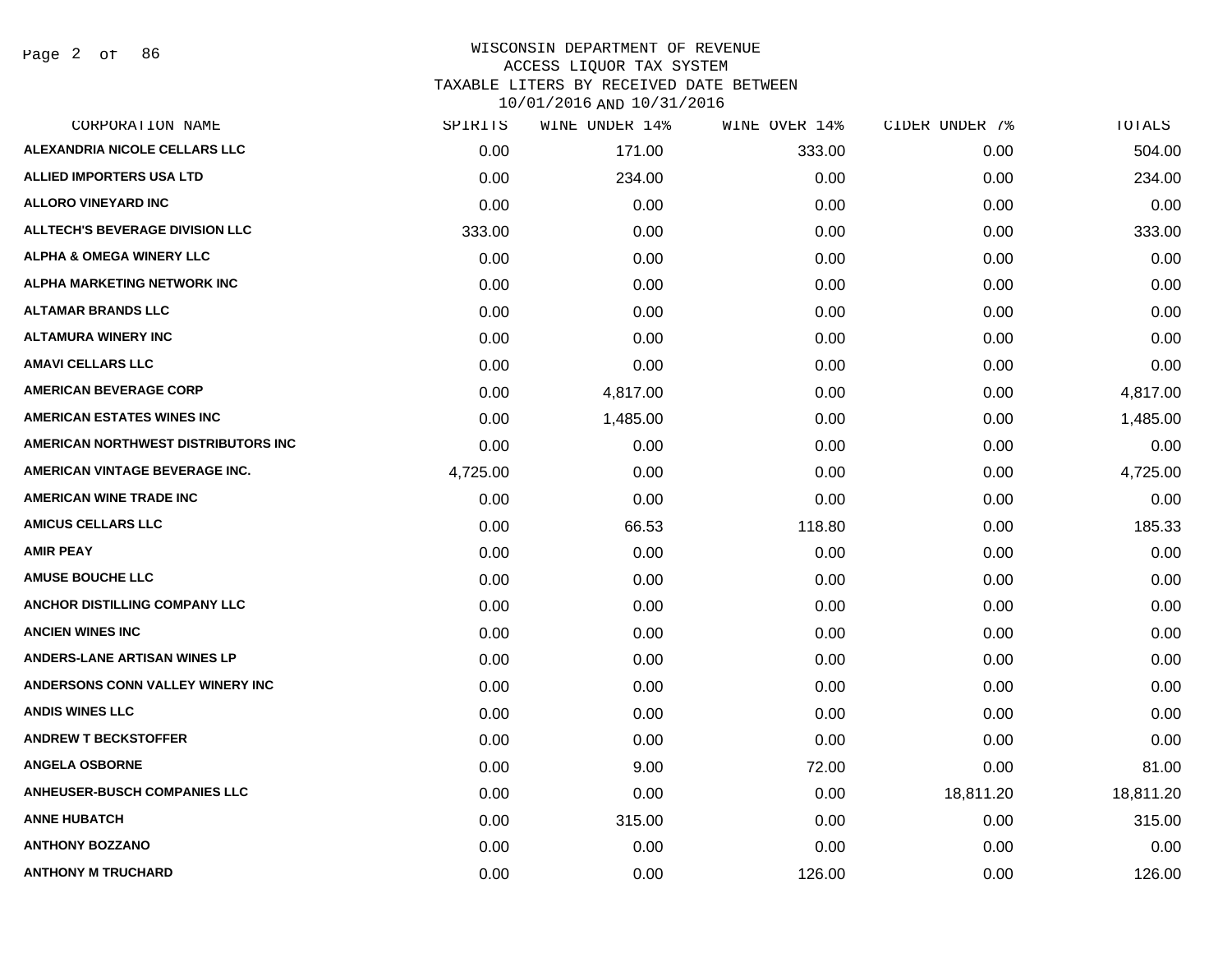| SPIRITS    | WINE UNDER 14% | WINE OVER 14% | CIDER UNDER 7% | TOTALS     |
|------------|----------------|---------------|----------------|------------|
| 0.00       | 0.00           | 0.00          | 0.00           | 0.00       |
| 0.00       | 0.00           | 0.00          | 0.00           | 0.00       |
| 252.00     | 0.00           | 0.00          | 0.00           | 252.00     |
| 0.00       | 0.00           | 0.00          | 0.00           | 0.00       |
| 0.00       | 0.00           | 0.00          | 0.00           | 0.00       |
| 0.00       | 0.00           | 0.00          | 0.00           | 0.00       |
| 0.00       | 0.00           | 0.00          | 0.00           | 0.00       |
| 0.00       | 0.00           | 0.00          | 0.00           | 0.00       |
| 0.00       | 0.00           | 0.00          | 0.00           | 0.00       |
| 0.00       | 0.00           | 0.00          | 0.00           | 0.00       |
| 0.00       | 0.00           | 0.00          | 0.00           | 0.00       |
| 9.00       | 0.00           | 0.00          | 6.00           | 15.00      |
| 0.00       | 0.00           | 0.00          | 0.00           | 0.00       |
| 0.00       | 0.00           | 0.00          | 0.00           | 0.00       |
| 0.00       | 1,071.00       | 0.00          | 0.00           | 1,071.00   |
| 0.00       | 0.00           | 0.00          | 0.00           | 0.00       |
| 885.79     | 0.00           | 0.00          | 0.00           | 885.79     |
| 0.00       | 2,209.50       | 193.50        | 0.00           | 2,403.00   |
| 0.00       | 0.00           | 0.00          | 0.00           | 0.00       |
| 0.00       | 3,199.50       | 792.00        | 0.00           | 3,991.50   |
| 0.00       | 0.00           | 1,984.50      | 0.00           | 1,984.50   |
| 0.00       | 0.00           | 0.00          | 0.00           | 0.00       |
| 0.00       | 0.00           | 0.00          | 0.00           | 0.00       |
| 0.00       | 0.00           | 279.49        | 0.00           | 279.49     |
| 0.00       | 0.00           | 0.00          | 0.00           | 0.00       |
| 258,945.60 | 422.57         | 1,986.00      | 0.00           | 261,354.17 |
| 0.00       | 1,310.76       | 144.00        | 0.00           | 1,454.76   |
| 0.00       | 0.00           | 0.00          | 0.00           | 0.00       |
|            |                |               |                |            |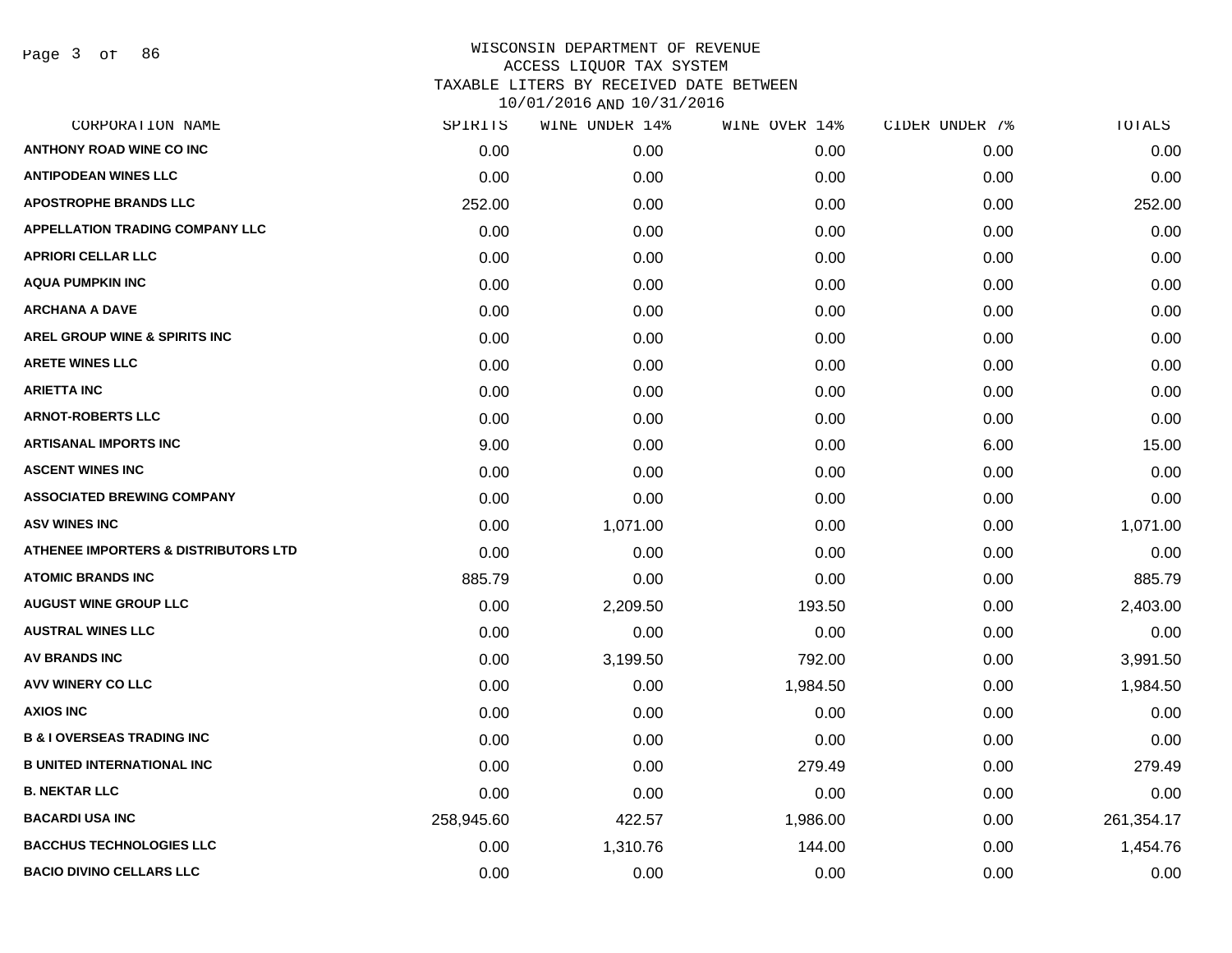Page 4 of 86

### WISCONSIN DEPARTMENT OF REVENUE ACCESS LIQUOR TAX SYSTEM TAXABLE LITERS BY RECEIVED DATE BETWEEN

| CORPORATION NAME                           | SPIRITS | WINE UNDER 14% | WINE OVER 14% | CIDER UNDER 7% | TOTALS    |
|--------------------------------------------|---------|----------------|---------------|----------------|-----------|
| <b>BADGER MOUNTAIN INC</b>                 | 0.00    | 1,125.00       | 0.00          | 0.00           | 1,125.00  |
| <b>BALCONES DISTILLING LLC</b>             | 0.00    | 0.00           | 0.00          | 0.00           | 0.00      |
| <b>BALIUS CELLARS LLC</b>                  | 0.00    | 0.00           | 0.00          | 0.00           | 0.00      |
| <b>BALLAST POINT SPIRITS LLC</b>           | 13.08   | 0.00           | 0.00          | 0.00           | 13.08     |
| <b>BANFI PRODUCTS CORPORATION</b>          | 13.50   | 15,399.88      | 279.00        | 0.00           | 15,692.38 |
| <b>BANSHEE WINES LLC</b>                   | 0.00    | 1,507.50       | 135.00        | 0.00           | 1,642.50  |
| <b>BANVILLE &amp; JONES WINE MERCHANTS</b> | 0.00    | 310.27         | 0.00          | 0.00           | 310.27    |
| <b>BANZAI BEVERAGE CORPORATION</b>         | 0.00    | 0.00           | 0.00          | 0.00           | 0.00      |
| <b>BARGETTOS SANTA CRUZ WINERY INC</b>     | 0.00    | 0.00           | 0.00          | 0.00           | 0.00      |
| <b>BARLOW VINEYARDS LLC</b>                | 0.00    | 360.00         | 0.00          | 0.00           | 360.00    |
| <b>BARNARD GRIFFIN INC</b>                 | 0.00    | 0.00           | 0.00          | 0.00           | 0.00      |
| <b>BARNETT VINEYARDS LP</b>                | 0.00    | 0.00           | 0.00          | 0.00           | 0.00      |
| <b>BATCH 206 DISTILLERY LLC</b>            | 0.00    | 0.00           | 0.00          | 0.00           | 0.00      |
| <b>BATTAGLIA DISTRIBUTING CORP INC</b>     | 0.00    | 0.00           | 0.00          | 0.00           | 0.00      |
| <b>BAUM WINE IMPORTS INC</b>               | 0.00    | 4,734.75       | 317.25        | 0.00           | 5,052.00  |
| <b>BAVARIAN LION WINERY LLC</b>            | 0.00    | 0.00           | 0.00          | 0.00           | 0.00      |
| <b>BAYWOOD CELLARS INC</b>                 | 0.00    | 0.00           | 0.00          | 0.00           | 0.00      |
| <b>BCTLD LLC</b>                           | 0.00    | 0.00           | 0.00          | 0.00           | 0.00      |
| <b>BEATBOX BEVERAGES LLC</b>               | 0.00    | 0.00           | 0.00          | 0.00           | 0.00      |
| <b>BEATBOX BEVERAGES LLC</b>               | 0.00    | 0.00           | 0.00          | 0.00           | 0.00      |
| <b>BEAUX FRERES LLC</b>                    | 0.00    | 0.00           | 0.00          | 0.00           | 0.00      |
| <b>BENDISTILLERY INC</b>                   | 0.00    | 0.00           | 0.00          | 0.00           | 0.00      |
| <b>BENESSERE VINEYARDS LTD</b>             | 0.00    | 0.00           | 0.00          | 0.00           | 0.00      |
| <b>BENNETT LANE WINERY LLC</b>             | 0.00    | 0.00           | 0.00          | 0.00           | 0.00      |
| <b>BENOVIA WINERY LLC</b>                  | 0.00    | 0.00           | 0.00          | 0.00           | 0.00      |
| <b>BENTON-LANE LLC</b>                     | 0.00    | 252.00         | 0.00          | 0.00           | 252.00    |
| <b>BERGSTROM WINES LLC</b>                 | 0.00    | 0.00           | 0.00          | 0.00           | 0.00      |
| <b>BERNARDUS LLC</b>                       | 0.00    | 0.00           | 0.00          | 0.00           | 0.00      |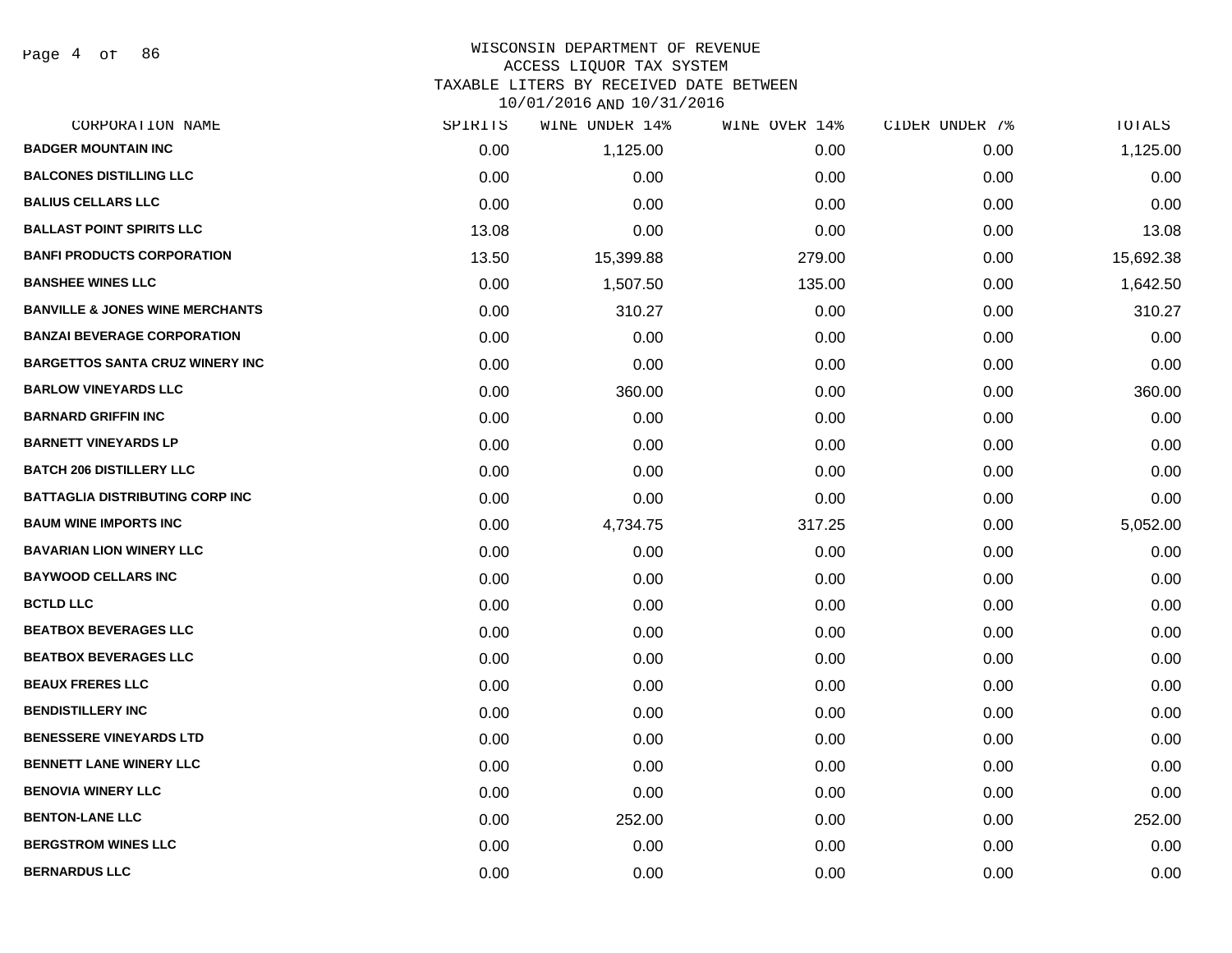| CORPORATION NAME                                | SPIRITS | WINE UNDER 14% | WINE OVER 14% | CIDER UNDER 7% | TOTALS     |
|-------------------------------------------------|---------|----------------|---------------|----------------|------------|
| <b>BETHEL HEIGHTS VINEYARD INC</b>              | 0.00    | 0.00           | 0.00          | 0.00           | 0.00       |
| BETTER BRANDS INTERNATIONAL                     | 0.00    | 324.00         | 252.00        | 0.00           | 576.00     |
| <b>BETZ CELLARS LLC</b>                         | 0.00    | 0.00           | 0.00          | 0.00           | 0.00       |
| <b>BEVERAGE BROTHERS INC</b>                    | 0.00    | 0.00           | 0.00          | 0.00           | 0.00       |
| BEVERAGE GROUP INTERNATIONAL LLC                | 0.00    | 0.00           | 0.00          | 0.00           | 0.00       |
| BEVERAGE SOLUTIONS & LOGISTICS INC              | 0.00    | 0.00           | 0.00          | 0.00           | 0.00       |
| <b>BF ACQUISITION LTD</b>                       | 31.50   | 135.00         | 0.00          | 0.00           | 166.50     |
| <b>BIAGIO CRU &amp; ESTATE WINES LLC</b>        | 0.00    | 0.00           | 0.00          | 0.00           | 0.00       |
| BIEN NACIDO VINEYARDS OF RANCHO TEPUSQUET<br>LP | 0.00    | 0.00           | 0.00          | 0.00           | 0.00       |
| <b>BILTMORE ESTATE WINE COMPANY</b>             | 0.00    | 0.00           | 0.00          | 0.00           | 0.00       |
| <b>BLACK ROCK SPIRITS LLC</b>                   | 472.50  | 0.00           | 0.00          | 0.00           | 472.50     |
| <b>BLACKBIRD VINEYARDS LLC</b>                  | 0.00    | 0.00           | 139.50        | 0.00           | 139.50     |
| <b>BLACKBURN ENTERPRISES LLC</b>                | 0.00    | 0.00           | 414.00        | 0.00           | 414.00     |
| <b>BLAKE FARMS HARD APPLE CIDER LLC</b>         | 0.00    | 0.00           | 0.00          | 2,976.37       | 2,976.37   |
| <b>BLAUM BROS DISTILLING CO LLC</b>             | 53.50   | 0.00           | 0.00          | 0.00           | 53.50      |
| BLUE RIDGE DISTILLING CO INC                    | 0.00    | 0.00           | 0.00          | 0.00           | 0.00       |
| <b>BLUE SKY VINTNERS LLC</b>                    | 0.00    | 0.00           | 0.00          | 0.00           | 0.00       |
| <b>BNA WINE GROUP LLC</b>                       | 0.00    | 378.00         | 0.00          | 0.00           | 378.00     |
| <b>BNP DISTRIBUTING CO INC</b>                  | 0.00    | 0.00           | 0.00          | 0.00           | 0.00       |
| <b>BOEGER WINERY INC</b>                        | 0.00    | 0.00           | 0.00          | 0.00           | 0.00       |
| <b>BOGLE VINEYARDS INC</b>                      | 0.00    | 58,968.00      | 6,486.00      | 0.00           | 65,454.00  |
| <b>BONANNO VINTNERS LLC</b>                     | 0.00    | 0.00           | 0.00          | 0.00           | 0.00       |
| <b>BONNY DOON WINERY INC</b>                    | 0.00    | 0.00           | 0.00          | 0.00           | 0.00       |
| <b>BOSTON BEER CORPORATION</b>                  | 0.00    | 0.00           | 0.00          | 112,574.02     | 112,574.02 |
| <b>BOUCHAINE VINEYARDS INC</b>                  | 0.00    | 0.00           | 0.00          | 0.00           | 0.00       |
| <b>BOUNDARY BREAKS LLC</b>                      | 0.00    | 0.00           | 0.00          | 0.00           | 0.00       |
| <b>BOUTINOT USA INC</b>                         | 0.00    | 0.00           | 0.00          | 0.00           | 0.00       |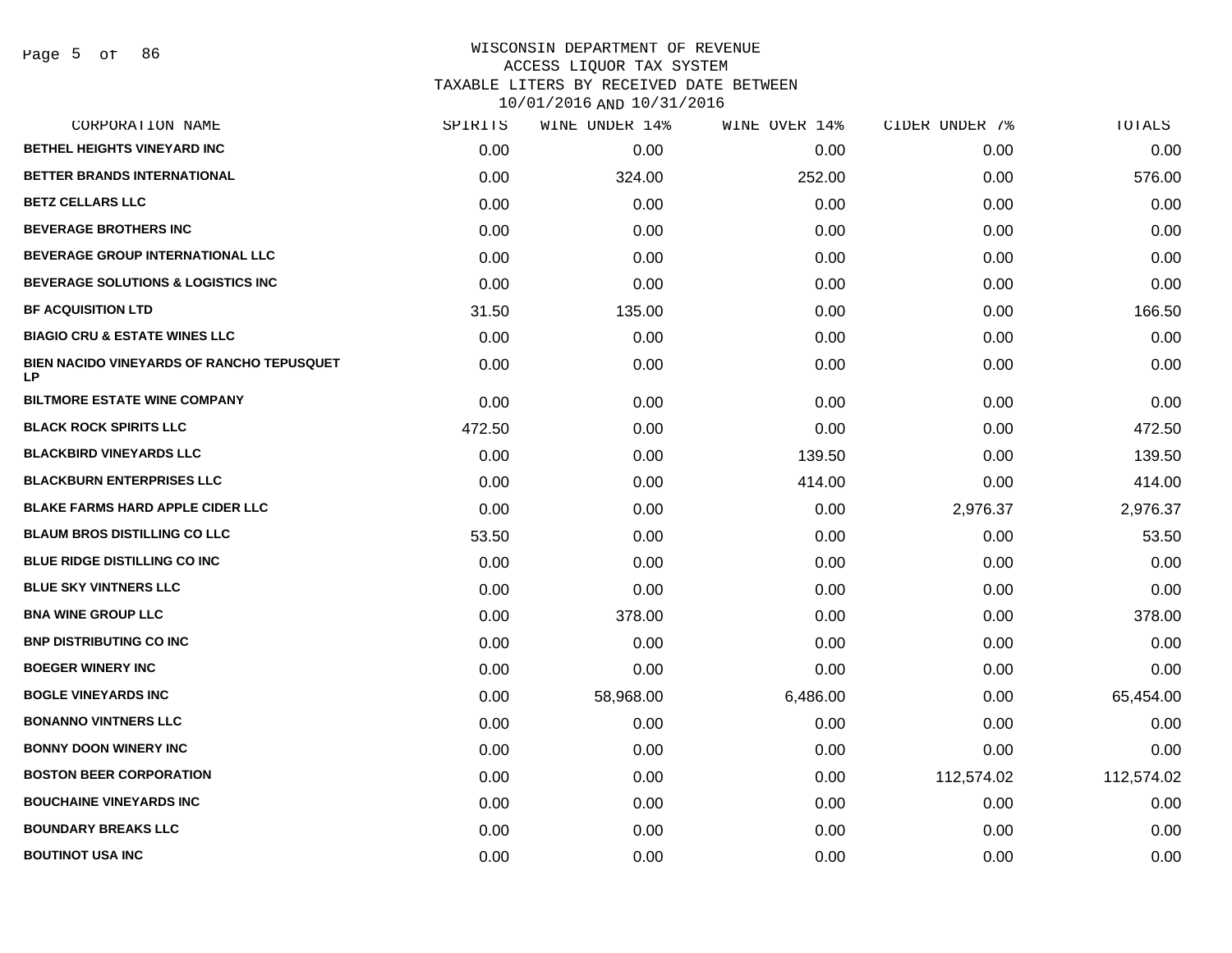Page 6 of 86

# WISCONSIN DEPARTMENT OF REVENUE ACCESS LIQUOR TAX SYSTEM

TAXABLE LITERS BY RECEIVED DATE BETWEEN

| CORPORATION NAME                               | SPIRITS    | WINE UNDER 14% | WINE OVER 14% | CIDER UNDER 7% | TOTALS     |
|------------------------------------------------|------------|----------------|---------------|----------------|------------|
| <b>BRASSFIELD ESTATE WINERY LLC</b>            | 0.00       | 0.00           | 0.00          | 0.00           | 0.00       |
| <b>BRAZOS WINE IMPORTS LLC</b>                 | 0.00       | 0.00           | 0.00          | 0.00           | 0.00       |
| <b>BREWER-CLIFTON LLC</b>                      | 0.00       | 0.00           | 0.00          | 0.00           | 0.00       |
| <b>BRICKELL WINES LLC</b>                      | 0.00       | 0.00           | 0.00          | 0.00           | 0.00       |
| <b>BRIDGEVIEW VINEYARDS INC</b>                | 0.00       | 0.00           | 0.00          | 0.00           | 0.00       |
| <b>BROADBENT SELECTIONS INC</b>                | 0.00       | 688.50         | 531.00        | 0.00           | 1,219.50   |
| <b>BRONCO WINE COMPANY</b>                     | 0.00       | 97,810.11      | 679.50        | 0.00           | 98,489.61  |
| <b>BROTHERS INTERNATIONAL FOOD CORPORATION</b> | 0.00       | 0.00           | 0.00          | 0.00           | 0.00       |
| <b>BROVO SPIRITS LLC</b>                       | 0.00       | 0.00           | 0.00          | 0.00           | 0.00       |
| <b>BROWN-FORMAN CORPORATION</b>                | 333,594.45 | 22,182.74      | 2,682.00      | 0.00           | 358,459.19 |
| <b>BRUTOCAO CELLARS LP</b>                     | 0.00       | 531.00         | 0.00          | 0.00           | 531.00     |
| <b>BUEHLER VINEYARDS INC</b>                   | 0.00       | 0.00           | 0.00          | 0.00           | 0.00       |
| <b>BULGARIAN MASTER VINTNERS LLC</b>           | 0.00       | 0.00           | 0.00          | 0.00           | 0.00       |
| <b>BULLY HILL VINEYARDS INC</b>                | 0.00       | 0.00           | 0.00          | 0.00           | 0.00       |
| <b>BUONA VITA LLC</b>                          | 0.00       | 0.00           | 0.00          | 0.00           | 0.00       |
| <b>BUONCRISTIANI WINE CO LLC</b>               | 0.00       | 0.00           | 0.00          | 0.00           | 0.00       |
| <b>BURGESS CELLARS INC</b>                     | 0.00       | 0.00           | 252.00        | 0.00           | 252.00     |
| <b>BUZZBALLZ LLC</b>                           | 0.00       | 0.00           | 0.00          | 0.00           | 0.00       |
| <b>BUZZBOX BEVERAGES INC</b>                   | 0.00       | 0.00           | 0.00          | 0.00           | 0.00       |
| <b>BYRON T DOOLEY</b>                          | 0.00       | 0.00           | 0.00          | 0.00           | 0.00       |
| <b>C &amp; C WINE SERVICES INC</b>             | 0.00       | 0.00           | 0.00          | 0.00           | 0.00       |
| <b>C MONDAVI &amp; SONS</b>                    | 0.00       | 21,654.00      | 1,134.00      | 0.00           | 22,788.00  |
| <b>CA'MOMI WINERY LLC</b>                      | 0.00       | 558.00         | 0.00          | 0.00           | 558.00     |
| <b>CABERNET CORP</b>                           | 0.00       | 189.00         | 27.00         | 0.00           | 216.00     |
| <b>CAIN CELLARS INC</b>                        | 0.00       | 0.00           | 0.00          | 0.00           | 0.00       |
| <b>CAL VIN ENTERPRISES CORPORATION</b>         | 0.00       | 45.00          | 459.00        | 0.00           | 504.00     |
| <b>CALCAREOUS VINEYARD LLC</b>                 | 0.00       | 0.00           | 58.50         | 0.00           | 58.50      |
| <b>CALERA WINE COMPANY LP</b>                  | 0.00       | 0.00           | 261.00        | 0.00           | 261.00     |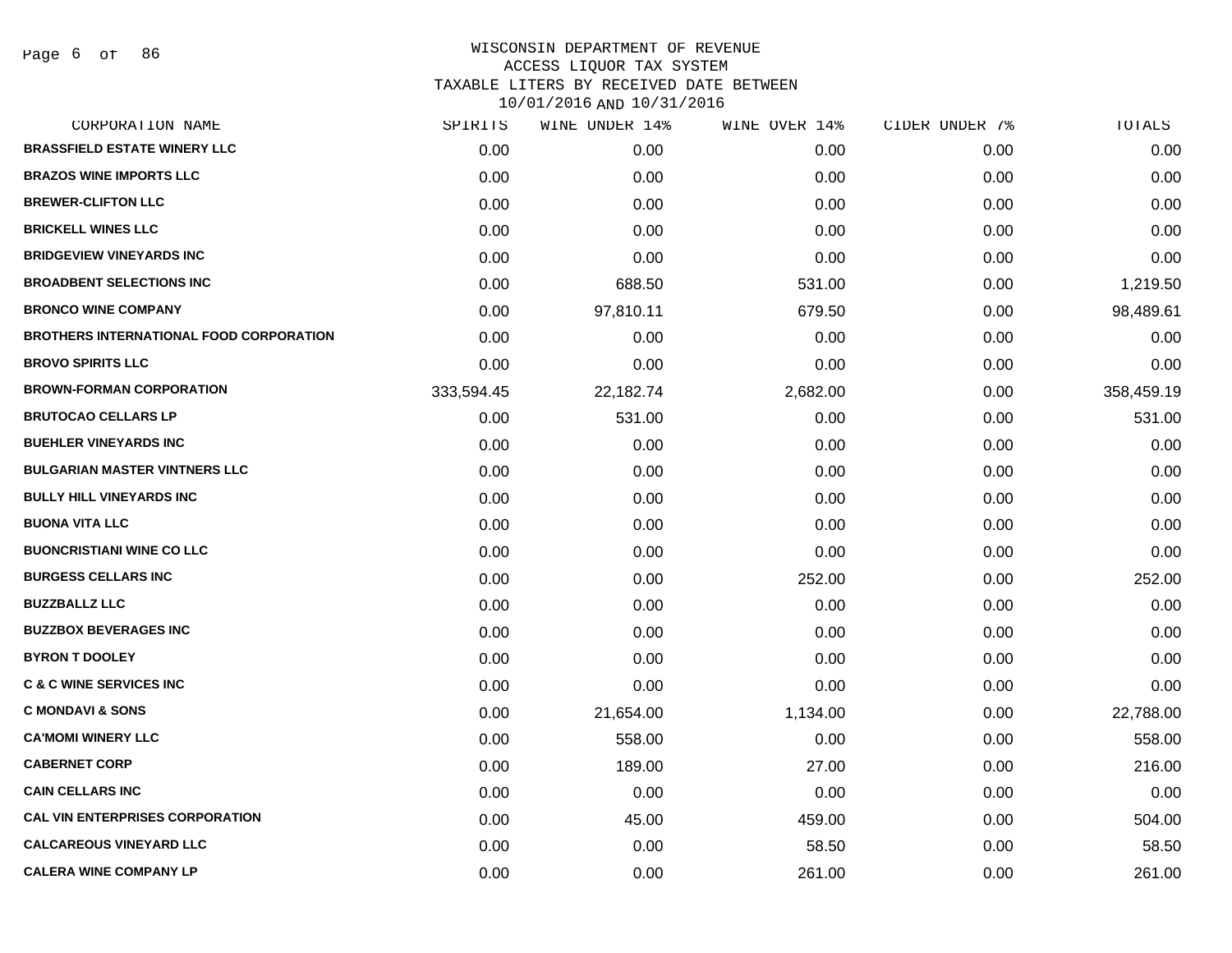Page 7 of 86

| CORPORATION NAME                            | SPIRITS    | WINE UNDER 14% | WINE OVER 14% | CIDER UNDER 7% | TOTALS     |
|---------------------------------------------|------------|----------------|---------------|----------------|------------|
| <b>CALIFORNIA CIDER COMPANY</b>             | 0.00       | 0.00           | 0.00          | 4,884.16       | 4,884.16   |
| <b>CALIFORNIA NATURAL PRODUCTS INC</b>      | 0.00       | 0.00           | 0.00          | 0.00           | 0.00       |
| <b>CALIFORNIA VINEYARDS INC</b>             | 0.00       | 0.00           | 0.00          | 0.00           | 0.00       |
| <b>CALISTOGA PARTNERS LP</b>                | 0.00       | 0.00           | 0.00          | 0.00           | 0.00       |
| <b>CALLUNA VINEYARDS LLC</b>                | 0.00       | 0.00           | 0.00          | 0.00           | 0.00       |
| <b>CAMARDA CORP</b>                         | 0.00       | 0.00           | 0.00          | 0.00           | 0.00       |
| <b>CAMPARI AMERICA LLC</b>                  | 121,494.30 | 0.00           | 0.00          | 0.00           | 121,494.30 |
| <b>CANNON RIVER WINERY LLC</b>              | 0.00       | 0.00           | 0.00          | 0.00           | 0.00       |
| <b>CAPE CLASSICS INC</b>                    | 0.00       | 7,992.00       | 171.00        | 0.00           | 8,163.00   |
| <b>CARAVEL GROUP LLC</b>                    | 0.00       | 0.00           | 0.00          | 0.00           | 0.00       |
| <b>CARDWELL HILL CELLARS LLC</b>            | 0.00       | 540.00         | 0.00          | 0.00           | 540.00     |
| <b>CARIBBEAN DISTILLERS LLC</b>             | 522.00     | 0.00           | 0.00          | 0.00           | 522.00     |
| <b>CARIBBEAN SPIRITS INC</b>                | 81.00      | 0.00           | 0.00          | 0.00           | 81.00      |
| <b>CARL JEPPSON COMPANY</b>                 | 0.00       | 0.00           | 0.00          | 0.00           | 0.00       |
| <b>CARL THOMA</b>                           | 0.00       | 0.00           | 0.00          | 0.00           | 0.00       |
| <b>CARLSON VINEYARDS INC</b>                | 0.00       | 1,008.00       | 0.00          | 0.00           | 1,008.00   |
| <b>CAROLE MINOGUE</b>                       | 0.00       | 0.00           | 0.00          | 0.00           | 0.00       |
| <b>CAROLINA DISTRIBUTION LLC</b>            | 0.00       | 0.00           | 0.00          | 0.00           | 0.00       |
| <b>CARRIAGE HOUSE IMPORTS, LTD.</b>         | 135.00     | 0.00           | 0.00          | 0.00           | 135.00     |
| <b>CASTLE BRANDS USA CORP</b>               | 2,659.25   | 0.00           | 0.00          | 0.00           | 2,659.25   |
| <b>CASTORO CELLARS</b>                      | 0.00       | 441.00         | 0.00          | 0.00           | 441.00     |
| <b>CEDAR KNOLL VINEYARDS INC</b>            | 0.00       | 0.00           | 0.00          | 0.00           | 0.00       |
| <b>CELEBRATION DISTILLATION CORPORATION</b> | 0.00       | 0.00           | 0.00          | 0.00           | 0.00       |
| <b>CELLARS INTERNATIONAL INC</b>            | 0.00       | 0.00           | 0.00          | 0.00           | 0.00       |
| <b>CELLIER WINES DISTRIBUTING INC</b>       | 0.00       | 0.00           | 0.00          | 0.00           | 0.00       |
| <b>CELLO VIA INC</b>                        | 0.00       | 0.00           | 0.00          | 0.00           | 0.00       |
| <b>CENTER VALLEY ORCHARDS LLC</b>           | 0.00       | 0.00           | 0.00          | 1,552.00       | 1,552.00   |
| <b>CHAISE VENTURES INC</b>                  | 0.00       | 0.00           | 0.00          | 0.00           | 0.00       |
|                                             |            |                |               |                |            |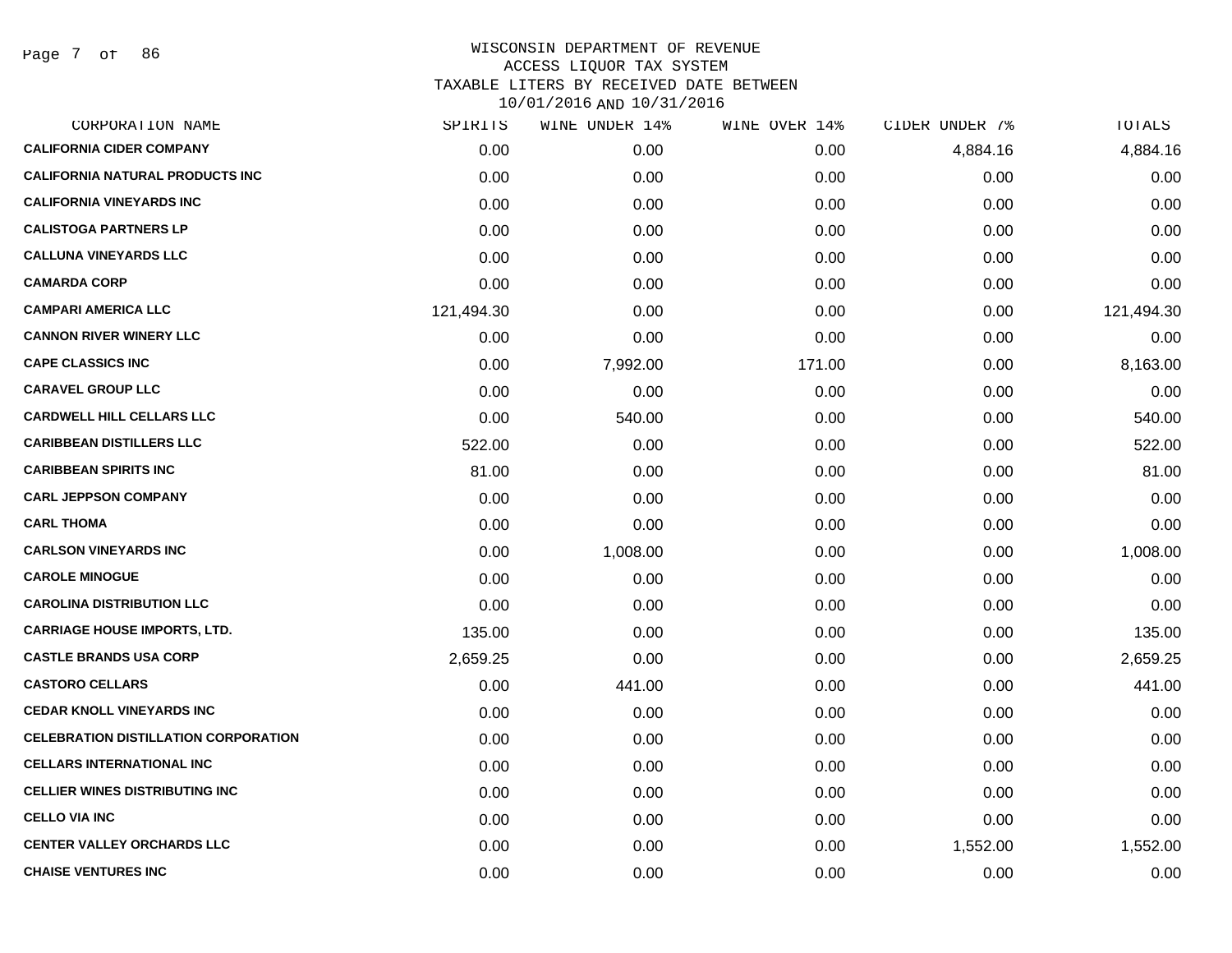| CORPORATION NAME                      | SPIRITS   | WINE UNDER 14% | WINE OVER 14% | CIDER UNDER 7% | TOTALS    |
|---------------------------------------|-----------|----------------|---------------|----------------|-----------|
| <b>CHANNING DAUGHTERS WINERY LLC</b>  | 0.00      | 288.00         | 48.00         | 0.00           | 336.00    |
| <b>CHAPPELLET WINERY INC</b>          | 0.00      | 0.00           | 252.00        | 0.00           | 252.00    |
| <b>CHARBAUT AMERICA INC</b>           | 0.00      | 9.00           | 0.00          | 0.00           | 9.00      |
| <b>CHARLES &amp; MARTHA BARRA</b>     | 0.00      | 108.00         | 9.00          | 0.00           | 117.00    |
| <b>CHARLES JACQUIN ET CIE INC</b>     | 17,568.74 | 0.00           | 296.98        | 0.00           | 17,865.72 |
| <b>CHARLES NEAL SELECTIONS INC</b>    | 0.00      | 477.00         | 0.00          | 0.00           | 477.00    |
| <b>CHARLES REININGER LLC</b>          | 0.00      | 0.00           | 0.00          | 0.00           | 0.00      |
| <b>CHATEAU BARNABY LLC</b>            | 0.00      | 0.00           | 0.00          | 0.00           | 0.00      |
| <b>CHATEAU DIANA LLC</b>              | 0.00      | 1,008.00       | 0.00          | 0.00           | 1,008.00  |
| <b>CHATHAM IMPORTS INC</b>            | 931.50    | 0.00           | 0.00          | 0.00           | 931.50    |
| <b>CHEHALEM INC</b>                   | 0.00      | 0.00           | 0.00          | 0.00           | 0.00      |
| <b>CHICAGO DISTILLING COMPANY LLC</b> | 0.00      | 0.00           | 0.00          | 0.00           | 0.00      |
| <b>CHOYA UMESHU USA INC</b>           | 0.00      | 18.00          | 135.00        | 0.00           | 153.00    |
| <b>CHRISTIAN P SCHAEFER</b>           | 0.00      | 19,371.00      | 0.00          | 9,505.15       | 28,876.15 |
| <b>CHRISTOPHER DRAKE WHITCRAFT</b>    | 0.00      | 0.00           | 0.00          | 0.00           | 0.00      |
| <b>CHRISTOPHER F PITTENGER</b>        | 0.00      | 0.00           | 0.00          | 0.00           | 0.00      |
| <b>CHRISTOPHER FIGGINS</b>            | 0.00      | 0.00           | 0.00          | 0.00           | 0.00      |
| <b>CHRISTOPHER J FLOOD</b>            | 0.00      | 0.00           | 0.00          | 0.00           | 0.00      |
| <b>CHRISTOPHER M JAMES</b>            | 0.00      | 0.00           | 9.00          | 0.00           | 9.00      |
| <b>CHRISTOPHER MICHAEL WINES LLC</b>  | 0.00      | 252.00         | 0.00          | 0.00           | 252.00    |
| <b>CLAAR CELLARS LLC</b>              | 0.00      | 0.00           | 0.00          | 0.00           | 0.00      |
| <b>CLARA STREET COMPANY</b>           | 0.00      | 0.00           | 0.00          | 0.00           | 0.00      |
| <b>CLASSIC WINE IMPORTS INC</b>       | 426.00    | 0.00           | 0.00          | 0.00           | 426.00    |
| <b>CLASSICAL WINES FROM SPAIN LTD</b> | 0.00      | 0.00           | 0.00          | 0.00           | 0.00      |
| <b>CLENDENENLINDQUIST VINTNERS</b>    | 0.00      | 0.00           | 0.00          | 0.00           | 0.00      |
| <b>CLINE CELLARS INC</b>              | 0.00      | 2,079.00       | 1,449.00      | 0.00           | 3,528.00  |
| <b>CLINE SISTERS IMPORTS LLC</b>      | 0.00      | 0.00           | 0.00          | 0.00           | 0.00      |
| <b>CLINT PROPERTIES INC</b>           | 0.00      | 432.00         | 0.00          | 0.00           | 432.00    |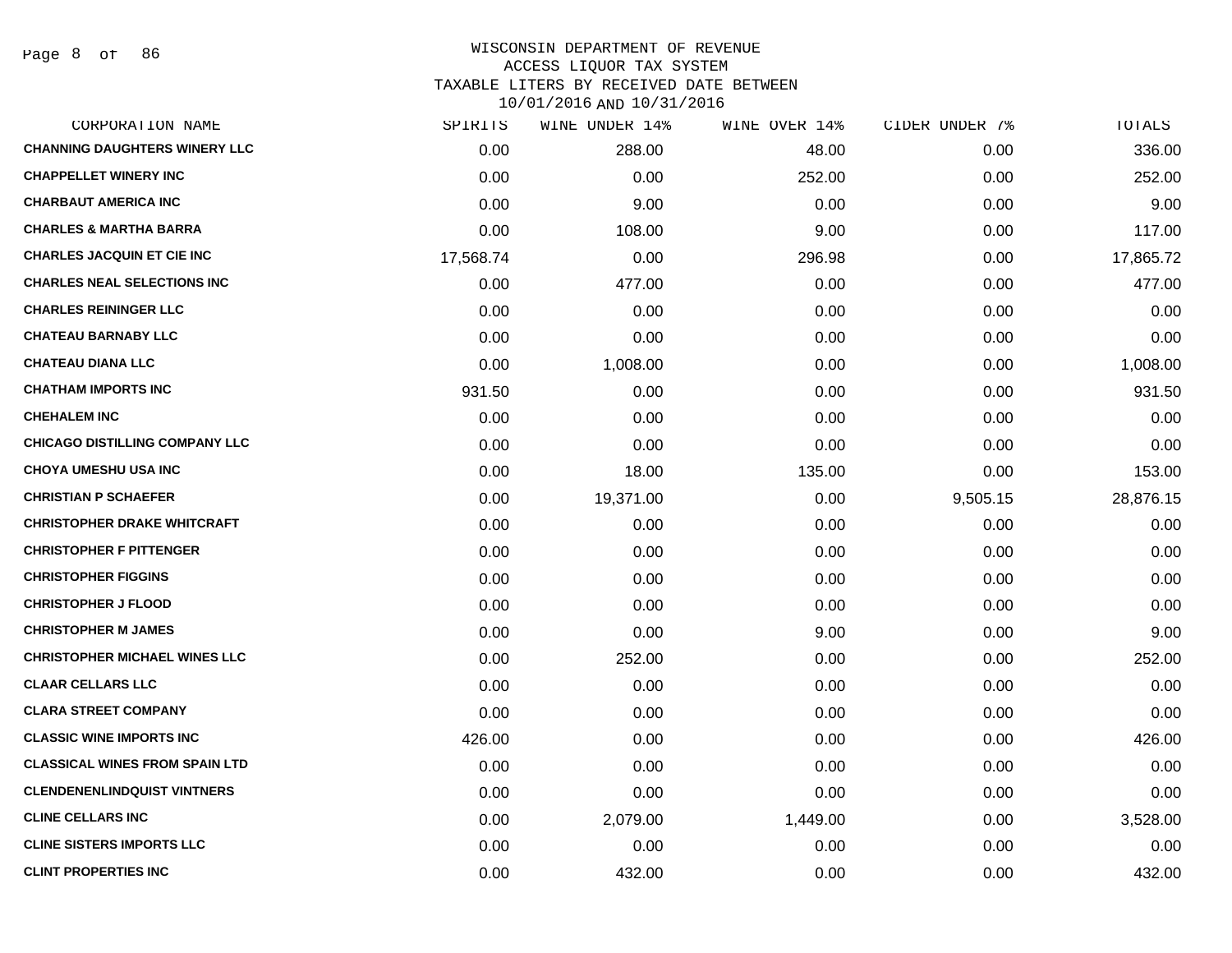| CORPORATION NAME                             | SPIRITS   | WINE UNDER 14% | WINE OVER 14% | CIDER UNDER 7% | TOTALS     |
|----------------------------------------------|-----------|----------------|---------------|----------------|------------|
| <b>CLOS DU VAL WINE CO LTD</b>               | 0.00      | 378.00         | 810.00        | 0.00           | 1,188.00   |
| <b>COCKERELL WINE CONSULTING LLC</b>         | 0.00      | 0.00           | 40.41         | 0.00           | 40.41      |
| <b>COCKTAIL CRAFTERS LLC</b>                 | 0.00      | 0.00           | 0.00          | 0.00           | 0.00       |
| <b>CODY T WRIGHT</b>                         | 0.00      | 0.00           | 0.00          | 0.00           | 0.00       |
| <b>COHO WINES LLC</b>                        | 0.00      | 0.00           | 0.00          | 0.00           | 0.00       |
| <b>COLORADO CIDER COMPANY LLC</b>            | 0.00      | 0.00           | 0.00          | 670.55         | 670.55     |
| <b>CONSTELLATION BRANDS INC</b>              | 93,630.90 | 383,561.35     | 9,013.31      | 0.00           | 486,205.56 |
| <b>COOL HAND VINEYARDS LLC</b>               | 0.00      | 0.00           | 0.00          | 0.00           | 0.00       |
| <b>COPA CACHACA CORPORATION</b>              | 0.00      | 0.00           | 0.00          | 0.00           | 0.00       |
| <b>COPPER &amp; KINGS AMERICAN BRANDY CO</b> | 216.00    | 0.00           | 0.00          | 0.00           | 216.00     |
| <b>COPPER CANE LLC</b>                       | 0.00      | 1,089.00       | 792.00        | 0.00           | 1,881.00   |
| <b>CORA IMPORTS LTD</b>                      | 0.00      | 0.00           | 0.00          | 0.00           | 0.00       |
| <b>CORDELINA WINE COMPANY LLC</b>            | 0.00      | 0.00           | 0.00          | 0.00           | 0.00       |
| <b>CORK ALLIANCE INC</b>                     | 0.00      | 630.00         | 0.00          | 0.00           | 630.00     |
| <b>CORNERSTONE CELLARS INC</b>               | 0.00      | 0.00           | 0.00          | 0.00           | 0.00       |
| <b>COUP DE FOUDRE LLC</b>                    | 0.00      | 0.00           | 0.00          | 0.00           | 0.00       |
| <b>COURAGEOUS INC</b>                        | 0.00      | 0.00           | 0.00          | 0.00           | 0.00       |
| <b>CRACOVIA BRANDS INC</b>                   | 159.00    | 0.00           | 76.50         | 0.00           | 235.50     |
| <b>CRAFTED ARTISAN MEADERY LLC</b>           | 0.00      | 1,754.10       | 0.00          | 0.00           | 1,754.10   |
| <b>CRAIG JAFFURS</b>                         | 0.00      | 0.00           | 0.00          | 0.00           | 0.00       |
| <b>CRAIG S HANDLY</b>                        | 0.00      | 0.00           | 0.00          | 0.00           | 0.00       |
| <b>CREATIVE WINE CONCEPTS INC</b>            | 0.00      | 0.00           | 0.00          | 0.00           | 0.00       |
| <b>CREW WINE COMPANY LLC</b>                 | 0.00      | 1,255.60       | 63.00         | 0.00           | 1,318.60   |
| <b>CRIBARI VINEYARDS INC</b>                 | 0.00      | 504.00         | 0.00          | 0.00           | 504.00     |
| <b>CRIMSON WINE GROUP LTD</b>                | 0.00      | 504.00         | 0.00          | 0.00           | 504.00     |
| <b>CRISPIN CIDER COMPANY</b>                 | 0.00      | 0.00           | 0.00          | 0.00           | 0.00       |
| <b>CRISTOM VINEYARDS INC</b>                 | 0.00      | 657.00         | 0.00          | 0.00           | 657.00     |
| <b>CROWLEY WINES LLC</b>                     | 0.00      | 0.00           | 0.00          | 0.00           | 0.00       |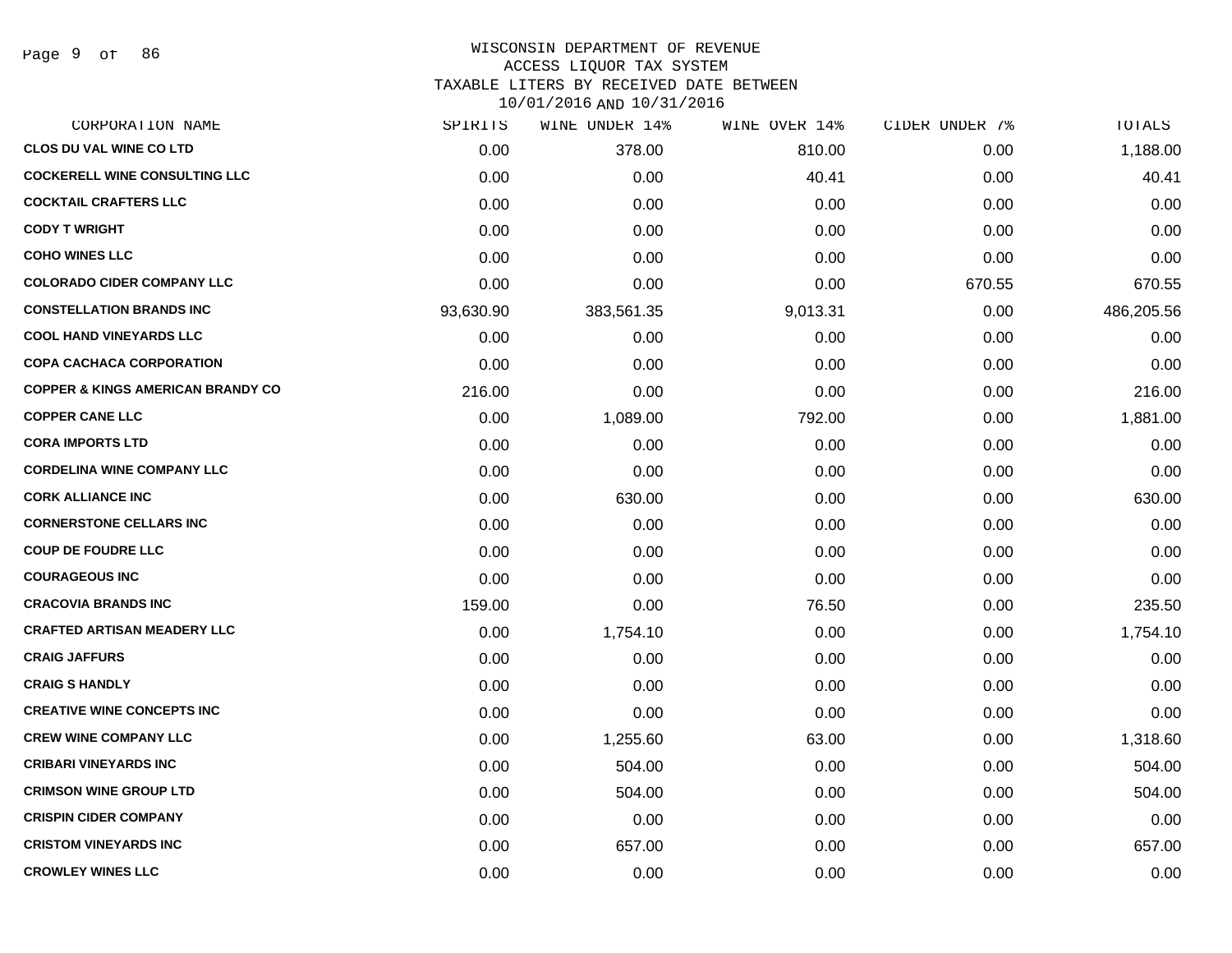Page 10 of 86

| CORPORATION NAME                        | SPIRITS  | WINE UNDER 14% | WINE OVER 14% | CIDER UNDER 7% | TOTALS    |
|-----------------------------------------|----------|----------------|---------------|----------------|-----------|
| <b>CROWN POINT WINERY LLC</b>           | 0.00     | 0.00           | 0.00          | 0.00           | 0.00      |
| <b>CROWN VALLEY WINERY INC</b>          | 0.00     | 0.00           | 0.00          | 0.00           | 0.00      |
| <b>CULT OF 8</b>                        | 0.00     | 2,043.00       | 504.00        | 0.00           | 2,547.00  |
| <b>CULTIVATE WINES LLC</b>              | 0.00     | 577.50         | 18.00         | 0.00           | 595.50    |
| <b>CURIOUS VINE LLC</b>                 | 0.00     | 0.00           | 0.00          | 0.00           | 0.00      |
| <b>CUSHMAN WINERY CORPORATION</b>       | 0.00     | 0.00           | 0.00          | 0.00           | 0.00      |
| <b>CUTLER'S ARTISAN SPIRITS INC</b>     | 0.00     | 0.00           | 0.00          | 0.00           | 0.00      |
| <b>CUVAISON INC</b>                     | 0.00     | 540.00         | 94.50         | 0.00           | 634.50    |
| <b>D &amp; D VINEYARDS INC</b>          | 0.00     | 0.00           | 0.00          | 0.00           | 0.00      |
| <b>D &amp; J F CELLARS INC</b>          | 0.00     | 0.00           | 0.00          | 0.00           | 0.00      |
| <b>D.G.L. DISTRIBUTORS, INC.</b>        | 27.00    | 99.00          | 0.00          | 0.00           | 126.00    |
| <b>DAEDALUS CELLARS CO</b>              | 0.00     | 0.00           | 0.00          | 0.00           | 0.00      |
| <b>DAN CAREY</b>                        | 0.00     | 0.00           | 0.00          | 0.00           | 0.00      |
| <b>DANCING COYOTE WINES</b>             | 0.00     | 0.00           | 0.00          | 0.00           | 0.00      |
| <b>DANIEL SCHOENFELD</b>                | 0.00     | 252.00         | 63.00         | 0.00           | 315.00    |
| <b>DANNY RAKOVIC</b>                    | 54.06    | 0.00           | 0.00          | 0.00           | 54.06     |
| <b>DAOU VINEYARDS LLC</b>               | 0.00     | 126.00         | 486.00        | 0.00           | 612.00    |
| <b>DAQUINO ITALIAN IMPORTING CO INC</b> | 0.00     | 4,320.00       | 0.00          | 0.00           | 4,320.00  |
| <b>DARIOUSH KHALEDI WINERY LLC</b>      | 0.00     | 0.00           | 81.00         | 0.00           | 81.00     |
| DAVID ARTHUR VINEYARDS LLC              | 0.00     | 0.00           | 0.00          | 0.00           | 0.00      |
| <b>DAVID B POTTER</b>                   | 0.00     | 0.00           | 0.00          | 0.00           | 0.00      |
| <b>DAVID N RAYNE</b>                    | 2,213.10 | 11,510.69      | 2,847.75      | 0.00           | 16,571.54 |
| <b>DAVID R BARNES</b>                   | 0.00     | 0.00           | 1,899.00      | 0.00           | 1,899.00  |
| DAVIDS PINOT VINEYARDS INC              | 0.00     | 0.00           | 0.00          | 0.00           | 0.00      |
| <b>DAVIN A SHERWOOD</b>                 | 0.00     | 0.00           | 0.00          | 0.00           | 0.00      |
| DE MAISON SELECTIONS INC                | 27.00    | 534.00         | 31.50         | 45.00          | 637.50    |
| <b>DEANNA BASTIANICH</b>                | 0.00     | 283.50         | 0.00          | 0.00           | 283.50    |
| <b>DELEGAT USA INC</b>                  | 0.00     | 0.00           | 0.00          | 0.00           | 0.00      |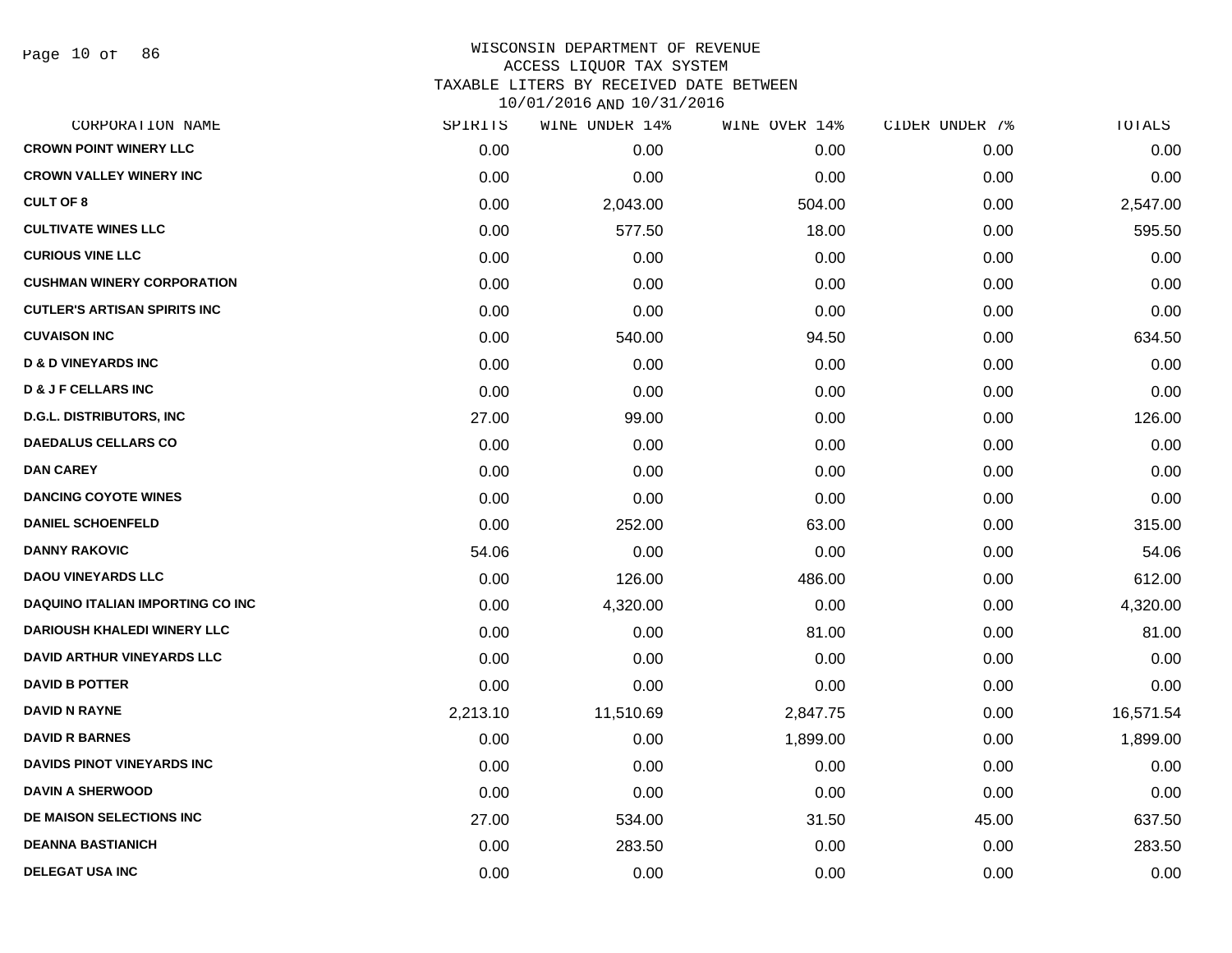Page 11 of 86

#### WISCONSIN DEPARTMENT OF REVENUE ACCESS LIQUOR TAX SYSTEM

TAXABLE LITERS BY RECEIVED DATE BETWEEN

| CORPORATION NAME                                                         | SPIRITS    | WINE UNDER 14% | WINE OVER 14% | CIDER UNDER 7% | TOTALS     |
|--------------------------------------------------------------------------|------------|----------------|---------------|----------------|------------|
| <b>DELIA E RODRIGUEZ</b>                                                 | 0.00       | 0.00           | 0.00          | 0.00           | 0.00       |
| <b>DELICATO VINEYARDS INC</b>                                            | 0.00       | 208,371.00     | 23,706.00     | 0.00           | 232,077.00 |
| <b>DELILLE CELLARS LLC</b>                                               | 0.00       | 0.00           | 0.00          | 0.00           | 0.00       |
| <b>DEMERARA DISTILLERS (USA) INC</b>                                     | 0.00       | 0.00           | 0.00          | 0.00           | 0.00       |
| <b>DEROSE WINERY INC</b>                                                 | 0.00       | 0.00           | 0.00          | 0.00           | 0.00       |
| <b>DERRICK C MANCINI</b>                                                 | 0.00       | 0.00           | 0.00          | 0.00           | 0.00       |
| <b>DIAGEO AMERICAS INC</b>                                               | 687,585.90 | 0.00           | 0.00          | 0.00           | 687,585.90 |
| <b>DIAGEO CHATEAU &amp; ESTATE WINES COMPANY</b>                         | 0.00       | 0.00           | 0.00          | 0.00           | 0.00       |
| <b>DIAMOND IMPORTERS INC</b>                                             | 0.00       | 315.00         | 0.00          | 0.00           | 315.00     |
| <b>DIRTY IMPORTS LLC</b>                                                 | 0.00       | 0.00           | 0.00          | 0.00           | 0.00       |
| <b>DISARONNO INTERNATIONAL LLC</b>                                       | 3,456.00   | 657.00         | 0.00          | 0.00           | 4,113.00   |
| DISTILLERY NO. 209 LTD NAPA CALIFORNIA                                   | 0.00       | 0.00           | 0.00          | 0.00           | 0.00       |
| <b>DIVOT ENTERPRISES LLC</b>                                             | 0.00       | 0.00           | 252.00        | 0.00           | 252.00     |
| <b>DOMAINE DE LA TERRE ROUGE LTD</b>                                     | 0.00       | 0.00           | 0.00          | 0.00           | 0.00       |
| <b>DOMAINE DE MARIA SOTER LLC</b>                                        | 0.00       | 630.00         | 0.00          | 0.00           | 630.00     |
| <b>DOMAINE MB LLC</b>                                                    | 0.00       | 0.00           | 0.00          | 0.00           | 0.00       |
| <b>DOMAINE SELECT WINE &amp; SPIRITS LLC</b>                             | 0.00       | 0.00           | 0.00          | 0.00           | 0.00       |
| <b>DOMAINE SELECT WINE ESTATES LLC</b>                                   | 0.00       | 0.00           | 0.00          | 0.00           | 0.00       |
| <b>DOMAINE SERENE VINEYARDS &amp; WINERY INC</b>                         | 0.00       | 0.00           | 0.00          | 0.00           | 0.00       |
| <b>DOMAINE ST GEORGE</b>                                                 | 0.00       | 0.00           | 0.00          | 0.00           | 0.00       |
| <b>DON SEBASTIANI &amp; SONS INTERNATIONAL WINE</b><br><b>NEGOCIANTS</b> | 0.00       | 20,250.00      | 126.00        | 0.00           | 20,376.00  |
| <b>DOUBLE DIAMOND DISTILLERY LLC</b>                                     | 0.00       | 0.00           | 0.00          | 0.00           | 0.00       |
| <b>DOUBLE DOWN SPIRITS LLC</b>                                           | 13.50      | 0.00           | 0.00          | 0.00           | 13.50      |
| <b>DOYNA LTD</b>                                                         | 0.00       | 0.00           | 0.00          | 0.00           | 0.00       |
| <b>DREYER WINE LLC</b>                                                   | 0.00       | 0.00           | 0.00          | 0.00           | 0.00       |
| <b>DREYFUS ASHBY INC</b>                                                 | 0.00       | 540.00         | 90.00         | 0.00           | 630.00     |
| <b>DRINKS AMERICAS INC</b>                                               | 0.00       | 0.00           | 0.00          | 0.00           | 0.00       |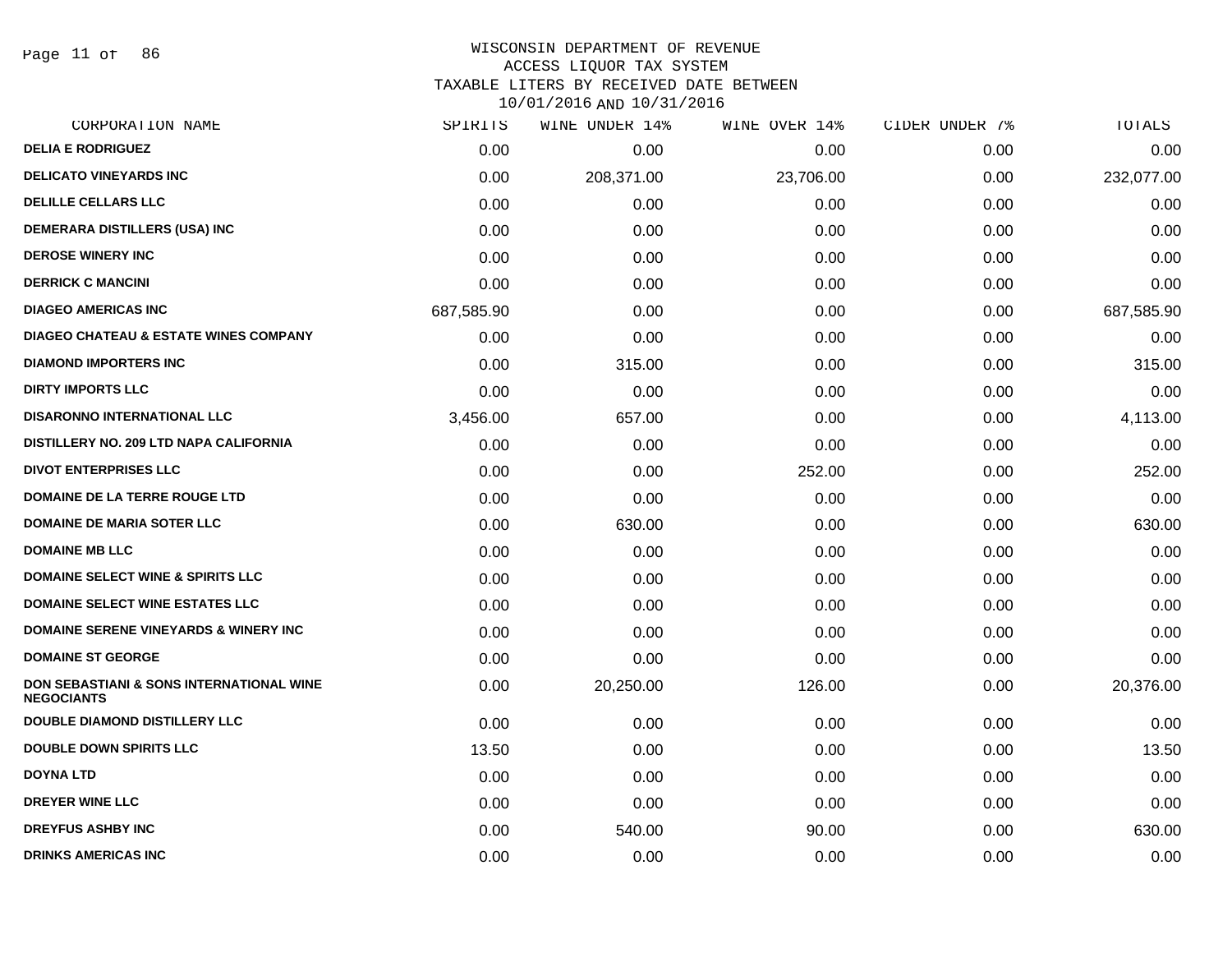# WISCONSIN DEPARTMENT OF REVENUE

### ACCESS LIQUOR TAX SYSTEM

TAXABLE LITERS BY RECEIVED DATE BETWEEN

| CORPORATION NAME                               | SPIRITS    | WINE UNDER 14% | WINE OVER 14% | CIDER UNDER 7% | TOTALS       |
|------------------------------------------------|------------|----------------|---------------|----------------|--------------|
| DRY CREEK VINEYARD INC                         | 0.00       | 1,398.00       | 382.50        | 0.00           | 1,780.50     |
| DRY FLY DISTILLING INC                         | 0.00       | 0.00           | 0.00          | 0.00           | 0.00         |
| <b>DUCKHORN WINE COMPANY</b>                   | 0.00       | 1,512.00       | 1,228.50      | 0.00           | 2,740.50     |
| <b>DUGGANS DISTILLERS PRODUCTS CORPORATION</b> | 396.00     | 0.00           | 0.00          | 0.00           | 396.00       |
| <b>DUMOL INC</b>                               | 0.00       | 0.00           | 0.00          | 0.00           | 0.00         |
| <b>DUNDEE FOODS LLC</b>                        | 0.00       | 0.00           | 0.00          | 0.00           | 0.00         |
| <b>DUNHAM CELLARS LLC</b>                      | 0.00       | 326.25         | 0.00          | 0.00           | 326.25       |
| <b>DUNN VINEYARDS LLC</b>                      | 0.00       | 0.00           | 0.00          | 0.00           | 0.00         |
| DUTTON GOLDFIELD WINERY LLC                    | 0.00       | 0.00           | 0.00          | 0.00           | 0.00         |
| <b>DV SPIRITS LLC</b>                          | 0.00       | 0.00           | 0.00          | 0.00           | 0.00         |
| <b>E &amp; J GALLO WINERY</b>                  | 186,493.70 | 1,043,154.30   | 57,988.50     | 0.00           | 1,287,636.50 |
| <b>EAGLE EYE IMPORTS LLC</b>                   | 0.00       | 252.00         | 0.00          | 0.00           | 252.00       |
| <b>EAGLES LANDING WINERY LLC</b>               | 0.00       | 286.50         | 0.00          | 0.00           | 286.50       |
| <b>EASTERN LIQUORS USA INC</b>                 | 0.00       | 0.00           | 0.00          | 0.00           | 0.00         |
| <b>EBERLE WINERY LP</b>                        | 0.00       | 0.00           | 72.00         | 0.00           | 72.00        |
| <b>ECLIPSE ASSETS LLC</b>                      | 0.00       | 0.00           | 0.00          | 0.00           | 0.00         |
| <b>ECOSUR GROUP LLC</b>                        | 0.00       | 0.00           | 0.00          | 0.00           | 0.00         |
| EHREN JORDAN WINE CELLARS LLC                  | 0.00       | 0.00           | 504.00        | 0.00           | 504.00       |
| <b>EIGHT BOTTLES LLC</b>                       | 0.00       | 0.00           | 0.00          | 0.00           | 0.00         |
| <b>ELK COVE VINEYARDS INC</b>                  | 0.00       | 0.00           | 0.00          | 0.00           | 0.00         |
| <b>ELV-OREGON LLC</b>                          | 0.00       | 0.00           | 0.00          | 0.00           | 0.00         |
| <b>ELYSE WINERY LLC</b>                        | 0.00       | 0.00           | 0.00          | 0.00           | 0.00         |
| <b>EMCO CHEMICAL DISTRIBUTORS, INC.</b>        | 0.00       | 0.00           | 0.00          | 0.00           | 0.00         |
| <b>EMILIO GUGLIELMO WINERY INC</b>             | 0.00       | 266.00         | 0.00          | 0.00           | 266.00       |
| <b>EMPSON USA INC</b>                          | 0.00       | 490.37         | 0.00          | 0.00           | 490.37       |
| <b>ENOS VINEYARDS INC</b>                      | 0.00       | 0.00           | 567.00        | 0.00           | 567.00       |
| <b>ENOTEC IMPORTS INC</b>                      | 0.00       | 737.96         | 0.00          | 0.00           | 737.96       |
| <b>ENOVATION BRANDS INC</b>                    | 0.00       | 531.00         | 0.00          | 0.00           | 531.00       |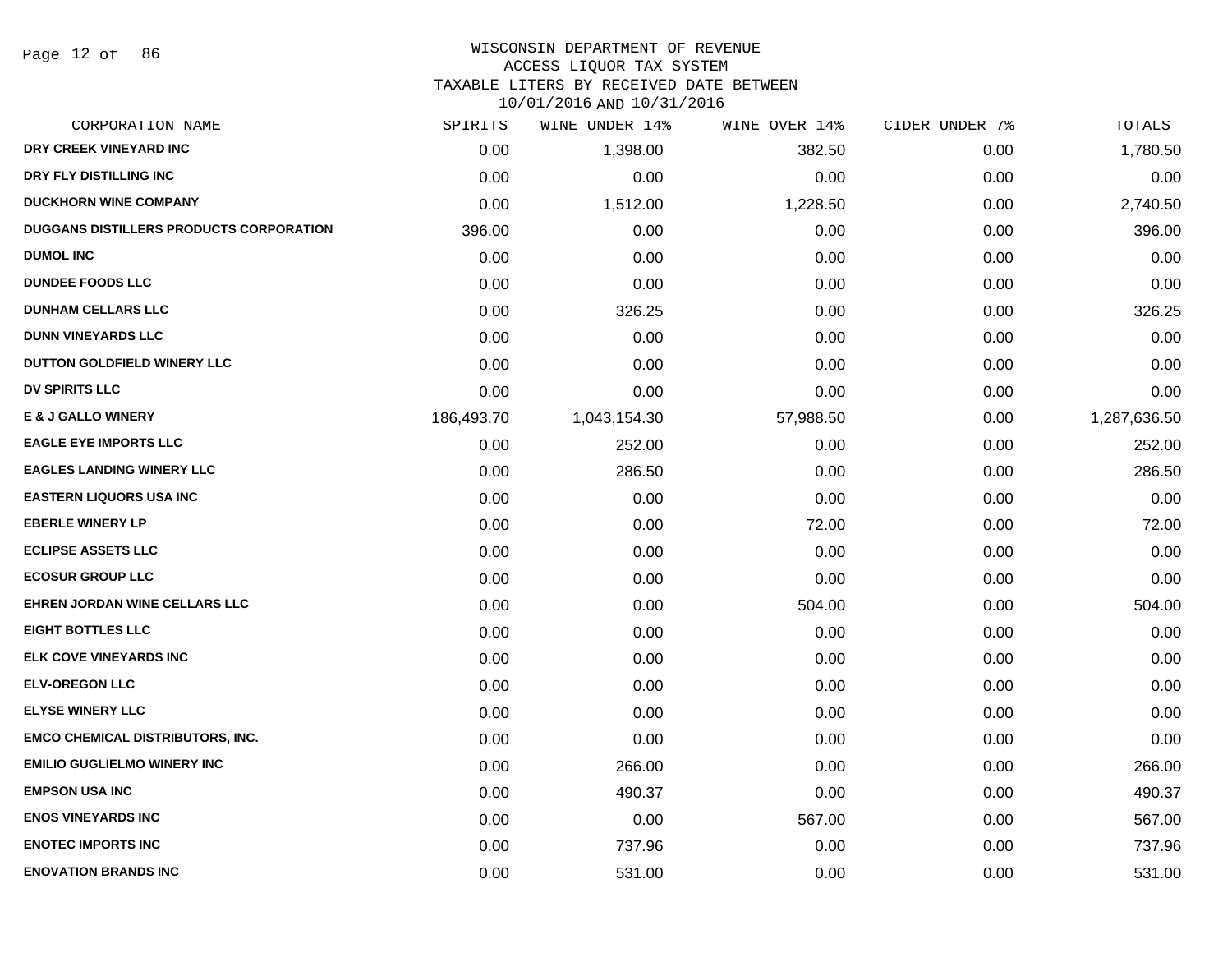Page 13 of 86

| CORPORATION NAME                                 | SPIRITS   | WINE UNDER 14% | WINE OVER 14% | CIDER UNDER 7% | TOTALS    |
|--------------------------------------------------|-----------|----------------|---------------|----------------|-----------|
| <b>EPIC VENTURES INC</b>                         | 0.00      | 0.00           | 0.00          | 0.00           | 0.00      |
| <b>EPICUREAN WINES LLC</b>                       | 0.00      | 0.00           | 0.00          | 0.00           | 0.00      |
| <b>ERIC FLANAGAN</b>                             | 0.00      | 0.00           | 0.00          | 0.00           | 0.00      |
| <b>ERIC TRUMP WINE MANUFACTURING LLC</b>         | 0.00      | 0.00           | 0.00          | 0.00           | 0.00      |
| <b>ERNST A STORM</b>                             | 0.00      | 0.00           | 0.00          | 0.00           | 0.00      |
| <b>ESSER WINES LLC</b>                           | 0.00      | 0.00           | 0.00          | 0.00           | 0.00      |
| <b>EUGENE WINE CELLARS LLC</b>                   | 0.00      | 0.00           | 0.00          | 0.00           | 0.00      |
| EUROPEAN IMPORTS & EXPORTS LLC                   | 0.00      | 0.00           | 0.00          | 0.00           | 0.00      |
| EUROPEAN WINE IMPORTS INC                        | 0.00      | 0.00           | 0.00          | 0.00           | 0.00      |
| <b>EVAKI INC</b>                                 | 0.00      | 0.00           | 0.00          | 0.00           | 0.00      |
| EVESHAM WOOD VINEYARD AND WINERY LLC             | 0.00      | 504.00         | 0.00          | 0.00           | 504.00    |
| <b>EXCELSIOR WINE COMPANY LLC</b>                | 0.00      | 5,431.15       | 108.00        | 0.00           | 5,539.15  |
| <b>F KORBEL &amp; BROS INC</b>                   | 0.00      | 0.00           | 0.00          | 0.00           | 0.00      |
| <b>FL NAVARRO LIMITED</b>                        | 0.00      | 216.00         | 252.00        | 0.00           | 468.00    |
| <b>F&amp;F FINE WINES INTERNATIONAL INC.</b>     | 0.00      | 0.00           | 0.00          | 0.00           | 0.00      |
| F.X. MAGNER SELECTIONS, INC.                     | 0.00      | 0.00           | 0.00          | 0.00           | 0.00      |
| <b>FANTIS IMPORTS INC</b>                        | 0.00      | 139.50         | 18.00         | 0.00           | 157.50    |
| <b>FAR NORTH SPIRITS INC</b>                     | 0.00      | 0.00           | 0.00          | 0.00           | 0.00      |
| <b>FASEL SHENSTONE LLC</b>                       | 0.00      | 0.00           | 262.50        | 0.00           | 262.50    |
| <b>FERRARI CARANO VINEYARDS &amp; WINERY LLC</b> | 0.00      | 594.00         | 1,089.00      | 0.00           | 1,683.00  |
| <b>FETZER VINEYARDS</b>                          | 0.00      | 32,882.40      | 2,664.00      | 0.00           | 35,546.40 |
| <b>FIDDLEHEAD CELLARS LP</b>                     | 0.00      | 7.50           | 0.00          | 0.00           | 7.50      |
| <b>FIELD STONE WINERY &amp; VINEYARD INC</b>     | 0.00      | 0.00           | 0.00          | 0.00           | 0.00      |
| <b>FIFTH GENERATION INC</b>                      | 96,086.40 | 0.00           | 0.00          | 0.00           | 96,086.40 |
| FIFTY FOURTH STREET ENTERPRISES LLC              | 180.00    | 0.00           | 0.00          | 0.00           | 180.00    |
| FIJI WATER COMPANY HOLDINGS LLC                  | 0.00      | 0.00           | 1,804.50      | 0.00           | 1,804.50  |
| <b>FIRE HOUSE LLC</b>                            | 0.00      | 0.00           | 0.00          | 0.00           | 0.00      |
| <b>FIRESTEED CORPORATION</b>                     | 0.00      | 1,197.00       | 0.00          | 0.00           | 1,197.00  |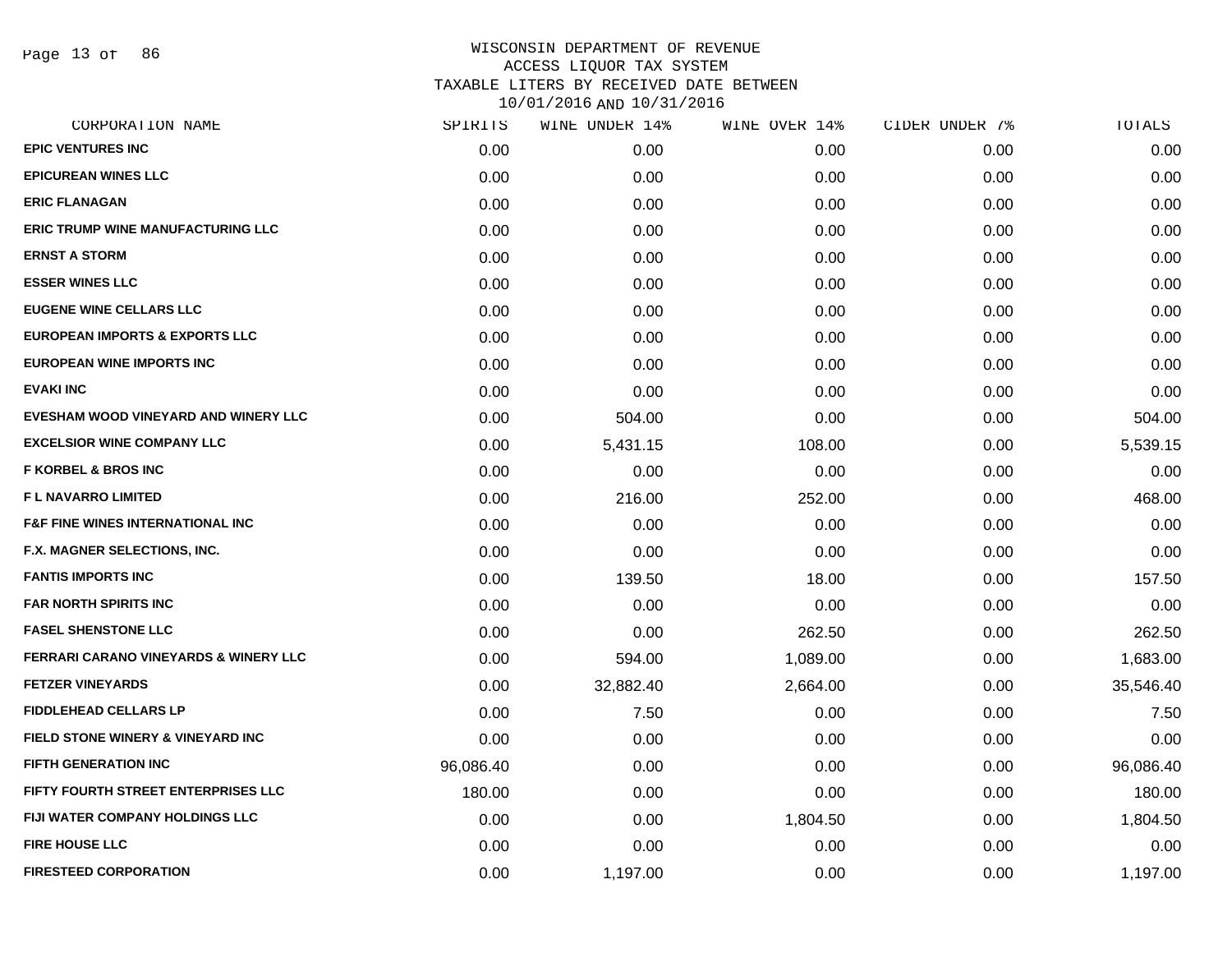Page 14 of 86

### WISCONSIN DEPARTMENT OF REVENUE ACCESS LIQUOR TAX SYSTEM TAXABLE LITERS BY RECEIVED DATE BETWEEN

| CORPORATION NAME                         | SPIRITS  | WINE UNDER 14% | WINE OVER 14% | CIDER UNDER 7% | TOTALS      |
|------------------------------------------|----------|----------------|---------------|----------------|-------------|
| <b>FISHER VINEYARDS</b>                  | 0.00     | 0.00           | 922.50        | 0.00           | 922.50      |
| <b>FJN FINE WINES LLC</b>                | 0.00     | 495.00         | 0.00          | 0.00           | 495.00      |
| <b>FLAVOR SEEKERS LLC</b>                | 0.00     | 0.00           | 0.00          | 0.00           | 0.00        |
| <b>FLORA SPRINGS WINE COMPANY</b>        | 0.00     | 0.00           | 0.00          | 0.00           | 0.00        |
| FN CELLARS LLC                           | 0.00     | 0.00           | 342.00        | 0.00           | 342.00      |
| <b>FOLEY FAMILY WINES INC</b>            | 27.00    | 15,290.42      | 6,201.00      | 0.00           | 21,518.42   |
| <b>FOLIO WINE COMPANY LLC</b>            | 0.00     | 4,412.25       | 706.50        | 0.00           | 5,118.75    |
| FORT ROSS VINEYARD & WINERY LLC          | 0.00     | 0.00           | 0.00          | 0.00           | 0.00        |
| <b>FOUR BEARS WINERY LLC</b>             | 0.00     | 639.00         | 126.00        | 0.00           | 765.00      |
| FOUR DAUGHTERS VINEYARD AND WINERY LLC   | 0.00     | 0.00           | 0.00          | 3,574.30       | 3,574.30    |
| <b>FOUR ROSES DISTILLERY LLC</b>         | 3,490.50 | 0.00           | 0.00          | 0.00           | 3,490.50    |
| <b>FOWLES WINE USA INC</b>               | 0.00     | 144.00         | 0.00          | 0.00           | 144.00      |
| <b>FOXEN VINEYARD INC</b>                | 0.00     | 0.00           | 0.00          | 0.00           | 0.00        |
| <b>FRANCIS COPPOLA WINERY LLC</b>        | 0.00     | 22,625.52      | 504.00        | 0.00           | 23,129.52   |
| <b>FRANK FAMILY VINEYARDS LLC</b>        | 0.00     | 0.00           | 171.00        | 0.00           | 171.00      |
| <b>FRANK LIN DISTILLERS PRODUCTS LTD</b> | 4,865.95 | 0.00           | 0.00          | 0.00           | 4,865.95    |
| <b>FRED C SCHERRER</b>                   | 0.00     | 0.00           | 0.00          | 0.00           | 0.00        |
| <b>FREDERICK WILDMAN &amp; SONS LTD</b>  | 544.50   | $-8,757.00$    | 126.00        | 0.00           | $-8,086.50$ |
| <b>FREELANCE WINES LLC</b>               | 0.00     | 0.00           | 0.00          | 0.00           | 0.00        |
| <b>FREIXENET USA INC</b>                 | 0.00     | 3,880.30       | 0.00          | 0.00           | 3,880.30    |
| <b>FREY VINEYARDS LTD</b>                | 0.00     | 6,111.00       | 0.00          | 0.00           | 6,111.00    |
| <b>FRIEND WINE MARKETING</b>             | 0.00     | 0.00           | 0.00          | 0.00           | 0.00        |
| <b>FRITZ CELLARS INC</b>                 | 0.00     | 0.00           | 0.00          | 0.00           | 0.00        |
| <b>FROGS LEAP WINERY</b>                 | 0.00     | 315.00         | 0.00          | 0.00           | 315.00      |
| <b>FRONTIER CORPORATION</b>              | 0.00     | 0.00           | 0.00          | 0.00           | 0.00        |
| <b>FRUIT OF THE VINES INC</b>            | 0.00     | 1,452.91       | 630.06        | 0.00           | 2,082.97    |
| FULL THROTTLE SLOON SHINE LLC            | 297.00   | 0.00           | 0.00          | 0.00           | 297.00      |
| <b>FULTON STREET BREWERY LLC</b>         | 0.00     | 0.00           | 0.00          | 0.00           | 0.00        |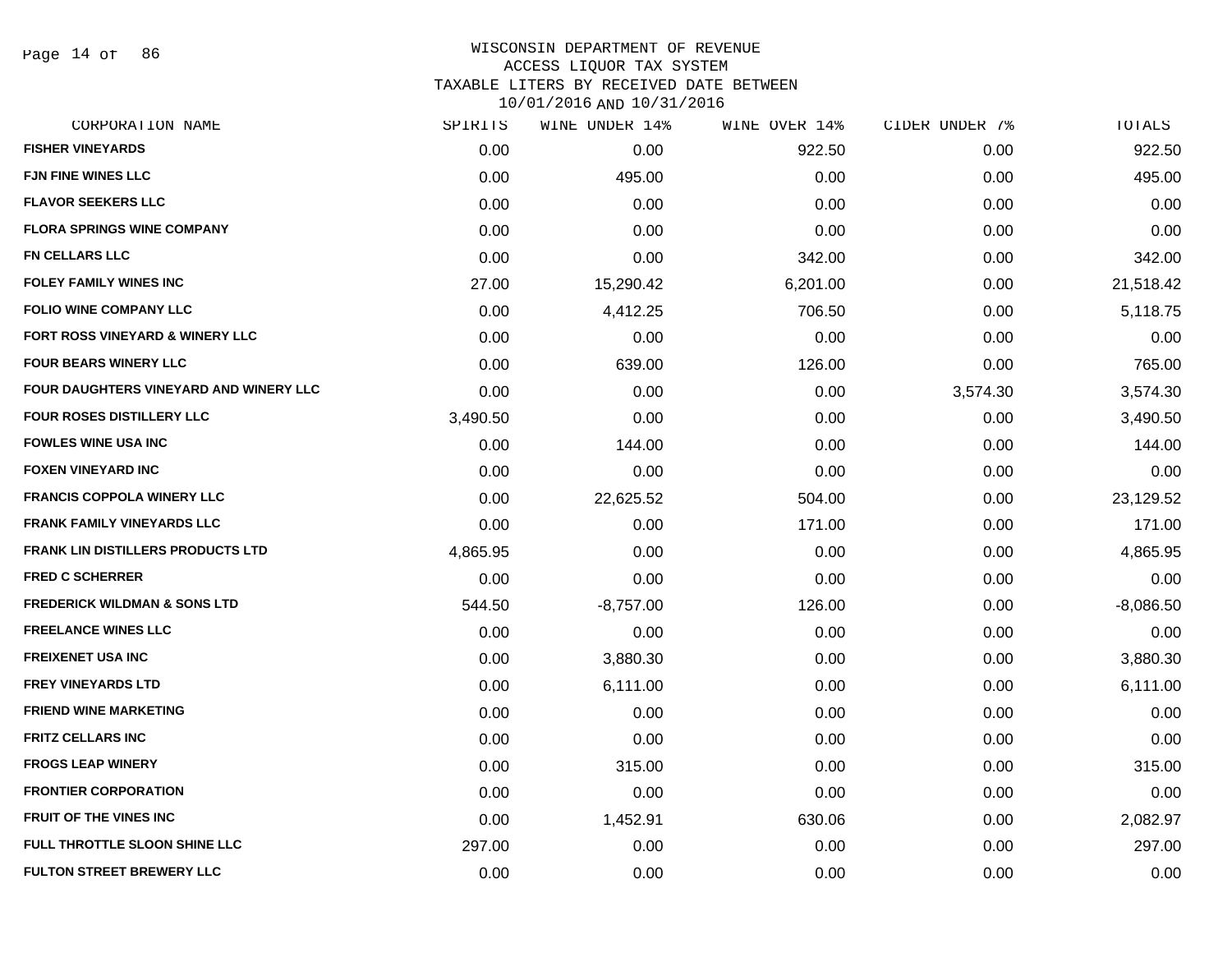Page 15 of 86

# WISCONSIN DEPARTMENT OF REVENUE ACCESS LIQUOR TAX SYSTEM

TAXABLE LITERS BY RECEIVED DATE BETWEEN 10/01/2016 AND 10/31/2016

| CORPORATION NAME                                    | SPIRITS  | <b>WINE UNDER 14%</b> | WINE OVER 14% | CIDER UNDER 7% | TOTALS   |
|-----------------------------------------------------|----------|-----------------------|---------------|----------------|----------|
| <b>G K SKAGGS INC</b>                               | 0.00     | 3,907.00              | 0.00          | 0.00           | 3,907.00 |
| G.S.W.C. INC.                                       | 0.00     | 135.00                | 45.00         | 0.00           | 180.00   |
| <b>GAMBA VINEYARDS AND WINERY LLC</b>               | 0.00     | 0.00                  | 0.00          | 0.00           | 0.00     |
| <b>GAMBLE FAMILY VINEYARDS LLC</b>                  | 0.00     | 0.00                  | 0.00          | 0.00           | 0.00     |
| <b>GENERATIONS OF SONOMA LLC</b>                    | 0.00     | 0.00                  | 0.00          | 0.00           | 0.00     |
| <b>GENESEO PARTNERS LP</b>                          | 0.00     | 0.00                  | 3.00          | 0.00           | 3.00     |
| <b>GEORGE BOZIC JR</b>                              | 0.00     | 0.00                  | 0.00          | 0.00           | 0.00     |
| <b>GERBER, GERBER &amp; GERBER DISCLAIMER TRUST</b> | 0.00     | 639.00                | 0.00          | 0.00           | 639.00   |
| <b>GF WINES LLC</b>                                 | 0.00     | 90.00                 | 0.00          | 0.00           | 90.00    |
| <b>GH HOLDINGS LP</b>                               | 0.00     | 0.00                  | 0.00          | 0.00           | 0.00     |
| <b>GIBSON WINE COMPANY</b>                          | 0.00     | 0.00                  | 0.00          | 0.00           | 0.00     |
| <b>GILBERT CELLARS LLC</b>                          | 0.00     | 0.00                  | 0.00          | 0.00           | 0.00     |
| <b>GLOBAL SPIRITS USA LLC</b>                       | 1,044.00 | 0.00                  | 0.00          | 0.00           | 1,044.00 |
| <b>GLOBAL VINEYARD IMPORTERS INC</b>                | 0.00     | 1,701.00              | 189.00        | 0.00           | 1,890.00 |
| <b>GLUNZ FAMILY WINERY &amp; CELLARS INC</b>        | 0.00     | 0.00                  | 0.00          | 0.00           | 0.00     |
| <b>GMS WINERY LLC</b>                               | 0.00     | 0.00                  | 0.00          | 0.00           | 0.00     |
| <b>GNEKOW FAMILY WINERY LLC</b>                     | 0.00     | 0.00                  | 252.00        | 0.00           | 252.00   |
| <b>GOAMERICAGO BEVERAGES LLC</b>                    | 653.00   | 0.00                  | 0.00          | 0.00           | 653.00   |
| <b>GOLDSCHMIDT VINEYARDS LLC</b>                    | 0.00     | 0.00                  | 0.00          | 0.00           | 0.00     |
| <b>GONZAGUE &amp; CLAIRE LURTON VINEYARDS INC</b>   | 0.00     | 0.00                  | 0.00          | 0.00           | 0.00     |
| <b>GOOSE RIDGE LLC</b>                              | 0.00     | 504.00                | 567.00        | 0.00           | 1,071.00 |
| <b>GORDON BROTHERS CELLARS INC</b>                  | 0.00     | 0.00                  | 0.00          | 0.00           | 0.00     |
| <b>GOTHIC WINE LLC</b>                              | 0.00     | 0.00                  | 0.00          | 0.00           | 0.00     |
| <b>GRAPE SOLUTIONS INC</b>                          | 0.00     | 0.00                  | 0.00          | 0.00           | 0.00     |
| <b>GRAPE VISIONS LLC</b>                            | 0.00     | 0.00                  | 9.00          | 0.00           | 9.00     |
| <b>GRAPES OF SPAIN INC</b>                          | 0.00     | 504.00                | 0.00          | 0.00           | 504.00   |
| <b>GREAT DOMAINS &amp; ESTATES LLC</b>              | 0.00     | 0.00                  | 0.00          | 0.00           | 0.00     |
| <b>GREG &amp; GREG INC</b>                          | 0.00     | 0.00                  | 0.00          | 0.00           | 0.00     |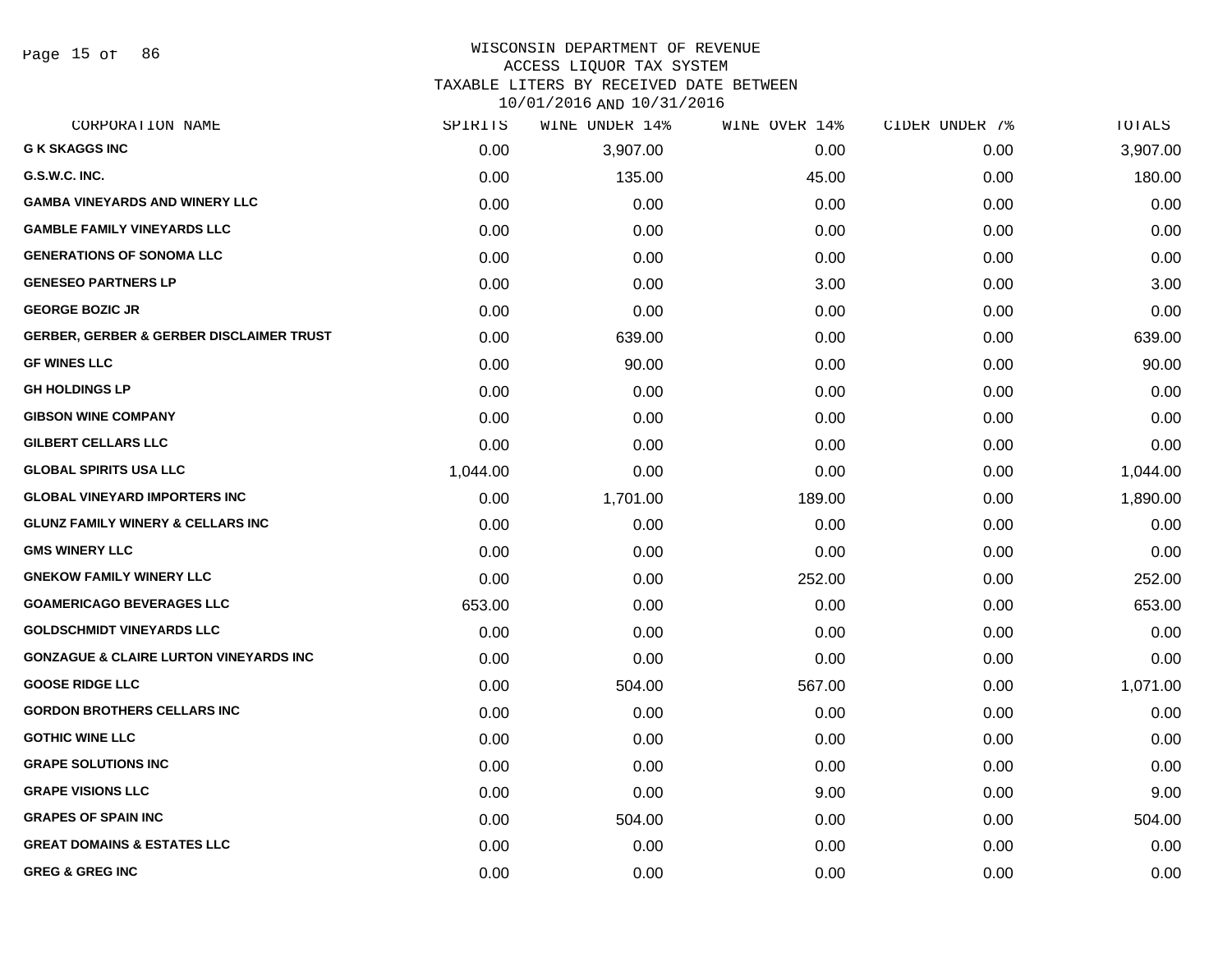Page 16 of 86

| CORPORATION NAME                           | SPIRITS    | WINE UNDER 14% | WINE OVER 14% | CIDER UNDER 7% | TOTALS     |
|--------------------------------------------|------------|----------------|---------------|----------------|------------|
| <b>GREG &amp; PAM HARRINGTON WINES LLC</b> | 0.00       | 45.00          | 279.00        | 0.00           | 324.00     |
| <b>GREG KRILL</b>                          | 0.00       | 0.00           | 0.00          | 0.00           | 0.00       |
| <b>GREG SANDERS</b>                        | 0.00       | 0.00           | 0.00          | 0.00           | 0.00       |
| <b>GREGORY F BUONOCORE</b>                 | 0.00       | 396.00         | 180.00        | 0.00           | 576.00     |
| <b>GREGORY GRAZIANO</b>                    | 0.00       | 0.00           | 0.00          | 0.00           | 0.00       |
| <b>GRGICH HILLS CELLAR</b>                 | 0.00       | 0.00           | 1,025.25      | 0.00           | 1,025.25   |
| <b>GROTH VINEYARDS &amp; WINERY LLC</b>    | 0.00       | 0.00           | 45.00         | 0.00           | 45.00      |
| <b>GUARACHI WINE PARTNERS INC</b>          | 0.00       | 8,460.00       | 1,521.00      | 0.00           | 9,981.00   |
| <b>H ERIK ZETTERSTROM</b>                  | 0.00       | 0.00           | 0.00          | 0.00           | 0.00       |
| <b>H2 VINO LLC</b>                         | 0.00       | 936.00         | 0.00          | 0.00           | 936.00     |
| <b>HAAS BROTHERS INC</b>                   | 0.00       | 0.00           | 0.00          | 0.00           | 0.00       |
| <b>HAHN FAMILY WINES</b>                   | 0.00       | 0.00           | 6,835.50      | 0.00           | 6,835.50   |
| <b>HALBY MARKETING INC</b>                 | 0.00       | 126.00         | 0.00          | 0.00           | 126.00     |
| <b>HALCYON SYNDICATE LTD LLC</b>           | 0.00       | 0.00           | 0.00          | 0.00           | 0.00       |
| <b>HALL WINES LLC</b>                      | 0.00       | 0.00           | 396.00        | 0.00           | 396.00     |
| <b>HAMEL FAMILY WINES LLC</b>              | 0.00       | 0.00           | 0.00          | 0.00           | 0.00       |
| <b>HAND PICKED SELECTIONS INC</b>          | 0.00       | 0.00           | 0.00          | 0.00           | 0.00       |
| <b>HARDY USA LTD</b>                       | 292.50     | 0.00           | 0.00          | 0.00           | 292.50     |
| <b>HARLAN ESTATE WINERY INC</b>            | 0.00       | 0.00           | 0.00          | 0.00           | 0.00       |
| <b>HARRIS &amp; HARRIS</b>                 | 0.00       | 0.00           | 0.00          | 0.00           | 0.00       |
| HARTWELL VINEYARDS LLC                     | 0.00       | 0.00           | 0.00          | 0.00           | 0.00       |
| <b>HAWAII SEA SPIRITS LLC</b>              | 0.00       | 0.00           | 0.00          | 0.00           | 0.00       |
| <b>HDD LLC</b>                             | 0.00       | 0.00           | 216.00        | 0.00           | 216.00     |
| <b>HEADFRAME SPIRITS INC</b>               | 1,755.00   | 0.00           | 0.00          | 0.00           | 1,755.00   |
| <b>HEAVEN HILL DISTILLERIES INC</b>        | 250,294.05 | 2,704.00       | 1,008.00      | 0.00           | 254,006.05 |
| <b>HEINEKEN USA INCORPORATED</b>           | 0.00       | 0.00           | 0.00          | 21,495.00      | 21,495.00  |
| <b>HEITZ WINE CELLARS</b>                  | 0.00       | 63.00          | 45.00         | 0.00           | 108.00     |
| <b>HEMISPHERE WINE COMPANY INC</b>         | 0.00       | 0.00           | 0.00          | 0.00           | 0.00       |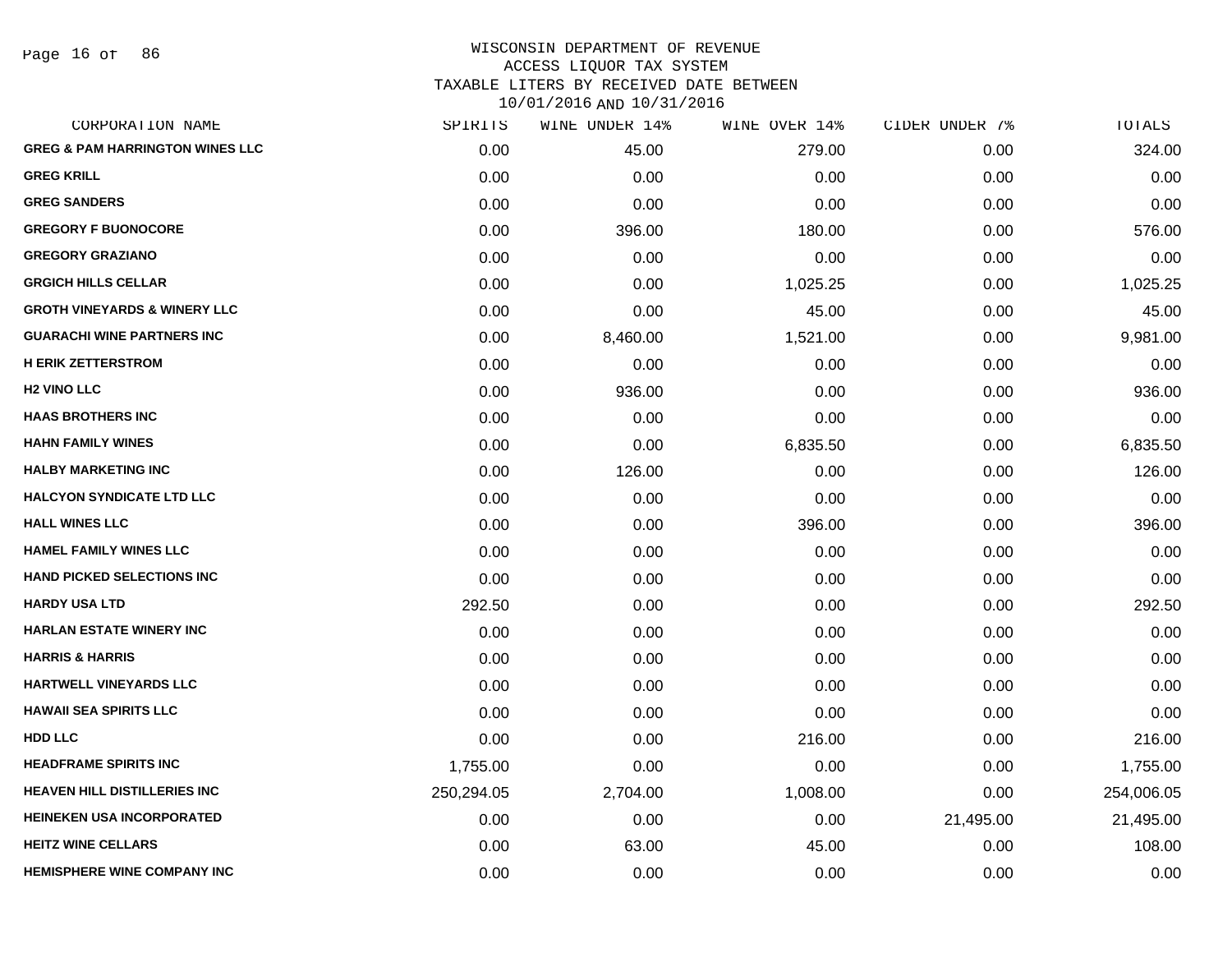| CORPORATION NAME                       | SPIRITS  | WINE UNDER 14% | WINE OVER 14% | CIDER UNDER 7% | TOTALS   |
|----------------------------------------|----------|----------------|---------------|----------------|----------|
| <b>HENDRY PREMIUM IMPORTS INC</b>      | 0.00     | 0.00           | 0.00          | 0.00           | 0.00     |
| <b>HENRIOT INC</b>                     | 0.00     | 1,035.00       | 0.00          | 0.00           | 1,035.00 |
| HENRY STEELE IMPORTS LLC               | 0.00     | 0.00           | 0.00          | 0.00           | 0.00     |
| <b>HERITAGE DISTILLING COMPANY INC</b> | 0.00     | 0.00           | 0.00          | 0.00           | 0.00     |
| <b>HERITAGE LINK BRANDS LLC</b>        | 0.00     | 0.00           | 0.00          | 0.00           | 0.00     |
| <b>HERITAGE WINE CELLARS LTD</b>       | 0.00     | 0.00           | 0.00          | 0.00           | 0.00     |
| <b>HERMAN STORY WINES INC</b>          | 0.00     | 0.00           | 0.00          | 0.00           | 0.00     |
| <b>HERON WINES INC</b>                 | 0.00     | 0.00           | 0.00          | 0.00           | 0.00     |
| <b>HEYDAY CORPORATION</b>              | 0.00     | 234.00         | 0.00          | 0.00           | 234.00   |
| <b>HIDALGO IMPORTS LLC</b>             | 0.00     | 0.00           | 0.00          | 0.00           | 0.00     |
| <b>HIGH WEST DISTILLERY LLC</b>        | 932.25   | 0.00           | 0.00          | 0.00           | 932.25   |
| <b>HILL ESTATES INC</b>                | 0.00     | 0.00           | 0.00          | 0.00           | 0.00     |
| <b>HIRSCH WINERY LLC</b>               | 0.00     | 0.00           | 0.00          | 0.00           | 0.00     |
| <b>HIWWS INC</b>                       | 0.00     | 0.00           | 0.00          | 0.00           | 0.00     |
| HONIG VINEYARD AND WINERY LLC          | 0.00     | 405.00         | 189.00        | 0.00           | 594.00   |
| <b>HOOD RIVER DISTILLERS INC</b>       | 5,307.00 | 0.00           | 0.00          | 0.00           | 5,307.00 |
| <b>HOOD RIVER DISTILLERS INC</b>       | 0.00     | 0.00           | 0.00          | 0.00           | 0.00     |
| <b>HOPE WINE LLC</b>                   | 0.00     | 882.00         | 0.00          | 0.00           | 882.00   |
| <b>HOTCOOP LLC</b>                     | 0.00     | 0.00           | 0.00          | 0.00           | 0.00     |
| <b>HOURGLASS WINE COMPANY INC</b>      | 0.00     | 0.00           | 0.00          | 0.00           | 0.00     |
| <b>HUA YUAN</b>                        | 0.00     | 0.00           | 0.00          | 0.00           | 0.00     |
| <b>HUBER ORCHARDS INC</b>              | 0.00     | 0.00           | 0.00          | 0.00           | 0.00     |
| HUNEEUS VINTNERS LLC                   | 0.00     | 0.00           | 189.00        | 0.00           | 189.00   |
| <b>HUSCH VINEYARDS INC</b>             | 0.00     | 0.00           | 0.00          | 0.00           | 0.00     |
| <b>HYATT FARM PARTNERSHIP</b>          | 0.00     | 0.00           | 0.00          | 0.00           | 0.00     |
| <b>ICONIC WINES LLC</b>                | 0.00     | 0.00           | 0.00          | 0.00           | 0.00     |
| <b>IDEAL WINE &amp; SPIRITS CO INC</b> | 155.25   | 414.00         | 0.00          | 0.00           | 569.25   |
| <b>ILLAHE VINEYARDS AND WINERY INC</b> | 0.00     | 0.00           | 0.00          | 0.00           | 0.00     |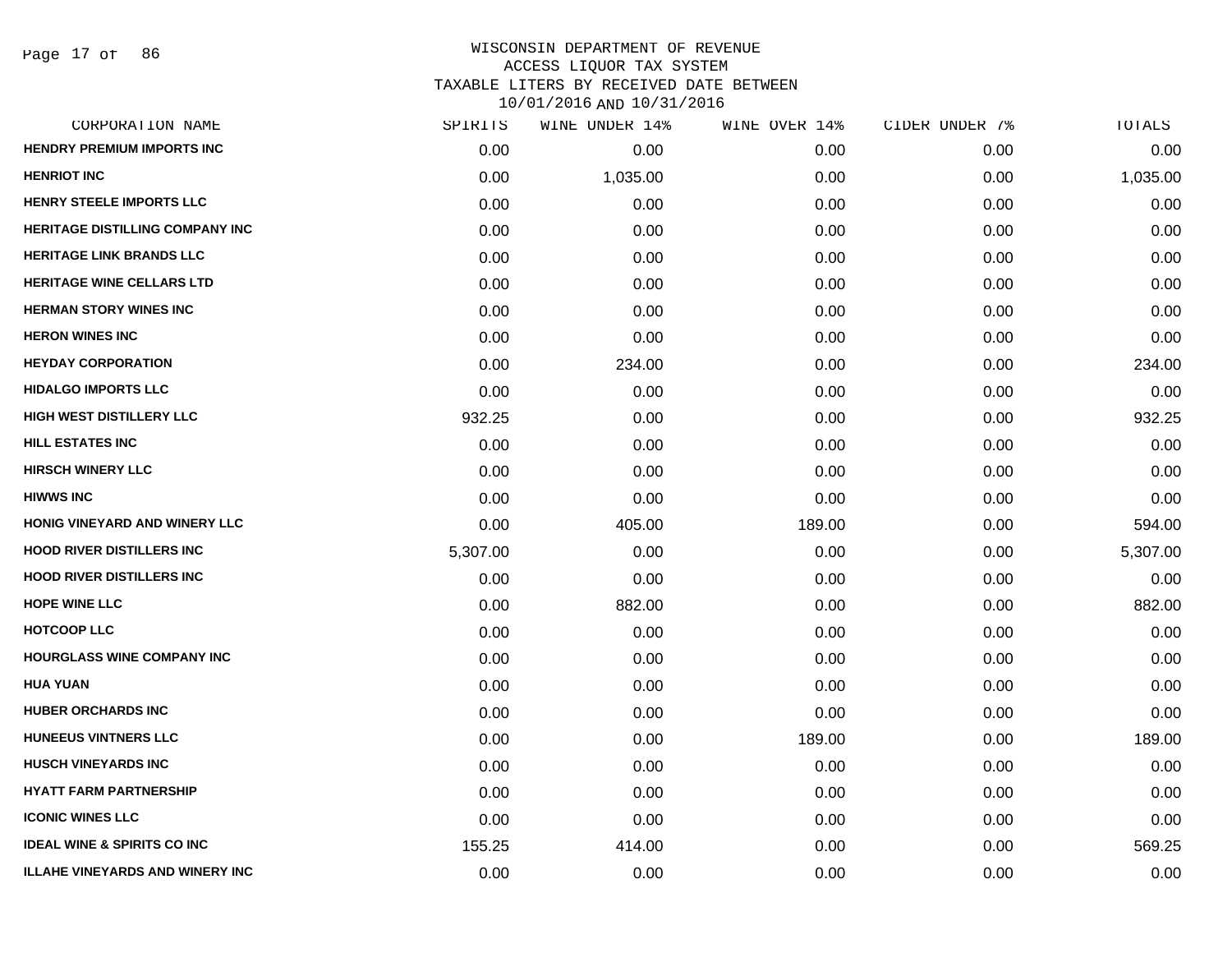Page 18 of 86

| CORPORATION NAME                           | SPIRITS  | WINE UNDER 14% | WINE OVER 14% | CIDER UNDER 7% | TOTALS     |
|--------------------------------------------|----------|----------------|---------------|----------------|------------|
| <b>ILLYRIAN IMPORT INC</b>                 | 0.00     | 0.00           | 0.00          | 0.00           | 0.00       |
| <b>IMPERIAL BRANDS INC</b>                 | 3,067.50 | 0.00           | 0.00          | 0.00           | 3,067.50   |
| <b>IMPEX BEVERAGES INC</b>                 | 189.00   | 0.00           | 0.00          | 0.00           | 189.00     |
| IN AGAVE WE TRUST LLC                      | 0.00     | 0.00           | 0.00          | 0.00           | 0.00       |
| <b>INDIGENOUS SELECTIONS LLC</b>           | 50.98    | 179.95         | 17.98         | 0.00           | 248.91     |
| <b>INDIGO WINE GROUP LLC</b>               | 0.00     | 639.00         | 0.00          | 0.00           | 639.00     |
| <b>INDIO SPIRITS INC</b>                   | 0.00     | 0.00           | 0.00          | 0.00           | 0.00       |
| <b>INTEGRITY WINES LLC</b>                 | 0.00     | 540.00         | 0.00          | 0.00           | 540.00     |
| <b>INTERNATIONAL SPIRITS AND WINES LLC</b> | 0.00     | 0.00           | 0.00          | 0.00           | 0.00       |
| <b>INTERNATIONAL VINES INC</b>             | 0.00     | 0.00           | 0.00          | 0.00           | 0.00       |
| <b>INTERSECT BEVERAGE LLC</b>              | 0.00     | 0.00           | 0.00          | 0.00           | 0.00       |
| <b>INTERTRADE USA COMPANY</b>              | 0.00     | 0.00           | 0.00          | 0.00           | 0.00       |
| <b>INVESTOR'S OF AMERICA LP</b>            | 0.00     | 0.00           | 0.00          | 0.00           | 0.00       |
| <b>ION BEVERAGES LLC</b>                   | 0.00     | 0.00           | 0.00          | 0.00           | 0.00       |
| <b>IRON HORSE VINEYARDS LP</b>             | 0.00     | 0.00           | 0.00          | 0.00           | 0.00       |
| <b>ISANTI SPIRITS LLC</b>                  | 0.00     | 0.00           | 0.00          | 0.00           | 0.00       |
| <b>J &amp; D WINES INC</b>                 | 0.00     | 0.00           | 0.00          | 0.00           | 0.00       |
| <b>J K WILLIAMS DISTILLING LLC</b>         | 0.00     | 0.00           | 0.00          | 0.00           | 0.00       |
| <b>J LOHR WINERY CORP</b>                  | 0.00     | 12,541.50      | 0.00          | 0.00           | 12,541.50  |
| <b>J PEDRONCELLI WINERY</b>                | 0.00     | 252.00         | 378.00        | 0.00           | 630.00     |
| <b>J-NH WINE GROUP LLC</b>                 | 0.00     | 0.00           | 0.00          | 0.00           | 0.00       |
| <b>J3 WINE PARTNERS LLC</b>                | 0.00     | 0.00           | 0.00          | 0.00           | 0.00       |
| <b>JACK POUST &amp; COMPANY INC</b>        | 0.00     | 1,008.00       | 63.00         | 0.00           | 1,071.00   |
| <b>JACKSON FAMILY ENTERPRISES INC</b>      | 0.00     | 108,138.00     | 15,426.00     | 0.00           | 123,564.00 |
| <b>JACKY RANDELL TRENTHAM</b>              | 0.00     | 0.00           | 0.00          | 0.00           | 0.00       |
| JACUZZI FAMILY VINEYARDS LLC               | 0.00     | 0.00           | 0.00          | 0.00           | 0.00       |
| <b>JAM CELLARS INC</b>                     | 0.00     | 0.00           | 10,800.00     | 0.00           | 10,800.00  |
| <b>JAMES CLARK</b>                         | 0.00     | 0.00           | 0.00          | 0.00           | 0.00       |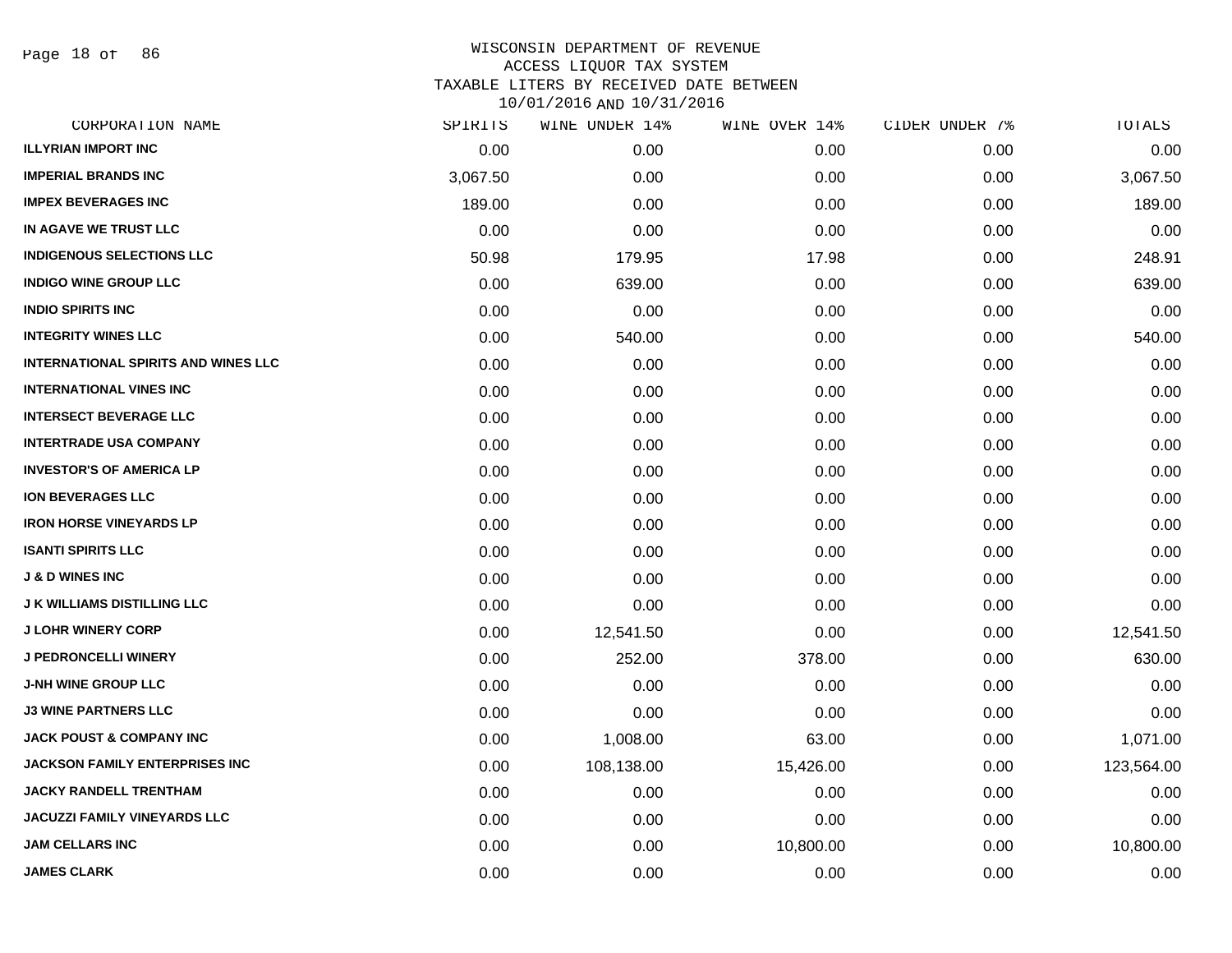Page 19 of 86

# WISCONSIN DEPARTMENT OF REVENUE

ACCESS LIQUOR TAX SYSTEM

TAXABLE LITERS BY RECEIVED DATE BETWEEN

| CORPORATION NAME                      | SPIRITS    | WINE UNDER 14% | WINE OVER 14% | CIDER UNDER 7% | TOTALS     |
|---------------------------------------|------------|----------------|---------------|----------------|------------|
| <b>JAMES E COSMA</b>                  | 0.00       | 1,602.00       | 0.00          | 0.00           | 1,602.00   |
| <b>JAMES J MOORE</b>                  | 0.00       | 0.00           | 0.00          | 0.00           | 0.00       |
| <b>JAMES L LAMBERT</b>                | 0.00       | 0.00           | 0.00          | 0.00           | 0.00       |
| <b>JAMES MORONEY INC</b>              | 0.00       | 0.00           | 0.00          | 0.00           | 0.00       |
| <b>JAMES RICKER</b>                   | 18.00      | 12,768.00      | 40.50         | 0.00           | 12,826.50  |
| JAPAN PRESTIGE SAKE INTERNATIONAL INC | 0.00       | 0.00           | 64.88         | 0.00           | 64.88      |
| <b>JARED BURNS</b>                    | 0.00       | 0.00           | 0.00          | 0.00           | 0.00       |
| <b>JARVIS</b>                         | 0.00       | 0.00           | 0.00          | 0.00           | 0.00       |
| <b>JASON J AND MOLLY N DREW</b>       | 0.00       | 0.00           | 0.00          | 0.00           | 0.00       |
| <b>JAX VINEYARDS LLC</b>              | 0.00       | 26.12          | 99.85         | 0.00           | 125.97     |
| <b>JAY J HEMINWAY</b>                 | 0.00       | 0.00           | 0.00          | 0.00           | 0.00       |
| <b>JAY MIDWEST INC</b>                | 270.00     | 75.00          | 0.00          | 0.00           | 345.00     |
| <b>JB GEORGE LLC</b>                  | 0.00       | 0.00           | 0.00          | 0.00           | 0.00       |
| <b>JC CELLARS INC</b>                 | 0.00       | 0.00           | 0.00          | 0.00           | 0.00       |
| JEAN CLAUDE BOISSET WINES USA INC     | 0.00       | 2,235.75       | 270.00        | 0.00           | 2,505.75   |
| <b>JEFF QUINT</b>                     | 90.00      | 0.00           | 0.00          | 0.00           | 90.00      |
| <b>JFC INTERNATIONAL INC</b>          | 0.00       | 108.64         | 79.12         | 0.00           | 187.76     |
| <b>JIM BEAM BRANDS CO</b>             | 644,627.25 | 585.00         | 324.00        | 0.00           | 645,536.25 |
| <b>JNJ INTERNATIONAL INC</b>          | 0.00       | 0.00           | 0.00          | 0.00           | 0.00       |
| <b>JOHAN VINEYARDS LLC</b>            | 0.00       | 0.00           | 0.00          | 0.00           | 0.00       |
| <b>JOHN ANTHONY VINEYARDS LLC</b>     | 0.00       | 0.00           | 0.00          | 0.00           | 0.00       |
| <b>JON A GERSTENSCHLAGER</b>          | 0.00       | 0.00           | 0.00          | 0.00           | 0.00       |
| <b>JOSE PASTOR</b>                    | 0.00       | 0.00           | 0.00          | 0.00           | 0.00       |
| JOSEPH PHELPS VINEYARDS LLC           | 0.00       | 261.00         | 477.00        | 0.00           | 738.00     |
| <b>JOSEPH VICTORI WINES, INC.</b>     | 0.00       | 945.00         | 0.00          | 0.00           | 945.00     |
| <b>JOSU GALDOS</b>                    | 0.00       | 0.00           | 0.00          | 0.00           | 0.00       |
| <b>JOTO SAKE LLC</b>                  | 0.00       | 0.00           | 0.00          | 0.00           | 0.00       |
| JOURNEYMAN DISTILLERY LLC             | 63.00      | 0.00           | 0.00          | 0.00           | 63.00      |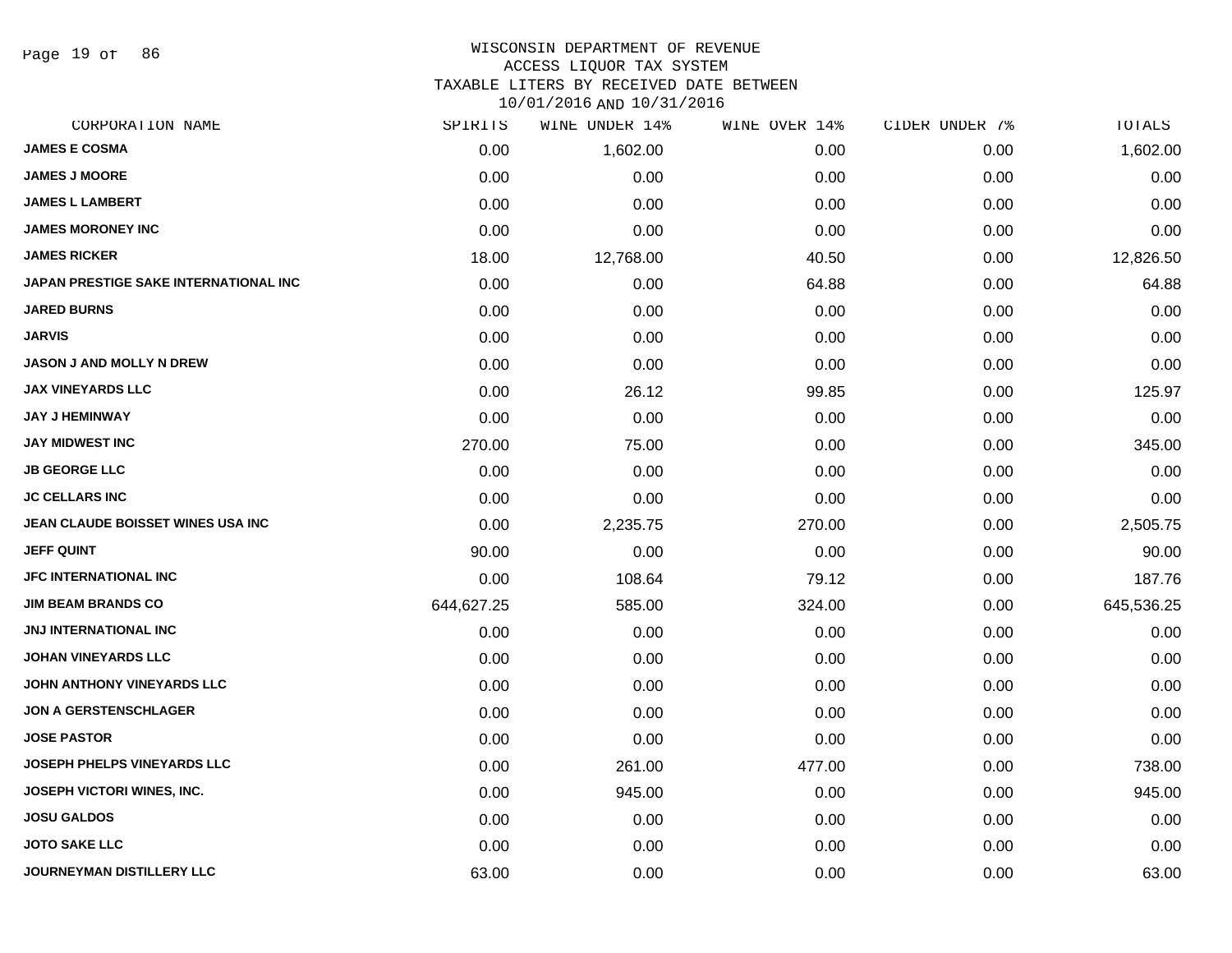Page 20 of 86

# WISCONSIN DEPARTMENT OF REVENUE ACCESS LIQUOR TAX SYSTEM TAXABLE LITERS BY RECEIVED DATE BETWEEN

| CORPORATION NAME                       | SPIRITS | WINE UNDER 14% | WINE OVER 14% | CIDER UNDER 7% | TOTALS    |
|----------------------------------------|---------|----------------|---------------|----------------|-----------|
| <b>JPPZ INC</b>                        | 0.00    | 0.00           | 0.00          | 0.00           | 0.00      |
| <b>JRV LLC</b>                         | 0.00    | 0.00           | 0.00          | 0.00           | 0.00      |
| JUDD FAMILY VINEYARDS LP               | 0.00    | 0.00           | 0.00          | 0.00           | 0.00      |
| <b>JVW CORPORATION</b>                 | 0.00    | 378.00         | 0.00          | 0.00           | 378.00    |
| <b>JZ WINE COMPANY</b>                 | 0.00    | 136.50         | 0.00          | 0.00           | 136.50    |
| <b>K VINTNERS LLC</b>                  | 0.00    | 9,342.00       | 585.00        | 0.00           | 9,927.00  |
| <b>KALIN CELLARS INC</b>               | 0.00    | 250.00         | 0.00          | 0.00           | 250.00    |
| <b>KAY OLSEN</b>                       | 0.00    | 0.00           | 0.00          | 0.00           | 0.00      |
| <b>KB WINES LLC</b>                    | 0.00    | 0.00           | 45.00         | 0.00           | 45.00     |
| <b>KELLER ESTATE LTD</b>               | 0.00    | 0.00           | 0.00          | 0.00           | 0.00      |
| <b>KEN WRIGHT CELLARS CO</b>           | 0.00    | 39.00          | 0.00          | 0.00           | 39.00     |
| <b>KENNETH S LIKITPRAKONG</b>          | 0.00    | 843.00         | 0.00          | 0.00           | 843.00    |
| <b>KENT HUMPHREY</b>                   | 0.00    | 0.00           | 0.00          | 0.00           | 0.00      |
| <b>KENT RASMUSSEN WINERY</b>           | 0.00    | 504.00         | 0.00          | 0.00           | 504.00    |
| <b>KENTUCKY BOURBON DISTILLERS LTD</b> | 693.80  | 0.00           | 0.00          | 0.00           | 693.80    |
| <b>KERMIT LYNCH WINE MERCHANTS</b>     | 0.00    | 130.50         | 45.00         | 0.00           | 175.50    |
| KINDRED SPIRITS NORTH AMERICA INC      | 0.00    | 0.00           | 0.00          | 0.00           | 0.00      |
| KINDRED VINES IMPORT CO LLC            | 0.00    | 468.00         | 0.00          | 0.00           | 468.00    |
| <b>KING ESTATE WINERY LP</b>           | 0.00    | 2,506.50       | 0.00          | 0.00           | 2,506.50  |
| <b>KIONA VINEYARDS LLC</b>             | 0.00    | 0.00           | 0.00          | 0.00           | 0.00      |
| <b>KISTLER VINEYARDS, LLC</b>          | 0.00    | 0.00           | 0.00          | 0.00           | 0.00      |
| <b>KITFOX VINEYARDS LLC</b>            | 0.00    | 0.00           | 0.00          | 0.00           | 0.00      |
| <b>KLEIN FOODS INC</b>                 | 0.00    | 2,016.00       | 8,001.00      | 0.00           | 10,017.00 |
| <b>KLIN SPIRITS LLC</b>                | 0.00    | 0.00           | 0.00          | 0.00           | 0.00      |
| <b>KLINKER BRICK WINERY INC</b>        | 0.00    | 0.00           | 378.00        | 0.00           | 378.00    |
| <b>KOBRAND CORPORATION</b>             | 321.00  | 13,095.00      | 4,360.50      | 0.00           | 17,776.50 |
| KOJIMA & INTERNATIONAL ASSOCIATES INC  | 0.00    | 0.00           | 0.00          | 0.00           | 0.00      |
| <b>KONGSGAARD WINE LLC</b>             | 0.00    | 0.00           | 0.00          | 0.00           | 0.00      |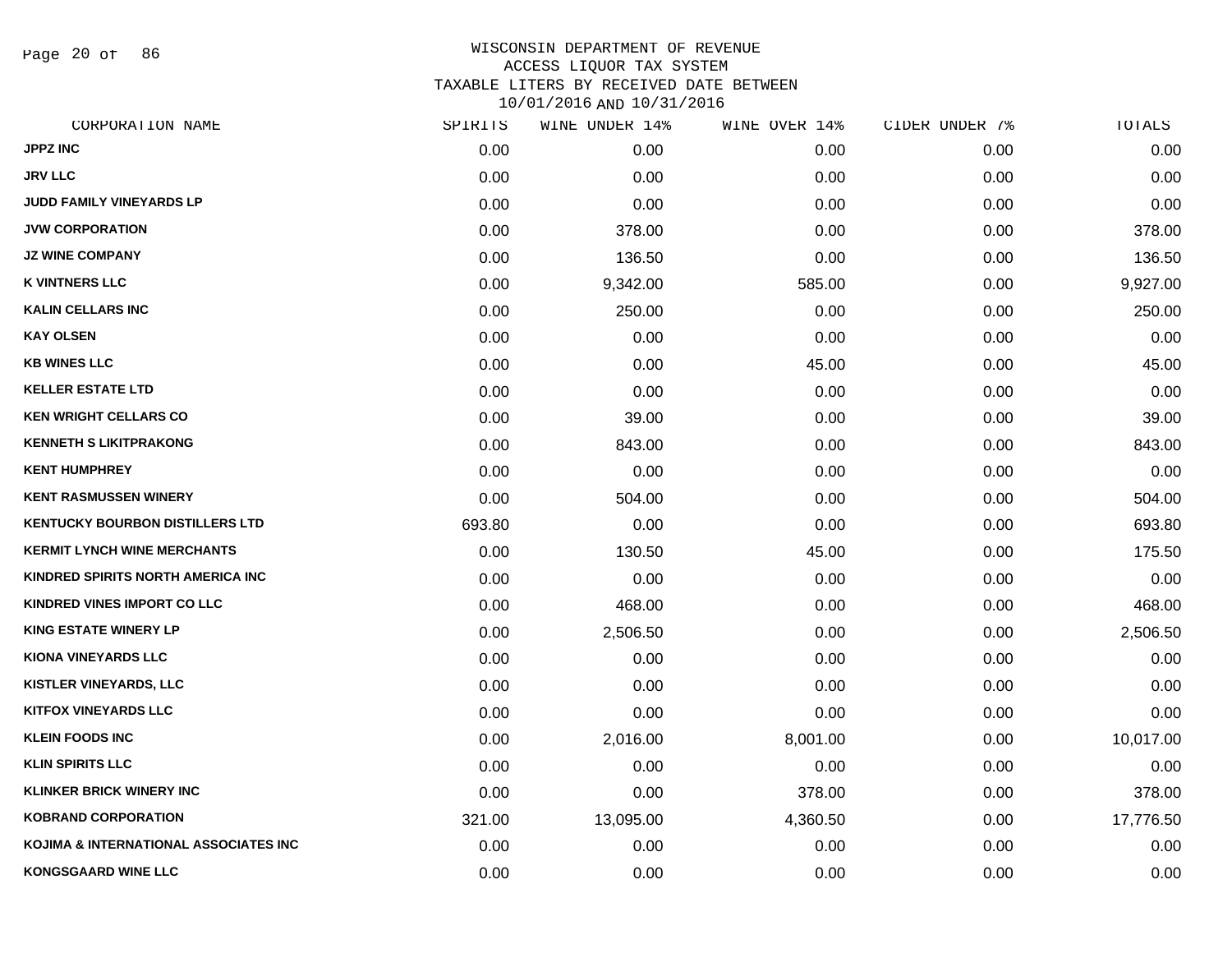### WISCONSIN DEPARTMENT OF REVENUE ACCESS LIQUOR TAX SYSTEM TAXABLE LITERS BY RECEIVED DATE BETWEEN

| CORPORATION NAME                           | SPIRITS | WINE UNDER 14% | WINE OVER 14% | CIDER UNDER 7% | TOTALS   |
|--------------------------------------------|---------|----------------|---------------|----------------|----------|
| <b>KONSTANTIN D FRANK &amp; SONS</b>       | 0.00    | 180.00         | 0.00          | 0.00           | 180.00   |
| <b>KOPRI INC</b>                           | 0.00    | 67.50          | 0.00          | 0.00           | 67.50    |
| <b>KOVAL INC</b>                           | 42.80   | 0.00           | 0.00          | 0.00           | 42.80    |
| <b>KRISTINE ASHE</b>                       | 0.00    | 0.00           | 0.00          | 0.00           | 0.00     |
| <b>KRUPP BROTHERS LLC</b>                  | 0.00    | 0.00           | 0.00          | 0.00           | 0.00     |
| <b>KUTCH WINES INC</b>                     | 0.00    | 0.00           | 0.00          | 0.00           | 0.00     |
| <b>KYSELA PERE ET FILS LTD</b>             | 0.00    | 2,470.50       | 504.00        | 0.00           | 2,974.50 |
| <b>L &amp; L IMPORTS LLC</b>               | 0.00    | 0.00           | 0.00          | 0.00           | 0.00     |
| L C WINE                                   | 0.00    | 0.00           | 441.00        | 0.00           | 441.00   |
| L FOPPIANO WINE CO INC                     | 0.00    | 0.00           | 0.00          | 0.00           | 0.00     |
| <b>L&amp;C WINE COUNTRY OPERATIONS LLC</b> | 0.00    | 0.00           | 189.00        | 0.00           | 189.00   |
| <b>LADERA WINERY LLC</b>                   | 0.00    | 94.50          | 0.00          | 0.00           | 94.50    |
| <b>LAETITIA VINEYARD &amp; WINERY INC</b>  | 0.00    | 0.00           | 0.00          | 0.00           | 0.00     |
| <b>LAIRD &amp; COMPANY</b>                 | 356.96  | 0.00           | 0.00          | 0.00           | 356.96   |
| <b>LANCE C RANDOLPH</b>                    | 0.00    | 378.00         | 0.00          | 0.00           | 378.00   |
| <b>LANGDON SHIVERICK INC</b>               | 0.00    | 0.00           | 0.00          | 0.00           | 0.00     |
| <b>LANGE WINERY LLC</b>                    | 0.00    | 0.00           | 0.00          | 0.00           | 0.00     |
| <b>LAPHAM SALES &amp; MARKETING INC</b>    | 180.00  | 0.00           | 0.00          | 0.00           | 180.00   |
| <b>LATITUDE BEVERAGE COMPANY</b>           | 0.00    | 252.00         | 0.00          | 0.00           | 252.00   |
| <b>LAURENT-PERRIER US INC</b>              | 0.00    | 0.00           | 0.00          | 0.00           | 0.00     |
| <b>LAVA SPRINGS INC</b>                    | 0.00    | 0.00           | 441.00        | 0.00           | 441.00   |
| <b>LCF WINE COMPANY LLC</b>                | 0.00    | 252.00         | 252.00        | 0.00           | 504.00   |
| LE CEP II INC                              | 0.00    | 324.00         | 0.00          | 0.00           | 324.00   |
| LE GRAND COURTAGE LLC                      | 0.00    | 0.00           | 0.00          | 0.00           | 0.00     |
| LE RAISIN IMPORTS LLC                      | 0.00    | 0.00           | 0.00          | 0.00           | 0.00     |
| <b>LEAH M SULLBERG</b>                     | 0.00    | 0.00           | 0.00          | 0.00           | 0.00     |
| LEFT COAST CELLARS LLC                     | 0.00    | 0.00           | 0.00          | 0.00           | 0.00     |
| <b>LEMELSON WINERY LLC</b>                 | 0.00    | 9.00           | 0.00          | 0.00           | 9.00     |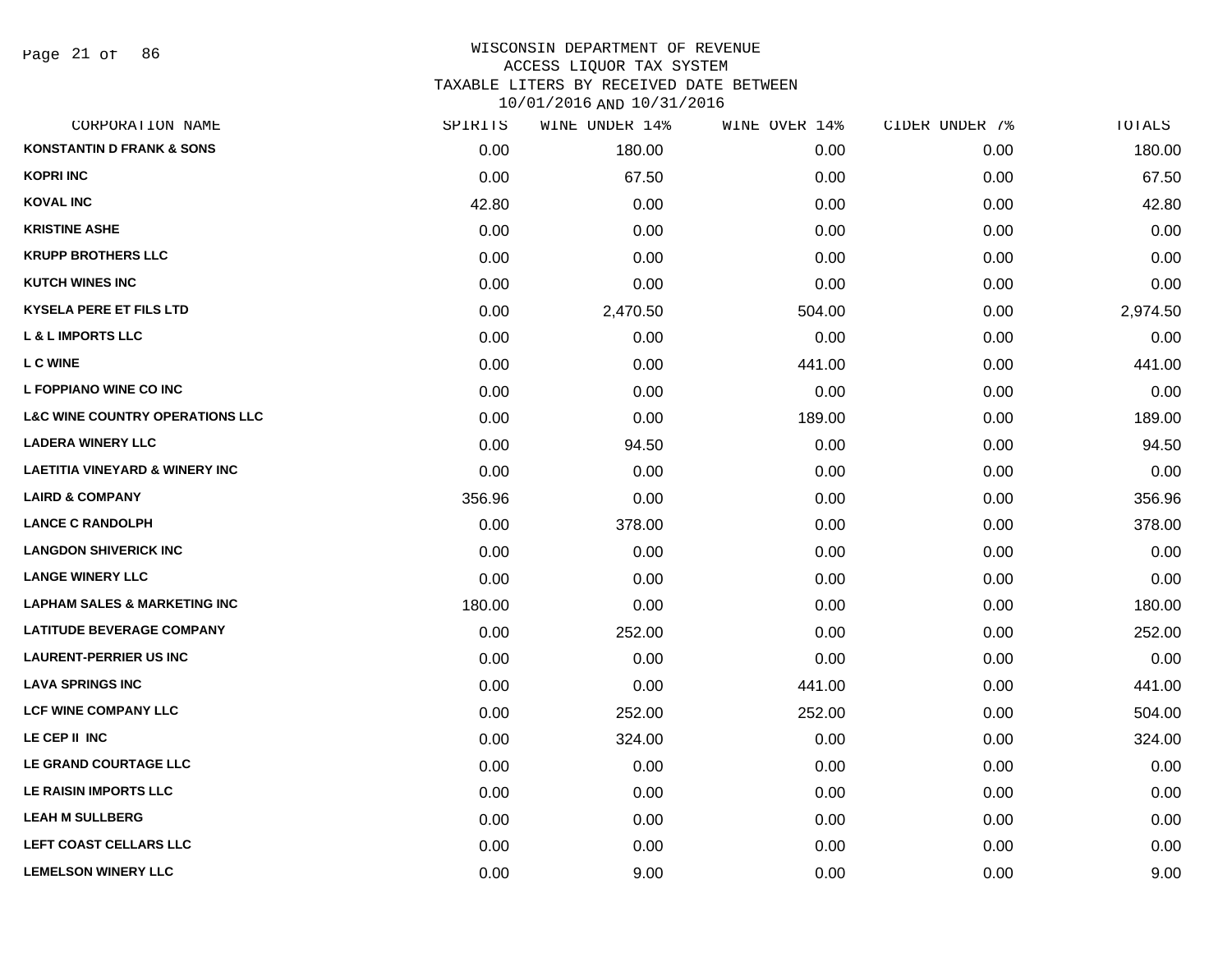Page 22 of 86

#### WISCONSIN DEPARTMENT OF REVENUE ACCESS LIQUOR TAX SYSTEM

TAXABLE LITERS BY RECEIVED DATE BETWEEN

| CORPORATION NAME                         | SPIRITS   | WINE UNDER 14% | WINE OVER 14% | CIDER UNDER 7% | TOTALS    |
|------------------------------------------|-----------|----------------|---------------|----------------|-----------|
| <b>LEONARD KREUSCH INC</b>               | 0.00      | 2,519.99       | 0.00          | 0.00           | 2,519.99  |
| <b>LEONARDINI FAMILY WINERY LLC</b>      | 0.00      | 126.00         | 126.00        | 0.00           | 252.00    |
| <b>LEONETTI CELLAR LLC</b>               | 0.00      | 0.00           | 0.00          | 0.00           | 0.00      |
| <b>LEVECKE CORPORATION</b>               | 61,090.50 | 0.00           | 0.00          | 0.00           | 61,090.50 |
| <b>LEVIATHAN WINE COMPANY LLC</b>        | 0.00      | 0.00           | 0.00          | 0.00           | 0.00      |
| <b>LICKUID AWESOME LLC</b>               | 0.00      | 0.00           | 0.00          | 0.00           | 0.00      |
| <b>LIOCO WINE COMPANY LLC</b>            | 0.00      | 0.00           | 0.00          | 0.00           | 0.00      |
| <b>LION NATHAN USA INC</b>               | 0.00      | 1,410.00       | 405.00        | 0.00           | 1,815.00  |
| <b>LIQUID BRANDS LLC</b>                 | 0.00      | 252.00         | 0.00          | 0.00           | 252.00    |
| <b>LISA LISA INCORPORATED</b>            | 0.00      | 0.00           | 0.00          | 0.00           | 0.00      |
| <b>LISA MARLOW</b>                       | 0.00      | 0.00           | 0.00          | 0.00           | 0.00      |
| <b>LOCAL WINE AND SPIRITS LLC</b>        | 0.00      | 0.00           | 0.00          | 0.00           | 0.00      |
| <b>LOEST &amp; MCNAMEE INC</b>           | 0.00      | 634.50         | 0.00          | 0.00           | 634.50    |
| <b>LOMPIAN WINES LLC</b>                 | 0.00      | 1,860.75       | 28.50         | 0.00           | 1,889.25  |
| <b>LONG MEADOW RANCH WINERY INC</b>      | 0.00      | 321.00         | 252.00        | 0.00           | 573.00    |
| <b>LONG SHADOWS VINTNERS LLC</b>         | 0.00      | 0.00           | 0.00          | 0.00           | 0.00      |
| <b>LONGDROP CIDER COMPANY INC</b>        | 0.00      | 0.00           | 0.00          | 0.00           | 0.00      |
| <b>LONZ WINERY INC</b>                   | 0.00      | 0.00           | 0.00          | 0.00           | 0.00      |
| <b>LOOSEN BROS USA LTD</b>               | 0.00      | 0.00           | 0.00          | 0.00           | 0.00      |
| <b>LORING WINE COMPANY LLC</b>           | 0.00      | 0.00           | 0.00          | 0.00           | 0.00      |
| <b>LOUIS GLUNZ BEER INC</b>              | 0.00      | 0.00           | 0.00          | 0.00           | 0.00      |
| <b>LOUIS GLUNZ WINE INC</b>              | 0.00      | 0.00           | 0.00          | 0.00           | 0.00      |
| <b>LOUIS LATOUR INC</b>                  | 0.00      | 0.00           | 0.00          | 0.00           | 0.00      |
| <b>LOUISVILLE DISTILLING COMPANY LLC</b> | 0.00      | 0.00           | 0.00          | 0.00           | 0.00      |
| <b>LOWDEN SCHOOLHOUSE CORPORATION</b>    | 0.00      | 0.00           | 225.00        | 0.00           | 225.00    |
| <b>LUNA VINEYARDS INC</b>                | 0.00      | 0.00           | 0.00          | 0.00           | 0.00      |
| <b>LUNEAU USA INC</b>                    | 0.00      | 9,822.00       | 0.00          | 0.00           | 9,822.00  |
| <b>LUXCO INC</b>                         | 82,917.30 | 117.00         | 1,416.00      | 0.00           | 84,450.30 |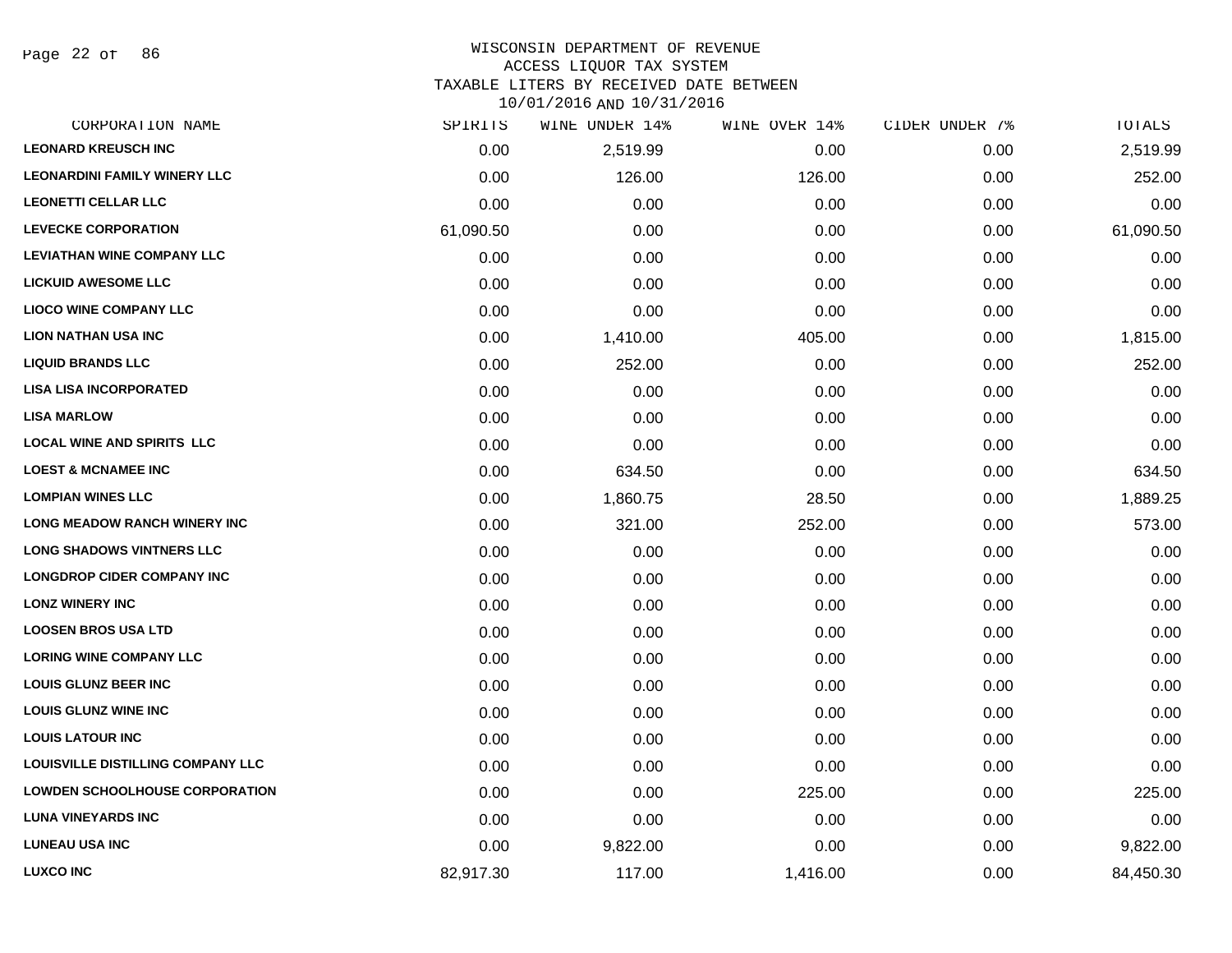Page 23 of 86

#### WISCONSIN DEPARTMENT OF REVENUE ACCESS LIQUOR TAX SYSTEM

TAXABLE LITERS BY RECEIVED DATE BETWEEN

| CORPORATION NAME                               | SPIRITS   | WINE UNDER 14% | WINE OVER 14% | CIDER UNDER 7% | TOTALS    |
|------------------------------------------------|-----------|----------------|---------------|----------------|-----------|
| <b>M.A.C. WINES, LLC</b>                       | 0.00      | 0.00           | 0.00          | 0.00           | 0.00      |
| <b>MACH FLYNT INC</b>                          | 4,536.00  | 10,368.00      | 7,686.00      | 0.00           | 22,590.00 |
| <b>MAD CAR WINE CO LLC</b>                     | 0.00      | 0.00           | 0.00          | 0.00           | 0.00      |
| <b>MADRIGAL FAMILY WINERY LLC</b>              | 0.00      | 0.00           | 0.00          | 0.00           | 0.00      |
| <b>MAGAVE TEQUILA INC</b>                      | 0.00      | 0.00           | 0.00          | 0.00           | 0.00      |
| <b>MAGICAL SPIRITS INC</b>                     | 0.00      | 0.00           | 0.00          | 0.00           | 0.00      |
| <b>MAISONS MARQUES &amp; DOMAINES USA INC.</b> | 0.00      | 1,726.50       | 153.00        | 0.00           | 1,879.50  |
| <b>MANO'S INC</b>                              | 0.00      | 0.00           | 0.00          | 0.00           | 0.00      |
| <b>MANUEL PULIDO</b>                           | 0.00      | 0.00           | 0.00          | 0.00           | 0.00      |
| <b>MARIETTA CELLARS INC</b>                    | 0.00      | 1,512.00       | 504.00        | 0.00           | 2,016.00  |
| <b>MARIPOSA WINE COMPANY LLC</b>               | 0.00      | 0.00           | 0.00          | 0.00           | 0.00      |
| <b>MARK ADAMS &amp; CIERA ADAMS</b>            | 0.00      | 0.00           | 0.00          | 0.00           | 0.00      |
| <b>MARK ANDERSON</b>                           | 0.00      | 0.00           | 0.00          | 0.00           | 0.00      |
| <b>MARK ANTHONY BRANDS INC</b>                 | 0.00      | 0.00           | 0.00          | 0.00           | 0.00      |
| <b>MARK SZUMOWSKI</b>                          | 0.00      | 0.00           | 0.00          | 0.00           | 0.00      |
| <b>MARKETING GLOBAL BRANDS CORP</b>            | 0.00      | 0.00           | 0.00          | 0.00           | 0.00      |
| <b>MARTIN RAY WINERY INC</b>                   | 0.00      | 0.00           | 0.00          | 0.00           | 0.00      |
| <b>MARTINELLI WINERY INC</b>                   | 0.00      | 0.00           | 0.00          | 0.00           | 0.00      |
| <b>MARTINEZ DISTRIBUTING CO INC</b>            | 0.00      | 0.00           | 0.00          | 0.00           | 0.00      |
| <b>MASON &amp; MASON</b>                       | 0.00      | 0.00           | 0.00          | 0.00           | 0.00      |
| <b>MASSANOIS LLC</b>                           | 0.00      | 1,073.25       | 261.75        | 0.00           | 1,335.00  |
| <b>MATHY WINERY LLC</b>                        | 0.00      | 0.00           | 0.00          | 0.00           | 0.00      |
| <b>MATRICK HOLDINGS CORPORATION</b>            | 0.00      | 0.00           | 0.00          | 0.00           | 0.00      |
| <b>MAURITSON FAMILY WINERY</b>                 | 0.00      | 0.00           | 0.00          | 0.00           | 0.00      |
| <b>MC CORMICK DISTILLING CO INC</b>            | 31,624.50 | 0.00           | 0.00          | 0.00           | 31,624.50 |
| <b>MCKENZIE'S BEVERAGES INC</b>                | 0.00      | 0.00           | 0.00          | 2,946.60       | 2,946.60  |
| <b>MCMANIS FAMILY VINEYARDS INC</b>            | 0.00      | 1,512.00       | 0.00          | 0.00           | 1,512.00  |
| <b>MCNAB RIDGE WINERY LLC</b>                  | 0.00      | 0.00           | 126.00        | 0.00           | 126.00    |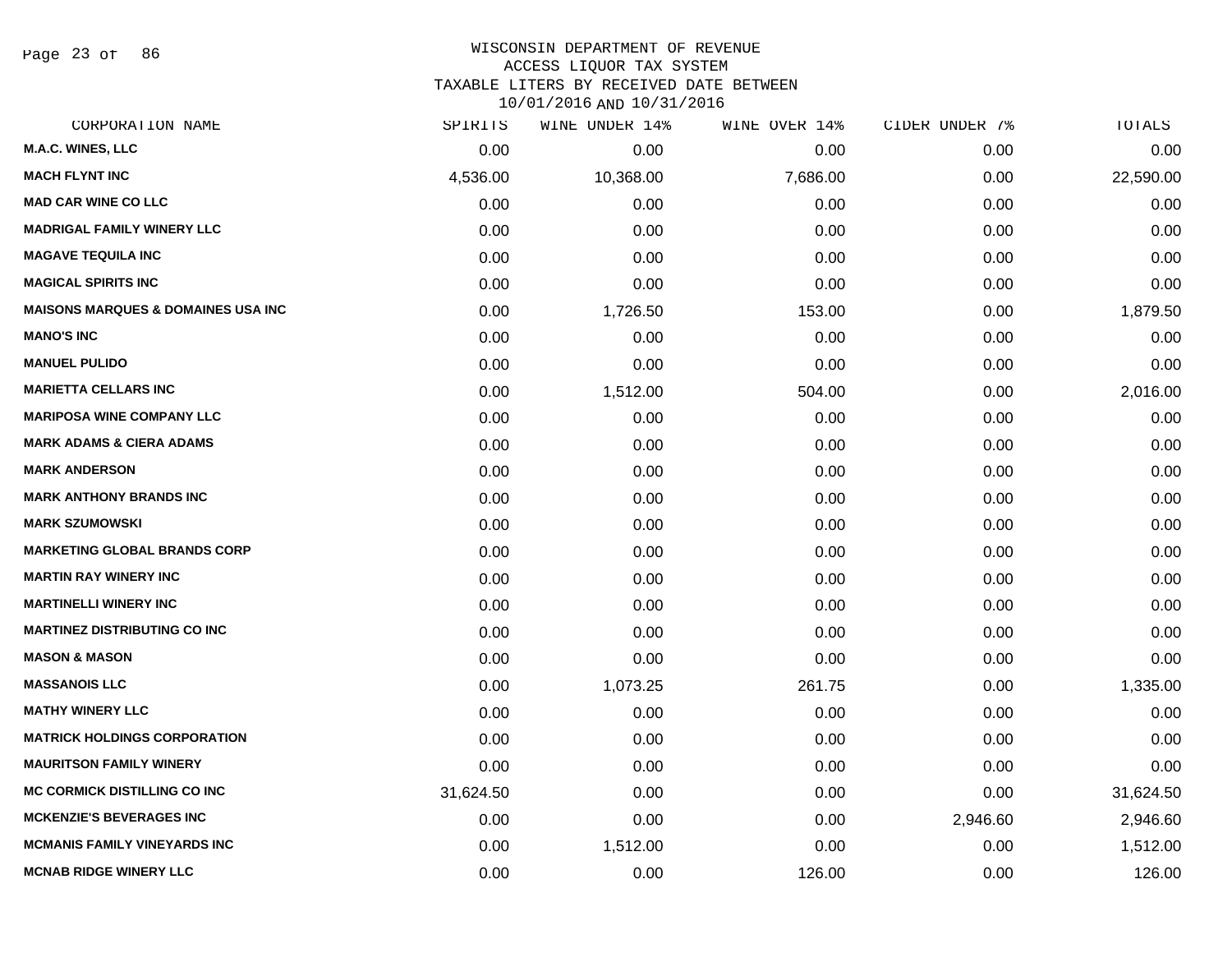Page 24 of 86

| CORPORATION NAME                     | SPIRITS   | WINE UNDER 14% | WINE OVER 14% | CIDER UNDER 7% | TOTALS    |
|--------------------------------------|-----------|----------------|---------------|----------------|-----------|
| <b>MEDCO ATLANTIC INC</b>            | 0.00      | 0.00           | 0.00          | 0.00           | 0.00      |
| <b>MEIERS WINE CELLARS INC</b>       | 0.00      | 252.00         | 0.00          | 0.00           | 252.00    |
| <b>MENDOCINO WINE GROUP LLC</b>      | 0.00      | 693.00         | 0.00          | 0.00           | 693.00    |
| <b>MERCER WINE ESTATES LLC</b>       | 0.00      | 2,205.00       | 0.00          | 0.00           | 2,205.00  |
| <b>MERCHANT DU VIN CORPORATION</b>   | 0.00      | 0.00           | 0.00          | 170.34         | 170.34    |
| <b>MEREDITH VINEYARD ESTATE INC</b>  | 0.00      | 0.00           | 243.00        | 0.00           | 243.00    |
| <b>MERRYVALE VINEYARDS LLC</b>       | 0.00      | 0.00           | 0.00          | 0.00           | 0.00      |
| <b>METEOR VINEYARD LLC</b>           | 0.00      | 0.00           | 0.00          | 0.00           | 0.00      |
| <b>METROWINE DISTRIBUTION CO INC</b> | 0.00      | 3,939.00       | 1,134.00      | 0.00           | 5,073.00  |
| <b>METTLER WINES LLC</b>             | 0.00      | 0.00           | 0.00          | 0.00           | 0.00      |
| <b>MEV CORPORATION</b>               | 0.00      | 0.00           | 0.00          | 0.00           | 0.00      |
| <b>MEXCOR INC</b>                    | 1,296.50  | 0.00           | 0.00          | 0.00           | 1,296.50  |
| <b>MEYER CELLARS LLC</b>             | 0.00      | 0.00           | 0.00          | 0.00           | 0.00      |
| <b>MHW LTD</b>                       | 14,910.00 | 4,821.75       | 1,437.00      | 0.00           | 21,168.75 |
| <b>MICHAEL C HOWARD</b>              | 4,038.00  | 0.00           | 0.00          | 0.00           | 4,038.00  |
| <b>MICHAEL HOUGH</b>                 | 0.00      | 2,961.00       | 576.00        | 0.00           | 3,537.00  |
| <b>MICHAEL SKURNIK WINES INC</b>     | 0.00      | 2,448.75       | 0.00          | 0.00           | 2,448.75  |
| <b>MICHEAL DASHE</b>                 | 0.00      | 0.00           | 0.00          | 0.00           | 0.00      |
| <b>MID-OAK DISTILLERY INC</b>        | 0.00      | 0.00           | 0.00          | 0.00           | 0.00      |
| <b>MIDDLETON FAMILY WINES LLC</b>    | 0.00      | 0.00           | 0.00          | 0.00           | 0.00      |
| <b>MIDNIGHT CELLARS INC</b>          | 0.00      | 0.00           | 0.00          | 0.00           | 0.00      |
| <b>MILBRANDT FAMILY WINES LLC</b>    | 0.00      | 252.00         | 0.00          | 0.00           | 252.00    |
| <b>MILE HIGH SPIRITS LLC</b>         | 2,344.00  | 0.00           | 0.00          | 0.00           | 2,344.00  |
| <b>MILL CREEK VINEYARDS</b>          | 0.00      | 0.00           | 0.00          | 0.00           | 0.00      |
| <b>MILLER SQUARED INC</b>            | 0.00      | 0.00           | 0.00          | 0.00           | 0.00      |
| <b>MILLERCOORS LLC</b>               | 0.00      | 0.00           | 0.00          | 0.00           | 0.00      |
| <b>MILTONS DISTRIBUTING CO INC</b>   | 0.00      | 1,422.00       | 54.00         | 0.00           | 1,476.00  |
| <b>MINER FAMILY WINERY LLC</b>       | 0.00      | 0.00           | 0.00          | 0.00           | 0.00      |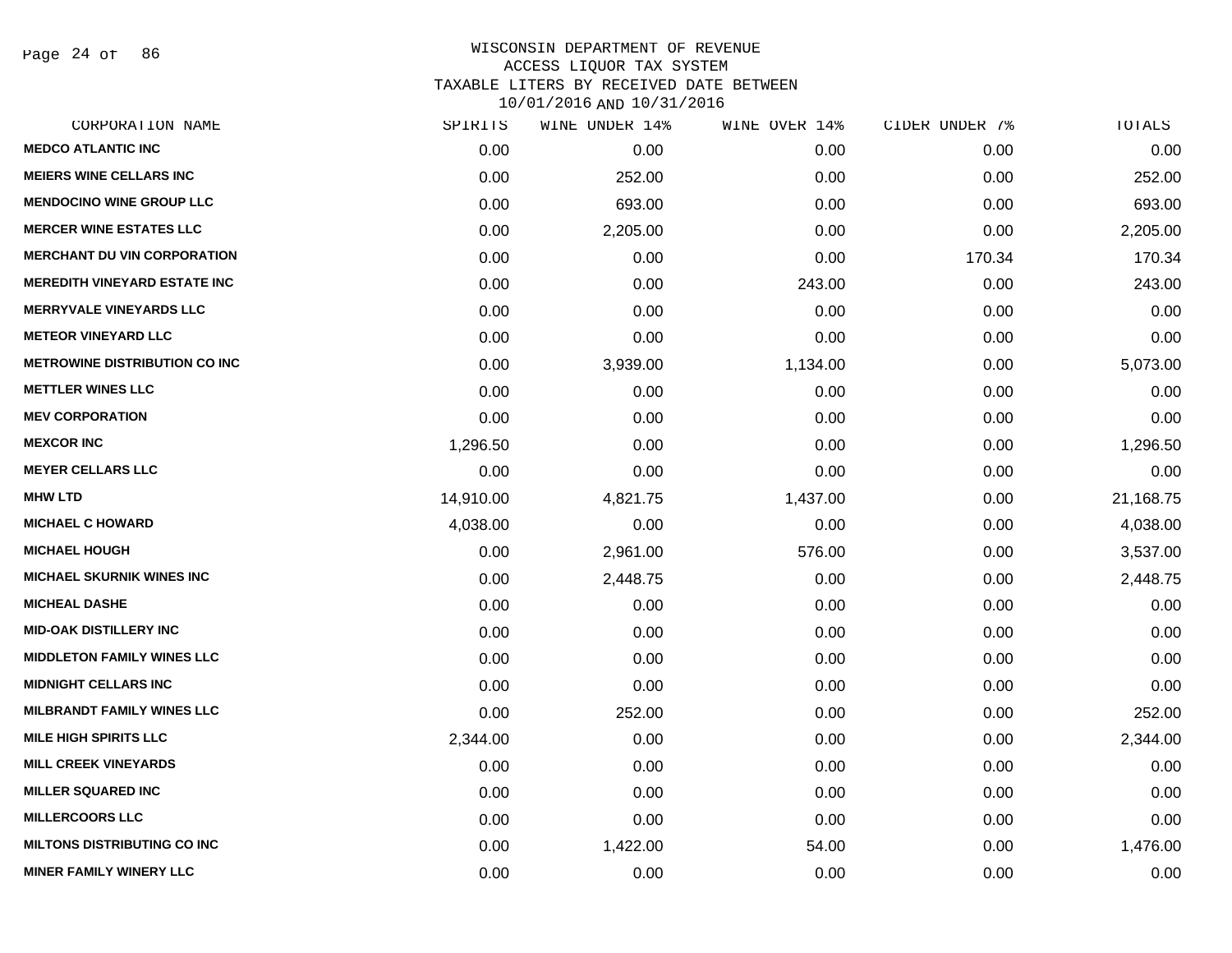Page 25 of 86

#### WISCONSIN DEPARTMENT OF REVENUE ACCESS LIQUOR TAX SYSTEM

TAXABLE LITERS BY RECEIVED DATE BETWEEN

| CORPORATION NAME                            | SPIRITS   | WINE UNDER 14% | WINE OVER 14% | CIDER UNDER 7% | TOTALS    |
|---------------------------------------------|-----------|----------------|---------------|----------------|-----------|
| <b>MINU IMPORT INC</b>                      | 0.00      | 45.00          | 0.00          | 0.00           | 45.00     |
| <b>MIONETTO USA INC</b>                     | 0.00      | 1,453.50       | 0.00          | 0.00           | 1,453.50  |
| <b>MIRA WINERY LLC</b>                      | 0.00      | 0.00           | 0.00          | 0.00           | 0.00      |
| <b>MIRASOL WINE LLC</b>                     | 0.00      | 0.00           | 0.00          | 0.00           | 0.00      |
| <b>MISA IMPORTS INC</b>                     | 55,194.00 | 6,890.50       | 0.00          | 0.00           | 62,084.50 |
| <b>MISSISSIPPI RIVER DISTILLING COMPANY</b> | 418.50    | 0.00           | 0.00          | 0.00           | 418.50    |
| <b>MISTARR WINE IMPORTERS</b>               | 0.00      | 0.00           | 0.00          | 0.00           | 0.00      |
| <b>MIURA VINEYARDS LLC</b>                  | 0.00      | 0.00           | 0.00          | 0.00           | 0.00      |
| <b>MODERN DEVELOPMENT COMPANY</b>           | 0.00      | 0.00           | 0.00          | 0.00           | 0.00      |
| <b>MODERN SPIRITS LLC</b>                   | 31.50     | 0.00           | 112.50        | 0.00           | 144.00    |
| <b>MODUS OPERANDI CELLARS LLC</b>           | 0.00      | 0.00           | 0.00          | 0.00           | 0.00      |
| <b>MOET HENNESSY USA, INC.</b>              | 18,944.25 | 14,175.00      | 315.00        | 0.00           | 33,434.25 |
| <b>MOLLYDOOKER INTERNATIONAL LLC</b>        | 0.00      | 0.00           | 0.00          | 0.00           | 0.00      |
| <b>MONICA NOGUES</b>                        | 0.00      | 378.00         | 126.00        | 0.00           | 504.00    |
| <b>MONTAGNA LLC</b>                         | 0.00      | 0.00           | 0.00          | 0.00           | 0.00      |
| <b>MONTANERO MEZCAL LLC</b>                 | 0.00      | 0.00           | 0.00          | 0.00           | 0.00      |
| <b>MONTEREY WINE COMPANY LLC</b>            | 0.00      | 1,764.00       | 0.00          | 0.00           | 1,764.00  |
| <b>MONTICELLO CELLARS INC</b>               | 0.00      | 0.00           | 0.00          | 0.00           | 0.00      |
| <b>MONTINORE VINEYARDS LIMITED</b>          | 0.00      | 99.00          | 0.00          | 0.00           | 99.00     |
| <b>MORGAN WINERY INC</b>                    | 0.00      | 63.00          | 0.00          | 0.00           | 63.00     |
| <b>MOUNT VEEDER FARMS LLC</b>               | 0.00      | 0.00           | 279.00        | 0.00           | 279.00    |
| <b>MOUNTAIN VIEW VINTNERS LLC</b>           | 0.00      | 126.00         | 0.00          | 0.00           | 126.00    |
| <b>MS WALKER INC</b>                        | 5,742.00  | 0.00           | 0.00          | 0.00           | 5,742.00  |
| <b>MUSTACHE MENTORS LLC</b>                 | 0.00      | 378.00         | 0.00          | 0.00           | 378.00    |
| MUTUAL WHOLESALE LIQUOR INC                 | 0.00      | 0.00           | 0.00          | 0.00           | 0.00      |
| <b>NAKED WINES LLC</b>                      | 0.00      | 0.00           | 0.00          | 0.00           | 0.00      |
| <b>NAPA VALLEY SPECIALTY WINES INC</b>      | 0.00      | 2,340.00       | 171.00        | 0.00           | 2,511.00  |
| <b>NATIONAL CONSUMER CREDIT GUARANTEE</b>   | 0.00      | 0.00           | 0.00          | 0.00           | 0.00      |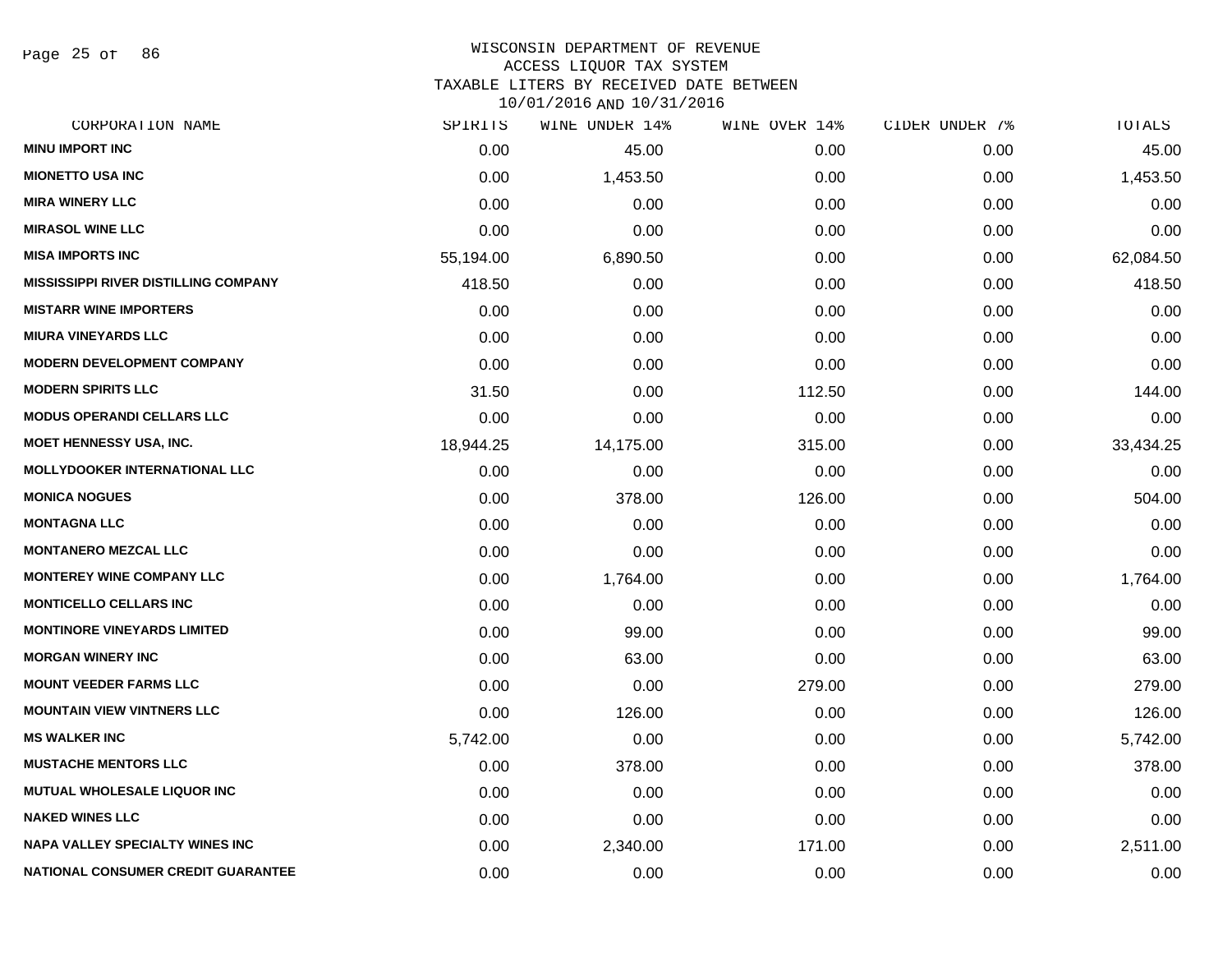Page 26 of 86

| CORPORATION NAME                      | SPIRITS                            | WINE UNDER 14% | WINE OVER 14%                  | CIDER UNDER 7% | TOTALS    |
|---------------------------------------|------------------------------------|----------------|--------------------------------|----------------|-----------|
| <b>ASSOCIATION OF CONNECTICUT INC</b> | $\alpha$ , $\alpha$ , and $\alpha$ | .              | $\alpha$ , $\alpha$ , $\alpha$ | .              | a a shek  |
| <b>NATURAL MERCHANTS INC</b>          | 0.00                               | 301.60         | 0.00                           | 0.00           | 301.60    |
| <b>NATUREL WEST CORP</b>              | 0.00                               | 0.00           | 0.00                           | 0.00           | 0.00      |
| <b>NAVARRO VINEYARDS, LLC</b>         | 0.00                               | 0.00           | 0.00                           | 0.00           | 0.00      |
| <b>NDC SYSTEMS LP</b>                 | 2,661.00                           | 65,427.00      | 2,086.50                       | 0.00           | 70,174.50 |
| <b>NEGOCIANTS USA INC</b>             | 0.00                               | 0.00           | 0.00                           | 0.00           | 0.00      |
| <b>NESTOR IMPORTS INC</b>             | 63.00                              | 288.00         | 0.00                           | 0.00           | 351.00    |
| <b>NEW HOLLAND BREWING CO LLC</b>     | 360.00                             | 0.00           | 0.00                           | 0.00           | 360.00    |
| <b>NEW MEXICO WINERIES INC.</b>       | 0.00                               | 468.00         | 0.00                           | 0.00           | 468.00    |
| <b>NEW PARROTT &amp; CO</b>           | 0.00                               | 8,694.00       | 819.00                         | 0.00           | 9,513.00  |
| <b>NEW VAVIN INC</b>                  | 0.00                               | 0.00           | 0.00                           | 0.00           | 0.00      |
| <b>NEW YORK MUTUAL TRADING CO INC</b> | 0.00                               | 0.00           | 0.00                           | 0.00           | 0.00      |
| <b>NEXUS BRANDS LLC</b>               | 0.00                               | 0.00           | 0.00                           | 0.00           | 0.00      |
| <b>NICHE IMPORT CO</b>                | 708.13                             | 634.47         | 0.00                           | 120.00         | 1,462.60  |
| NIEBAUM-COPPOLA ESTATE WINERY LP      | 0.00                               | 0.00           | 144.00                         | 0.00           | 144.00    |
| <b>NOLET SPIRITS USA INC</b>          | 0.00                               | 0.00           | 0.00                           | 0.00           | 0.00      |
| <b>NORTH SHORE DISTILLERY LLC</b>     | 0.00                               | 0.00           | 0.00                           | 0.00           | 0.00      |
| <b>NOVA WINES, INC.</b>               | 0.00                               | 0.00           | 0.00                           | 0.00           | 0.00      |
| <b>NUCCIO &amp; WISE</b>              | 0.00                               | 0.00           | 0.00                           | 0.00           | 0.00      |
| <b>NV AWG LTD</b>                     | 0.00                               | 0.00           | 82.50                          | 0.00           | 82.50     |
| <b>NW WINE COMPANY LLC</b>            | 0.00                               | 0.00           | 0.00                           | 0.00           | 0.00      |
| O'NEILL BEVERAGES CO LLC              | 0.00                               | 8,568.00       | 4,032.00                       | 0.00           | 12,600.00 |
| <b>O'SHAUGHNESSY DEL OSO LLC</b>      | 0.00                               | 0.00           | 0.00                           | 0.00           | 0.00      |
| OAK RIDGE WINERY LLC                  | 0.00                               | 6,606.00       | 126.00                         | 0.00           | 6,732.00  |
| <b>OLD BRIDGE CELLARS</b>             | 0.00                               | 999.00         | 765.00                         | 0.00           | 1,764.00  |
| <b>OLDE WORLD IMPORTS INC</b>         | 0.00                               | 0.00           | 0.00                           | 0.00           | 0.00      |
| OLE SMOKY DISTILLERY LLC              | 802.50                             | 0.00           | 0.00                           | 0.00           | 802.50    |
| <b>OLIVER WINE COMPANY INC</b>        | 0.00                               | 1,044.00       | 0.00                           | 0.00           | 1,044.00  |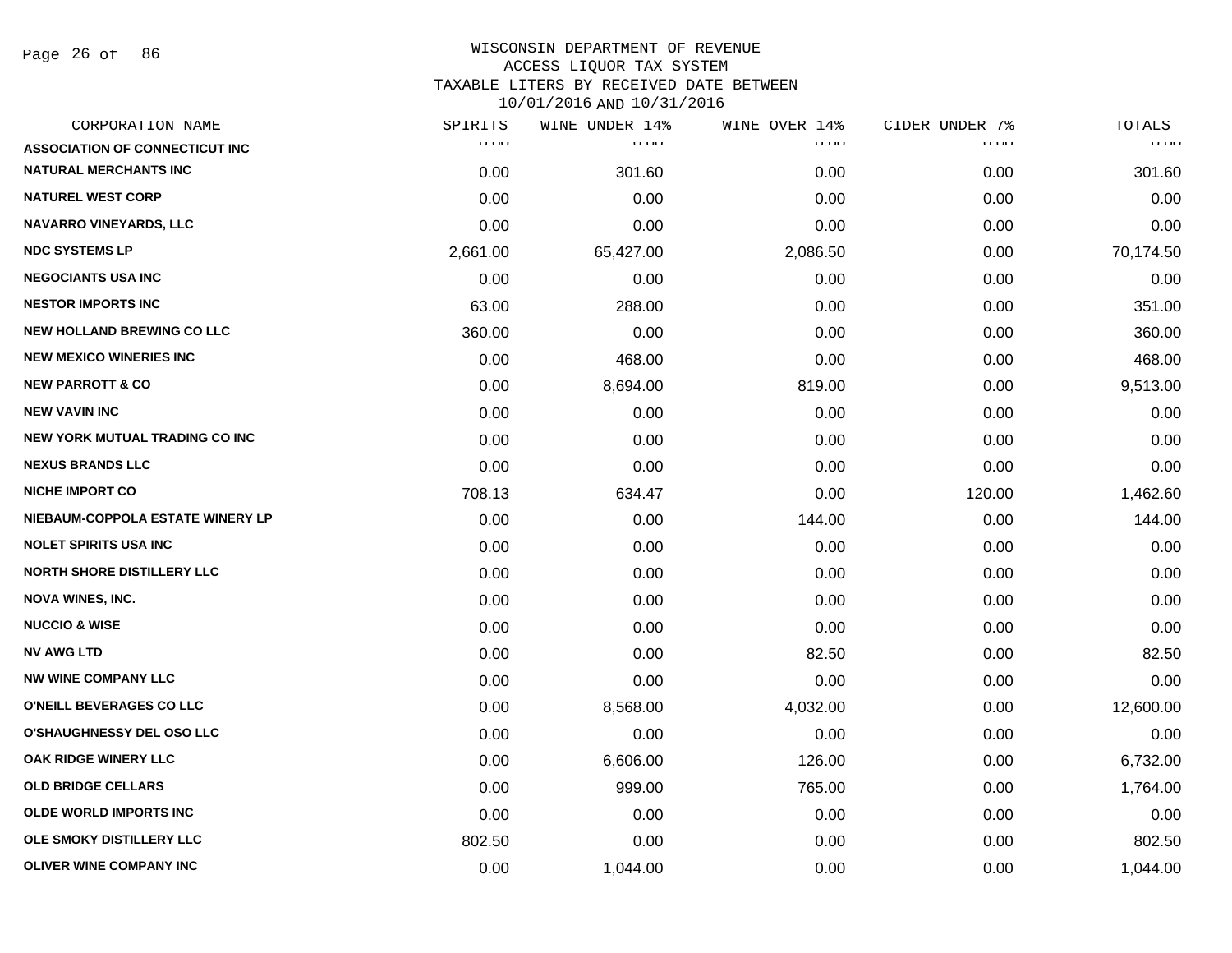Page 27 of 86

| CORPORATION NAME                        | SPIRITS  | WINE UNDER 14% | WINE OVER 14% | CIDER UNDER 7% | TOTALS        |
|-----------------------------------------|----------|----------------|---------------|----------------|---------------|
| ONE TRUE VINE LLC                       | 0.00     | 126.00         | 0.00          | 0.00           | 126.00        |
| <b>OPICI IMPORT COMPANY</b>             | 198.00   | 450.00         | 126.00        | 0.00           | 774.00        |
| <b>OPOLO WINES LP</b>                   | 0.00     | 0.00           | 0.00          | 0.00           | 0.00          |
| <b>OPUS ONE WINERY LLC</b>              | 0.00     | 45.00          | 1,084.50      | 0.00           | 1,129.50      |
| ORCA PROPERTIES LLC                     | 0.00     | 279.00         | 0.00          | 0.00           | 279.00        |
| <b>OREGON BREWING COMPANY INC</b>       | 5.00     | 0.00           | 0.00          | 0.00           | 5.00          |
| <b>ORIGINAL SIN CORPORATION</b>         | 0.00     | 0.00           | 0.00          | 324.00         | 324.00        |
| <b>ORIGINS PALEO MEALS LLC</b>          | 0.00     | 0.00           | 0.00          | 0.00           | 0.00          |
| ORIN SWIFT CELLARS LLC                  | 0.00     | 0.00           | 0.00          | 0.00           | 0.00          |
| ORVINO IMPORTS & DISTRIBUTING INC       | 0.00     | 0.00           | 0.00          | 0.00           | 0.00          |
| <b>OUTPOST WINES LLC</b>                | 0.00     | 0.00           | 0.00          | 0.00           | 0.00          |
| <b>OWEN ROE LLC</b>                     | 0.00     | 288.00         | 409.50        | 0.00           | 697.50        |
| <b>P R GRISLEY CO INC</b>               | 0.00     | 0.00           | 0.00          | 0.00           | 0.00          |
| <b>PABST HOLDINGS LLC</b>               | 0.00     | 0.00           | 0.00          | 22,736.00      | 22,736.00     |
| <b>PACIFIC EDGE MARKETING GROUP INC</b> | 511.50   | 0.00           | 0.00          | 0.00           | 511.50        |
| PACIFIC INTERNATIONAL LIQUOR INC        | 0.00     | 0.00           | 0.00          | 0.00           | 0.00          |
| <b>PACIFIC PRIME WINES LLC</b>          | 0.00     | 0.00           | 0.00          | 0.00           | 0.00          |
| <b>PAHLMEYER LLC</b>                    | 0.00     | 0.00           | 63.00         | 0.00           | 63.00         |
| PALI WINE COMPANY LP                    | 0.00     | 0.00           | 0.00          | 0.00           | 0.00          |
| PALM BAY INTERNATIONAL INC              | 72.00    | $-185,572.28$  | 1,444.50      | 0.00           | $-184,055.78$ |
| <b>PAMELA FRYE</b>                      | 0.00     | 0.00           | 0.00          | 0.00           | 0.00          |
| <b>PAMPA BEVERAGES LLC</b>              | 0.00     | 0.00           | 0.00          | 0.00           | 0.00          |
| <b>PANEBIANCO LLC</b>                   | 0.00     | 0.00           | 0.00          | 0.00           | 0.00          |
| <b>PANTHER CREEK CELLARS LLC</b>        | 0.00     | 0.00           | 0.00          | 0.00           | 0.00          |
| PARAGON VINEYARD CO INC                 | 0.00     | 0.00           | 0.00          | 0.00           | 0.00          |
| <b>PARK STREET IMPORTS, LLC</b>         | 4,527.00 | 18,238.50      | 144.00        | 0.00           | 22,909.50     |
| <b>PARK WINE COMPANY INC</b>            | 0.00     | 126.00         | 378.00        | 0.00           | 504.00        |
| <b>PARKER STATION INC</b>               | 0.00     | 252.00         | 1,071.00      | 0.00           | 1,323.00      |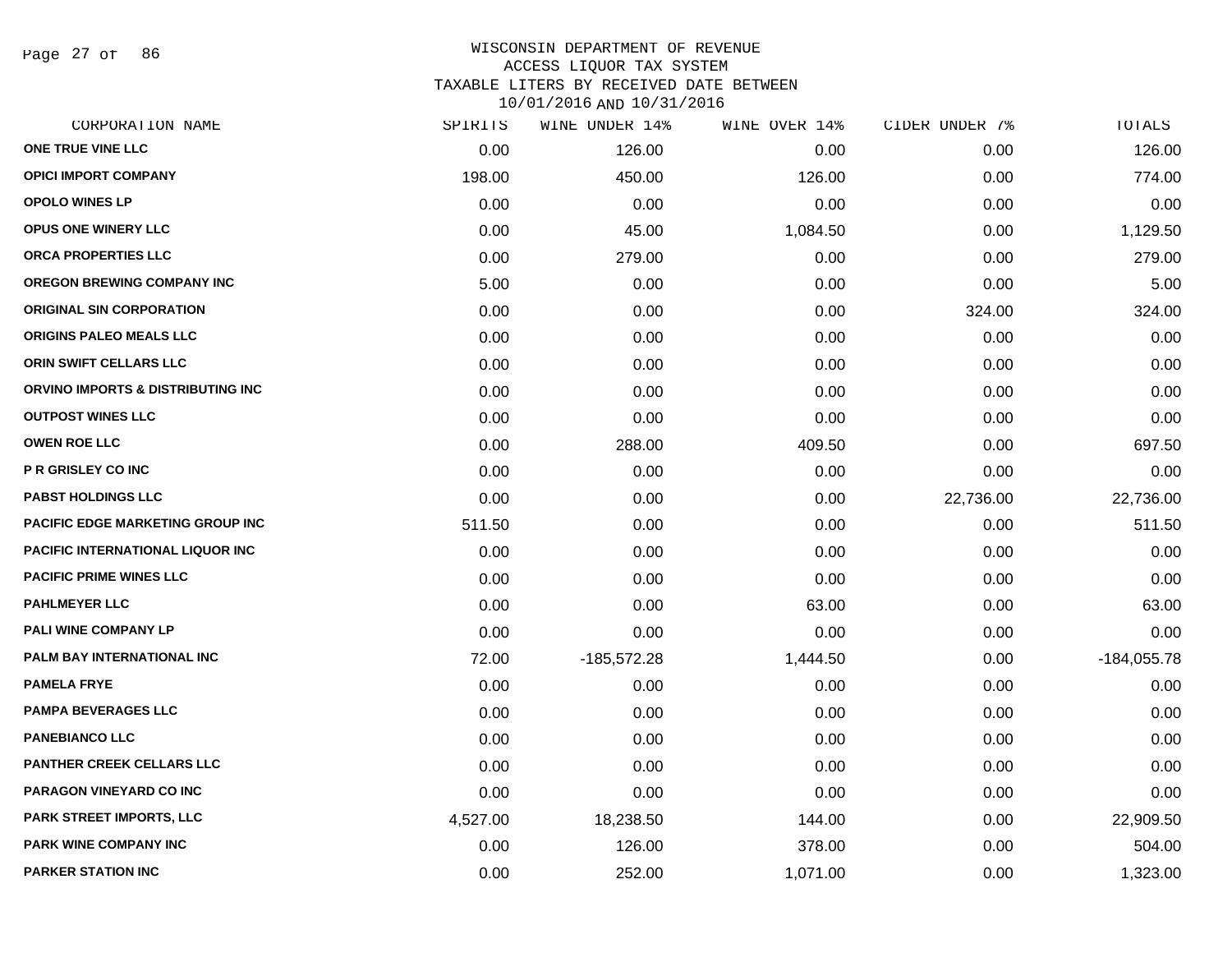Page 28 of 86

#### WISCONSIN DEPARTMENT OF REVENUE ACCESS LIQUOR TAX SYSTEM

TAXABLE LITERS BY RECEIVED DATE BETWEEN

| CORPORATION NAME                     | SPIRITS   | WINE UNDER 14% | WINE OVER 14% | CIDER UNDER 7% | TOTALS     |
|--------------------------------------|-----------|----------------|---------------|----------------|------------|
| PASTERNAK WINE IMPORTS LLC           | 0.00      | 346.50         | 306.00        | 0.00           | 652.50     |
| <b>PAT WINES LLC</b>                 | 0.00      | 0.00           | 0.00          | 0.00           | 0.00       |
| <b>PATERNO IMPORTS LTD</b>           | 1,794.00  | 5,763.00       | 2,368.80      | 0.00           | 9,925.80   |
| <b>PATRICIO C MATA</b>               | 0.00      | 63.00          | 0.00          | 0.00           | 63.00      |
| <b>PATRICK A RONEY</b>               | 0.00      | 0.00           | 0.00          | 0.00           | 0.00       |
| <b>PATRON SPIRITS COMPANY</b>        | 25,610.10 | 0.00           | 0.00          | 0.00           | 25,610.10  |
| PAUL HOBBS IMPORTS INC               | 0.00      | 0.00           | 0.00          | 0.00           | 0.00       |
| <b>PAUL HOBBS WINERY LP</b>          | 0.00      | 0.00           | 0.00          | 0.00           | 0.00       |
| <b>PAUL W QUACKENBUSH</b>            | 0.00      | 0.00           | 0.00          | 0.00           | 0.00       |
| <b>PAVI WINES LLC</b>                | 0.00      | 0.00           | 0.00          | 0.00           | 0.00       |
| <b>PAWEL LATO</b>                    | 0.00      | 0.00           | 0.00          | 0.00           | 0.00       |
| <b>PAX MAHLE WINES LLC</b>           | 0.00      | 0.00           | 0.00          | 0.00           | 0.00       |
| PEACH SYSTEMS INC                    | 0.00      | 0.00           | 0.00          | 0.00           | 0.00       |
| <b>PEACHY CANYON WINERY</b>          | 0.00      | 0.00           | 126.00        | 0.00           | 126.00     |
| PEJU FAMILY OPERATING PARTNERSHIP LP | 0.00      | 0.00           | 126.00        | 0.00           | 126.00     |
| PELU PARTNERS LLC                    | 0.00      | 0.00           | 0.00          | 0.00           | 0.00       |
| PEPPER BRIDGE WINERY LLC             | 0.00      | 0.00           | 0.00          | 0.00           | 0.00       |
| PERFECTA CAMERA CORP                 | 0.00      | 300.00         | 0.00          | 0.00           | 300.00     |
| PERNOD RICARD USA LLC                | 95,937.30 | 7,377.75       | 1,399.50      | 0.00           | 104,714.55 |
| PETER ANDREW LLC                     | 0.00      | 252.00         | 0.00          | 0.00           | 252.00     |
| PETER CREIGHTON                      | 0.00      | 0.00           | 0.00          | 0.00           | 0.00       |
| PETER M MESROBIAN                    | 0.00      | 0.00           | 0.00          | 0.00           | 0.00       |
| <b>PETER ROSBACK</b>                 | 0.00      | 0.00           | 0.00          | 0.00           | 0.00       |
| <b>PETERSON WINERY LLC</b>           | 0.00      | 0.00           | 0.00          | 0.00           | 0.00       |
| PETIT HAMEAU LLC                     | 0.00      | 0.00           | 0.00          | 0.00           | 0.00       |
| <b>PHILIP LAROCCA</b>                | 0.00      | 0.00           | 0.00          | 0.00           | 0.00       |
| PHILIP TOGNI VINEYARD LP             | 0.00      | 0.00           | 0.00          | 0.00           | 0.00       |
| PHILLIP STEINSCHREIBER               | 0.00      | 0.00           | 0.00          | 0.00           | 0.00       |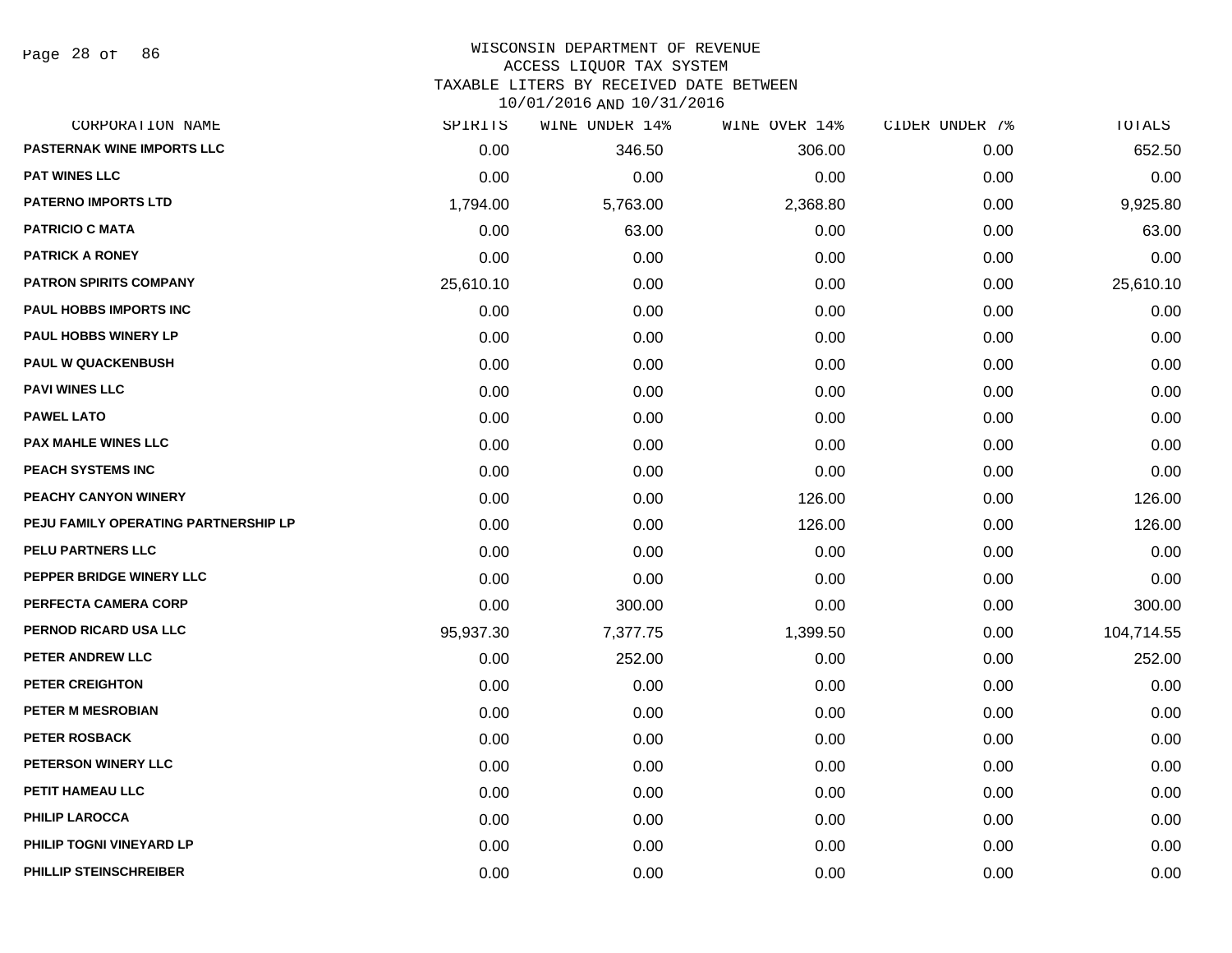Page 29 of 86

### WISCONSIN DEPARTMENT OF REVENUE ACCESS LIQUOR TAX SYSTEM TAXABLE LITERS BY RECEIVED DATE BETWEEN

| CORPORATION NAME                            | SPIRITS    | WINE UNDER 14% | WINE OVER 14% | CIDER UNDER 7% | TOTALS     |
|---------------------------------------------|------------|----------------|---------------|----------------|------------|
| PHILLIPS FARMS LLC                          | 0.00       | 387.00         | 16,713.00     | 0.00           | 17,100.00  |
| PHUSION PROJECTS LLC                        | 0.00       | 0.00           | 0.00          | 0.00           | 0.00       |
| PIEDMONT DISTILLERS INC                     | 2,542.50   | 0.00           | 0.00          | 0.00           | 2,542.50   |
| <b>PINA CELLARS LP</b>                      | 0.00       | 0.00           | 0.00          | 0.00           | 0.00       |
| <b>PINE RIDGE WINERY LLC</b>                | 0.00       | 2,163.00       | 2,697.00      | 0.00           | 4,860.00   |
| <b>PL BRANDS INC</b>                        | 0.00       | 0.00           | 0.00          | 0.00           | 0.00       |
| PLUME RIDGE IRREVOCABLE TRUST               | 0.00       | 99.00          | 0.00          | 0.00           | 99.00      |
| POPCORN DESIGN LLC                          | 0.00       | 0.00           | 0.00          | 0.00           | 0.00       |
| POPCORN SUTTON DISTILLING LLC               | 0.00       | 0.00           | 0.00          | 0.00           | 0.00       |
| <b>POST WINERY INC</b>                      | 0.00       | 0.00           | 0.00          | 0.00           | 0.00       |
| <b>PRAGER WINERY &amp; PORT WORKS, INC.</b> | 0.00       | 0.00           | 0.00          | 0.00           | 0.00       |
| PRECEPT BRANDS LLC                          | 0.00       | 11,034.00      | 207.00        | 0.00           | 11,241.00  |
| <b>PREMIUM PORT WINES INC</b>               | 0.00       | 0.00           | 972.00        | 0.00           | 972.00     |
| PRESTIGE IMPORTS LLC                        | 0.00       | 0.00           | 0.00          | 0.00           | 0.00       |
| <b>PRESTIGE WINE IMPORTS CORP</b>           | 0.00       | 12,600.00      | 36.00         | 0.00           | 12,636.00  |
| PRICHARDS DISTILLERY INC                    | 0.00       | 0.00           | 0.00          | 0.00           | 0.00       |
| PRIDE MOUNTAIN VINEYARDS LLC                | 0.00       | 0.00           | 0.00          | 0.00           | 0.00       |
| <b>PRINCE MICHEL LLC</b>                    | 0.00       | 0.00           | 0.00          | 0.00           | 0.00       |
| <b>PRO-LIQUITECH LLC</b>                    | 0.00       | 0.00           | 0.00          | 0.00           | 0.00       |
| PROST BEVERAGE COMPANY LLC                  | 0.00       | 0.00           | 0.00          | 0.00           | 0.00       |
| <b>PROXIMO SPIRITS INC</b>                  | 126,410.55 | 0.00           | 0.00          | 0.00           | 126,410.55 |
| PURPLE WINE COMPANY LLC                     | 0.00       | 5,076.00       | 126.00        | 0.00           | 5,202.00   |
| <b>QUADY SOUTH WINERY LLC</b>               | 0.00       | 504.00         | 81.00         | 0.00           | 585.00     |
| <b>QUANTUM WINES LLC</b>                    | 0.00       | 0.00           | 0.00          | 0.00           | 0.00       |
| <b>QUATERNA LLC</b>                         | 0.00       | 0.00           | 0.00          | 0.00           | 0.00       |
| <b>QUILCEDA CREEK VINTNERS INC</b>          | 0.00       | 0.00           | 0.00          | 0.00           | 0.00       |
| <b>QUINTESSENTIAL LLC</b>                   | 0.00       | 10,368.00      | 2,664.00      | 0.00           | 13,032.00  |
| QUO VINO LLC                                | 0.00       | 252.00         | 0.00          | 0.00           | 252.00     |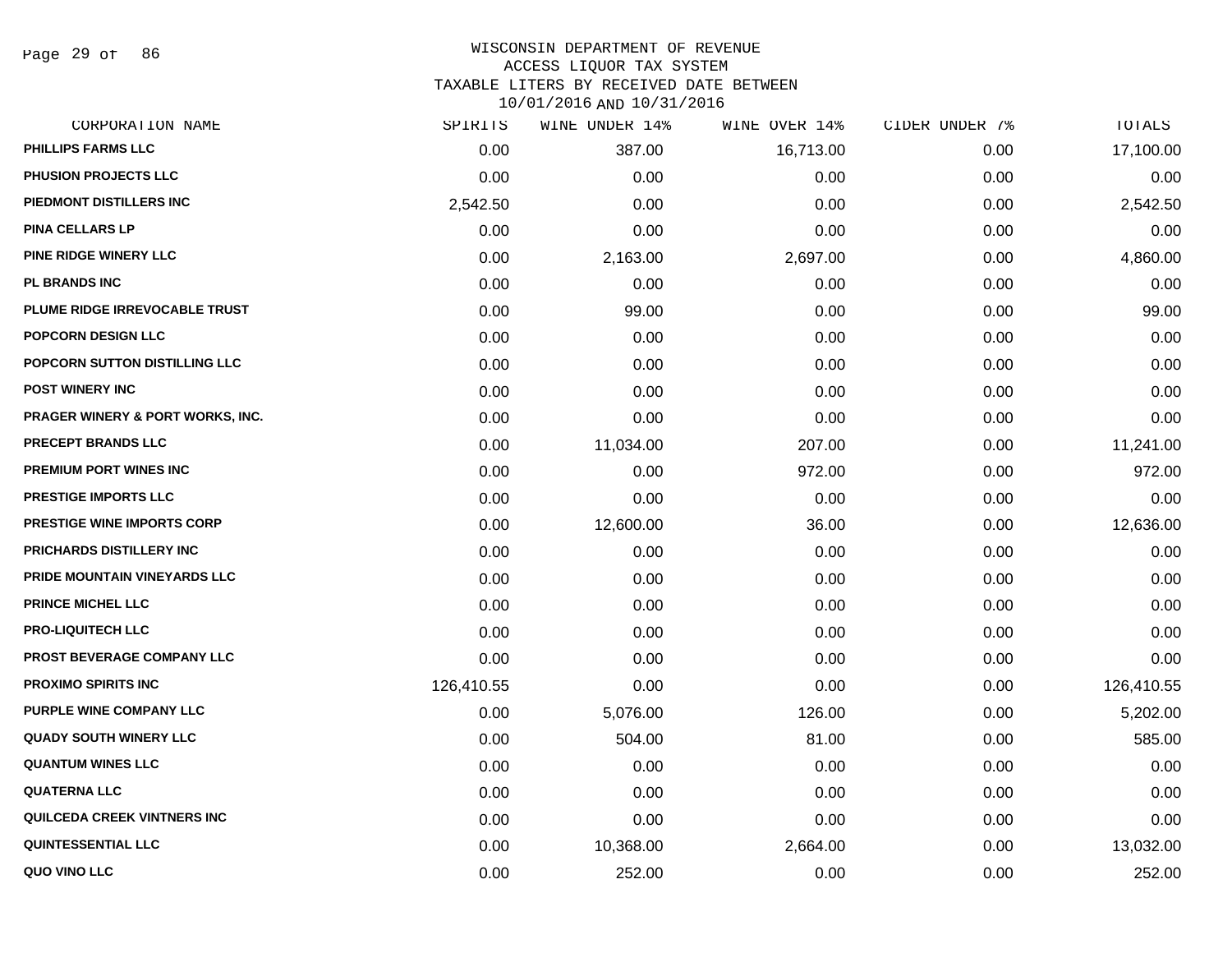Page 30 of 86

# WISCONSIN DEPARTMENT OF REVENUE

### ACCESS LIQUOR TAX SYSTEM

TAXABLE LITERS BY RECEIVED DATE BETWEEN

| CORPORATION NAME                            | SPIRITS  | WINE UNDER 14% | WINE OVER 14% | CIDER UNDER 7% | TOTALS   |
|---------------------------------------------|----------|----------------|---------------|----------------|----------|
| R & G SCHATZ FARMS INC                      | 0.00     | 349.02         | 62.99         | 0.00           | 412.01   |
| <b>R &amp; M BRANDS INC</b>                 | 1,473.00 | 2,121.00       | 0.00          | 0.00           | 3,594.00 |
| <b>R H KEENAN CO</b>                        | 0.00     | 0.00           | 0.00          | 0.00           | 0.00     |
| <b>R LAWSON ENTERPRISES LLC</b>             | 0.00     | 0.00           | 0.00          | 0.00           | 0.00     |
| <b>RACINE WINE CO LLC</b>                   | 0.00     | 0.00           | 0.00          | 0.00           | 0.00     |
| <b>RADIO-COTEAU WINE CELLARS LLC</b>        | 0.00     | 0.00           | 0.00          | 0.00           | 0.00     |
| <b>RAINIER WINE LLC</b>                     | 0.00     | 0.00           | 0.00          | 0.00           | 0.00     |
| <b>RAMEY WINE CELLARS INC</b>               | 0.00     | 63.00          | 148.50        | 0.00           | 211.50   |
| <b>RANSOM SPIRITS LLC</b>                   | 87.32    | 0.00           | 26.37         | 0.00           | 113.69   |
| <b>RB WINE ASSOCIATES LLC</b>               | 0.00     | 3.00           | 0.00          | 0.00           | 3.00     |
| <b>RBZ VINEYARDS LLC</b>                    | 0.00     | 0.00           | 12.00         | 0.00           | 12.00    |
| <b>RED CAR WINE COMPANY LLC</b>             | 0.00     | 0.00           | 0.00          | 0.00           | 0.00     |
| <b>RED TAIL RIDGE INC</b>                   | 0.00     | 0.00           | 0.00          | 0.00           | 0.00     |
| <b>REDEMPTION SPIRITS LLC</b>               | 0.00     | 0.00           | 0.00          | 0.00           | 0.00     |
| <b>REDWOOD SPIRITS INC</b>                  | 495.00   | 0.00           | 0.00          | 0.00           | 495.00   |
| <b>REGAL WINE IMPORTS INC</b>               | 0.00     | 594.00         | 9.00          | 0.00           | 603.00   |
| <b>REGUSCI WINERY INC</b>                   | 0.00     | 0.00           | 0.00          | 0.00           | 0.00     |
| <b>REMY COINTREAU AMERIQUE USA</b>          | 8,037.00 | 405.00         | 0.00          | 0.00           | 8,442.00 |
| <b>REN ACQUISITION INC</b>                  | 0.00     | 0.00           | 6.00          | 0.00           | 6.00     |
| <b>RENO G FARINELLI &amp; JOSEF H SHEBL</b> | 0.00     | 0.00           | 0.00          | 0.00           | 0.00     |
| <b>RENT A BBQ</b>                           | 0.00     | 0.00           | 0.00          | 702.00         | 702.00   |
| <b>RESERVA WINES LLC</b>                    | 0.00     | 0.00           | 0.00          | 0.00           | 0.00     |
| <b>REULING FAMILY WINES LLC</b>             | 0.00     | 0.00           | 0.00          | 0.00           | 0.00     |
| <b>REYNOLDS CREATIVE PRODUCTS INC</b>       | 0.00     | 0.00           | 0.00          | 0.00           | 0.00     |
| <b>RGI BRANDS LLC</b>                       | 0.00     | 0.00           | 0.00          | 0.00           | 0.00     |
| <b>RICHARD C POE II</b>                     | 0.00     | 0.00           | 0.00          | 0.00           | 0.00     |
| <b>RICHARD STELTZNER</b>                    | 0.00     | 0.00           | 171.00        | 0.00           | 171.00   |
| <b>RIDGE VINEYARDS INC</b>                  | 0.00     | 0.00           | 216.00        | 0.00           | 216.00   |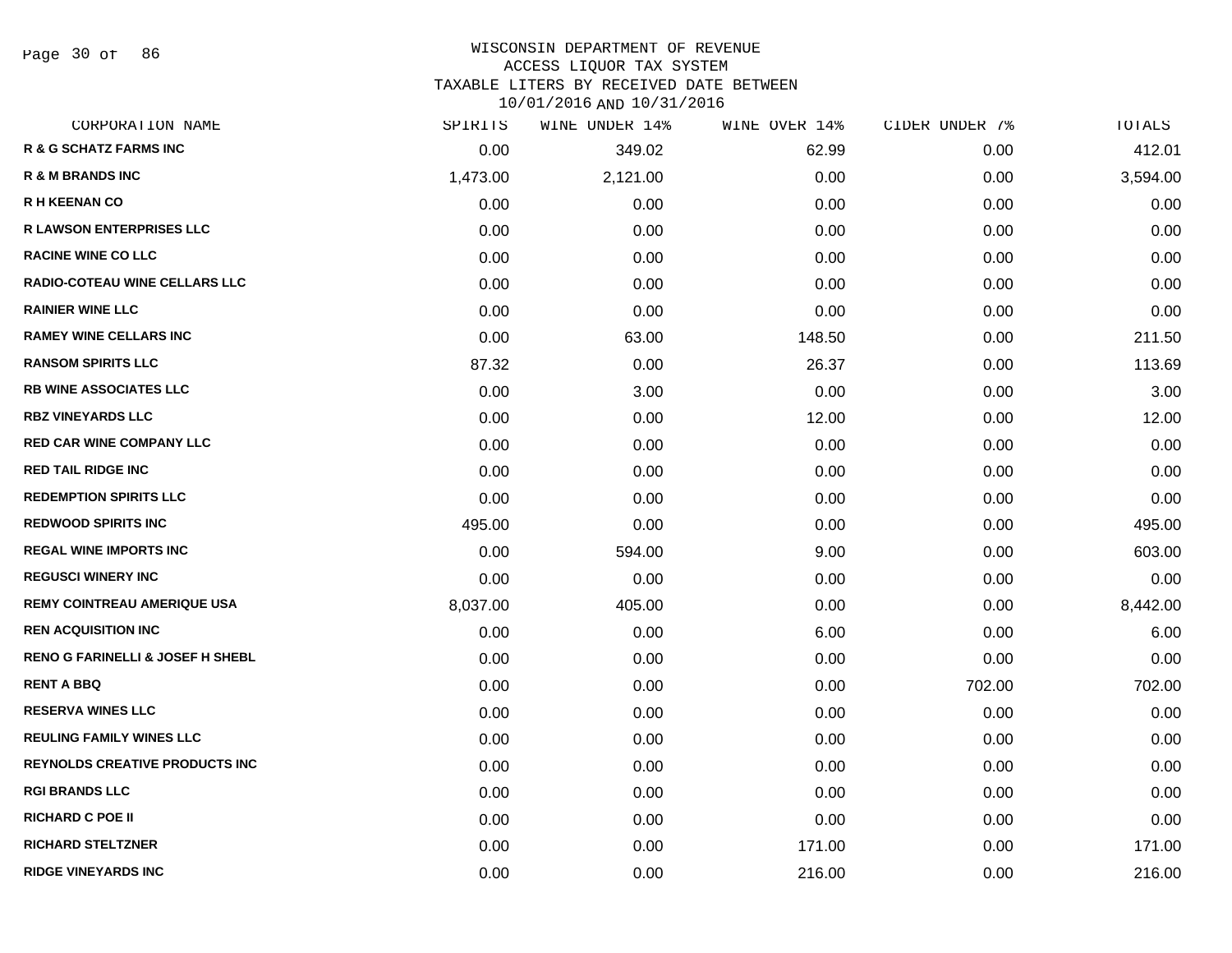Page 31 of 86

### WISCONSIN DEPARTMENT OF REVENUE ACCESS LIQUOR TAX SYSTEM TAXABLE LITERS BY RECEIVED DATE BETWEEN

| CORPORATION NAME                                 | SPIRITS | WINE UNDER 14% | WINE OVER 14% | CIDER UNDER 7% | TOTALS    |
|--------------------------------------------------|---------|----------------|---------------|----------------|-----------|
| <b>RO SALES &amp; DISTRIBUTION SERVICES INC.</b> | 0.00    | 1,035.00       | 0.00          | 0.00           | 1,035.00  |
| <b>ROADSEND FARM LLC</b>                         | 0.00    | 0.00           | 0.00          | 0.00           | 0.00      |
| <b>ROBERT A CUTTER</b>                           | 0.00    | 261.00         | 0.00          | 0.00           | 261.00    |
| <b>ROBERT CRAIG WINERY LP</b>                    | 0.00    | 0.00           | 72.00         | 0.00           | 72.00     |
| <b>ROBERT J COOPER</b>                           | 532.20  | 0.00           | 0.00          | 0.00           | 532.20    |
| <b>ROBERT J GROSS</b>                            | 0.00    | 33.32          | 0.00          | 0.00           | 33.32     |
| ROBERT KACHER SELECTIONS LLC                     | 0.00    | 0.00           | 0.00          | 0.00           | 0.00      |
| <b>ROBERT L HUDSON</b>                           | 0.00    | 0.00           | 0.00          | 0.00           | 0.00      |
| <b>ROBERT YOUNG ESTATE WINERY LLC</b>            | 0.00    | 0.00           | 0.00          | 0.00           | 0.00      |
| <b>ROCK SAKE LLC</b>                             | 0.00    | 0.00           | 0.00          | 0.00           | 0.00      |
| <b>ROCK WALL WINE COMPANY INC</b>                | 0.00    | 0.00           | 0.00          | 0.00           | 0.00      |
| <b>ROMBAUER VINEYARDS INC</b>                    | 0.00    | 0.00           | 2,025.00      | 0.00           | 2,025.00  |
| <b>RONALD J WICKER</b>                           | 0.00    | 0.00           | 45.00         | 0.00           | 45.00     |
| <b>RONALD T RUBIN</b>                            | 0.00    | 0.00           | 0.00          | 0.00           | 0.00      |
| <b>ROOTS RUN DEEP LLC</b>                        | 0.00    | 0.00           | 54.00         | 0.00           | 54.00     |
| <b>ROSE IMPORTING &amp; DISTRIBUTING LLC</b>     | 0.00    | 153.00         | 0.00          | 0.00           | 153.00    |
| ROSENTHAL WINE MERCHANT NY LTD                   | 0.00    | 621.00         | 0.00          | 0.00           | 621.00    |
| <b>ROTTA WINERY LLC</b>                          | 0.00    | 1.50           | 3.75          | 0.00           | 5.25      |
| <b>ROUND HILL CELLARS</b>                        | 0.00    | 5,169.00       | 63.00         | 0.00           | 5,232.00  |
| <b>ROUND POND ESTATE LLC</b>                     | 0.00    | 0.00           | 207.00        | 0.00           | 207.00    |
| <b>ROW ELEVEN WINE CO LLC</b>                    | 0.00    | 0.00           | 0.00          | 0.00           | 0.00      |
| <b>ROYAL WINE CORPORATION</b>                    | 0.00    | 0.00           | 0.00          | 0.00           | 0.00      |
| <b>RUBISSOW FAMILY WINES LLC</b>                 | 0.00    | 0.00           | 0.00          | 0.00           | 0.00      |
| RUSSIAN STANDARD VODKA (USA) INC                 | 158.50  | 0.00           | 0.00          | 0.00           | 158.50    |
| <b>RYAN E ROARK</b>                              | 0.00    | 0.00           | 0.00          | 0.00           | 0.00      |
| <b>S &amp; R WINES LLC</b>                       | 0.00    | 0.00           | 0.00          | 0.00           | 0.00      |
| <b>SLJ GROUP INC</b>                             | 0.00    | 15,600.37      | 6,987.00      | 0.00           | 22,587.37 |
| <b>SABEMOS BEVERAGES LLC</b>                     | 0.00    | 0.00           | 0.00          | 0.00           | 0.00      |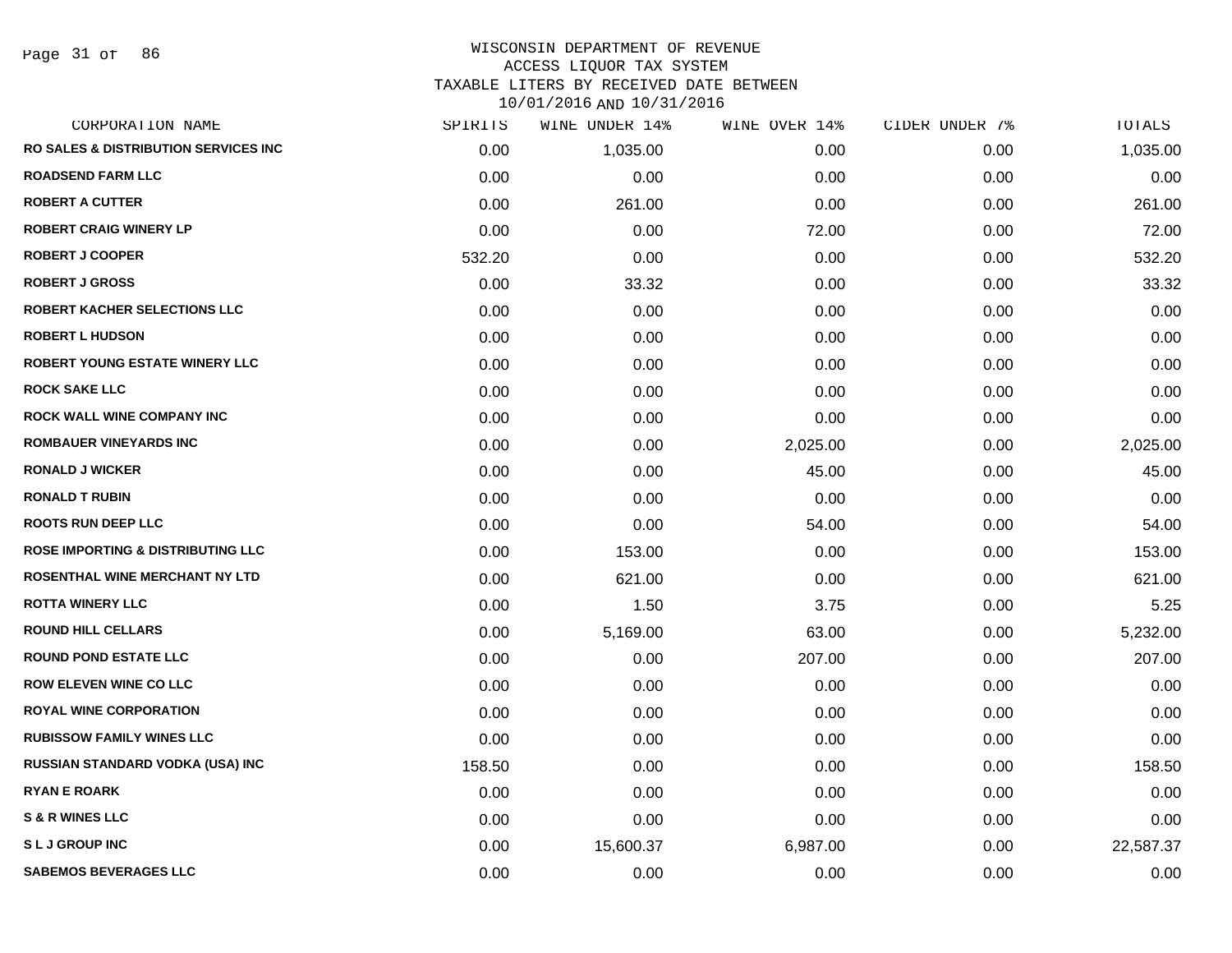Page 32 of 86

### WISCONSIN DEPARTMENT OF REVENUE ACCESS LIQUOR TAX SYSTEM TAXABLE LITERS BY RECEIVED DATE BETWEEN

| CORPORATION NAME                            | SPIRITS    | WINE UNDER 14% | WINE OVER 14% | CIDER UNDER 7% | TOTALS     |
|---------------------------------------------|------------|----------------|---------------|----------------|------------|
| <b>SAINTSBURY LLC</b>                       | 0.00       | 0.00           | 0.00          | 0.00           | 0.00       |
| <b>SAKEONE CORPORATION</b>                  | 0.00       | 0.00           | 0.00          | 0.00           | 0.00       |
| <b>SALOON SPIRITS LLC</b>                   | 0.00       | 0.00           | 0.00          | 0.00           | 0.00       |
| <b>SAN ANTONIO WINERY INC</b>               | 0.00       | 9,716.80       | 692.00        | 0.00           | 10,408.80  |
| <b>SAN FRANCISCO WINE EXCHANGE INC</b>      | 0.00       | 0.00           | 180.00        | 0.00           | 180.00     |
| SAN GABRIEL VALLEY WAREHOUSE & STORAGE INC  | 0.00       | 0.00           | 0.00          | 0.00           | 0.00       |
| <b>SAN JOAQUIN WINE COMPANY INC</b>         | 0.00       | 252.00         | 0.00          | 0.00           | 252.00     |
| SAN LUIS SPIRITS DISTILLING CO LLC          | 0.00       | 0.00           | 0.00          | 0.00           | 0.00       |
| <b>SAN LUIS SPIRITS INC</b>                 | 933.00     | 0.00           | 0.00          | 0.00           | 933.00     |
| <b>SAN MARTINO IMPORTS INC</b>              | 0.00       | 0.00           | 0.00          | 0.00           | 0.00       |
| <b>SANGLIER SELECTIONS LLC</b>              | 0.00       | 0.00           | 0.00          | 0.00           | 0.00       |
| <b>SANS LIEGE INC</b>                       | 0.00       | 90.00          | 0.00          | 0.00           | 90.00      |
| <b>SANS WINE &amp; SPIRITS CO</b>           | 0.00       | 0.00           | 0.00          | 0.00           | 0.00       |
| <b>SANTA MARGHERITA USA INC</b>             | 0.00       | 2,142.00       | 0.00          | 0.00           | 2,142.00   |
| <b>SARACINA VINEYARDS LLC</b>               | 0.00       | 0.00           | 0.00          | 0.00           | 0.00       |
| <b>SARMENTO'S IMPORTS &amp; EXPORTS INC</b> | 0.00       | 927.00         | 0.00          | 0.00           | 927.00     |
| <b>SAVIAH ROSE WINERY LLC</b>               | 0.00       | 0.00           | 0.00          | 0.00           | 0.00       |
| <b>SAZERAC COMPANY INC</b>                  | 434,030.80 | 116.99         | 116.99        | 0.00           | 434,264.78 |
| <b>SAZERAC NORTH AMERICA INC</b>            | 715,865.55 | 0.00           | 0.00          | 0.00           | 715,865.55 |
| <b>SB WINE CO LLC</b>                       | 0.00       | 0.00           | 0.00          | 0.00           | 0.00       |
| <b>SBRAGIA FAMILY VINEYARDS LLC</b>         | 0.00       | 0.00           | 0.00          | 0.00           | 0.00       |
| <b>SCENIC ROOT WINEGROWERS LLC</b>          | 0.00       | 513.00         | 0.00          | 0.00           | 513.00     |
| SCHEID VINEYARDS CALIFORNIA INC             | 0.00       | 4,536.00       | 0.00          | 0.00           | 4,536.00   |
| <b>SCHMITT SOHNE INC</b>                    | 0.00       | 0.00           | 0.00          | 0.00           | 0.00       |
| <b>SCHUG WINERY LLC</b>                     | 0.00       | 0.00           | 0.00          | 0.00           | 0.00       |
| <b>SCHUMACHER IMPORTS INC</b>               | 0.00       | 0.00           | 0.00          | 0.00           | 0.00       |
| <b>SCOPERTA IMPORTING CO INC</b>            | 0.00       | 3,162.00       | 0.00          | 0.00           | 3,162.00   |
| <b>SCOTT PAUL WINES OREGON LLC</b>          | 0.00       | 0.00           | 0.00          | 0.00           | 0.00       |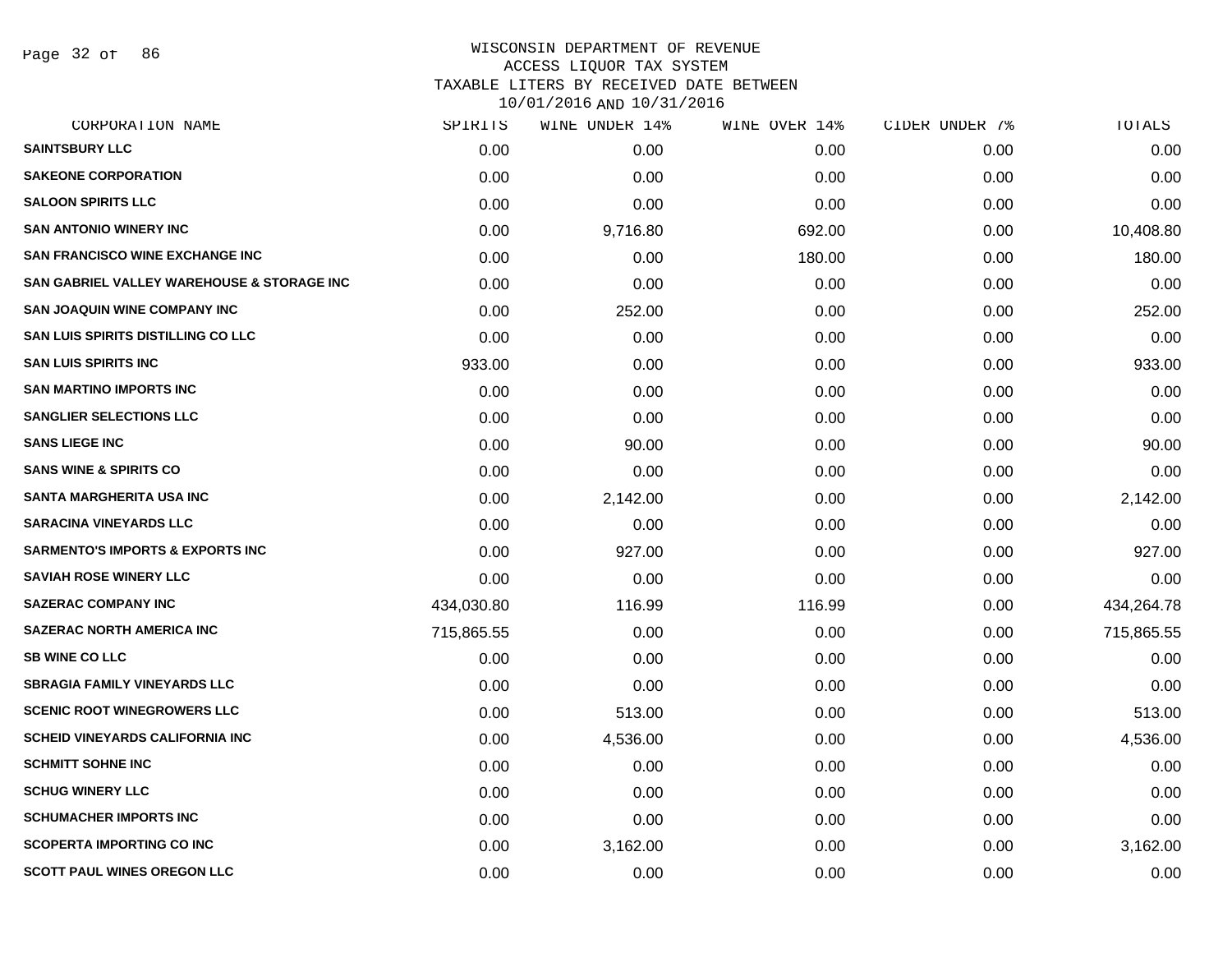| CORPORATION NAME                 | SPIRITS  | WINE UNDER 14% | WINE OVER 14% | CIDER UNDER 7% | <b>TOTALS</b> |
|----------------------------------|----------|----------------|---------------|----------------|---------------|
| <b>SEATTLE CIDER COMPANY LLC</b> | 0.00     | 0.00           | 0.00          | 0.00           | 0.00          |
| <b>SEAVEY VINEYARD LP</b>        | 0.00     | 0.00           | 0.00          | 0.00           | 0.00          |
| <b>SELBY ENTERPRISES INC</b>     | 0.00     | 0.00           | 0.00          | 0.00           | 0.00          |
| SELECTIVE WINE ESTATES INC       | 0.00     | 0.00           | 0.00          | 0.00           | 0.00          |
| <b>SERGEY CHISTOV</b>            | 0.00     | 0.00           | 0.00          | 0.00           | 0.00          |
| <b>SERRALLES USA LLC</b>         | 5,917.50 | 0.00           | 0.00          | 0.00           | 5,917.50      |
| <b>SHAFER VINEYARDS INC</b>      | 0.00     | 0.00           | 0.00          | 0.00           | 0.00          |
| <b>SHANNON RIDGE INC</b>         | 0.00     | 975.00         | 1,071.00      | 0.00           | 2,046.00      |
| <b>SHAW-ROSS HOLDING CO LLC</b>  | 958.50   | 5,409.20       | 63.00         | 0.00           | 6,430.70      |
| <b>SHEA WINE CELLARS LLC</b>     | 0.00     | 0.00           | 0.00          | 0.00           | 0.00          |
| SHELTON-MACKENZIE WINE COMPANY   | 0.00     | 0.00           | 0.00          | 0.00           | 0.00          |
| <b>SHORTS BREWING COMPANY</b>    | 0.00     | 0.00           | 0.00          | 449.84         | 449.84        |
| SIDNEY FRANK IMPORTING CO INC    | 756.00   | 0.00           | 0.00          | 0.00           | 756.00        |
| SILVER OAK WINE CELLARS LP       | 0.00     | 12.00          | 531.00        | 0.00           | 543.00        |
| SILVER TRIDENT WINERY LLC        | 0.00     | 0.00           | 0.00          | 0.00           | 0.00          |
| <b>SIMIONI IMPORTS LLC</b>       | 0.00     | 452.25         | 0.00          | 0.00           | 452.25        |
| <b>SINSKEY VINEYARDS INC</b>     | 0.00     | 63.00          | 0.00          | 0.00           | 63.00         |
| <b>SIX SIGMA WINERY LLC</b>      | 0.00     | 1.50           | 0.75          | 0.00           | 2.25          |
| <b>SKINNER-DAVENA LLC</b>        | 0.00     | 0.00           | 0.00          | 0.00           | 0.00          |
| <b>SLO DOWN WINES LLC</b>        | 0.00     | 0.00           | 0.00          | 0.00           | 0.00          |
| <b>SMALL VINES WINES INC</b>     | 0.00     | 0.00           | 0.00          | 0.00           | 0.00          |
| <b>SMITH &amp; SMITH</b>         | 0.00     | 0.00           | 0.00          | 0.00           | 0.00          |
| <b>SMT ACQUISITIONS LLC</b>      | 0.00     | 0.00           | 0.00          | 0.00           | 0.00          |
| <b>SOCIAL ENJOYMENTS LLC</b>     | 0.00     | 70.98          | 0.00          | 0.00           | 70.98         |
| SOGEVINUS FINE WINES USA INC     | 0.00     | 0.00           | 0.00          | 0.00           | 0.00          |
| <b>SOKOL BLOSSER LTD</b>         | 0.00     | 693.00         | 0.00          | 0.00           | 693.00        |
| <b>SOLBERG DISTILLING LLC</b>    | 0.00     | 0.00           | 0.00          | 0.00           | 0.00          |
| <b>SOLENA CELLARS LLC</b>        | 0.00     | 567.00         | 0.00          | 0.00           | 567.00        |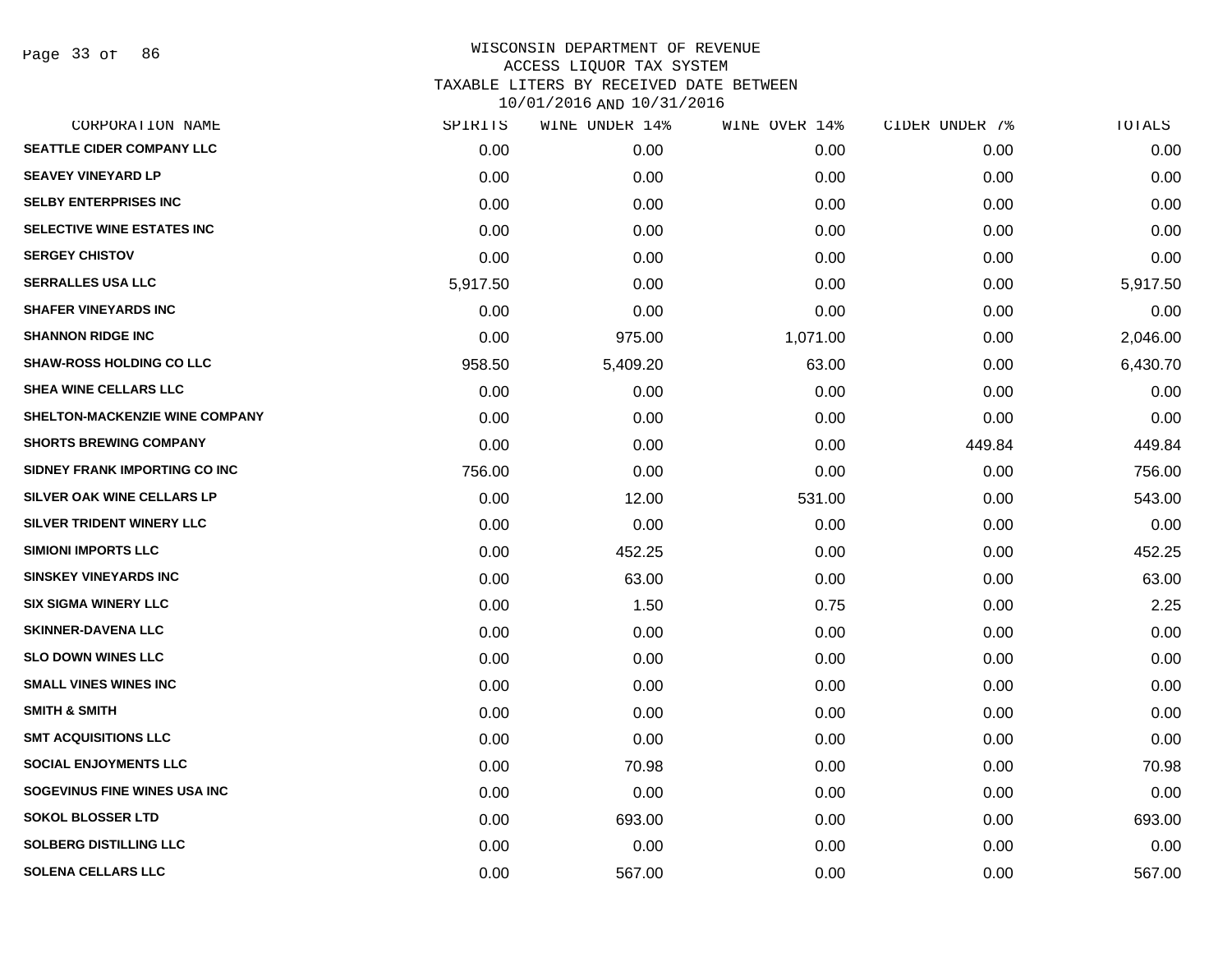Page 34 of 86

| CORPORATION NAME                    | SPIRITS  | WINE UNDER 14% | WINE OVER 14% | CIDER UNDER 7% | TOTALS    |
|-------------------------------------|----------|----------------|---------------|----------------|-----------|
| <b>SOMERSTON WINE COMPANY, LLC</b>  | 0.00     | 0.00           | 0.00          | 0.00           | 0.00      |
| SONOMA BEVERAGE WORKS INC           | 0.00     | 0.00           | 0.00          | 0.00           | 0.00      |
| <b>SONOMA ESTATE VINTNERS LLC</b>   | 0.00     | 0.00           | 0.00          | 0.00           | 0.00      |
| <b>SOOS CREEK WINE CELLARS LLC</b>  | 0.00     | 0.00           | 0.00          | 0.00           | 0.00      |
| SORELLE CASA FINE WINES LLC         | 0.00     | 0.00           | 0.00          | 0.00           | 0.00      |
| SOURCE CODE BEVERAGE LLC            | 0.00     | 0.00           | 0.00          | 0.00           | 0.00      |
| <b>SOUTH BAY WINE GROUP LLC</b>     | 0.00     | 11,538.00      | 0.00          | 0.00           | 11,538.00 |
| <b>SOUTHERN STARZ INC</b>           | 31.50    | 945.00         | 351.00        | 0.00           | 1,327.50  |
| SOUTHERN WINE GROUP LLC             | 0.00     | 189.00         | 189.00        | 0.00           | 378.00    |
| <b>SOVEREIGN BRANDS LLC</b>         | 0.00     | 1,107.00       | 0.00          | 0.00           | 1,107.00  |
| <b>SPANN VINEYARDS INC</b>          | 0.00     | 0.00           | 0.00          | 0.00           | 0.00      |
| <b>SPARKLING OREGON LLC</b>         | 0.00     | 0.00           | 0.00          | 0.00           | 0.00      |
| <b>SPEAKEASY SPIRITS LLC</b>        | 0.00     | 0.00           | 0.00          | 0.00           | 0.00      |
| <b>SPENCER HOOPES</b>               | 0.00     | 0.00           | 0.00          | 0.00           | 0.00      |
| <b>SPIRIT IMPORTS INC</b>           | 0.00     | 0.00           | 0.00          | 0.00           | 0.00      |
| <b>SPLINTER GROUP NAPA LLC</b>      | 540.00   | 0.00           | 0.00          | 0.00           | 540.00    |
| <b>SPOTTSWOODE WINERY INC</b>       | 0.00     | 90.00          | 0.00          | 0.00           | 90.00     |
| <b>SPRING MOUNTAIN VINEYARD INC</b> | 0.00     | 0.00           | 0.00          | 0.00           | 0.00      |
| SQUARE ONE ORGANIC SPIRITS LLC      | 0.00     | 0.00           | 0.00          | 0.00           | 0.00      |
| SQUARE ONE ORGANIC SPIRITS LLC      | 99.00    | 0.00           | 0.00          | 0.00           | 99.00     |
| <b>ST GEORGE SPIRITS INC</b>        | 1,591.50 | 0.00           | 0.00          | 0.00           | 1,591.50  |
| <b>ST HELENA ESTATE LLC</b>         | 0.00     | 0.00           | 0.00          | 0.00           | 0.00      |
| <b>ST INNOCENT LTD</b>              | 0.00     | 0.00           | 0.00          | 0.00           | 0.00      |
| ST JULIAN WINE COMPANY INC          | 0.00     | 297.00         | 0.00          | 0.00           | 297.00    |
| ST KILLIAN IMPORTING CO INC         | 0.00     | 0.00           | 0.00          | 0.00           | 0.00      |
| <b>ST SUPERY INC</b>                | 0.00     | 315.00         | 0.00          | 0.00           | 315.00    |
| <b>STACKED WINES LLC</b>            | 0.00     | 0.00           | 0.00          | 0.00           | 0.00      |
| <b>STACY RYBACKI</b>                | 0.00     | 171.00         | 0.00          | 0.00           | 171.00    |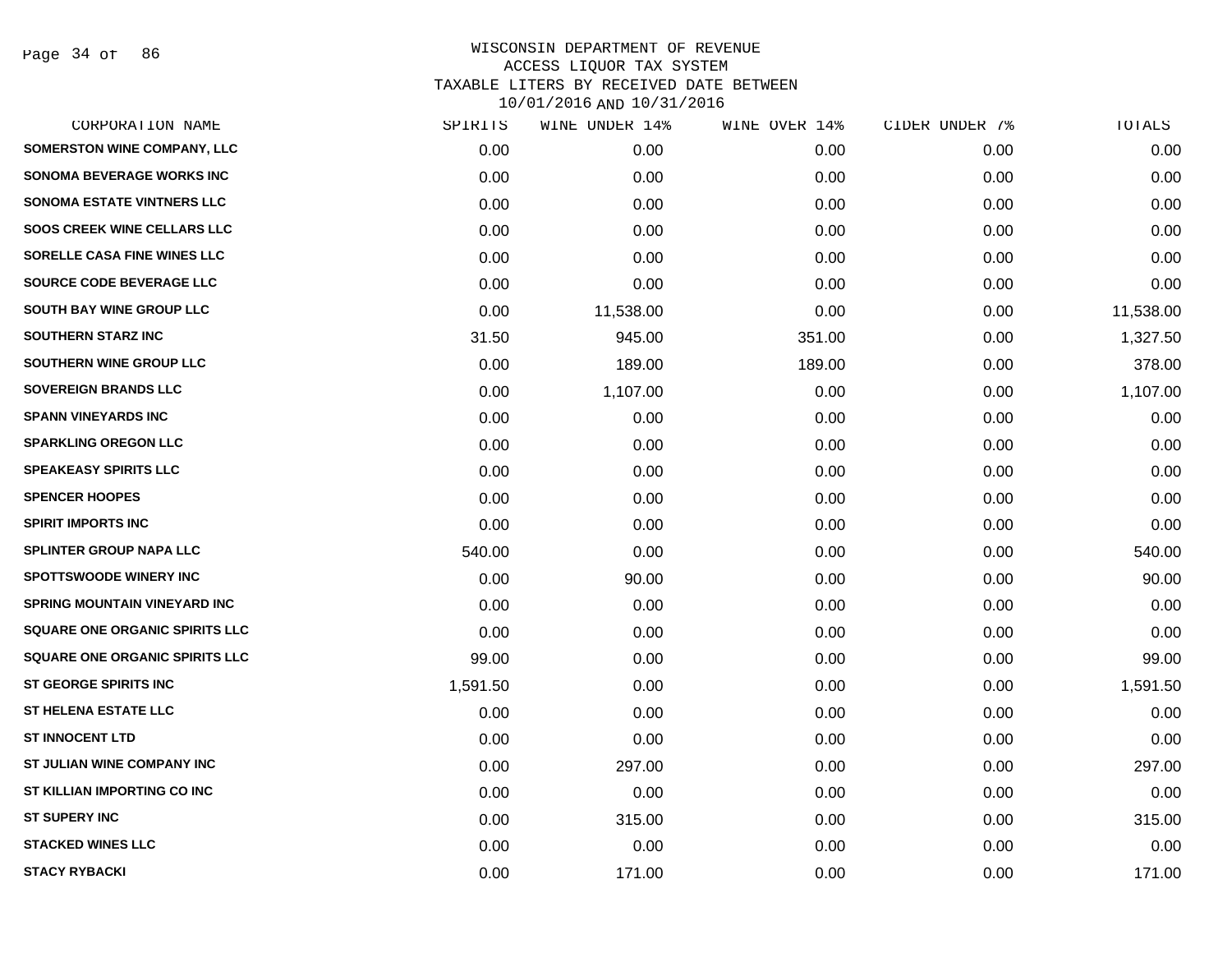#### WISCONSIN DEPARTMENT OF REVENUE ACCESS LIQUOR TAX SYSTEM

TAXABLE LITERS BY RECEIVED DATE BETWEEN

| CORPORATION NAME                                | SPIRITS   | WINE UNDER 14% | WINE OVER 14% | CIDER UNDER 7% | TOTALS     |
|-------------------------------------------------|-----------|----------------|---------------|----------------|------------|
| <b>STAGLIN FAMILY VINEYARD LLC</b>              | 0.00      | 0.00           | 0.00          | 0.00           | 0.00       |
| STANLEY STAWSKI DIST CO INC                     | 24.00     | 0.00           | 9.00          | 0.00           | 33.00      |
| <b>STAR INDUSTRIES INC</b>                      | 0.00      | 0.00           | 0.00          | 0.00           | 0.00       |
| <b>STARRY NIGHT WINERY LLC</b>                  | 0.00      | 0.00           | 0.00          | 0.00           | 0.00       |
| STE MICHELLE WINE ESTATES LTD                   | 126.00    | 155,655.00     | 21,681.00     | 0.00           | 177,462.00 |
| <b>STEELE WINES INC</b>                         | 0.00      | 0.00           | 0.00          | 0.00           | 0.00       |
| <b>STEFANO SALOCCHI</b>                         | 0.00      | 0.00           | 0.00          | 0.00           | 0.00       |
| STELLAR IMPORTING COMPANY LLC                   | 0.00      | 0.00           | 0.00          | 0.00           | 0.00       |
| <b>STEM CIDERS LLC</b>                          | 0.00      | 0.00           | 0.00          | 0.00           | 0.00       |
| <b>STEPHAN VINEYARD INC</b>                     | 0.00      | 0.00           | 0.00          | 0.00           | 0.00       |
| STEPHEN DOOLEY WINE CO INC                      | 0.00      | 0.00           | 0.00          | 0.00           | 0.00       |
| <b>STEVE MILES SELECTIONS INC</b>               | 0.00      | 0.00           | 0.00          | 0.00           | 0.00       |
| STEVEN EDMUNDS & CORNELIA ST JOHN               | 0.00      | 0.00           | 0.00          | 0.00           | 0.00       |
| <b>STEZ &amp; BOWER</b>                         | 0.00      | 0.00           | 0.00          | 0.00           | 0.00       |
| <b>STOLI GROUP (USA) LLC</b>                    | 18,382.50 | 0.00           | 126.00        | 0.00           | 18,508.50  |
| <b>STOLLER VINEYARDS INC</b>                    | 0.00      | 0.00           | 0.00          | 0.00           | 0.00       |
| <b>STOLLER WHOLESALE WINE &amp; SPIRITS INC</b> | 498.00    | 0.00           | 0.00          | 0.00           | 498.00     |
| STOLPMAN VINEYARDS LLC                          | 0.00      | 0.00           | 0.00          | 0.00           | 0.00       |
| <b>STONEBRAKER-SOLES INC</b>                    | 0.00      | 0.00           | 0.00          | 0.00           | 0.00       |
| <b>STONECUSHION INC</b>                         | 0.00      | 0.00           | 0.00          | 0.00           | 0.00       |
| SUGARLANDS DISTILLING COMPANY LLC               | 0.00      | 0.00           | 0.00          | 0.00           | 0.00       |
| <b>SURVILLE ENTERPRISES CORP</b>                | 0.00      | 10,980.00      | 0.00          | 0.00           | 10,980.00  |
| <b>SUTTER HOME WINERY INC</b>                   | 211.50    | 341,183.79     | 12,064.50     | 273.00         | 353,732.79 |
| <b>SVENSKA FOOD &amp; BEVERAGE LLC</b>          | 0.00      | 0.00           | 0.00          | 0.00           | 0.00       |
| <b>SVP WINERY LLC</b>                           | 0.00      | 0.00           | 0.00          | 0.00           | 0.00       |
| <b>T ELENTENY HOLDINGS LLC</b>                  | 0.00      | 981.00         | 0.00          | 267.03         | 1,248.03   |
| <b>TAFT STREET INC</b>                          | 0.00      | 0.00           | 0.00          | 0.00           | 0.00       |
| <b>TAKARA SAKE USA INC</b>                      | 9.00      | 2,592.00       | 990.90        | 18.00          | 3,609.90   |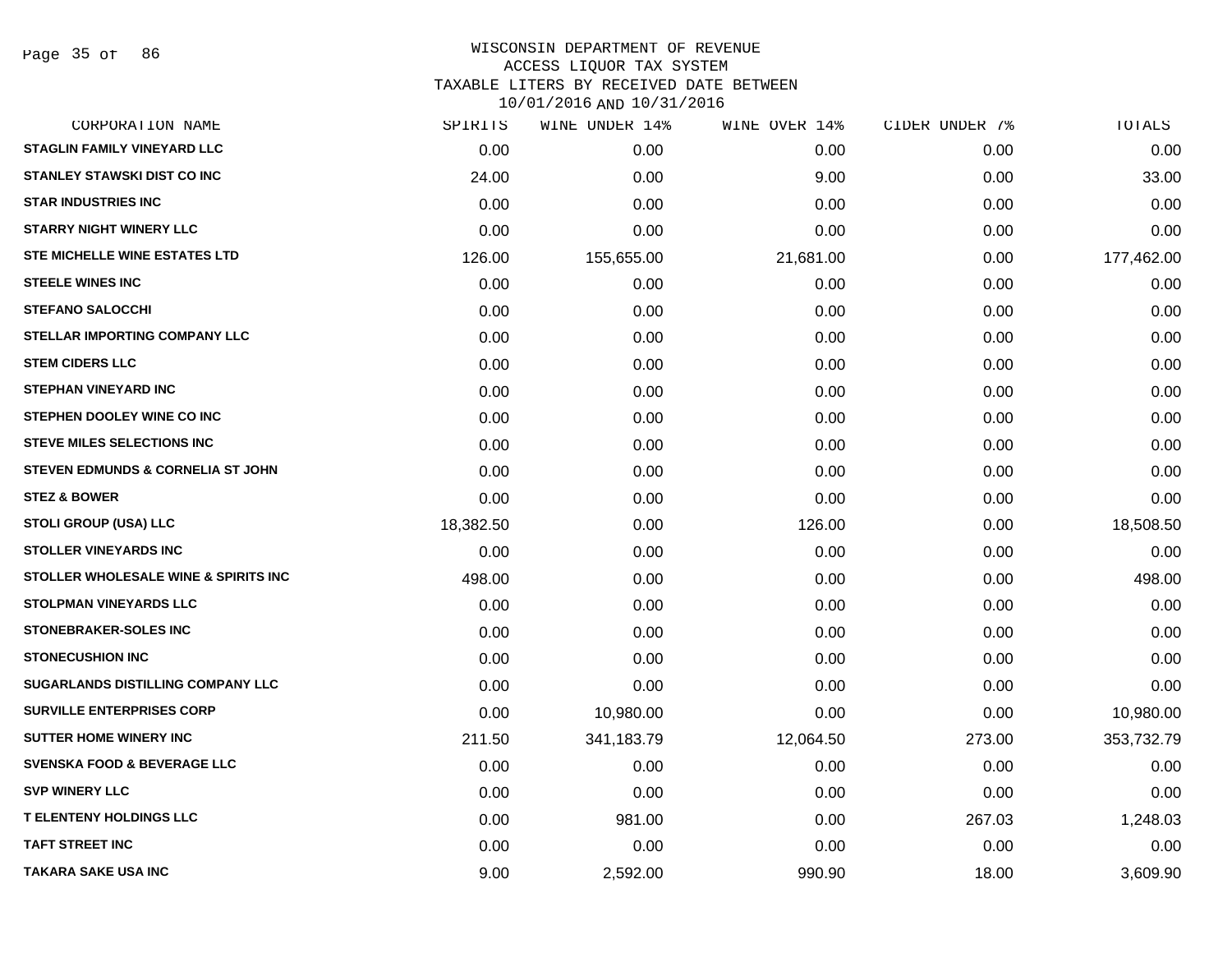Page 36 of 86

| CORPORATION NAME                    | SPIRITS  | WINE UNDER 14% | WINE OVER 14% | CIDER UNDER 7% | TOTALS   |
|-------------------------------------|----------|----------------|---------------|----------------|----------|
| <b>TALLEY VINEYARDS INC</b>         | 0.00     | 189.00         | 63.00         | 0.00           | 252.00   |
| <b>TAMBER BEY VINEYARDS LLC</b>     | 0.00     | 0.00           | 0.00          | 0.00           | 0.00     |
| <b>TATOMER INC</b>                  | 0.00     | 0.00           | 0.00          | 0.00           | 0.00     |
| <b>TATOOSH DISTILLERY LLC</b>       | 0.00     | 0.00           | 0.00          | 0.00           | 0.00     |
| <b>TATTERSALL COMPANIES LLC</b>     | 359.99   | 0.00           | 0.00          | 0.00           | 359.99   |
| <b>TEQUILA PARTIDA LLC</b>          | 0.00     | 0.00           | 0.00          | 0.00           | 0.00     |
| <b>TERRA VINUM LLC</b>              | 0.00     | 0.00           | 0.00          | 0.00           | 0.00     |
| <b>TERRANEO MERCHANTS INC</b>       | 0.00     | 0.00           | 0.00          | 0.00           | 0.00     |
| <b>TERRAVANT WINE COMPANY LLC</b>   | 0.00     | 1,566.00       | 0.00          | 0.00           | 1,566.00 |
| <b>TERRESSENTIA CORPORATION</b>     | 0.00     | 0.00           | 0.00          | 0.00           | 0.00     |
| <b>TERRIZZI VINO INC</b>            | 0.00     | 0.00           | 0.00          | 0.00           | 0.00     |
| <b>TESTA WINES OF THE WORLD LTD</b> | 0.00     | 0.00           | 0.00          | 0.00           | 0.00     |
| <b>TGE LLC</b>                      | 0.00     | 5,295.84       | 0.00          | 0.00           | 5,295.84 |
| THE AUSTRALIAN WINE CONNECTION INC  | 0.00     | 0.00           | 252.00        | 0.00           | 252.00   |
| THE BIALE ESTATE                    | 0.00     | 0.00           | 0.00          | 0.00           | 0.00     |
| THE BLACK PRINCE DISTILLERY INC     | 0.00     | 0.00           | 0.00          | 0.00           | 0.00     |
| THE BRANDER VINEYARD                | 0.00     | 0.00           | 0.00          | 0.00           | 0.00     |
| THE BUSINESS CHAIN INC              | 0.00     | 0.00           | 0.00          | 0.00           | 0.00     |
| THE EDRINGTON GROUP USA LLC         | 2,460.75 | 0.00           | 0.00          | 0.00           | 2,460.75 |
| THE HESS COLLECTION WINERY          | 0.00     | 2,125.00       | 109.00        | 0.00           | 2,234.00 |
| THE HOUSE OF BURGUNDY INC           | 0.00     | 0.00           | 0.00          | 0.00           | 0.00     |
| THE INFINITE MONKEY THEOREM INC     | 0.00     | 0.00           | 0.00          | 0.00           | 0.00     |
| THE MEEKER VINEYARD                 | 0.00     | 0.00           | 0.00          | 0.00           | 0.00     |
| THE MORLET SELECTION INC            | 0.00     | 0.00           | 0.00          | 0.00           | 0.00     |
| THE MORNE WINE COMPANY              | 0.00     | 0.00           | 0.00          | 0.00           | 0.00     |
| THE R.S. LIPMAN COMPANY             | 0.00     | 0.00           | 0.00          | 0.00           | 0.00     |
| THE RIVER WINE INC                  | 0.00     | 0.00           | 0.00          | 0.00           | 0.00     |
| THE SILVERADO VINEYARDS             | 0.00     | 0.00           | 0.00          | 0.00           | 0.00     |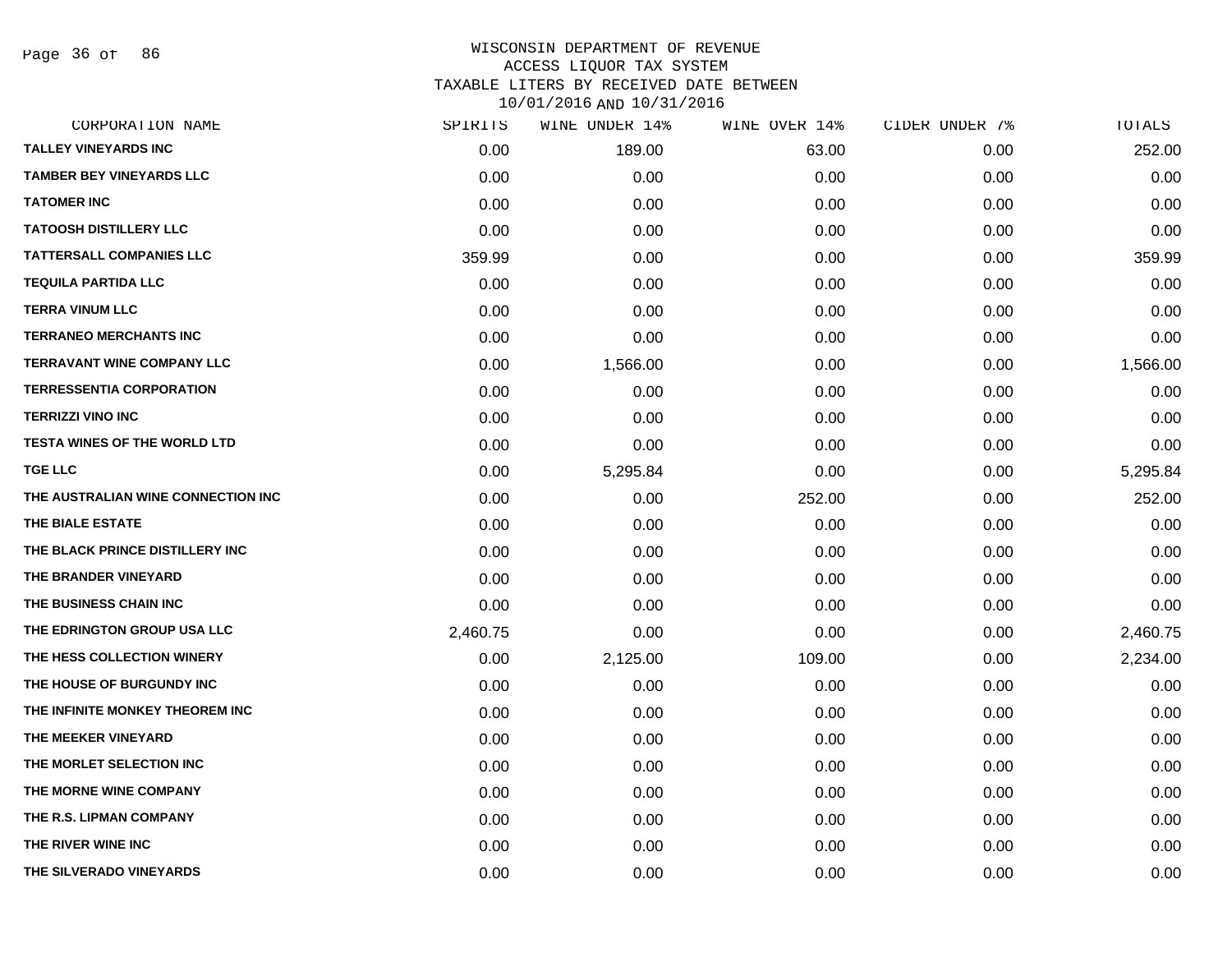Page 37 of 86

## WISCONSIN DEPARTMENT OF REVENUE ACCESS LIQUOR TAX SYSTEM TAXABLE LITERS BY RECEIVED DATE BETWEEN

| CORPORATION NAME                              | SPIRITS | WINE UNDER 14% | WINE OVER 14% | CIDER UNDER 7% | TOTALS     |
|-----------------------------------------------|---------|----------------|---------------|----------------|------------|
| THE SORTING TABLE LLC                         | 0.00    | 0.00           | 0.00          | 0.00           | 0.00       |
| THE TRITON COLLECTION INC                     | 0.00    | 0.00           | 0.00          | 0.00           | 0.00       |
| THE WINE GROUP INC                            | 0.00    | 667,081.50     | 11,406.00     | 0.00           | 678,487.50 |
| THE WINE SOURCE INC                           | 0.00    | 639.00         | 0.00          | 0.00           | 639.00     |
| THE WOODMAR GROUP LLC                         | 0.00    | 945.00         | 63.00         | 0.00           | 1,008.00   |
| THIENOT USA INC                               | 0.00    | 0.00           | 0.00          | 0.00           | 0.00       |
| <b>THOMAS D MORTIMER</b>                      | 0.00    | 0.00           | 0.00          | 0.00           | 0.00       |
| THREE FAT GUYS WINE LLC                       | 0.00    | 0.00           | 0.00          | 0.00           | 0.00       |
| THREE RING PRODUCTIONS LLC                    | 0.00    | 0.00           | 0.00          | 0.00           | 0.00       |
| TI BEVERAGE GROUP LTD                         | 0.00    | 0.00           | 0.00          | 0.00           | 0.00       |
| TIERRA DIVINA VINEYARD LLC                    | 0.00    | 0.00           | 63.00         | 0.00           | 63.00      |
| <b>TITUS &amp; TITUS</b>                      | 0.00    | 0.00           | 0.00          | 0.00           | 0.00       |
| TMR WINE COMPANY LLC                          | 0.00    | 0.00           | 135.00        | 0.00           | 135.00     |
| <b>TOAD HOLLOW VINEYARDS INC</b>              | 0.00    | 1,008.00       | 0.00          | 0.00           | 1,008.00   |
| <b>TOBIN JAMES CELLARS</b>                    | 0.00    | 0.00           | 0.00          | 0.00           | 0.00       |
| <b>TOBY BEALL</b>                             | 0.00    | 0.00           | 0.00          | 0.00           | 0.00       |
| TOLLIVER RANCH BRANDS LLC                     | 0.00    | 0.00           | 225.00        | 0.00           | 225.00     |
| <b>TREANA WINERY LLC</b>                      | 0.00    | 0.00           | 0.00          | 0.00           | 0.00       |
| <b>TREASURY WINE ESTATES AMERICAS COMPANY</b> | 0.00    | 97,701.36      | 4,095.00      | 0.00           | 101,796.36 |
| <b>TREFETHEN VINEYARDS WINERY INC</b>         | 0.00    | 0.00           | 0.00          | 0.00           | 0.00       |
| <b>TREFETHEN VINEYARDS WINERY INC</b>         | 0.00    | 378.00         | 447.75        | 0.00           | 825.75     |
| <b>TRENTADUE WINERY LLC</b>                   | 0.00    | 252.00         | 0.00          | 0.00           | 252.00     |
| TRI VIN IMPORTS INC                           | 0.00    | 15,696.00      | 0.00          | 0.00           | 15,696.00  |
| <b>TRI-STAR MARKETING INC</b>                 | 0.00    | 5,166.00       | 189.00        | 0.00           | 5,355.00   |
| <b>TRINITAS CELLARS LLC</b>                   | 0.00    | 0.00           | 0.00          | 0.00           | 0.00       |
| <b>TRIONE VINEYARDS LLC</b>                   | 0.00    | 0.00           | 0.00          | 0.00           | 0.00       |
| <b>TURLEY WINE CELLARS INC</b>                | 0.00    | 0.00           | 0.00          | 0.00           | 0.00       |
| <b>TURN KEY WINE BRANDS LLC</b>               | 0.00    | 351.00         | 441.00        | 0.00           | 792.00     |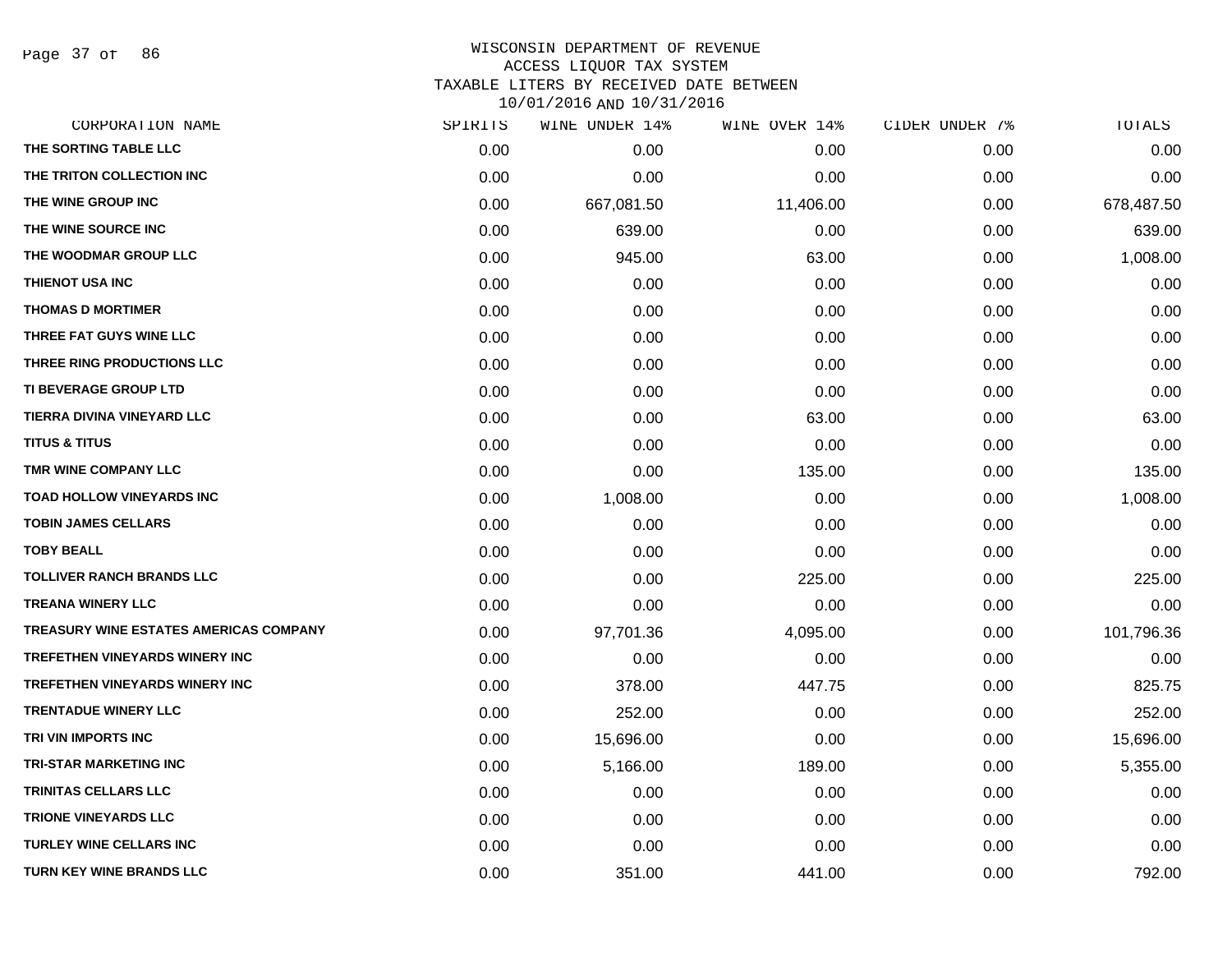#### WISCONSIN DEPARTMENT OF REVENUE ACCESS LIQUOR TAX SYSTEM TAXABLE LITERS BY RECEIVED DATE BETWEEN

| CORPORATION NAME                      | SPIRITS    | WINE UNDER 14% | WINE OVER 14% | CIDER UNDER 7% | TOTALS     |
|---------------------------------------|------------|----------------|---------------|----------------|------------|
| <b>TURNBULL WINE CELLARS</b>          | 0.00       | 0.00           | 0.00          | 0.00           | 0.00       |
| <b>TWIN PEAKS WINERY INC</b>          | 0.00       | 0.00           | 0.00          | 0.00           | 0.00       |
| TY KU, LLC                            | 45.00      | 3.96           | 111.96        | 0.00           | 160.92     |
| UN SOGNO LLC                          | 0.00       | 0.00           | 0.00          | 0.00           | 0.00       |
| UNCLE JOHN'S FRUIT HOUSE WINERY LLC   | 0.00       | 0.00           | 0.00          | 0.00           | 0.00       |
| <b>UNION WINE COMPANY</b>             | 0.00       | 2,843.94       | 0.00          | 0.00           | 2,843.94   |
| UNITED STATES DISTILLED PRODUCTS CO.  | 440,674.80 | 55,426.08      | 2,646.00      | 1,397.28       | 500,144.16 |
| UNITED WINE AND SPIRITS LLC           | 0.00       | 0.00           | 0.00          | 0.00           | 0.00       |
| UNTI WINE CO LLC                      | 0.00       | 0.00           | 0.00          | 0.00           | 0.00       |
| <b>USA WINE IMPORTS INC</b>           | 0.00       | 0.00           | 0.00          | 0.00           | 0.00       |
| <b>USA WINE WEST LLC</b>              | 180.00     | 4,554.00       | 270.00        | 0.00           | 5,004.00   |
| <b>UVE ENTERPRISES INC</b>            | 0.00       | 1,197.00       | 27.00         | 0.00           | 1,224.00   |
| V&CLLC                                | 0.00       | 162.00         | 90.00         | 0.00           | 252.00     |
| <b>V2 WINE GROUP LLC</b>              | 0.00       | 1,593.00       | 117.00        | 0.00           | 1,710.00   |
| <b>VALCKENBERG INTERNATIONAL INC</b>  | 0.00       | 594.00         | 0.00          | 0.00           | 594.00     |
| <b>VALOR WINE CO LLC</b>              | 0.00       | 0.00           | 0.00          | 0.00           | 0.00       |
| VAN RUITEN FAMILY WINERY LLC          | 0.00       | 0.00           | 0.00          | 0.00           | 0.00       |
| <b>VANDER MILL LLC</b>                | 0.00       | 297.35         | 0.00          | 9,311.25       | 9,608.60   |
| <b>VEN CAL RANCHES LLC</b>            | 0.00       | 0.00           | 180.00        | 0.00           | 180.00     |
| <b>VENGE VINEYARDS INC</b>            | 0.00       | 0.00           | 0.00          | 0.00           | 0.00       |
| <b>VERITY WINES LLC</b>               | 0.00       | 0.00           | 0.00          | 0.00           | 0.00       |
| <b>VERMEIL WINE GROUP LLC</b>         | 0.00       | 0.00           | 0.00          | 0.00           | 0.00       |
| <b>VERMONT HARD CIDER COMPANY LLC</b> | 0.00       | 0.00           | 0.00          | 0.00           | 0.00       |
| VI. SCO. INC                          | 0.00       | 1,341.00       | 0.00          | 0.00           | 1,341.00   |
| <b>VIAS IMPORTS LTD</b>               | 0.00       | 0.00           | 0.00          | 0.00           | 0.00       |
| <b>VIATUS</b>                         | 0.00       | 0.00           | 0.00          | 0.00           | 0.00       |
| <b>VICENTE GANDIA USA INC</b>         | 0.00       | 539.99         | 0.00          | 0.00           | 539.99     |
| <b>VIEUX VINS INC</b>                 | 0.00       | 18.00          | 81.00         | 0.00           | 99.00      |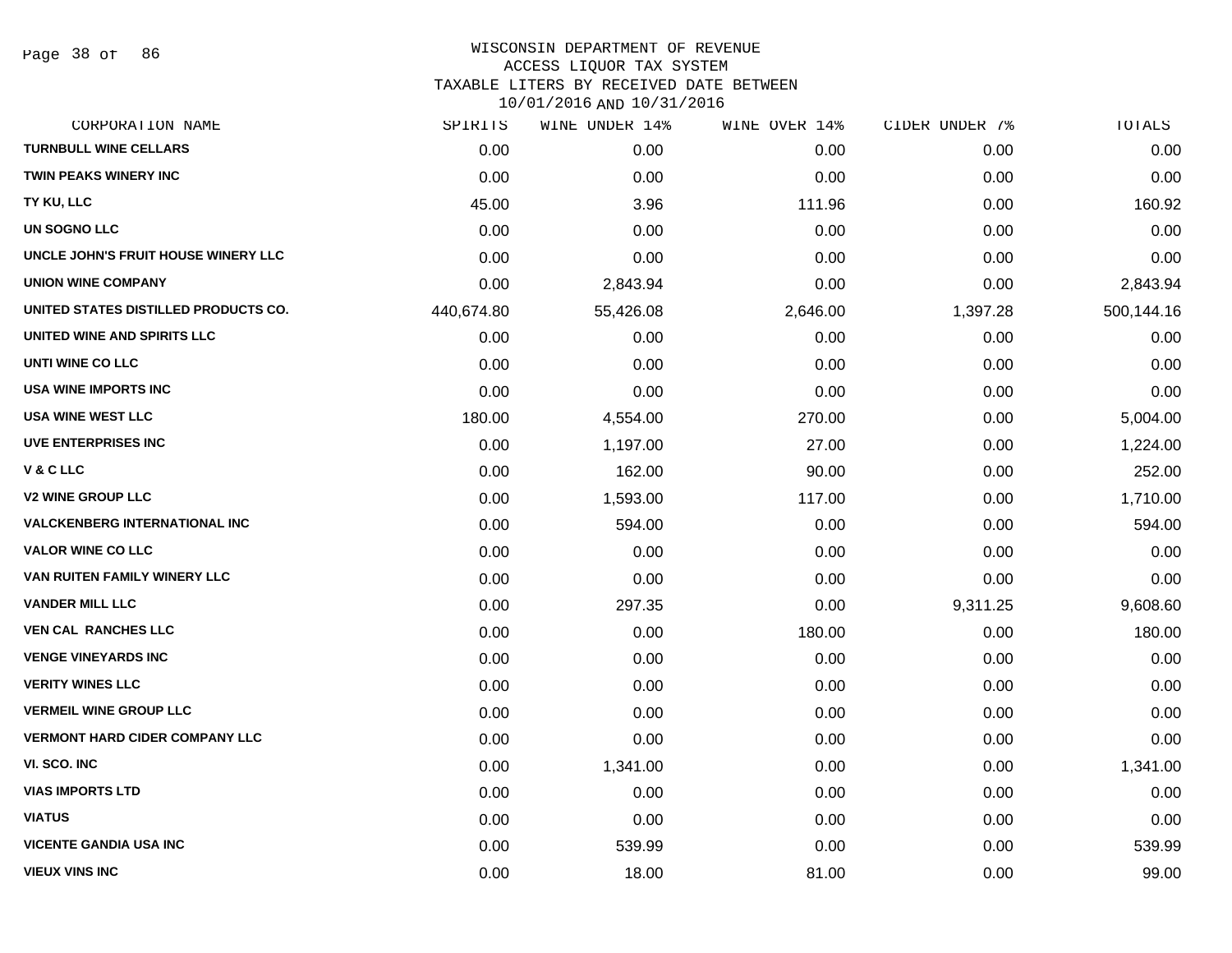Page 39 of 86

| CORPORATION NAME                  | SPIRITS | WINE UNDER 14% | WINE OVER 14% | CIDER UNDER 7% | TOTALS      |
|-----------------------------------|---------|----------------|---------------|----------------|-------------|
| <b>VIKRE DISTILLERY LLC</b>       | 337.50  | 0.00           | 0.00          | 0.00           | 337.50      |
| <b>VILLA CREEK INC</b>            | 0.00    | 0.00           | 0.00          | 0.00           | 0.00        |
| <b>VILLA ENCINAL PARTNERS LP</b>  | 0.00    | 0.00           | 0.00          | 0.00           | 0.00        |
| <b>VIN DE ZO LLC</b>              | 0.00    | 0.00           | 198.00        | 0.00           | 198.00      |
| <b>VIN DIVINO LTD</b>             | 0.00    | 756.00         | 0.00          | 0.00           | 756.00      |
| <b>VINA ROBLES INC</b>            | 0.00    | 0.00           | 0.00          | 0.00           | 0.00        |
| <b>VINAMERICAS INC</b>            | 0.00    | 0.00           | 0.00          | 0.00           | 0.00        |
| <b>VINCENZO PADULA</b>            | 0.00    | 0.00           | 0.00          | 0.00           | 0.00        |
| <b>VINE CLIFF WINERY INC</b>      | 0.00    | 0.00           | 0.00          | 0.00           | 0.00        |
| <b>VINE CONNECTIONS LLC</b>       | 4.50    | $-1,086.84$    | $-1,504.80$   | 0.00           | $-2,587.14$ |
| <b>VINEBURG LLC</b>               | 0.00    | 0.00           | 126.00        | 0.00           | 126.00      |
| <b>VINEDREA WINES LLC</b>         | 0.00    | 0.00           | 0.00          | 0.00           | 0.00        |
| <b>VINEYARD 29 LLC</b>            | 0.00    | 0.00           | 0.00          | 0.00           | 0.00        |
| <b>VINEYARD BRANDS LLC</b>        | 0.00    | 4,148.50       | 381.00        | 0.00           | 4,529.50    |
| <b>VINEYARD VARIETIES INC</b>     | 0.00    | 0.00           | 0.00          | 0.00           | 0.00        |
| <b>VINIFERA IMPORTS LTD</b>       | 0.00    | 0.00           | 0.00          | 0.00           | 0.00        |
| <b>VINIFERA WINE COMPANY LLC</b>  | 0.00    | 162.00         | 0.00          | 0.00           | 162.00      |
| VINO DEL SOL INC                  | 0.00    | 651.00         | 189.00        | 0.00           | 840.00      |
| <b>VINO ET SPIRITUS LLC</b>       | 0.00    | 0.00           | 0.00          | 0.00           | 0.00        |
| <b>VINO LOGICS CORPORATION</b>    | 0.00    | 0.00           | 0.00          | 0.00           | 0.00        |
| <b>VINO.COM LLC</b>               | 40.50   | 1,233.00       | 333.00        | 0.00           | 1,606.50    |
| <b>VINOVIA WINE GROUP INC</b>     | 0.00    | 486.00         | 0.00          | 0.00           | 486.00      |
| <b>VINTAGE '59 IMPORTS LLC</b>    | 0.00    | 504.00         | 0.00          | 0.00           | 504.00      |
| <b>VINTAGE POINT LLC</b>          | 0.00    | 252.00         | 126.00        | 0.00           | 378.00      |
| <b>VINTURE WINE COMPANY LLC</b>   | 0.00    | 0.00           | 0.00          | 0.00           | 0.00        |
| <b>VINTUS LLC</b>                 | 0.00    | 1,602.00       | 27.00         | 0.00           | 1,629.00    |
| <b>VINTWOOD INTERNATIONAL LTD</b> | 0.00    | 0.00           | 0.00          | 0.00           | 0.00        |
| <b>VITANI SPIRITS LLC</b>         | 0.00    | 0.00           | 0.00          | 0.00           | 0.00        |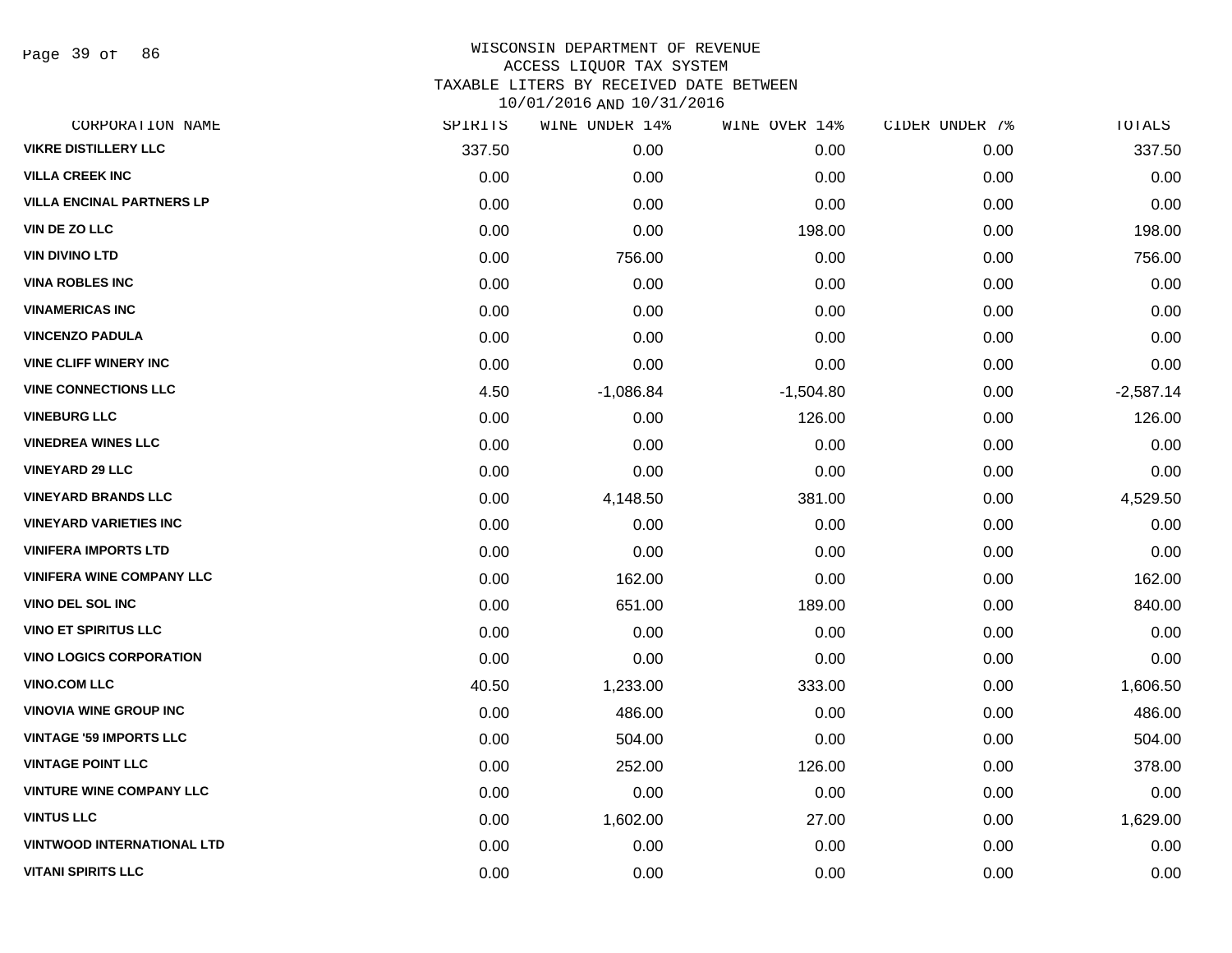Page 40 of 86

#### WISCONSIN DEPARTMENT OF REVENUE ACCESS LIQUOR TAX SYSTEM TAXABLE LITERS BY RECEIVED DATE BETWEEN

| CORPORATION NAME                               | SPIRITS   | WINE UNDER 14% | WINE OVER 14% | CIDER UNDER 7% | TOTALS    |
|------------------------------------------------|-----------|----------------|---------------|----------------|-----------|
| <b>VOTTO VINES IMPORTING INC</b>               | 0.00      | 0.00           | 0.00          | 0.00           | 0.00      |
| <b>W J DEUTSCH &amp; SONS LTD</b>              | 6,043.50  | 23,778.00      | 1,111.50      | 0.00           | 30,933.00 |
| <b>WAGNER WINE COMPANY LLC</b>                 | 0.00      | 3,780.00       | 3,285.00      | 0.00           | 7,065.00  |
| <b>WALLA WALLA VINTNERS LLC</b>                | 0.00      | 0.00           | 27.75         | 0.00           | 27.75     |
| <b>WARWICK VALLEY WINE CO INC</b>              | 0.00      | 0.00           | 0.00          | 0.00           | 0.00      |
| <b>WEBSTER BARNES LLC</b>                      | 0.00      | 0.00           | 0.00          | 0.00           | 0.00      |
| <b>WEIBEL INCORPORATED</b>                     | 0.00      | 99.00          | 0.00          | 0.00           | 99.00     |
| <b>WEIN BAUER INC</b>                          | 7.00      | 5,855.17       | 0.00          | 0.00           | 5,862.17  |
| <b>WEST COAST WINE PARTNERS LLC</b>            | 0.00      | 0.00           | 63.00         | 0.00           | 63.00     |
| <b>WESTERN SPIRITS BEVERAGE CO LLC</b>         | 1,840.50  | 0.00           | 0.00          | 0.00           | 1,840.50  |
| <b>WEYGANDT-METZLER IMPORTING LTD</b>          | 0.00      | 0.00           | 0.00          | 0.00           | 0.00      |
| <b>WHITE OAK VINEYARDS &amp; WINERY LLC</b>    | 0.00      | 0.00           | 0.00          | 0.00           | 0.00      |
| WHYTE AND MACKAY (AMERICAS) LIMITED LLC        | 0.00      | 0.00           | 0.00          | 0.00           | 0.00      |
| <b>WI INC</b>                                  | 0.00      | 0.00           | 0.00          | 0.00           | 0.00      |
| <b>WILD WOOD VINEYARD &amp; WINERY</b>         | 0.00      | 0.00           | 0.00          | 0.00           | 0.00      |
| <b>WILLAKENZIE ESTATE INC</b>                  | 0.00      | 126.00         | 0.00          | 0.00           | 126.00    |
| <b>WILLAMETTE VALLEY VINEYARDS INC</b>         | 0.00      | 189.00         | 63.00         | 0.00           | 252.00    |
| <b>WILLIAM GRANT &amp; SONS INC</b>            | 11,592.00 | 0.00           | 0.00          | 0.00           | 11,592.00 |
| <b>WILLIAM J WOLF</b>                          | 0.00      | 0.00           | 0.00          | 0.00           | 0.00      |
| <b>WILLIAM P KNUTTEL</b>                       | 0.00      | 0.00           | 0.00          | 0.00           | 0.00      |
| <b>WILLIAM PRICE III</b>                       | 0.00      | 0.00           | 0.00          | 0.00           | 0.00      |
| <b>WILLIAM WOODRUFF</b>                        | 0.00      | 0.00           | 0.00          | 0.00           | 0.00      |
| <b>WILSON CREEK WINERY &amp; VINEYARDS INC</b> | 0.00      | 0.00           | 0.00          | 0.00           | 0.00      |
| <b>WILSON DANIELS LLC</b>                      | 0.00      | 0.00           | 0.00          | 0.00           | 0.00      |
| <b>WILSON DANIELS LTD</b>                      | 25,090.20 | 0.00           | 12.00         | 0.00           | 25,102.20 |
| <b>WINDY CITY DISTILLING INC</b>               | 0.00      | 0.00           | 0.00          | 0.00           | 0.00      |
| <b>WINDY HILL SPIRITS INC</b>                  | 0.00      | 0.00           | 0.00          | 0.00           | 0.00      |
| <b>WINE BRIDGE IMPORTS INC</b>                 | 0.00      | 1,161.00       | 198.00        | 0.00           | 1,359.00  |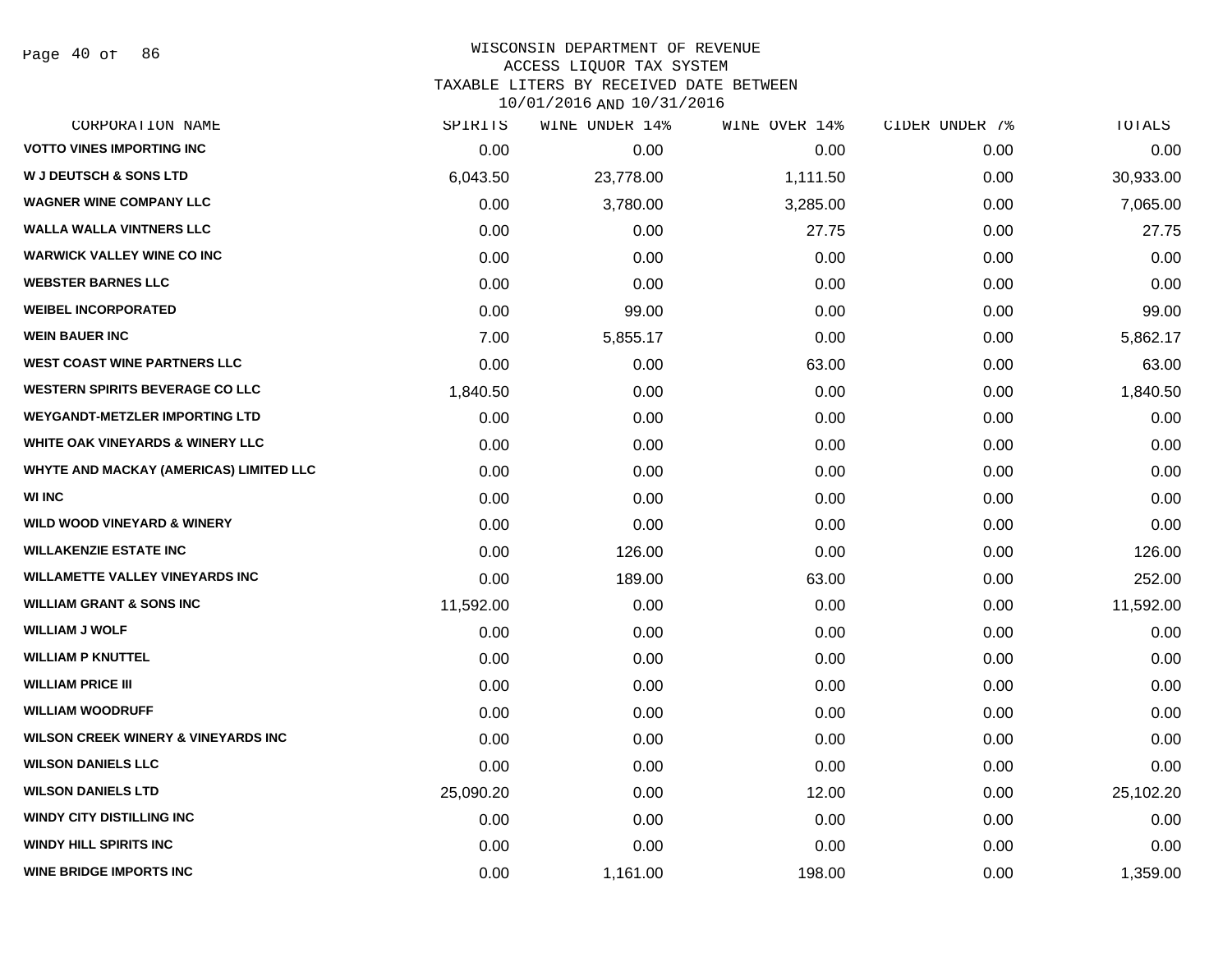Page 41 of 86

| CORPORATION NAME                          | SPIRITS      | WINE UNDER 14% | WINE OVER 14% | CIDER UNDER 7% | TOTALS       |
|-------------------------------------------|--------------|----------------|---------------|----------------|--------------|
| WINE COUNTRY INTERNATIONAL INC            | 0.00         | 0.00           | 0.00          | 0.00           | 0.00         |
| <b>WINE CREEK LLC</b>                     | 0.00         | 144.00         | 184.50        | 0.00           | 328.50       |
| <b>WINE HOOLIGANS LLC</b>                 | 0.00         | 2,340.00       | 1,008.00      | 0.00           | 3,348.00     |
| <b>WINE WINE SITUATION LLC</b>            | 0.00         | 0.00           | 0.00          | 0.00           | 0.00         |
| <b>WINEPLAYGROUND.COM INC</b>             | 0.00         | 0.00           | 0.00          | 0.00           | 0.00         |
| <b>WINERIES &amp; SELECT PRODUCTS LLC</b> | 0.00         | 441.00         | 450.00        | 0.00           | 891.00       |
| <b>WINERY AT BLACK STAR FARMS LLC</b>     | 0.00         | 0.00           | 0.00          | 0.00           | 0.00         |
| <b>WINERY EXCHANGE, INC.</b>              | 0.00         | 6,126.75       | 504.00        | 0.00           | 6,630.75     |
| <b>WINES OF FRANCE INC</b>                | 0.00         | 198.00         | 0.00          | 0.00           | 198.00       |
| <b>WINES UNLIMITED INC</b>                | 0.00         | 369.00         | 0.00          | 0.00           | 369.00       |
| <b>WINESELLERS LTD</b>                    | 0.00         | 8,106.00       | 0.00          | 292.00         | 8,398.00     |
| <b>WISD LLC</b>                           | 0.00         | 252.00         | 0.00          | 0.00           | 252.00       |
| <b>WOODSON WINES LLC</b>                  | 0.00         | 0.00           | 0.00          | 0.00           | 0.00         |
| <b>WORLD TRAVELER IMPORTS LLC</b>         | 0.00         | 378.00         | 94.50         | 0.00           | 472.50       |
| <b>WORLDWIDE CELLARS INC</b>              | 0.00         | 0.00           | 0.00          | 0.00           | 0.00         |
| <b>WYOMING WHISKEY INC</b>                | 0.00         | 0.00           | 0.00          | 0.00           | 0.00         |
| YAEGAKI CORPORATION OF USA                | 0.00         | 837.00         | 108.00        | 0.00           | 945.00       |
| <b>ZD WINES LLC</b>                       | 0.00         | 0.00           | 0.00          | 0.00           | 0.00         |
| <b>ZEILER SPIRITS LLC</b>                 | 0.00         | 0.00           | 0.00          | 0.00           | 0.00         |
| <b>ZEPALTAS WINES LLC</b>                 | 0.00         | 0.00           | 0.00          | 0.00           | 0.00         |
| <b>ZONIN USA INC</b>                      | 0.00         | 11,398.03      | 0.00          | 0.00           | 11,398.03    |
| TOTAL LITERS FOR 10/31/2016               | 4,958,234.80 | 3,844,871.66   | 329,800.59    | 215,101.09     | 9,348,008.14 |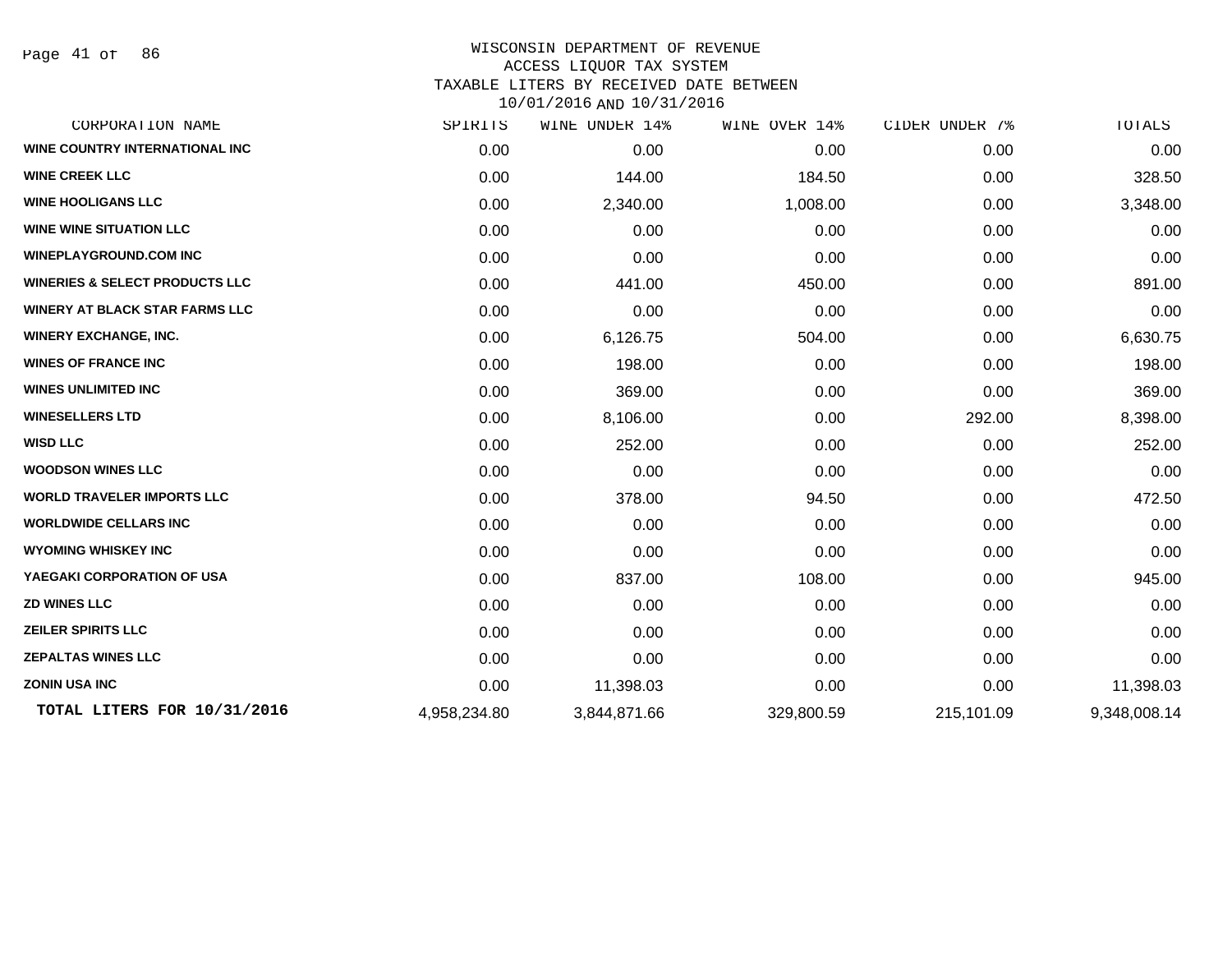Page 42 of 86

# WISCONSIN DEPARTMENT OF REVENUE ACCESS LIQUOR TAX SYSTEM TAXABLE LITERS BY RECEIVED DATE BETWEEN 10/01/2016 AND 10/31/2016

**IN STATE WHOLESALER (W) ALLSTATE LIQUOR & WINE COMPANY, INC.**  $0.00$   $0.00$   $0.00$   $0.00$   $0.00$   $0.00$   $0.00$   $0.00$   $0.00$   $0.00$   $0.00$   $0.00$ **AMPHORAE, LLC** 0.00 0.00 0.00 0.00 0.00 **AVA WINE & SPIRITS LLC** 0.00 2,916.64 0.00 0.00 2,916.64 **B&H BLENDS LLC** 0.00 0.00 0.00 0.00 0.00 **BACKDOOR BRANDS LLC** 0.00 0.00 0.00 0.00 0.00 **BADGER DISTRIBUTING OF MILWAUKEE LLC** 0.00 0.00 0.00 0.00 0.00 **BADGER LIQUOR CO INC** 150,177.30 40,288.50 0.00 0.00 190,465.80 **BADGER STATE WINERY COOPERATIVE** 0.00 0.00 0.00 0.00 0.00 **BADGER WINE & SPIRITS LLC**  $\begin{array}{ccc} 0.00 & 0.00 & 0.00 \\ 0.00 & 0.00 & 0.00 \end{array}$ **BEECHWOOD DISTRIBUTORS, INC.** 0.00 0.00 0.00 0.00 0.00 **BEER CAPITOL DISTRIBUTING LLC** 0.00 0.00 0.00 0.00 0.00 **BILL'S DISTRIBUTING, LTD.** 0.00 0.00 0.00 0.00 0.00 **BRANT T NEHMER** 0.00 0.00 0.00 0.00 0.00 **BREAKTHRU BEVERAGE GROUP LLC** 0.00 0.00 0.00 0.00 0.00 **BREAKTHRU BEVERAGE GROUP LLC** 51,046.08 11,970.09 0.00 0.00 63,016.17 **BREAKTHRU BEVERAGE WISCONSIN NORTH LLC** 0.00 0.00 0.00 0.00 0.00 **C.J.W., INC.** 0.00 0.00 0.00 0.00 0.00 **CAPITOL-HUSTING COMPANY, INC.** 35,697.00 46,868.78 6,840.00 0.00 89,405.78 **CATHRINE BENNETT** 0.00 0.00 0.00 0.00 0.00 **CENTRAL BEER DISTRIBUTORS, INC.** 0.00 0.00 0.00 0.00 0.00 **DE PERE LIQUOR CO LLC** 0.00 0.00 0.00 0.00 0.00 **DEAN DISTRIBUTING, INC.** 0.00 0.00 0.00 0.00 0.00 **DEAN DISTRIBUTING, INC.** 0.00 0.00 0.00 0.00 0.00 **DEWITT CHURCH GOODS, INC.** 0.00 0.00 0.00 0.00 0.00 **ELIZABETH G KARANDANIS** 0.00 0.00 0.00 0.00 0.00 CORPORATION NAME SPIRITS WINE UNDER 14% WINE OVER 14% CIDER UNDER 7% TOTALS

**FABIANO BROTHERS - WISCONSIN LLC** 0.00 0.00 0.00 0.00 0.00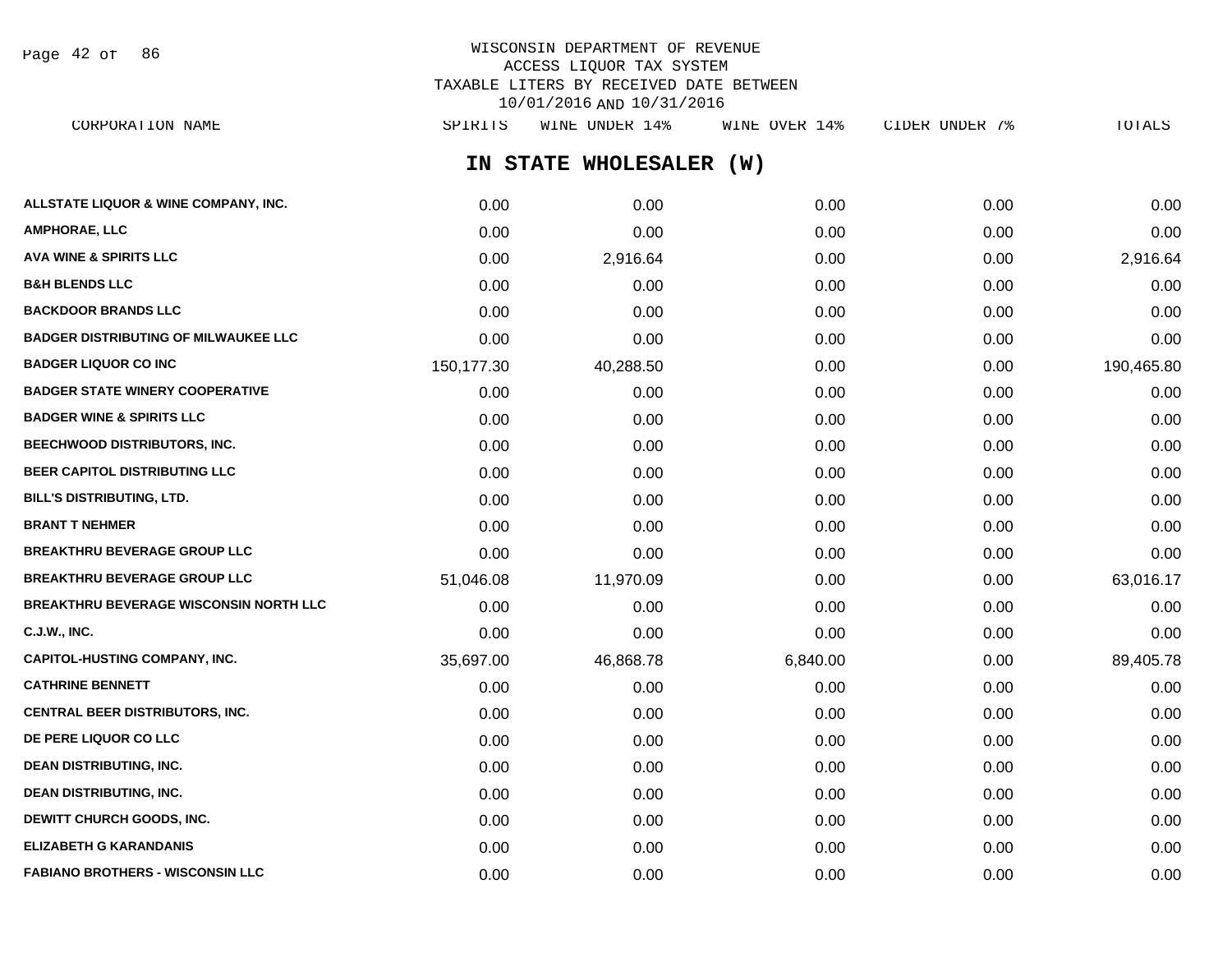Page 43 of 86

| CORPORATION NAME                             | SPIRITS   | WINE UNDER 14% | WINE OVER 14% | CIDER UNDER 7% | TOTALS     |
|----------------------------------------------|-----------|----------------|---------------|----------------|------------|
| <b>FAUSTO FIORAVANTI</b>                     | 0.00      | 0.00           | 0.00          | 0.00           | 0.00       |
| FLANIGAN DISTRIBUTING OF DOOR COUNTY, INC.   | 0.00      | 0.00           | 0.00          | 0.00           | 0.00       |
| <b>FOUR SEASONS BEER DISTRIBUTORS INC</b>    | 0.00      | 0.00           | 0.00          | 0.00           | 0.00       |
| FRANK BEER DISTRIBUTORS, INC.                | 0.00      | 0.00           | 0.00          | 0.00           | 0.00       |
| FRANK LIQUOR COMPANY, INC.                   | 57,377.32 | 8,171.83       | 0.00          | 0.00           | 65,549.15  |
| <b>FRANK LIQUORS OF LA CROSSE, INC.</b>      | 0.00      | 0.00           | 0.00          | 0.00           | 0.00       |
| <b>GB SALES MILWAUKEE, INC.</b>              | 0.00      | 0.00           | 0.00          | 0.00           | 0.00       |
| <b>GENERAL BEER DISTRIBUTORS CO.</b>         | 0.00      | 0.00           | 0.00          | 0.00           | 0.00       |
| <b>GENERAL BEER-NORTHEAST INC</b>            | 0.00      | 0.00           | 0.00          | 0.00           | 0.00       |
| <b>GENERAL BEER-NORTHEAST INC</b>            | 0.00      | 0.00           | 0.00          | 0.00           | 0.00       |
| <b>GENERAL BEER-NORTHWEST, INC.</b>          | 0.00      | 0.00           | 0.00          | 0.00           | 0.00       |
| <b>GENERAL BEER-NORTHWEST, INC.</b>          | 0.00      | 0.00           | 0.00          | 0.00           | 0.00       |
| <b>GENERAL BEVERAGE SALES CO- OSHKOSH</b>    | 0.00      | 42,466.32      | 0.00          | 0.00           | 42,466.32  |
| <b>GENERAL BEVERAGE SALES CO.</b>            | 0.00      | 60,249.96      | 315.00        | 0.00           | 60,564.96  |
| <b>GENERAL BEVERAGE SALES CO.- MILWAUKEE</b> | 0.00      | 157,201.10     | 400.50        | 0.00           | 157,601.60 |
| <b>GLORIA R RAGSDALE</b>                     | 0.00      | 0.00           | 0.00          | 0.00           | 0.00       |
| <b>GVARDIA LLC</b>                           | 0.00      | 0.00           | 0.00          | 0.00           | 0.00       |
| <b>HENDRICKS BEVERAGE, INC.</b>              | 0.00      | 0.00           | 0.00          | 0.00           | 0.00       |
| <b>IMPORT! WINES, INC.</b>                   | 0.00      | 0.00           | 0.00          | 0.00           | 0.00       |
| <b>IRL, INCORPORATED</b>                     | 0.00      | 16,353.00      | 0.00          | 0.00           | 16,353.00  |
| JACQUES VIEAU, INC.                          | 0.00      | 0.00           | 0.00          | 0.00           | 0.00       |
| JANDRAIN RELIGIOUS SUPPLY, INC.              | 0.00      | $-669.00$      | $-9.00$       | 0.00           | $-678.00$  |
| <b>JANSEN INTERNATIONAL LLC</b>              | 0.00      | 9,100.75       | 1,035.00      | 0.00           | 10,135.75  |
| <b>JAW PROPERTIES LLC</b>                    | 0.00      | 0.00           | 0.00          | 0.00           | 0.00       |
| <b>JOHN J COLLETTI</b>                       | $-189.00$ | 4,981.50       | 2,556.00      | 0.00           | 7,348.50   |
| JOHNSON BROTHERS OF WISCONSIN INC            | 10,281.60 | 27,489.00      | $-105.00$     | 0.00           | 37,665.60  |
| <b>JONATHON LODUCA</b>                       | 0.00      | 0.00           | 0.00          | 0.00           | 0.00       |
| <b>JOYVINE LLC</b>                           | 0.00      | 0.00           | 0.00          | 0.00           | 0.00       |
|                                              |           |                |               |                |            |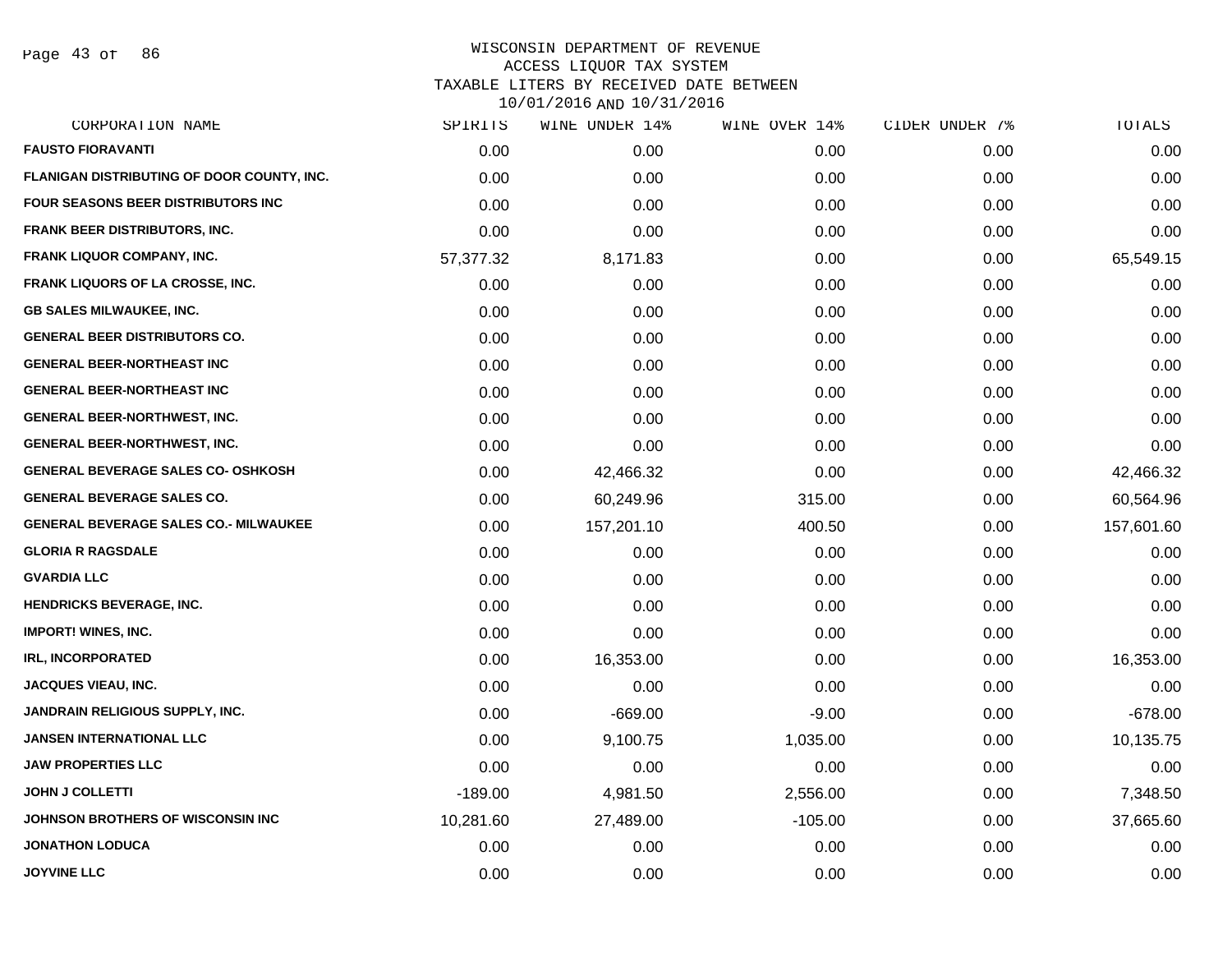Page 44 of 86

## WISCONSIN DEPARTMENT OF REVENUE ACCESS LIQUOR TAX SYSTEM TAXABLE LITERS BY RECEIVED DATE BETWEEN

| CORPORATION NAME                         | SPIRITS   | WINE UNDER 14% | WINE OVER 14% | CIDER UNDER 7% | TOTALS    |
|------------------------------------------|-----------|----------------|---------------|----------------|-----------|
| KAY BEER DISTRIBUTING, INC.              | 0.00      | 0.00           | 0.00          | 0.00           | 0.00      |
| <b>L'EFT BANK WINE COMPANY LIMITED</b>   | 225.00    | 18,067.50      | 676.50        | 0.00           | 18,969.00 |
| LA CROSSE BEVERAGE LLC                   | 0.00      | 0.00           | 0.00          | 0.00           | 0.00      |
| LA RIOJA RESTAURANT LLC                  | 0.00      | 0.00           | 0.00          | 0.00           | 0.00      |
| <b>LARRY'S DISTRIBUTING CO., INC.</b>    | 0.00      | 0.00           | 0.00          | 0.00           | 0.00      |
| LEE BEVERAGE OF WISCONSIN LLC            | 0.00      | 0.00           | 0.00          | 0.00           | 0.00      |
| LEE BEVERAGE OF WISCONSIN LLC            | 0.00      | 0.00           | 0.00          | 0.00           | 0.00      |
| LEE BEVERAGE-CIDERS WINES & SPIRITS LLC  | 0.00      | 0.00           | 0.00          | 0.00           | 0.00      |
| LETRAH INTERNATIONAL CORPORATION         | 0.00      | 0.00           | 0.00          | 0.00           | 0.00      |
| LO DUCA BROS., INC.                      | 0.00      | 41,631.00      | 0.00          | 0.00           | 41,631.00 |
| <b>LORI SCOTT</b>                        | $-21.00$  | 0.00           | 0.00          | 0.00           | $-21.00$  |
| <b>LOS ALTOS AGAVE DISTRIBUTOR INC</b>   | 0.00      | 0.00           | 0.00          | 0.00           | 0.00      |
| <b>M SHIRAZ LLC</b>                      | 0.00      | 0.00           | 0.00          | 0.00           | 0.00      |
| <b>MARCO BRUZZI</b>                      | 0.00      | 0.00           | 0.00          | 0.00           | 0.00      |
| <b>MICCA HUTCHINS</b>                    | 0.00      | 0.00           | 0.00          | 0.00           | 0.00      |
| <b>MICHAEL G ANSAY</b>                   | 0.00      | 45.00          | 0.00          | 0.00           | 45.00     |
| <b>MIDWEST SALES &amp; SERVICE, INC.</b> | 0.00      | 0.00           | 0.00          | 0.00           | 0.00      |
| MILLER BEER OF THE NORTHWOODS, INC.      | 0.00      | 0.00           | 0.00          | 0.00           | 0.00      |
| <b>NOELKE DISTRIBUTORS, INC.</b>         | 0.00      | 0.00           | 0.00          | 0.00           | 0.00      |
| <b>NORTHWEST BEVERAGES, INC.</b>         | 0.00      | 0.00           | 0.00          | 0.00           | 0.00      |
| <b>NOUVEAU VENTURES LLC</b>              | $-86.63$  | $-198.00$      | 0.00          | 0.00           | $-284.63$ |
| OTT SCHWEITZER DISTRIBUTORSHIP, INC.     | 0.00      | 0.00           | 0.00          | 0.00           | 0.00      |
| PARK RIDGE DISTRIBUTING, INC.            | 0.00      | 0.00           | 0.00          | 0.00           | 0.00      |
| PEHLER DISTRIBUTING, INC.                | 0.00      | 0.00           | 0.00          | 0.00           | 0.00      |
| PHILLIPS DISTRIBUTING CORPORATION        | 21,133.50 | 306.00         | 198.00        | 0.00           | 21,637.50 |
| PHILLIPS WINE COMPANY                    | 0.00      | 7,942.59       | 8,550.00      | 0.00           | 16,492.59 |
| PHILLY'S PREMIUM BEVERAGES LLC           | 0.00      | 0.00           | 0.00          | 0.00           | 0.00      |
| <b>PURE WINE WISCONSIN INC</b>           | 0.00      | 0.00           | 0.00          | 0.00           | 0.00      |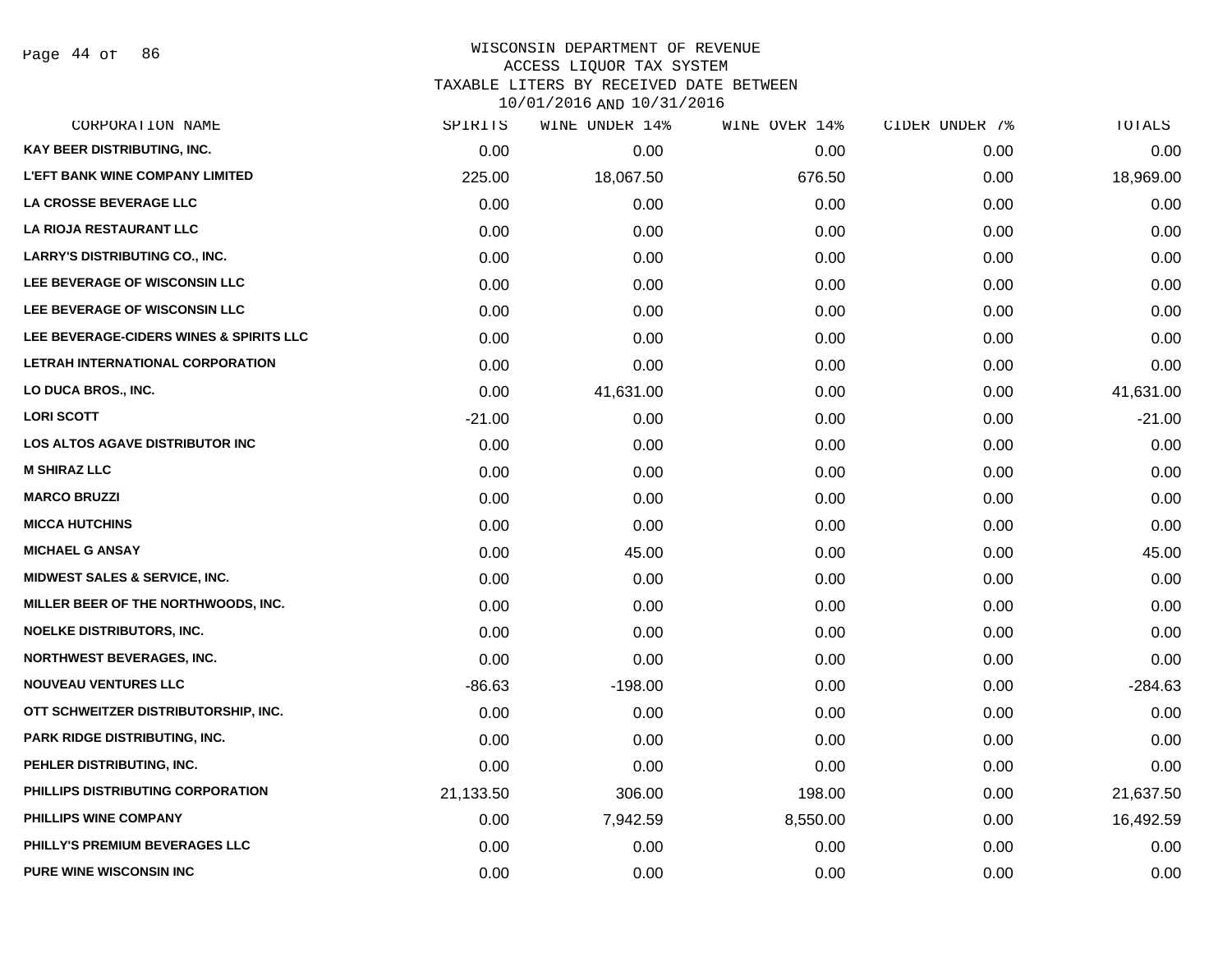Page 45 of 86

| CORPORATION NAME                            | SPIRITS    | WINE UNDER 14% | WINE OVER 14% | CIDER UNDER 7% | TOTALS     |
|---------------------------------------------|------------|----------------|---------------|----------------|------------|
| PURPLE FEET WINES, LLC                      | 0.00       | 0.00           | 2,394.00      | 0.00           | 2,394.00   |
| <b>RANGE BEVERAGE, INCORPORATED</b>         | 0.00       | 0.00           | 0.00          | 0.00           | 0.00       |
| <b>RATAS WHOLESALE LIQUOR COMPANY</b>       | 0.00       | 0.00           | 0.00          | 0.00           | 0.00       |
| RIVER CITY DISTRIBUTING CO., INC.           | 0.00       | 0.00           | 0.00          | 0.00           | 0.00       |
| S. & S. DISTRIBUTING, INC.                  | 0.00       | 0.00           | 0.00          | 0.00           | 0.00       |
| S. & S. DISTRIBUTING, INC.                  | 0.00       | 0.00           | 0.00          | 0.00           | 0.00       |
| <b>SALIM M SHAMMO</b>                       | 0.00       | 0.00           | 0.00          | 0.00           | 0.00       |
| <b>SARATOGA LIQUOR CO., INC.</b>            | 0.00       | 0.00           | 0.00          | 0.00           | 0.00       |
| <b>SQUARE ROOT LLC</b>                      | 0.00       | 0.00           | 0.00          | 0.00           | 0.00       |
| <b>STATE WINE &amp; SPIRITS COMPANY LLC</b> | 0.00       | 0.00           | 0.00          | 0.00           | 0.00       |
| <b>SUPERIOR BEVERAGES LLC</b>               | 0.00       | 0.00           | 0.00          | 0.00           | 0.00       |
| <b>TIMOTHY REILLY SR</b>                    | 0.00       | 0.00           | 0.00          | 0.00           | 0.00       |
| TJ INTERNATIONAL LTD                        | 0.00       | 0.00           | 0.00          | 0.00           | 0.00       |
| <b>TRI-MART COMPANY LLC</b>                 | 0.00       | 0.00           | 0.00          | 0.00           | 0.00       |
| TRIANGLE DISTRIBUTING COMPANY, INC.         | 0.00       | 0.00           | 0.00          | 0.00           | 0.00       |
| <b>VINO VERITAS, LTD.</b>                   | 0.00       | 1,854.00       | 0.00          | 0.00           | 1,854.00   |
| <b>WDI LLC</b>                              | 0.00       | 0.00           | 0.00          | 0.00           | 0.00       |
| <b>WDI LLC</b>                              | 0.00       | 0.00           | 0.00          | 0.00           | 0.00       |
| <b>WISCONSIN DISTRIBUTORS EAST LLC</b>      | 0.00       | 0.00           | 0.00          | 0.00           | 0.00       |
| <b>WISCONSIN DISTRIBUTORS NORTH LLC</b>     | 0.00       | 0.00           | 0.00          | 0.00           | 0.00       |
| <b>WISCONSIN WINERY CO-OP</b>               | 0.00       | 0.00           | 0.00          | 0.00           | 0.00       |
| <b>WOODFIELD DISTRIBUTION LLC</b>           | 0.00       | 0.00           | 0.00          | 0.00           | 0.00       |
| ZASTROW THE BEER MAN, INC.                  | 0.00       | 0.00           | 0.00          | 0.00           | 0.00       |
| TOTAL LITERS FOR 10/31/2016                 | 325,641.17 | 497,036.56     | 22,851.00     | 0.00           | 845,528.73 |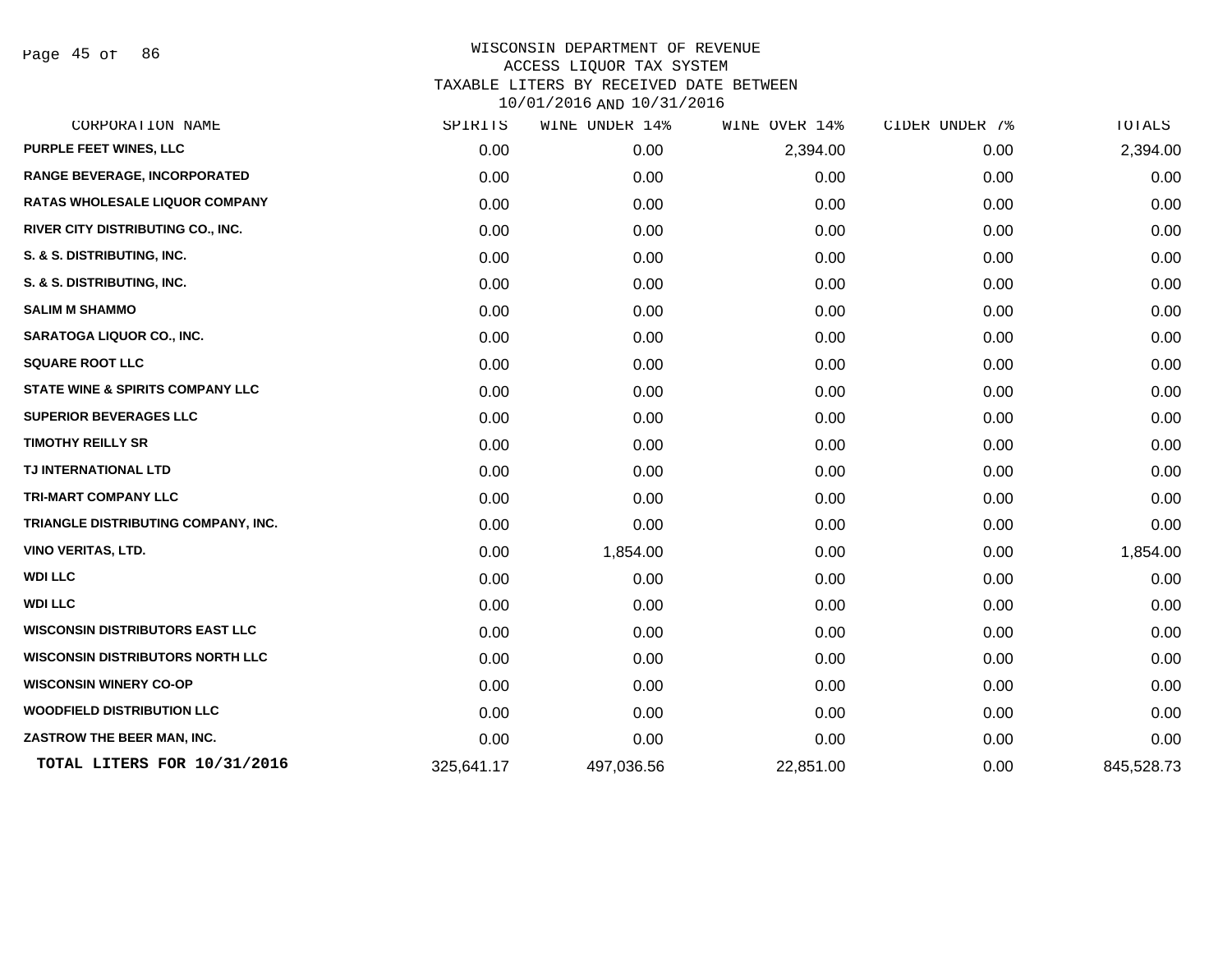Page 46 of 86

# WISCONSIN DEPARTMENT OF REVENUE ACCESS LIQUOR TAX SYSTEM TAXABLE LITERS BY RECEIVED DATE BETWEEN 10/01/2016 AND 10/31/2016

**IN STATE MANUFACTURER (WM) 45TH PARALLEL SPIRITS, LLC** 0.00 0.00 0.00 0.00 0.00 **ACE ETHANOL LLC** 0.00 0.00 0.00 0.00 0.00 **AEPPELTREOW INC** 162.02 0.00 0.00 0.00 162.02 **ANGRY SPIRITS DISTILLING LLC** 0.00 0.00 0.00 0.00 0.00 **B & E DISTILLERY INC.** 0.00 0.00 0.00 0.00 0.00 **BRIAN SAMMONS** 156.00 0.00 0.00 0.00 156.00 **C & N CORPORATION** 3,946.32 0.00 0.00 0.00 3,946.32 **CENTRAL STANDARD LLC** 378.96 0.00 0.00 0.00 378.96 **CHIPPEWA RIVER DISTILLERY AND BREWERY LLC** 39.71 0.00 0.00 0.00 0.00 0.00 0.00 0.00 39.71 **CLOVER MEADOW LLC** 0.00 0.00 0.00 0.00 0.00 **DEATH'S DOOR DISTILLERY LLC** 301.48 0.00 0.00 0.00 301.48 **DISTILLERY PARTNERS, LLC** 1,470.76 0.00 0.00 0.00 1,470.76 **DRIFTLESS GLEN DISTILLERY LLC** 1,468.50 0.00 0.00 0.00 1,468.50 **EMCO CHEMICAL DISTRIBUTORS, INC.** 0.00 0.00 0.00 0.00 0.00 **GLOBAL DISTILLERS SRL LLC** 9,200.61 1,149.73 0.00 0.00 10,350.34 **GRANT J VAN DRIEST** 193.81 0.00 0.00 0.00 193.81 **GREAT LAKES DISTILLERY LLC** 1,916.96 0.00 0.00 0.00 1,916.96 **HENDRICKS FAMILY DISTILLERY LLC** 778.51 0.00 0.00 0.00 778.51 **KELLY M YOCOM** 135.03 117.01 0.00 0.00 252.04 **MATTHEW RICK** 278.98 2,278.81 151.42 0.00 2,709.21 **MILLERCOORS LLC** 66,712.56 56,712.56 56,712.56 56,712.56 56,712.56 56,712.56 56,712.56 **NATHAN G GREENAWALT** 664.88 0.00 0.00 0.00 664.88 **NORTHERN WATERS DISTILLERY LLC** 784.11 0.00 0.00 0.00 784.11 **PERLICK FARMS LLC** 67.89 567.89 0.00 0.00 0.00 0.00 0.00 0.00 0.00 567.89 **RIVER BEND VINEYARD & WINERY LLC** 30.74 0.00 0.00 0.00 30.74 CORPORATION NAME SPIRITS WINE UNDER 14% WINE OVER 14% CIDER UNDER 7% TOTALS

**SENSIENT FLAVORS LLC** 0.00 0.00 0.00 0.00 0.00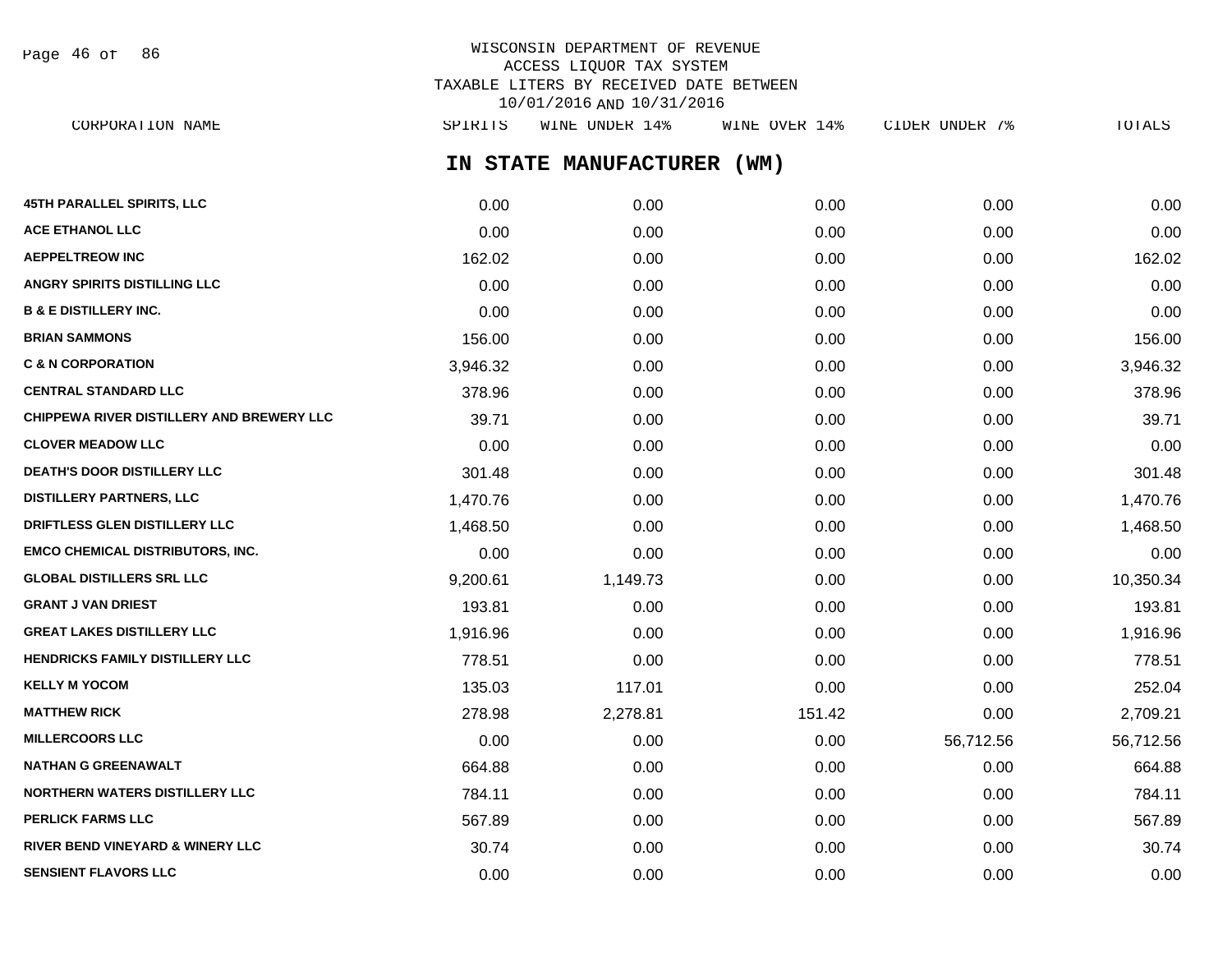Page 47 of 86

| CORPORATION NAME                | SPIRITS   | WINE<br>UNDER 14% | OVER 14%<br>WINE | UNDER 7%<br><b>CIDER</b> | TOTALS    |
|---------------------------------|-----------|-------------------|------------------|--------------------------|-----------|
| <b>ST CROIX SPIRITS LLC</b>     | 0.00      | 0.00              | 0.00             | 0.00                     | 0.00      |
| THE NORTH WOODS DISTILLERY LLC  | 377.99    | 0.00              | 0.00             | 0.00                     | 377.99    |
| WHITE WINTER WINERY INC         | 0.00      | 0.00              | 0.00             | 0.00                     | 0.00      |
| <b>WOLLERSHEIM WINERY, INC.</b> | 2,040.60  | 0.00              | 0.00             | 0.00                     | 2,040.60  |
| YAHARA BAY DISTILLERS, INC.     | 5,839.88  | 0.00              | 0.00             | 0.00                     | 5,839.88  |
| YAHARA BAY DISTILLERS, INC.     | 0.00      | 0.00              | 0.00             | 0.00                     | 0.00      |
| TOTAL LITERS FOR 10/31/2016     | 30.733.74 | 3,545.55          | 151.42           | 56.712.56                | 91,143.27 |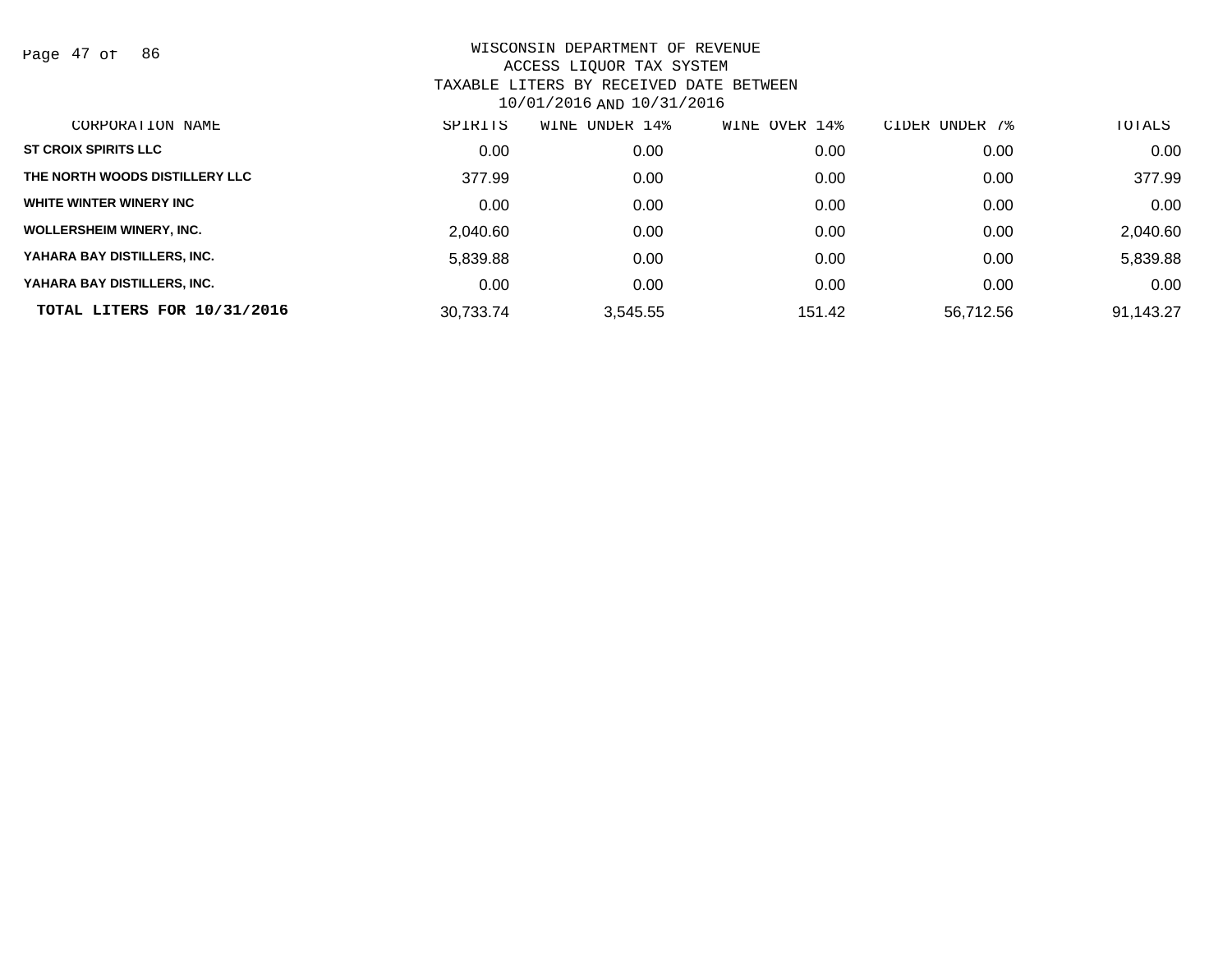Page 48 of 86

# WISCONSIN DEPARTMENT OF REVENUE ACCESS LIQUOR TAX SYSTEM TAXABLE LITERS BY RECEIVED DATE BETWEEN 10/01/2016 AND 10/31/2016

CORPORATION NAME SPIRITS WINE UNDER 14% WINE OVER 14% CIDER UNDER 7% TOTALS

# **IN STATE RECTIFIER (WR)**

| <b>45TH PARALLEL SPIRITS, LLC</b>      | 1,439.00  | 0.00     | 0.00 | 0.00 | 1,439.00  |
|----------------------------------------|-----------|----------|------|------|-----------|
| <b>ARTYS</b>                           | 2,742.52  | 0.00     | 0.00 | 0.00 | 2,742.52  |
| <b>CITY BREWING COMPANY, LLC</b>       | 0.00      | 0.00     | 0.00 | 0.00 | 0.00      |
| <b>DISTILLERY PARTNERS, LLC</b>        | 0.00      | 0.00     | 0.00 | 0.00 | 0.00      |
| <b>GALLOWAY COMPANY</b>                | 0.00      | 0.00     | 0.00 | 0.00 | 0.00      |
| <b>GREAT LAKES DISTILLERY LLC</b>      | 3,911.98  | 0.00     | 0.00 | 0.00 | 3,911.98  |
| <b>HENRY FARMS PRAIRIE SPIRITS LLC</b> | 0.00      | 0.00     | 0.00 | 0.00 | 0.00      |
| <b>KELLY M YOCOM</b>                   | 0.00      | 0.00     | 0.00 | 0.00 | 0.00      |
| <b>MIDWEST CUSTOM BOTTLING LLC</b>     | 5,556.51  | 5,894.67 | 0.00 | 0.00 | 11,451.18 |
| <b>NATHAN G GREENAWALT</b>             | 0.00      | 0.00     | 0.00 | 0.00 | 0.00      |
| YAHARA BAY DISTILLERS, INC.            | 0.00      | 0.00     | 0.00 | 0.00 | 0.00      |
| YAHARA BAY DISTILLERS, INC.            | 0.00      | 0.00     | 0.00 | 0.00 | 0.00      |
| TOTAL LITERS FOR 10/31/2016            | 13,650.01 | 5,894.67 | 0.00 | 0.00 | 19,544.68 |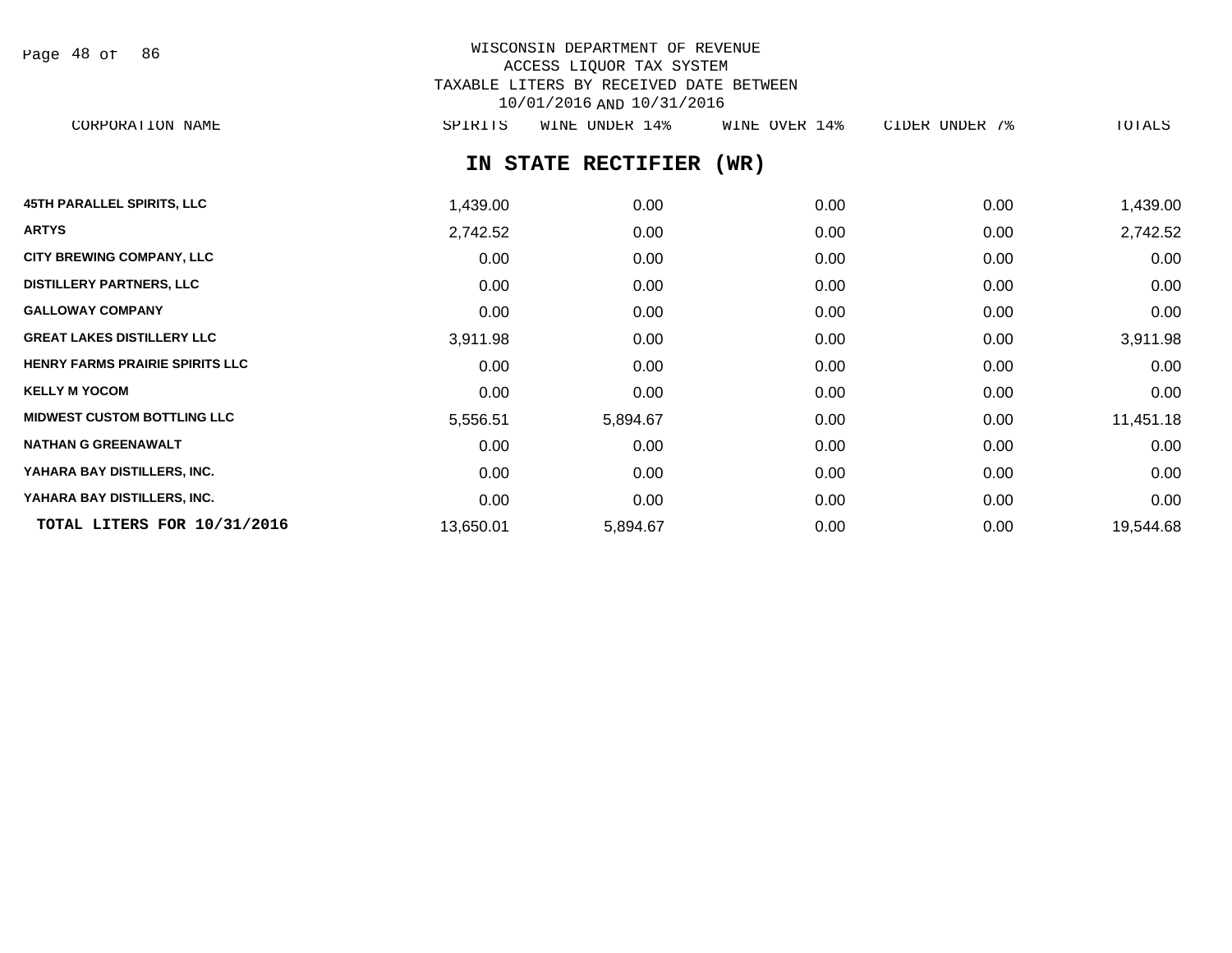Page 49 of 86

# WISCONSIN DEPARTMENT OF REVENUE ACCESS LIQUOR TAX SYSTEM TAXABLE LITERS BY RECEIVED DATE BETWEEN 10/01/2016 AND 10/31/2016

**IN STATE WINERY (WWI) AEPPELTREOW INC** 0.00 760.87 36.34 8,952.62 9,749.83 CORPORATION NAME SPIRITS WINE UNDER 14% WINE OVER 14% CIDER UNDER 7% TOTALS

| <b>AMANDA STEFL</b>                               | 0.00 | 0.00      | 0.00     | 0.00 | 0.00      |
|---------------------------------------------------|------|-----------|----------|------|-----------|
| <b>BARABOO BLUFF WINERY, LLC</b>                  | 0.00 | 2,223.92  | 0.00     | 0.00 | 2,223.92  |
| <b>BAUER-KEARNS WINERY LLC</b>                    | 0.00 | 0.00      | 0.00     | 0.00 | 0.00      |
| <b>BAYFIELD WINERY, LTD.</b>                      | 0.00 | 374.26    | 0.00     | 0.00 | 374.26    |
| <b>BELLEVINEZ LLC</b>                             | 0.00 | 1,124.26  | 0.00     | 0.00 | 1,124.26  |
| <b>BLIND HORSE WINERY LLC</b>                     | 0.00 | 5,924.16  | 2,210.67 | 0.00 | 8,134.83  |
| <b>BOTHAM VINEYARDS, INC.</b>                     | 0.00 | 0.00      | 0.00     | 0.00 | 0.00      |
| <b>BRANCHES WINERY LLC</b>                        | 0.00 | 5,044.05  | 0.00     | 0.00 | 5,044.05  |
| <b>BRIGADOON FARM &amp; WINERY LLC</b>            | 0.00 | 1,151.18  | 0.00     | 0.00 | 1,151.18  |
| <b>BUZZ &amp; BREW SHOP LLC</b>                   | 0.00 | 90.85     | 0.00     | 0.00 | 90.85     |
| <b>C &amp; N CORPORATION</b>                      | 0.00 | 54,617.71 | 302.23   | 0.00 | 54,919.94 |
| <b>CHATEAU ST CROIX WINERY &amp; VINEYARD LLC</b> | 0.00 | 1,680.00  | 705.75   | 0.00 | 2,385.75  |
| <b>CIDER HOUSE OF WISCONSIN LLC</b>               | 0.00 | 0.00      | 0.00     | 0.00 | 0.00      |
| <b>CLAY JAR HOLDINGS LLC</b>                      | 0.00 | 107.31    | 45.00    | 0.00 | 152.31    |
| <b>CLOVER MEADOW LLC</b>                          | 0.00 | 0.00      | 0.00     | 0.00 | 0.00      |
| <b>COLDSPRING OF WISCONSIN LLC</b>                | 0.00 | 0.00      | 0.00     | 0.00 | 0.00      |
| <b>COLLEEN M BOS</b>                              | 0.00 | 367.22    | 0.00     | 0.00 | 367.22    |
| <b>CRAIG FLETCHER</b>                             | 0.00 | 0.00      | 0.00     | 0.00 | 0.00      |
| <b>DANIEL J KOEPKE</b>                            | 0.00 | 0.00      | 0.00     | 0.00 | 0.00      |
| <b>DANZINGER VINEYARDS LLC</b>                    | 0.00 | 42,086.83 | 0.00     | 0.00 | 42,086.83 |
| <b>DIANA HOBSON</b>                               | 0.00 | 4,046.22  | 0.00     | 0.00 | 4,046.22  |
| <b>EDWARD J RINK</b>                              | 0.00 | 72.00     | 0.00     | 0.00 | 72.00     |
| <b>ELISABETH W KLEIN</b>                          | 0.00 | 0.00      | 0.00     | 0.00 | 0.00      |
| <b>FAWN CREEK WINERY LLC</b>                      | 0.00 | 6,430.47  | 0.00     | 0.00 | 6,430.47  |
| <b>FERMENTING CELLARS LLC</b>                     | 0.00 | 237.15    | 0.00     | 0.00 | 237.15    |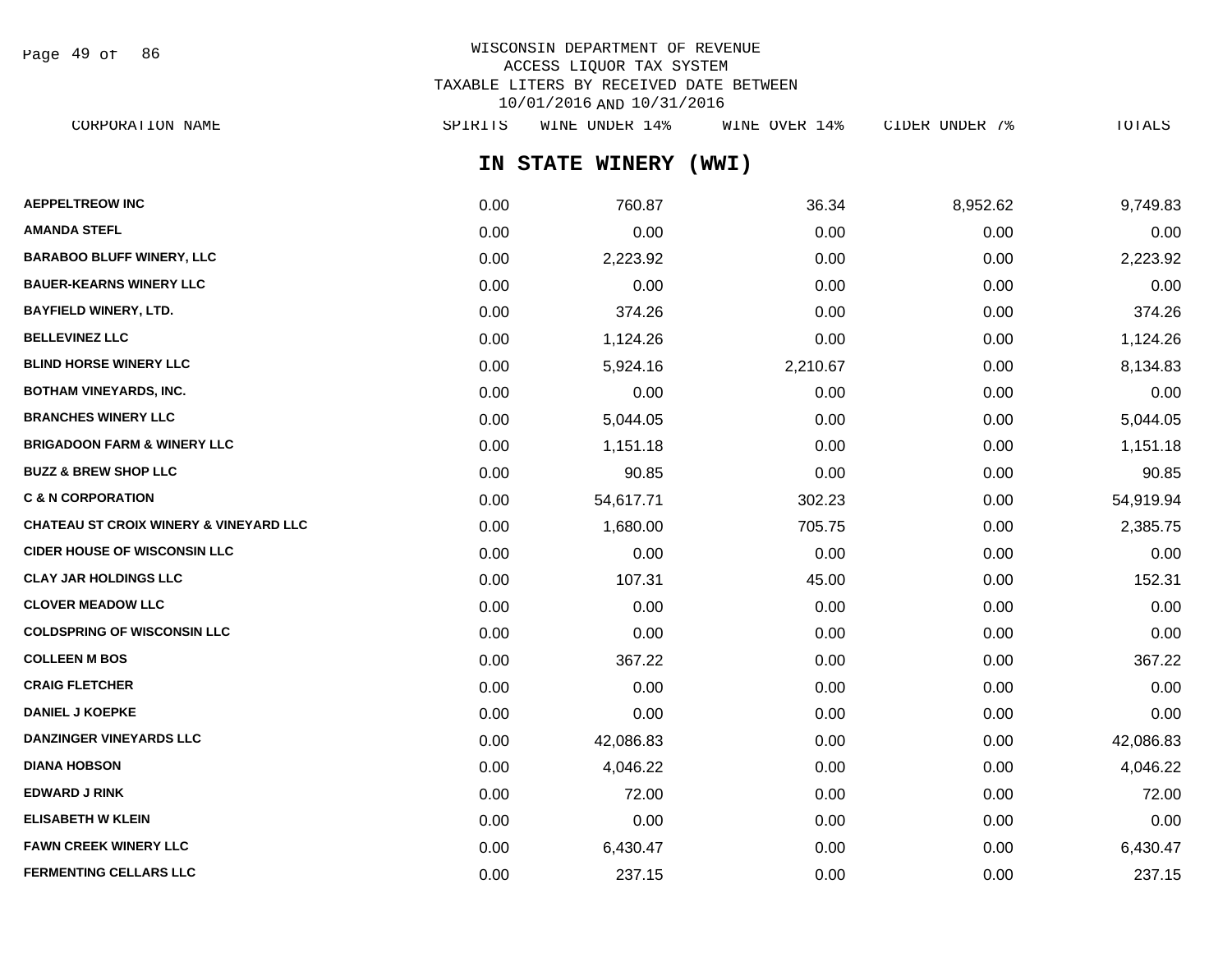Page 50 of 86

#### WISCONSIN DEPARTMENT OF REVENUE ACCESS LIQUOR TAX SYSTEM TAXABLE LITERS BY RECEIVED DATE BETWEEN

| CORPORATION NAME                     | SPIRITS | WINE UNDER 14% | WINE OVER 14% | CIDER UNDER 7% | TOTALS    |
|--------------------------------------|---------|----------------|---------------|----------------|-----------|
| FISHER KING WINERY, LLC              | 0.00    | 0.00           | 0.00          | 0.00           | 0.00      |
| <b>FRESAR INC</b>                    | 0.00    | 51.10          | 0.00          | 0.00           | 51.10     |
| FRUIT OF THE WOODS WINE CELLAR, INC. | 0.00    | 20,237.99      | 0.00          | 0.00           | 20,237.99 |
| <b>HALF KRAKT LLC</b>                | 0.00    | 0.00           | 0.00          | 0.00           | 0.00      |
| <b>HALF MOON HILL LLC</b>            | 0.00    | 0.00           | 0.00          | 0.00           | 0.00      |
| <b>HARALD TOMESCH</b>                | 0.00    | 0.00           | 0.00          | 0.00           | 0.00      |
| <b>HARBOR RIDGE WINERY INC.</b>      | 0.00    | 10,599.51      | 0.00          | 0.00           | 10,599.51 |
| <b>HERDIE BAISDEN</b>                | 0.00    | 0.00           | 0.00          | 2,686.17       | 2,686.17  |
| <b>HOOKSTONE INC.</b>                | 0.00    | 811.61         | 53.00         | 0.00           | 864.61    |
| <b>ISLAND ORCHARD CIDER LLC</b>      | 0.00    | 0.00           | 0.00          | 0.00           | 0.00      |
| <b>JACKSON WINE LLC</b>              | 0.00    | 0.00           | 0.00          | 0.00           | 0.00      |
| <b>JAMES PLOETZ</b>                  | 0.00    | 286.06         | 0.00          | 14.20          | 300.26    |
| <b>JEFFERY BEMIS</b>                 | 0.00    | 0.00           | 0.00          | 0.00           | 0.00      |
| <b>JEFFREY L STOEGER</b>             | 0.00    | 0.00           | 0.00          | 0.00           | 0.00      |
| <b>JORNY'S END LLC</b>               | 0.00    | 3,482.57       | 0.00          | 0.00           | 3,482.57  |
| <b>JOSEPH CALLOW</b>                 | 0.00    | 748.75         | 0.00          | 0.00           | 748.75    |
| <b>JOSEPH CALLOW</b>                 | 0.00    | 983.45         | 0.00          | 0.00           | 983.45    |
| <b>JOSEPH STALLER</b>                | 0.00    | 0.00           | 0.00          | 0.00           | 0.00      |
| <b>JOSEPH WYNIMKO</b>                | 0.00    | 669.11         | 0.00          | 0.00           | 669.11    |
| <b>JULIE A ANDRZEJCZAK</b>           | 0.00    | 0.00           | 0.00          | 0.00           | 0.00      |
| <b>KEVIN BEHNKE</b>                  | 0.00    | 1,030.39       | 0.00          | 0.00           | 1,030.39  |
| <b>LAKE NOKOMIS CRANBERRIES INC</b>  | 0.00    | 643.52         | 0.00          | 0.00           | 643.52    |
| <b>LANDTA WINES LLC</b>              | 0.00    | 408.82         | 0.00          | 0.00           | 408.82    |
| <b>LARSON &amp; LARSON</b>           | 0.00    | 389.71         | 0.00          | 0.00           | 389.71    |
| LAUTENBACH'S ORCHARD COUNTRY INC     | 0.00    | 20,339.79      | 0.00          | 0.00           | 20,339.79 |
| <b>LEDGE STONE VINEYARDS LLC</b>     | 0.00    | 29.90          | 3.79          | 0.00           | 33.69     |
| <b>LOST ISLAND WINE LLC</b>          | 0.00    | 1,100.98       | 0.00          | 272.55         | 1,373.53  |
| <b>LUNCH CREEK VINEYARDS LLC</b>     | 0.00    | 200.00         | 0.00          | 0.00           | 200.00    |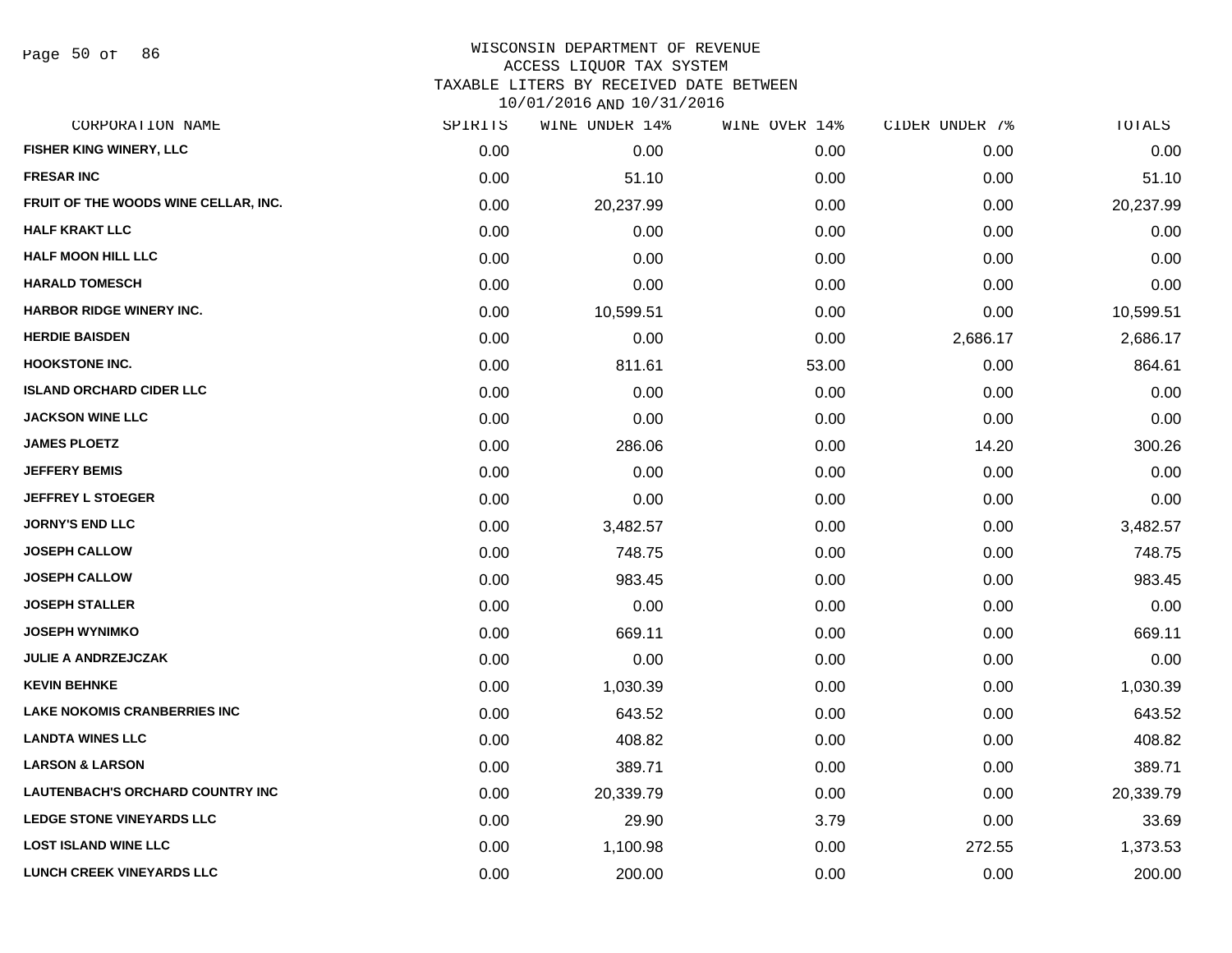Page 51 of 86

#### WISCONSIN DEPARTMENT OF REVENUE ACCESS LIQUOR TAX SYSTEM TAXABLE LITERS BY RECEIVED DATE BETWEEN

| CORPORATION NAME                               | SPIRITS | WINE UNDER 14% | WINE OVER 14% | CIDER UNDER 7% | TOTALS   |
|------------------------------------------------|---------|----------------|---------------|----------------|----------|
| <b>MARION J WEGLARZ AND MARLYS A BOCK PTRS</b> | 0.00    | 79.46          | 0.00          | 0.00           | 79.46    |
| <b>MARTIN E SELL</b>                           | 0.00    | 158.99         | 0.00          | 0.00           | 158.99   |
| <b>MARY BELLAZZINI</b>                         | 0.00    | 0.00           | 0.00          | 0.00           | 0.00     |
| <b>MATENAER CORPORATION</b>                    | 0.00    | 0.00           | 0.00          | 0.00           | 0.00     |
| <b>MATTHEW RICK</b>                            | 0.00    | 0.00           | 0.00          | 0.00           | 0.00     |
| <b>MCILQUHAM LLC</b>                           | 0.00    | 2,997.01       | 0.00          | 0.00           | 2,997.01 |
| <b>MERSHONIAN CIDERY LLC</b>                   | 0.00    | 117.35         | 0.00          | 1,760.21       | 1,877.56 |
| <b>MUNSON BRIDGE WINERY INC</b>                | 0.00    | 4,012.52       | 0.00          | 0.00           | 4,012.52 |
| <b>MUSETTA WINERY, LLC</b>                     | 0.00    | $-35.25$       | $-6.00$       | 0.00           | $-41.25$ |
| <b>NORTHLEAF WINERY, LLC</b>                   | 0.00    | 1,661.26       | 39.75         | 0.00           | 1,701.01 |
| <b>ODILON FORD WINERY INC</b>                  | 0.00    | 0.00           | 0.00          | 0.00           | 0.00     |
| PARALLEL 44 VINEYARD & WINERY, INC.            | 0.00    | 7,884.76       | 0.00          | 0.00           | 7,884.76 |
| <b>PARALLEL 44 VINEYARD &amp; WINERY, INC.</b> | 0.00    | 5,696.99       | 215.99        | 0.00           | 5,912.98 |
| <b>PATRICK ARNDT</b>                           | 0.00    | 302.83         | 0.00          | 0.00           | 302.83   |
| <b>PAUL D ASPER</b>                            | 0.00    | 0.00           | 0.00          | 0.00           | 0.00     |
| <b>PAUL G BLOMMEL</b>                          | 0.00    | 0.00           | 0.00          | 0.00           | 0.00     |
| <b>PAUL J FRANZEN</b>                          | 0.00    | 0.00           | 0.00          | 0.00           | 0.00     |
| <b>PIEPERTK LLC</b>                            | 0.00    | 1,768.50       | 23.24         | 0.00           | 1,791.74 |
| PRAIRIE HAWK WINERY INC                        | 0.00    | 0.00           | 0.00          | 0.00           | 0.00     |
| <b>RED OAK VINEYARD INC</b>                    | 0.00    | 0.00           | 0.00          | 0.00           | 0.00     |
| <b>RIVER BEND VINEYARD &amp; WINERY LLC</b>    | 0.00    | 2,995.01       | 0.00          | 0.00           | 2,995.01 |
| <b>ROBERT BORUCKI</b>                          | 0.00    | 0.00           | 0.00          | 0.00           | 0.00     |
| <b>ROBERT BORUCKI</b>                          | 0.00    | 0.00           | 0.00          | 0.00           | 0.00     |
| <b>ROCK N WOOL WINERY LLC</b>                  | 0.00    | 0.00           | 0.00          | 0.00           | 0.00     |
| <b>RUSH RIVER BREWING LLC</b>                  | 0.00    | 0.00           | 0.00          | 176.03         | 176.03   |
| <b>RUSHFORD MEADERY AND WINERY LLC</b>         | 0.00    | 0.00           | 0.00          | 0.00           | 0.00     |
| <b>RYAN PRELLWITZ</b>                          | 0.00    | 4,694.70       | 0.00          | 0.00           | 4,694.70 |
| S & J WINERY, LLC                              | 0.00    | 0.00           | 0.00          | 0.00           | 0.00     |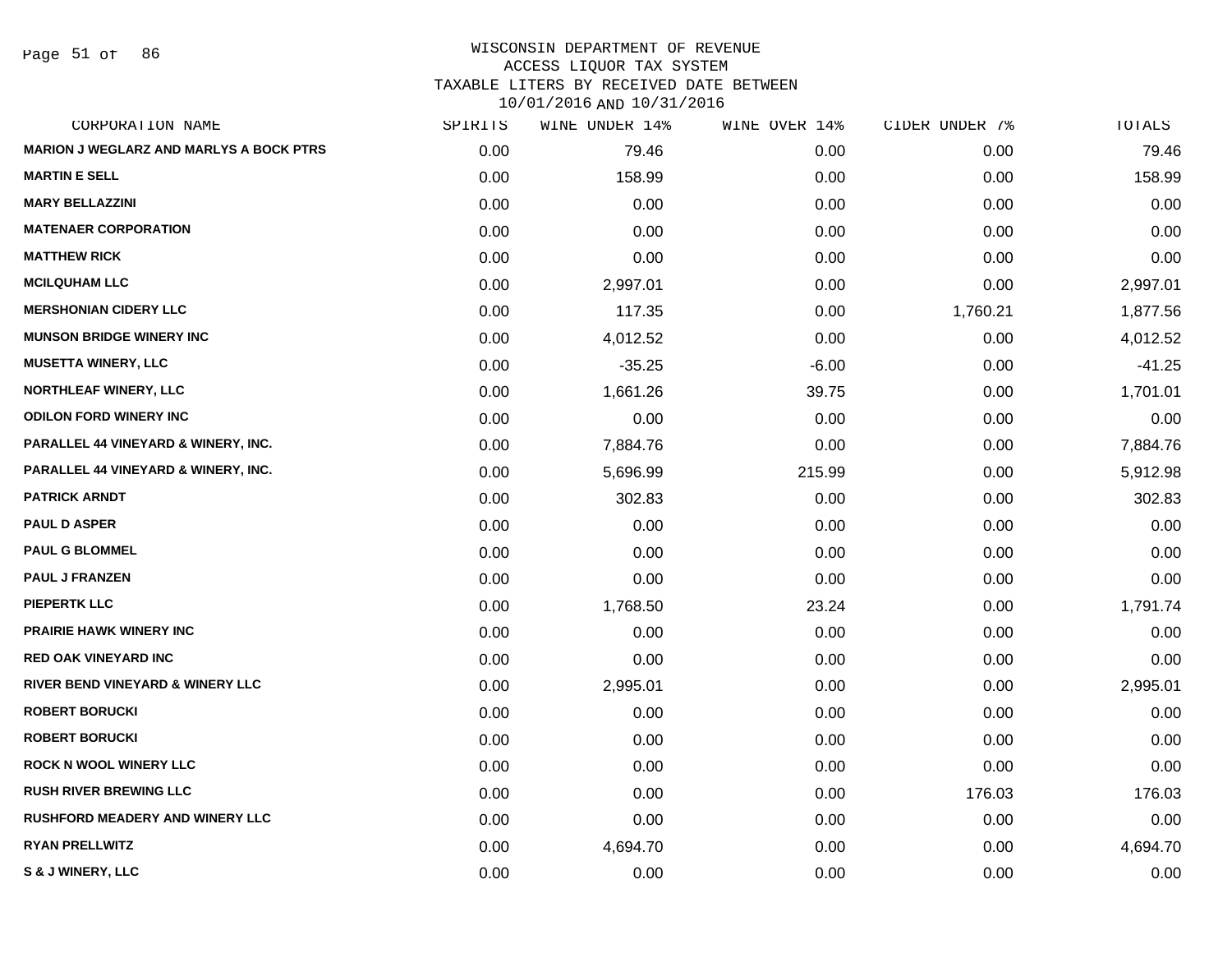Page 52 of 86

#### WISCONSIN DEPARTMENT OF REVENUE ACCESS LIQUOR TAX SYSTEM

TAXABLE LITERS BY RECEIVED DATE BETWEEN

| CORPORATION NAME                                 | SPIRITS | WINE UNDER 14% | WINE OVER 14% | CIDER UNDER 7% | TOTALS    |
|--------------------------------------------------|---------|----------------|---------------|----------------|-----------|
| <b>SANDSTONE RIDGE VINEYARD &amp; WINERY LLC</b> | 0.00    | 406.93         | 29.72         | 0.00           | 436.65    |
| <b>SANTA FE FUTURES, INC.</b>                    | 0.00    | 5,921.92       | 15,739.32     | 0.00           | 21,661.24 |
| <b>SEVEN HAWKS VINEYARDS LLC</b>                 | 0.00    | 0.00           | 0.00          | 0.00           | 0.00      |
| <b>SEVEN HAWKS VINEYARDS LLC</b>                 | 0.00    | 0.00           | 0.00          | 0.00           | 0.00      |
| <b>SHARON L PINGEL</b>                           | 0.00    | 0.00           | 0.00          | 0.00           | 0.00      |
| <b>SHERRY HARDIE</b>                             | 0.00    | 380.25         | 0.00          | 0.00           | 380.25    |
| <b>SIMON CREEK VINEYARD LLC</b>                  | 0.00    | 6,756.94       | 376.80        | 0.00           | 7,133.74  |
| SINNIPEE VALLEY VINEYARD LLC                     | 0.00    | 0.00           | 0.00          | 0.00           | 0.00      |
| <b>SPB LLC</b>                                   | 0.00    | 0.00           | 0.00          | 39,890.50      | 39,890.50 |
| SPIRITS OF NORWAY VINEYARD LLC                   | 0.00    | 0.00           | 0.00          | 0.00           | 0.00      |
| <b>SPRECHER BREWING COMPANY, INC.</b>            | 0.00    | 0.00           | 0.00          | 484.91         | 484.91    |
| <b>SPURGEON VINEYARDS &amp; WINERY LLC</b>       | 0.00    | 4,741.40       | 17.79         | 0.00           | 4,759.19  |
| <b>STEPHEN M KENNEDY</b>                         | 0.00    | 1,310.13       | 0.00          | 0.00           | 1,310.13  |
| <b>STEVEN J DE BAKER</b>                         | 0.00    | 0.00           | 0.00          | 0.00           | 0.00      |
| STEVEN M & JUDITH A JACOBSON LLC                 | 0.00    | 537.72         | 0.00          | 0.00           | 537.72    |
| <b>SUNSET POINT WINERY LLC</b>                   | 0.00    | 1,080.20       | 6.06          | 0.00           | 1,086.26  |
| <b>TENBA RIDGE WINERY LLC</b>                    | 0.00    | 1,127.44       | 0.00          | 0.00           | 1,127.44  |
| THE RUM TREE, INC.                               | 0.00    | 0.00           | 0.00          | 0.00           | 0.00      |
| THE WINE VINEYARD LLC                            | 0.00    | 0.00           | 0.00          | 0.00           | 0.00      |
| THE WOODLAND TRAIL BEVERAGE COMPANY, INC.        | 0.00    | 349.77         | 0.00          | 0.00           | 349.77    |
| <b>TOMMYS TOO HIGH WINES LLC</b>                 | 0.00    | 634.05         | 0.00          | 0.00           | 634.05    |
| <b>TROY LANDWEHR</b>                             | 0.00    | 829.00         | 67.50         | 0.00           | 896.50    |
| <b>TWO BROTHERS WINES LLC</b>                    | 0.00    | 0.00           | 0.00          | 0.00           | 0.00      |
| <b>VAN WYCHEN WINES INC.</b>                     | 0.00    | 0.00           | 0.00          | 0.00           | 0.00      |
| <b>VERNON VINEYARDS LTD</b>                      | 0.00    | 1,049.70       | 0.00          | 0.00           | 1,049.70  |
| <b>VETRO WINERY LLC</b>                          | 0.00    | 275.24         | 0.00          | 0.00           | 275.24    |
| <b>VINES TO CELLAR, INC.</b>                     | 0.00    | 830.25         | 0.00          | 0.00           | 830.25    |
| <b>VON STIEHL WINERY LTD.</b>                    | 0.00    | 0.00           | 0.00          | 0.00           | 0.00      |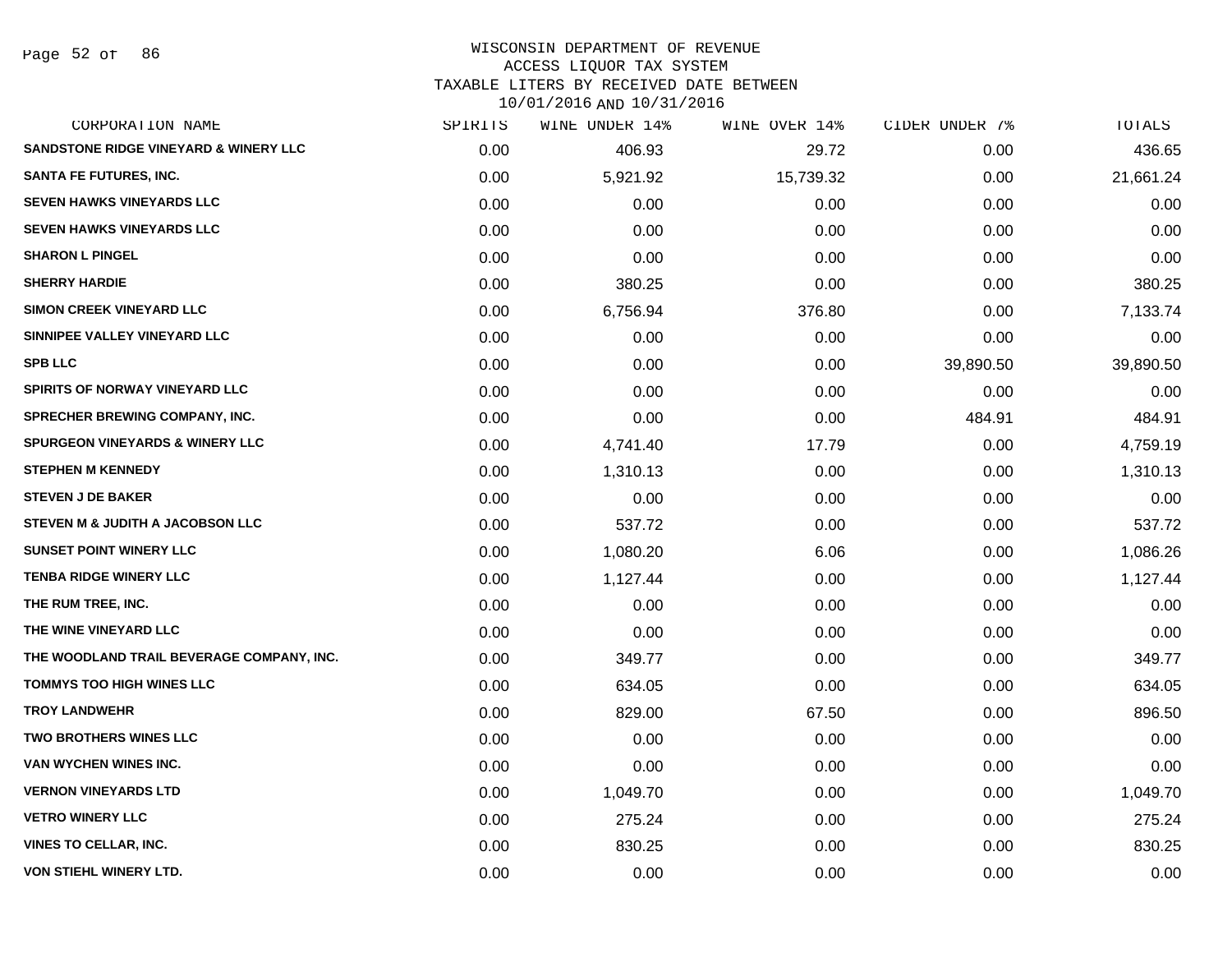# WISCONSIN DEPARTMENT OF REVENUE ACCESS LIQUOR TAX SYSTEM

TAXABLE LITERS BY RECEIVED DATE BETWEEN

| CORPORATION NAME                        | SPIRITS | WINE UNDER 14% | WINE OVER 14% | CIDER UNDER 7% | TOTALS     |
|-----------------------------------------|---------|----------------|---------------|----------------|------------|
| <b>VON STIEHL WINERY LTD.</b>           | 0.00    | 0.00           | 0.00          | 0.00           | 0.00       |
| <b>VON STIEHL WINERY LTD.</b>           | 0.00    | 21,724.41      | 0.00          | 1,040.99       | 22,765.40  |
| <b>WEST PRAIRIE WINERY LLC</b>          | 0.00    | 920.34         | 423.06        | 0.00           | 1,343.40   |
| WHISPERING BLUFFS VINEYARD & WINERY LTD | 0.00    | 0.00           | 0.00          | 0.00           | 0.00       |
| <b>WHISPERING WINDS WINERY LLC</b>      | 0.00    | 0.00           | 0.00          | 0.00           | 0.00       |
| <b>WHITE BEAR SPIRITS LLC</b>           | 0.00    | 266.57         | 14.29         | 0.00           | 280.86     |
| WHITE WINTER WINERY INC                 | 0.00    | -427.37        | 0.00          | 795.69         | 368.32     |
| <b>WILLIAM F BLUHM</b>                  | 0.00    | 4,148.91       | 17.98         | 0.00           | 4,166.89   |
| <b>WINE STATION HUDSON LLC</b>          | 0.00    | 1,687.53       | 0.00          | 0.00           | 1,687.53   |
| <b>WINEMAKER'S DAUGHTER LLC</b>         | 0.00    | 399.74         | 0.00          | 0.00           | 399.74     |
| <b>WINESITTER BREWHOUSE LLC</b>         | 0.00    | 21.59          | 0.00          | 0.00           | 21.59      |
| <b>WOLLERSHEIM WINERY, INC.</b>         | 0.00    | 52,358.40      | 1,627.19      | 0.00           | 53,985.59  |
| <b>WOLLERSHEIM WINERY, INC.</b>         | 0.00    | 9,776.89       | 129.74        | 0.00           | 9,906.63   |
| TOTAL LITERS FOR 10/31/2016             | 0.00    | 337,793.80     | 22,079.21     | 56,073.87      | 415,946.88 |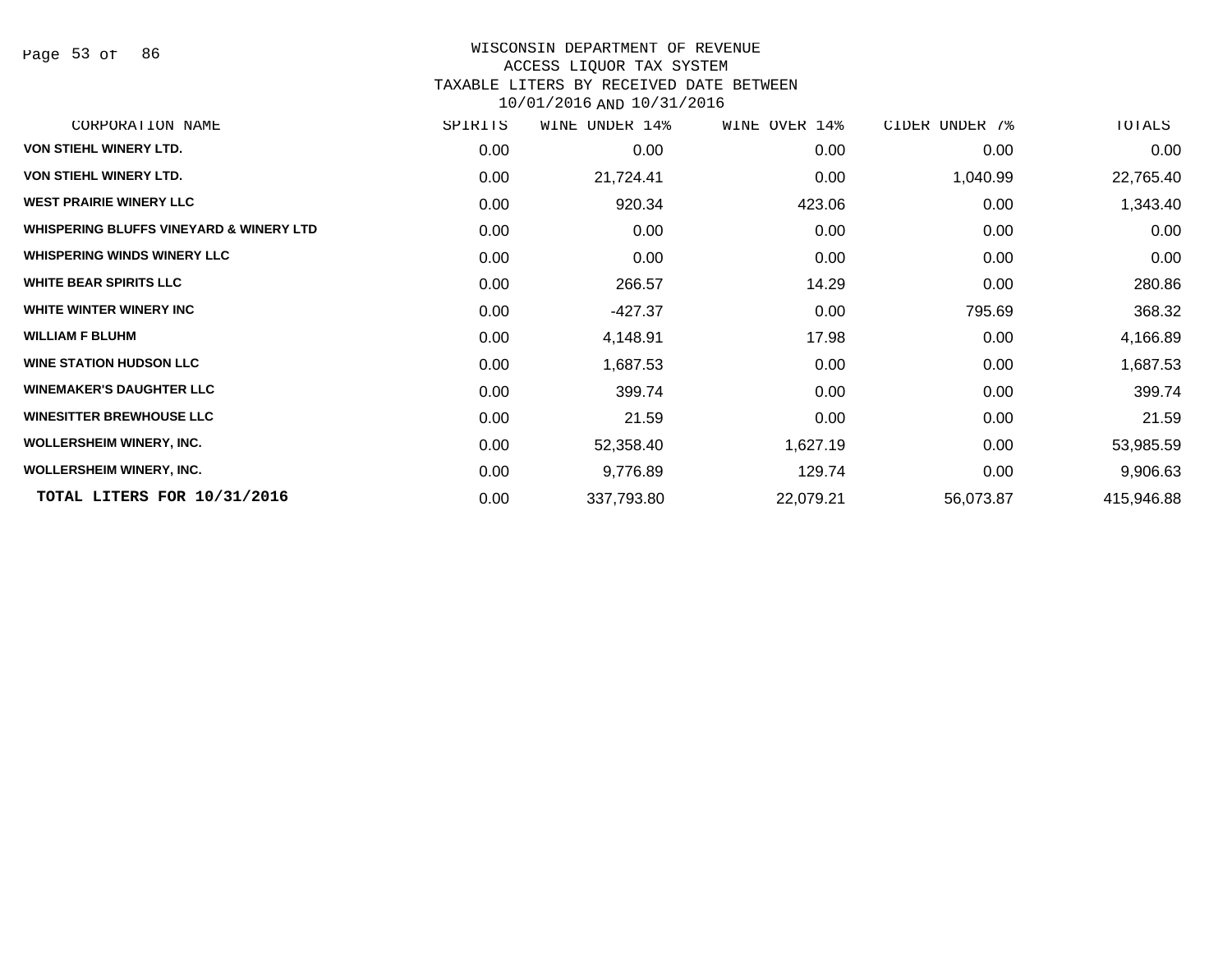Page 54 of 86

# WISCONSIN DEPARTMENT OF REVENUE ACCESS LIQUOR TAX SYSTEM TAXABLE LITERS BY RECEIVED DATE BETWEEN 10/01/2016 AND 10/31/2016

**WINE DIRECT SHIPPER (WDS)** CORPORATION NAME SPIRITS WINE UNDER 14% WINE OVER 14% CIDER UNDER 7% TOTALS

| 1-800 WINESHOP.COM INC                      | 0.00 | 1,346.25 | 412.50   | 0.00 | 1,758.75 |
|---------------------------------------------|------|----------|----------|------|----------|
| <b>7 &amp; 8 LLC</b>                        | 0.00 | 0.00     | 0.00     | 0.00 | 0.00     |
| A TO Z WINEWORKS LLC                        | 0.00 | 22.50    | 0.00     | 0.00 | 22.50    |
| A W DIRECT LLC                              | 0.00 | 0.00     | 0.00     | 0.00 | 0.00     |
| <b>AARON POTT AND CLAIRE POTT</b>           | 0.00 | 0.00     | 0.00     | 0.00 | 0.00     |
| <b>ABACELA VINEYARDS &amp; WINERY INC</b>   | 0.00 | 28.50    | 20.25    | 0.00 | 48.75    |
| <b>ABEJA LLC</b>                            | 0.00 | 0.00     | 0.00     | 0.00 | 0.00     |
| <b>ABERNATHY HOFFMAN, LLC</b>               | 0.00 | 0.00     | 0.00     | 0.00 | 0.00     |
| <b>ABREU VINEYARDS INC</b>                  | 0.00 | 0.00     | 0.00     | 0.00 | 0.00     |
| <b>AC VIN CO LLC</b>                        | 0.00 | 29.25    | 32.25    | 0.00 | 61.50    |
| <b>ACCOLADE WINES NORTH AMERICA INC</b>     | 0.00 | 6.00     | 12.00    | 0.00 | 18.00    |
| <b>ACORN ALEGRIA WINERY</b>                 | 0.00 | 0.00     | 0.00     | 0.00 | 0.00     |
| <b>ADAMS WINERY LLC</b>                     | 0.00 | 37.50    | 161.25   | 0.00 | 198.75   |
| <b>ADELAIDA CELLARS INC</b>                 | 0.00 | 4.50     | 45.75    | 0.00 | 50.25    |
| <b>ADELSHEIM VINEYARD LLC</b>               | 0.00 | 180.00   | 0.00     | 0.00 | 180.00   |
| <b>AGATE RIDGE VINEYARD LLC</b>             | 0.00 | 0.00     | 0.00     | 0.00 | 0.00     |
| <b>AH WINES INC</b>                         | 0.00 | 0.00     | 0.00     | 0.00 | 0.00     |
| <b>ALEXANDER P OXMAN</b>                    | 0.00 | 3,885.75 | 3,654.00 | 0.00 | 7,539.75 |
| ALEXANDRIA NICOLE CELLARS LLC               | 0.00 | 0.00     | 1.50     | 0.00 | 1.50     |
| <b>ALPHA &amp; OMEGA WINERY LLC</b>         | 0.00 | 0.00     | 180.75   | 0.00 | 180.75   |
| <b>ALTAMURA WINERY INC</b>                  | 0.00 | 45.00    | 29.25    | 0.00 | 74.25    |
| <b>ALVAREZ VINEYARDS LLC</b>                | 0.00 | 0.00     | 0.00     | 0.00 | 0.00     |
| <b>AMAPOLA CREEK VINEYARDS &amp; WINERY</b> | 0.00 | 0.00     | 9.00     | 0.00 | 9.00     |
| <b>AMAVI CELLARS LLC</b>                    | 0.00 | 4.50     | 4.50     | 0.00 | 9.00     |
| <b>AMPELOS CELLARS INC</b>                  | 0.00 | 0.00     | 61.50    | 0.00 | 61.50    |
| <b>AMUSE BOUCHE LLC</b>                     | 0.00 | 0.00     | 0.00     | 0.00 | 0.00     |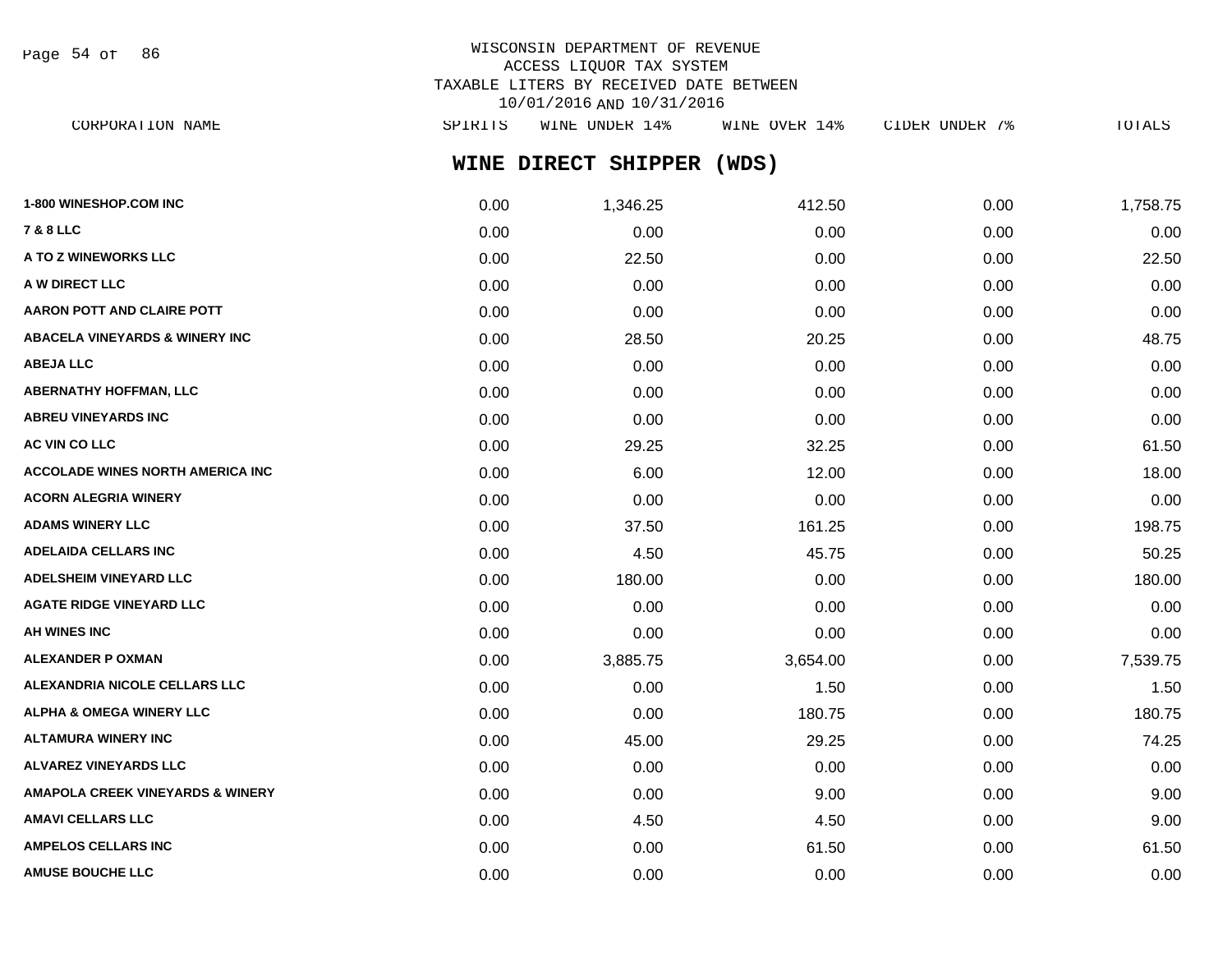Page 55 of 86

| CORPORATION NAME                       | SPIRITS | WINE UNDER 14% | WINE OVER 14% | CIDER UNDER 7% | TOTALS |
|----------------------------------------|---------|----------------|---------------|----------------|--------|
| <b>ANCIENT PEAK INC</b>                | 0.00    | 9.75           | 1.50          | 0.00           | 11.25  |
| ANDERSONS CONN VALLEY WINERY INC       | 0.00    | 0.00           | 21.00         | 0.00           | 21.00  |
| <b>ANIMO LP</b>                        | 0.00    | 0.00           | 0.00          | 0.00           | 0.00   |
| <b>ANOMALY VINEYARDS LLC</b>           | 0.00    | 0.00           | 0.00          | 0.00           | 0.00   |
| <b>ANTHILL FARMS LLC</b>               | 0.00    | 0.00           | 0.00          | 0.00           | 0.00   |
| <b>ANTHONY M TRUCHARD</b>              | 0.00    | 0.00           | 33.00         | 0.00           | 33.00  |
| <b>AQUA PUMPKIN INC</b>                | 0.00    | 13.50          | 4.50          | 0.00           | 18.00  |
| <b>ARCHANGEL INVESTMENTS LLC</b>       | 0.00    | 0.00           | 1.50          | 0.00           | 1.50   |
| <b>ARETE WINES LLC</b>                 | 0.00    | 8.25           | 0.00          | 0.00           | 8.25   |
| <b>ARIETTA INC</b>                     | 0.00    | 0.00           | 0.00          | 0.00           | 0.00   |
| <b>ARISTA WINES LLC</b>                | 0.00    | 0.00           | 0.00          | 0.00           | 0.00   |
| ARIZONA STRONGHOLD VINEYARDS LLC       | 0.00    | 0.00           | 0.00          | 0.00           | 0.00   |
| <b>ARKENSTONE VINEYARDS LLC</b>        | 0.00    | 0.00           | 45.00         | 0.00           | 45.00  |
| <b>ARMIDA WINERY INC</b>               | 0.00    | 0.00           | 12.75         | 0.00           | 12.75  |
| <b>ARMSTRONG FAMILY WINERY LLC</b>     | 0.00    | 0.00           | 2.25          | 0.00           | 2.25   |
| <b>ARMSTRONG VINEYARDS INC</b>         | 0.00    | 0.00           | 0.00          | 0.00           | 0.00   |
| <b>ARRINGTON VINEYARDS LLC</b>         | 0.00    | 20.63          | 45.75         | 0.00           | 66.38  |
| <b>ARTISTE MANAGEMENT CO LLC</b>       | 0.00    | 3.00           | 6.00          | 0.00           | 9.00   |
| AU BON CLIMAT LLC                      | 0.00    | 30.75          | 0.00          | 0.00           | 30.75  |
| <b>AUBERT WINEGROWING INC</b>          | 0.00    | 0.00           | 0.00          | 0.00           | 0.00   |
| <b>AUGUST BRIGGS JR INC</b>            | 0.00    | 0.00           | 0.00          | 0.00           | 0.00   |
| <b>AVV WINERY CO LLC</b>               | 0.00    | 1.50           | 75.75         | 0.00           | 77.25  |
| <b>BALTIMORE BEND VINEYARD LLC</b>     | 0.00    | 0.00           | 0.00          | 0.00           | 0.00   |
| <b>BANSHEE WINES LLC</b>               | 0.00    | 20.25          | 9.75          | 0.00           | 30.00  |
| <b>BARABOO BLUFF WINERY, LLC</b>       | 0.00    | 0.00           | 0.00          | 0.00           | 0.00   |
| <b>BARGETTOS SANTA CRUZ WINERY INC</b> | 0.00    | 10.50          | 8.25          | 0.00           | 18.75  |
| <b>BARNARD GRIFFIN INC</b>             | 0.00    | 0.00           | 0.00          | 0.00           | 0.00   |
| <b>BARNETT VINEYARDS LP</b>            | 0.00    | 0.00           | 0.00          | 0.00           | 0.00   |
|                                        |         |                |               |                |        |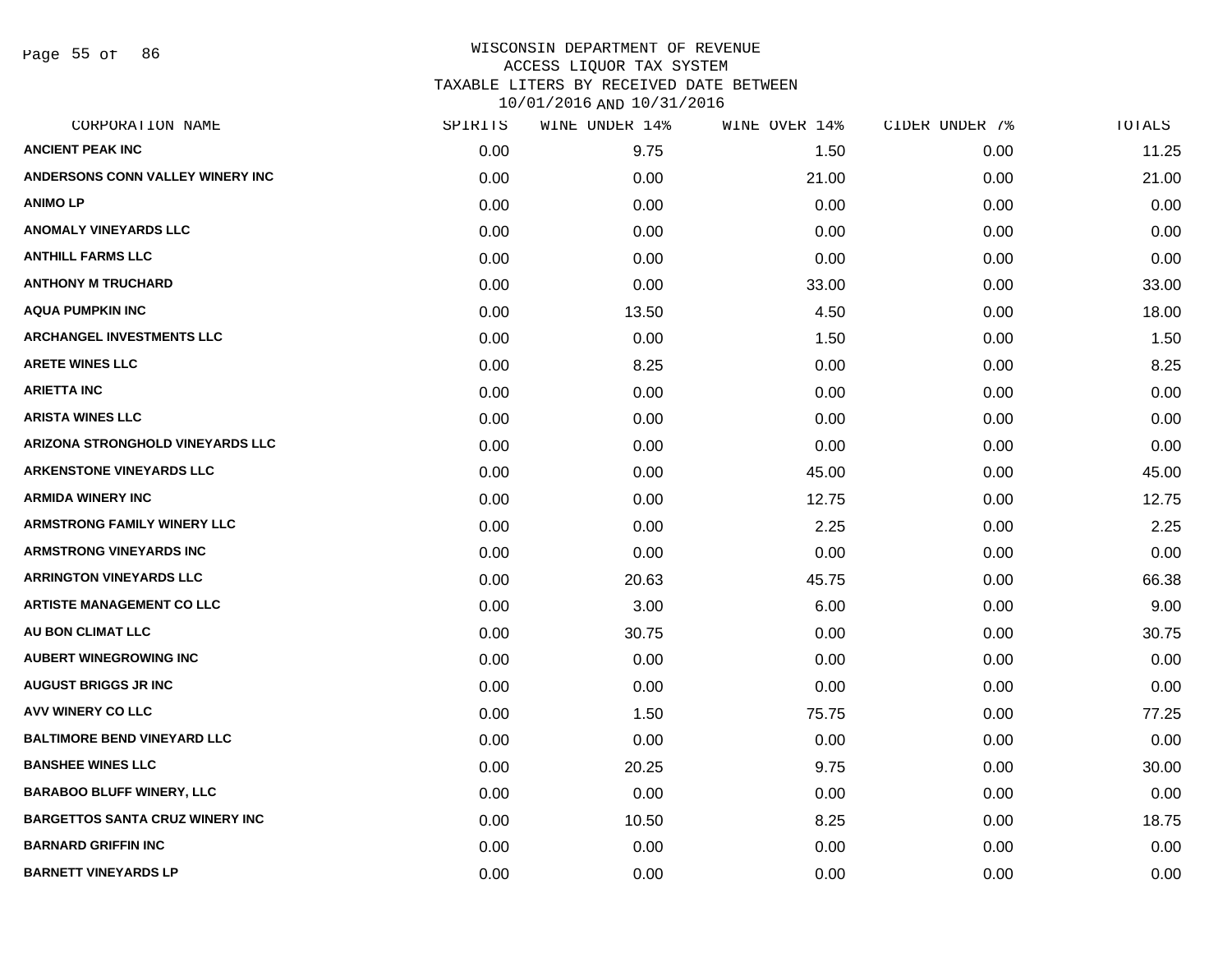Page 56 of 86

| CORPORATION NAME                    | SPIRITS | WINE UNDER 14% | WINE OVER 14% | CIDER UNDER 7% | TOTALS   |
|-------------------------------------|---------|----------------|---------------|----------------|----------|
| <b>BAUER-KEARNS WINERY LLC</b>      | 0.00    | 0.00           | 0.00          | 0.00           | 0.00     |
| <b>BAW INC</b>                      | 0.00    | 646.00         | 410.00        | 0.00           | 1,056.00 |
| <b>BAYFIELD WINERY, LTD.</b>        | 0.00    | 0.00           | 0.00          | 0.00           | 0.00     |
| <b>BECKER FARMS INC</b>             | 0.00    | 0.00           | 0.00          | 0.00           | 0.00     |
| <b>BEDELL NORTH FORK LLC</b>        | 0.00    | 0.00           | 0.00          | 0.00           | 0.00     |
| <b>BEHRENS AND DRINKWARD</b>        | 0.00    | 1.50           | 21.00         | 0.00           | 22.50    |
| <b>BEL VINO LLC</b>                 | 0.00    | 7.50           | 7.00          | 0.00           | 14.50    |
| <b>BELLEVINEZ LLC</b>               | 0.00    | 0.00           | 0.00          | 0.00           | 0.00     |
| <b>BENESSERE VINEYARDS LTD</b>      | 0.00    | 9.00           | 27.00         | 0.00           | 36.00    |
| <b>BENNETT LANE WINERY LLC</b>      | 0.00    | 12.00          | 15.75         | 0.00           | 27.75    |
| <b>BENOVIA WINERY LLC</b>           | 0.00    | 0.00           | 48.75         | 0.00           | 48.75    |
| <b>BENT CREEK WINERY LLC</b>        | 0.00    | 0.00           | 2.25          | 0.00           | 2.25     |
| <b>BENTON-LANE LLC</b>              | 0.00    | 6.00           | 0.00          | 0.00           | 6.00     |
| <b>BENZIGER FAMILY WINERY LLC</b>   | 0.00    | 63.00          | 69.75         | 0.00           | 132.75   |
| <b>BERGSTROM WINES LLC</b>          | 0.00    | 0.75           | 0.00          | 0.00           | 0.75     |
| <b>BERNARDUS LLC</b>                | 0.00    | 24.75          | 48.75         | 0.00           | 73.50    |
| <b>BETHEL HEIGHTS VINEYARD INC</b>  | 0.00    | 0.75           | 0.00          | 0.00           | 0.75     |
| BETTER BRANDS INTERNATIONAL         | 0.00    | 1.50           | 1.50          | 0.00           | 3.00     |
| <b>BETZ CELLARS LLC</b>             | 0.00    | 0.00           | 0.00          | 0.00           | 0.00     |
| <b>BIG BASIN VINEYARDS LLC</b>      | 0.00    | 1.50           | 3.00          | 0.00           | 4.50     |
| <b>BILTMORE ESTATE WINE COMPANY</b> | 0.00    | 75.00          | 57.75         | 0.00           | 132.75   |
| <b>BLACKBIRD VINEYARDS LLC</b>      | 0.00    | 3.75           | 81.75         | 0.00           | 85.50    |
| <b>BLACKBURN ENTERPRISES LLC</b>    | 0.00    | 0.00           | 0.00          | 0.00           | 0.00     |
| <b>BLANKIET ESTATE LLC</b>          | 0.00    | 0.00           | 0.00          | 0.00           | 0.00     |
| <b>BLIND HORSE WINERY LLC</b>       | 0.00    | 0.00           | 0.00          | 0.00           | 0.00     |
| BLUE MOUNTAIN CIDER COMPANY LLC     | 0.00    | 0.00           | 0.00          | 0.00           | 0.00     |
| <b>BLUE SKY VINTNERS LLC</b>        | 0.00    | 1.50           | 1.50          | 0.00           | 3.00     |
| <b>BNA WINE GROUP LLC</b>           | 0.00    | 18.00          | 0.00          | 0.00           | 18.00    |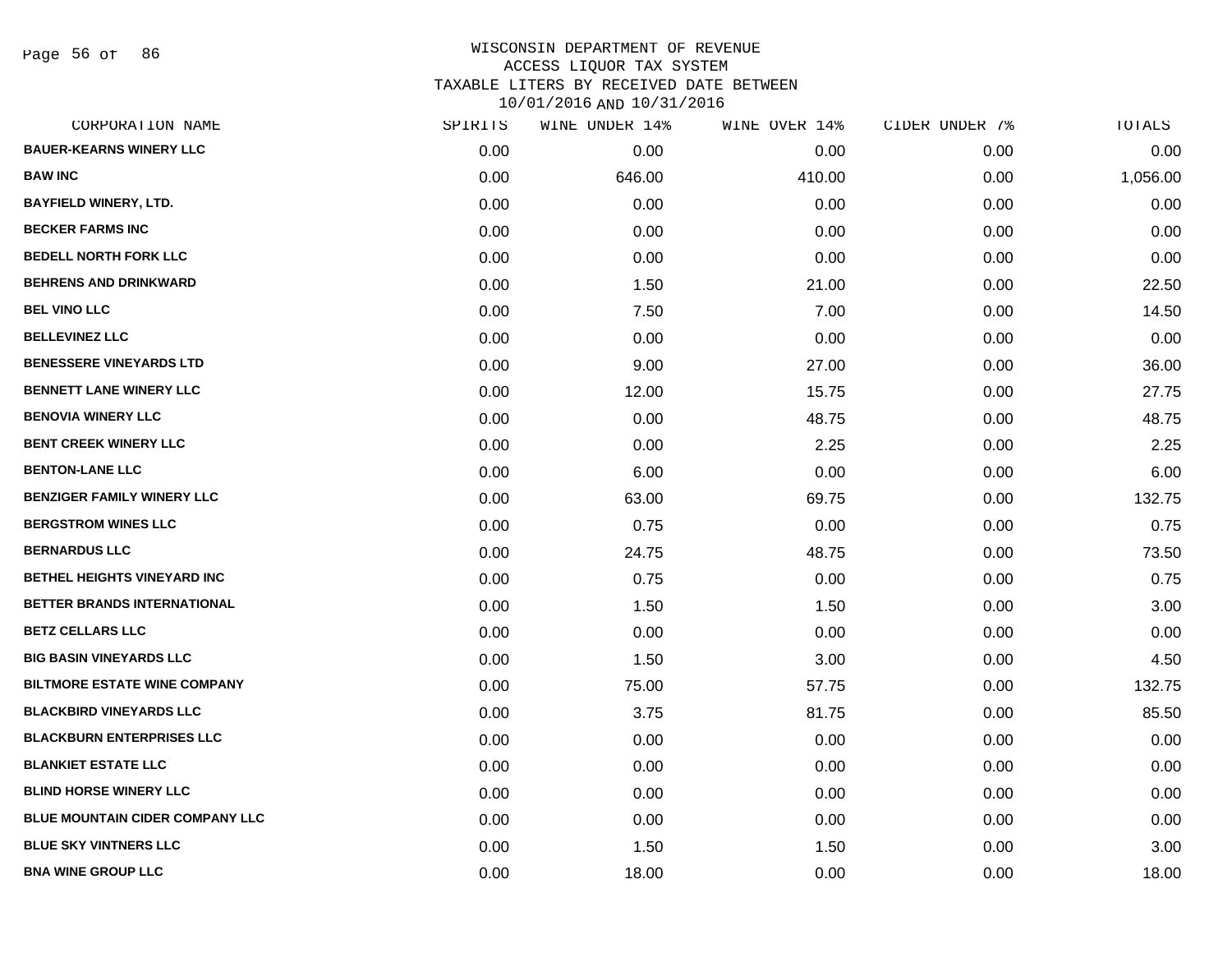Page 57 of 86

# WISCONSIN DEPARTMENT OF REVENUE ACCESS LIQUOR TAX SYSTEM TAXABLE LITERS BY RECEIVED DATE BETWEEN

| CORPORATION NAME                              | SPIRITS | WINE UNDER 14% | WINE OVER 14% | CIDER UNDER 7% | TOTALS   |
|-----------------------------------------------|---------|----------------|---------------|----------------|----------|
| <b>BOEGER WINERY INC</b>                      | 0.00    | 11.25          | 45.00         | 0.00           | 56.25    |
| <b>BOGLE VINEYARDS INC</b>                    | 0.00    | 0.75           | 10.50         | 0.00           | 11.25    |
| <b>BON AFFAIR INC</b>                         | 0.00    | 0.00           | 0.00          | 0.00           | 0.00     |
| <b>BONNY DOON WINERY INC</b>                  | 0.00    | 88.50          | 0.75          | 0.00           | 89.25    |
| <b>BOOKWALTER WINERY LLC</b>                  | 0.00    | 0.00           | 0.00          | 0.00           | 0.00     |
| <b>BOTHAM VINEYARDS, INC.</b>                 | 0.00    | 0.00           | 0.00          | 0.00           | 0.00     |
| <b>BOUCHAINE VINEYARDS INC</b>                | 0.00    | 42.75          | 9.75          | 0.00           | 52.50    |
| <b>BOWERS HARBOR VINEYARDS AND WINERY INC</b> | 0.00    | 0.00           | 0.00          | 0.00           | 0.00     |
| <b>BRANCHES WINERY LLC</b>                    | 0.00    | 0.00           | 0.00          | 0.00           | 0.00     |
| <b>BRASSFIELD ESTATE WINERY LLC</b>           | 0.00    | 7.50           | 12.00         | 0.00           | 19.50    |
| <b>BRESSLER VINEYARDS LLC</b>                 | 0.00    | 0.00           | 0.00          | 0.00           | 0.00     |
| <b>BRET LOPEZ</b>                             | 0.00    | 0.00           | 0.00          | 0.00           | 0.00     |
| <b>BREWER-CLIFTON LLC</b>                     | 0.00    | 0.00           | 0.00          | 0.00           | 0.00     |
| <b>BRIAN CARTER CELLARS LLC</b>               | 0.00    | 21.00          | 1.50          | 0.00           | 22.50    |
| <b>BRIAN M HEATH</b>                          | 0.00    | 0.00           | 0.00          | 0.00           | 0.00     |
| <b>BRIGADOON FARM &amp; WINERY LLC</b>        | 0.00    | 0.00           | 0.00          | 0.00           | 0.00     |
| <b>BRONCO WINE COMPANY</b>                    | 0.00    | 0.00           | 0.00          | 0.00           | 0.00     |
| <b>BROWN ESTATE VINEYARDS LLC</b>             | 0.00    | 0.00           | 9.00          | 0.00           | 9.00     |
| <b>BRUTOCAO CELLARS LP</b>                    | 0.00    | 33.75          | 33.75         | 0.00           | 67.50    |
| <b>BRYANT VINEYARDS INC</b>                   | 0.00    | 0.00           | 0.00          | 0.00           | 0.00     |
| <b>BUCKLER FAMILY VINEYARDS LLC</b>           | 0.00    | 0.00           | 102.00        | 0.00           | 102.00   |
| <b>BULLY HILL VINEYARDS INC</b>               | 0.00    | 0.00           | 0.00          | 0.00           | 0.00     |
| <b>BURGESS CELLARS INC</b>                    | 0.00    | 0.00           | 27.00         | 0.00           | 27.00    |
| <b>BURRELL SCHOOL VINEYARDS INC</b>           | 0.00    | 0.00           | 0.00          | 0.00           | 0.00     |
| <b>BUTTONWOOD FARM WINERY INC</b>             | 0.00    | 0.00           | 0.00          | 0.00           | 0.00     |
| <b>C &amp; C WINE SERVICES INC</b>            | 0.00    | 3.00           | 9.00          | 0.00           | 12.00    |
| <b>C &amp; N CORPORATION</b>                  | 0.00    | $-20.25$       | 0.00          | 0.00           | $-20.25$ |
| <b>C G DI ARIE VINEYARD &amp; WINERY LLC</b>  | 0.00    | 5.25           | 66.75         | 0.00           | 72.00    |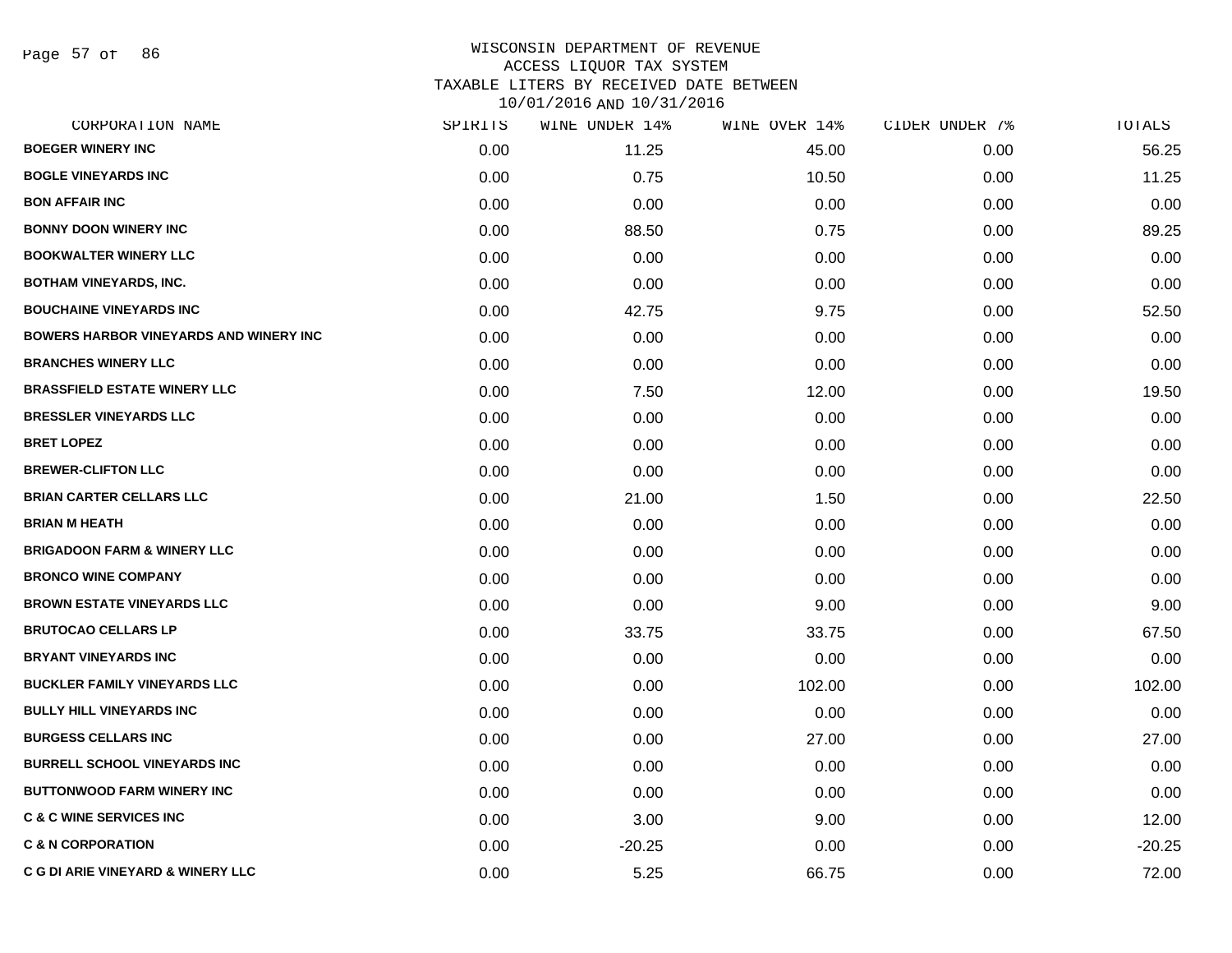Page 58 of 86

# WISCONSIN DEPARTMENT OF REVENUE ACCESS LIQUOR TAX SYSTEM TAXABLE LITERS BY RECEIVED DATE BETWEEN

| CORPORATION NAME                                  | SPIRITS | WINE UNDER 14% | WINE OVER 14% | CIDER UNDER 7% | TOTALS   |
|---------------------------------------------------|---------|----------------|---------------|----------------|----------|
| <b>C MONDAVI &amp; SONS</b>                       | 0.00    | 2.25           | 204.00        | 0.00           | 206.25   |
| <b>CAIN CELLARS INC</b>                           | 0.00    | 0.00           | 0.00          | 0.00           | 0.00     |
| <b>CAIRDEAN VINEYARDS LLC</b>                     | 0.00    | 0.00           | 0.00          | 0.00           | 0.00     |
| <b>CAKEBREAD CELLARS</b>                          | 0.00    | 93.75          | 583.50        | 0.00           | 677.25   |
| <b>CALCAREOUS VINEYARD LLC</b>                    | 0.00    | 0.00           | 0.00          | 0.00           | 0.00     |
| <b>CALDWELL WINERY LLC</b>                        | 0.00    | 47.25          | 97.50         | 0.00           | 144.75   |
| <b>CALERA WINE COMPANY LP</b>                     | 0.00    | 0.00           | 0.00          | 0.00           | 0.00     |
| <b>CALLAWAY TEMECULA LP</b>                       | 0.00    | 21.72          | 12.00         | 0.00           | 33.72    |
| <b>CARACCIOLI CELLARS INC</b>                     | 0.00    | 0.00           | 0.00          | 0.00           | 0.00     |
| <b>CARL THOMA</b>                                 | 0.00    | 0.00           | 0.00          | 0.00           | 0.00     |
| <b>CARLISLE WINERY &amp; VINEYARDS LLC</b>        | 0.00    | 0.00           | 0.00          | 0.00           | 0.00     |
| <b>CASTORO CELLARS</b>                            | 0.00    | 177.00         | 3.00          | 0.00           | 180.00   |
| <b>CAYMUS VINEYARDS INC</b>                       | 0.00    | 9.00           | 221.25        | 0.00           | 230.25   |
| <b>CECIL A ZERBA</b>                              | 0.00    | 0.00           | 0.00          | 0.00           | 0.00     |
| <b>CEDAR KNOLL VINEYARDS INC</b>                  | 0.00    | 0.00           | 51.00         | 0.00           | 51.00    |
| <b>CEJA VINEYARDS INC</b>                         | 0.00    | 0.00           | 11.25         | 0.00           | 11.25    |
| <b>CELLAR RAT CELLARS LLC</b>                     | 0.00    | 1,552.95       | 0.00          | 0.00           | 1,552.95 |
| <b>CHACEWATER LLC</b>                             | 0.00    | 0.00           | 0.00          | 0.00           | 0.00     |
| <b>CHAPPELLET WINERY INC</b>                      | 0.00    | 0.00           | 178.50        | 0.00           | 178.50   |
| <b>CHARLES &amp; MARTHA BARRA</b>                 | 0.00    | 14.25          | 0.00          | 0.00           | 14.25    |
| <b>CHARLES REININGER LLC</b>                      | 0.00    | 0.00           | 22.50         | 0.00           | 22.50    |
| <b>CHATEAU BIANCA INC</b>                         | 0.00    | 0.00           | 0.00          | 0.00           | 0.00     |
| <b>CHATEAU DIANA LLC</b>                          | 0.00    | 13.50          | 10.50         | 0.00           | 24.00    |
| <b>CHATEAU GRAND TRAVERSE LTD</b>                 | 0.00    | 100.25         | 0.00          | 0.00           | 100.25   |
| <b>CHATEAU MORRISETTE INC</b>                     | 0.00    | 4.50           | 0.00          | 0.00           | 4.50     |
| <b>CHATEAU OPERATIONS, LTD.</b>                   | 0.00    | 18.00          | 3.00          | 0.00           | 21.00    |
| <b>CHATEAU POTELLE HOLDINGS LLC</b>               | 0.00    | 0.00           | 12.75         | 0.00           | 12.75    |
| <b>CHATEAU ST CROIX WINERY &amp; VINEYARD LLC</b> | 0.00    | 0.00           | 0.00          | 0.00           | 0.00     |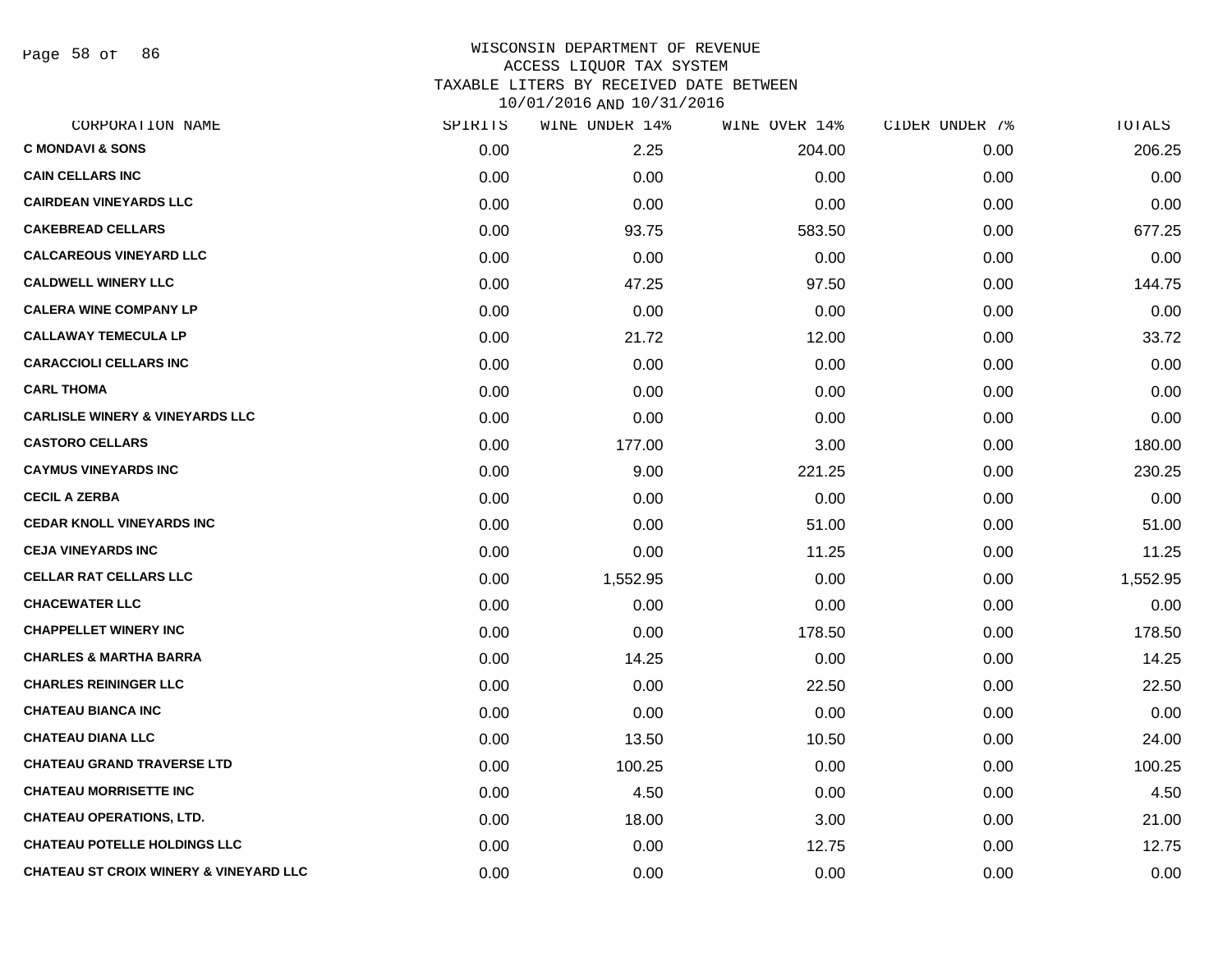Page 59 of 86

| CORPORATION NAME                                | SPIRITS | WINE UNDER 14% | WINE OVER 14% | CIDER UNDER 7% | TOTALS   |
|-------------------------------------------------|---------|----------------|---------------|----------------|----------|
| <b>CHERRY HILL LLC</b>                          | 0.00    | 10.50          | 0.00          | 0.00           | 10.50    |
| <b>CHIARELLO FAMILY VINEYARDS LLC</b>           | 0.00    | 0.00           | 0.00          | 0.00           | 0.00     |
| <b>CHIMNEY ROCK WINERY LLC</b>                  | 0.00    | 0.00           | 211.50        | 0.00           | 211.50   |
| <b>CHRISTOPHE BARON</b>                         | 0.00    | 0.00           | 0.00          | 0.00           | 0.00     |
| <b>CHRISTOPHER DRAKE WHITCRAFT</b>              | 0.00    | 0.00           | 0.00          | 0.00           | 0.00     |
| <b>CHRISTOPHER FIGGINS</b>                      | 0.00    | 0.00           | 0.00          | 0.00           | 0.00     |
| <b>CIDER HOUSE OF WISCONSIN LLC</b>             | 0.00    | 0.00           | 0.00          | 0.00           | 0.00     |
| <b>CINNABAR WINERY LLC</b>                      | 0.00    | 7.50           | 10.50         | 0.00           | 18.00    |
| CITY VINTNERS SAN FRANCISCO WINERY LLC          | 0.00    | 0.75           | 0.75          | 0.00           | 1.50     |
| <b>CLARA STREET COMPANY</b>                     | 0.00    | 400.50         | 1,114.50      | 0.00           | 1,515.00 |
| <b>CLAY JAR HOLDINGS LLC</b>                    | 0.00    | 0.00           | 0.00          | 0.00           | 0.00     |
| <b>CLIF BAR FAMILY WINERY &amp; FARM LLC</b>    | 0.00    | 0.00           | 48.00         | 0.00           | 48.00    |
| <b>CLINE CELLARS INC</b>                        | 0.00    | 54.75          | 91.50         | 0.00           | 146.25   |
| <b>CLOS DU VAL WINE CO LTD</b>                  | 0.00    | 13.50          | 117.75        | 0.00           | 131.25   |
| <b>CLOS LACHANCE WINES LLC</b>                  | 0.00    | 21.75          | 16.50         | 0.00           | 38.25    |
| <b>COCKERELL WINE CONSULTING LLC</b>            | 0.00    | 0.00           | 0.00          | 0.00           | 0.00     |
| <b>CODORNIU NAPA INC</b>                        | 0.00    | 73.50          | 440.25        | 0.00           | 513.75   |
| <b>COL SOLARE, LLP</b>                          | 0.00    | 0.00           | 62.25         | 0.00           | 62.25    |
| <b>COLGIN PARTNERS LLC</b>                      | 0.00    | 0.00           | 0.00          | 0.00           | 0.00     |
| <b>COLLEEN M BOS</b>                            | 0.00    | 0.00           | 0.00          | 0.00           | 0.00     |
| <b>COLUMBIA RIVER WINERY INC</b>                | 0.00    | 35.61          | 0.00          | 0.00           | 35.61    |
| <b>CONSTELLATION BRANDS U.S. OPERATIONS INC</b> | 0.00    | 166.56         | 507.00        | 0.00           | 673.56   |
| <b>CONUNDRUM WINERY LLC</b>                     | 0.00    | 12.75          | 0.75          | 0.00           | 13.50    |
| <b>CONWAY VINEYARDS INC</b>                     | 0.00    | 0.75           | 2.25          | 0.00           | 3.00     |
| <b>COOL HAND VINEYARDS LLC</b>                  | 0.00    | 0.00           | 0.00          | 0.00           | 0.00     |
| <b>COPPER CANE LLC</b>                          | 0.00    | 0.00           | 21.00         | 0.00           | 21.00    |
| <b>CORNERSTONE CELLARS INC</b>                  | 0.00    | 3.00           | 4.50          | 0.00           | 7.50     |
| <b>COURAGEOUS INC</b>                           | 0.00    | 0.00           | 0.00          | 0.00           | 0.00     |
|                                                 |         |                |               |                |          |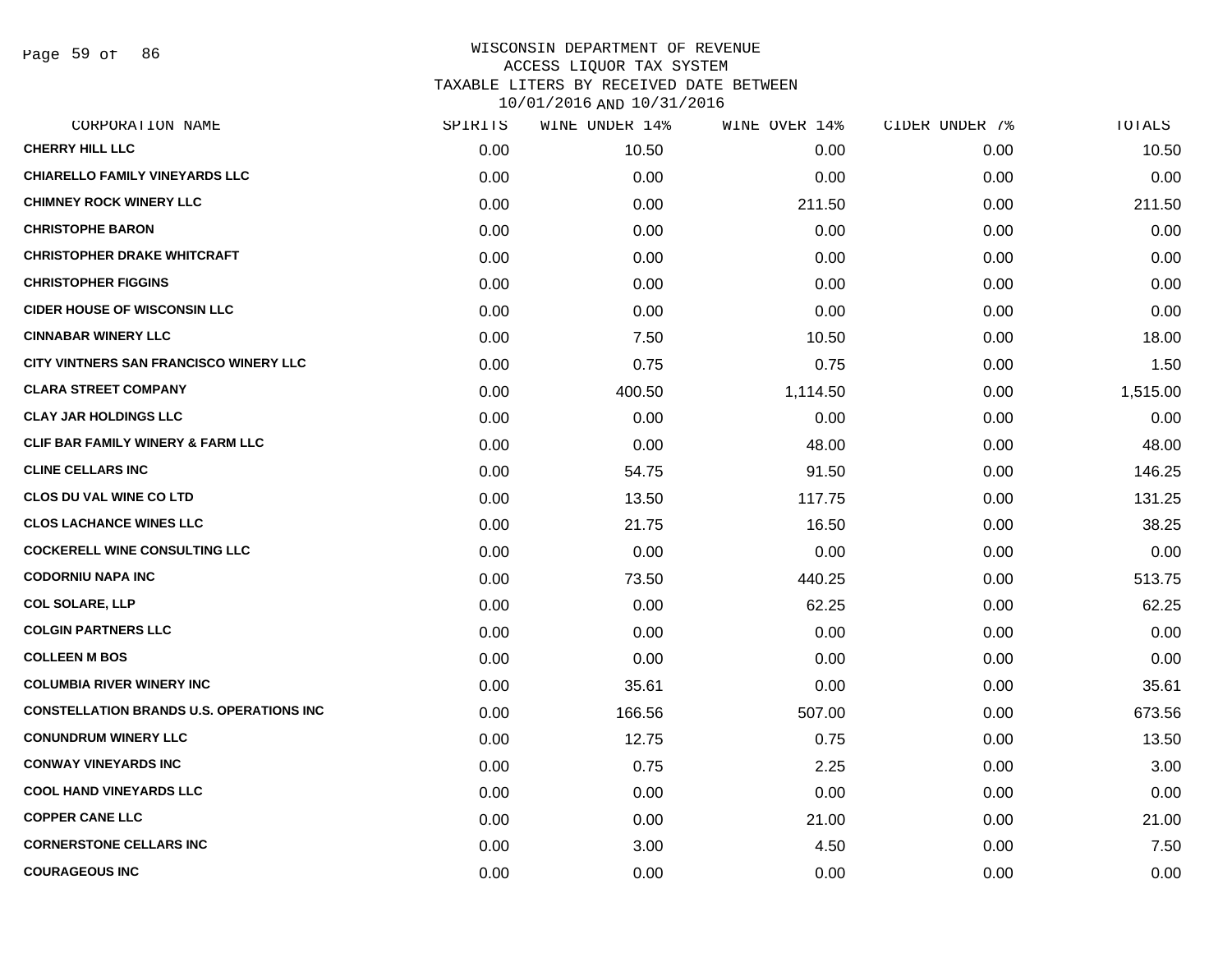Page 60 of 86

| CORPORATION NAME                       | SPIRITS | WINE UNDER 14% | WINE OVER 14% | CIDER UNDER 7% | TOTALS |
|----------------------------------------|---------|----------------|---------------|----------------|--------|
| <b>CRAIG FLETCHER</b>                  | 0.00    | 0.00           | 0.00          | 0.00           | 0.00   |
| <b>CRAIG S HANDLY</b>                  | 0.00    | 0.00           | 0.00          | 0.00           | 0.00   |
| <b>CREATIVE WINE CONCEPTS INC</b>      | 0.00    | 0.00           | 0.00          | 0.00           | 0.00   |
| <b>CREW WINE COMPANY LLC</b>           | 0.00    | 7.50           | 0.00          | 0.00           | 7.50   |
| <b>CRIMSON WINE GROUP LTD</b>          | 0.00    | 3.75           | 37.50         | 0.00           | 41.25  |
| <b>CRISTOM VINEYARDS INC</b>           | 0.00    | 0.00           | 0.00          | 0.00           | 0.00   |
| <b>CROCKER &amp; STARR WINE CO LLC</b> | 0.00    | 0.00           | 0.00          | 0.00           | 0.00   |
| <b>CULTIVATE WINES LLC</b>             | 0.00    | 3.00           | 0.00          | 0.00           | 3.00   |
| <b>CUNAT PREMIUM VINEYARDS LLC</b>     | 0.00    | 0.00           | 18.00         | 0.00           | 18.00  |
| <b>CUSHMAN WINERY CORPORATION</b>      | 0.00    | 23.25          | 76.50         | 0.00           | 99.75  |
| <b>CUVAISON INC</b>                    | 0.00    | 54.75          | 121.75        | 0.00           | 176.50 |
| <b>D &amp; J F CELLARS INC</b>         | 0.00    | 4.50           | 13.50         | 0.00           | 18.00  |
| <b>D MYERS LLC</b>                     | 0.00    | 0.00           | 0.00          | 0.00           | 0.00   |
| <b>DANA ESTATES INC</b>                | 0.00    | 0.00           | 0.00          | 0.00           | 0.00   |
| <b>DANIEL J KOEPKE</b>                 | 0.00    | 0.00           | 0.00          | 0.00           | 0.00   |
| DANZA DEL SOL WINERY INC               | 0.00    | 0.00           | 0.00          | 0.00           | 0.00   |
| <b>DANZINGER VINEYARDS LLC</b>         | 0.00    | 0.00           | 0.00          | 0.00           | 0.00   |
| <b>DAOU VINEYARDS LLC</b>              | 0.00    | 0.75           | 42.75         | 0.00           | 43.50  |
| <b>DARIOUSH KHALEDI WINERY LLC</b>     | 0.00    | 0.00           | 135.00        | 0.00           | 135.00 |
| <b>DAVID BRUCE WINERY INC</b>          | 0.00    | 0.00           | 59.25         | 0.00           | 59.25  |
| <b>DAVID COFFARO</b>                   | 0.00    | 9.00           | 0.00          | 0.00           | 9.00   |
| <b>DAVID J MATTHEWS</b>                | 0.00    | 9.00           | 0.00          | 0.00           | 9.00   |
| <b>DAVID JAMES LLC</b>                 | 0.00    | 0.00           | 0.00          | 0.00           | 0.00   |
| <b>DAVIDS PINOT VINEYARDS INC</b>      | 0.00    | 0.00           | 0.00          | 0.00           | 0.00   |
| DE LA MONTANYA WINERY INC              | 0.00    | 0.00           | 23.25         | 0.00           | 23.25  |
| DEERFIELD RANCH WINERY LLC             | 0.00    | 115.50         | 12.75         | 0.00           | 128.25 |
| DEL DOTTO VINEYARDS INC                | 0.00    | 0.75           | 24.75         | 0.00           | 25.50  |
| <b>DELICATO VINEYARDS INC</b>          | 0.00    | 24.00          | 109.50        | 0.00           | 133.50 |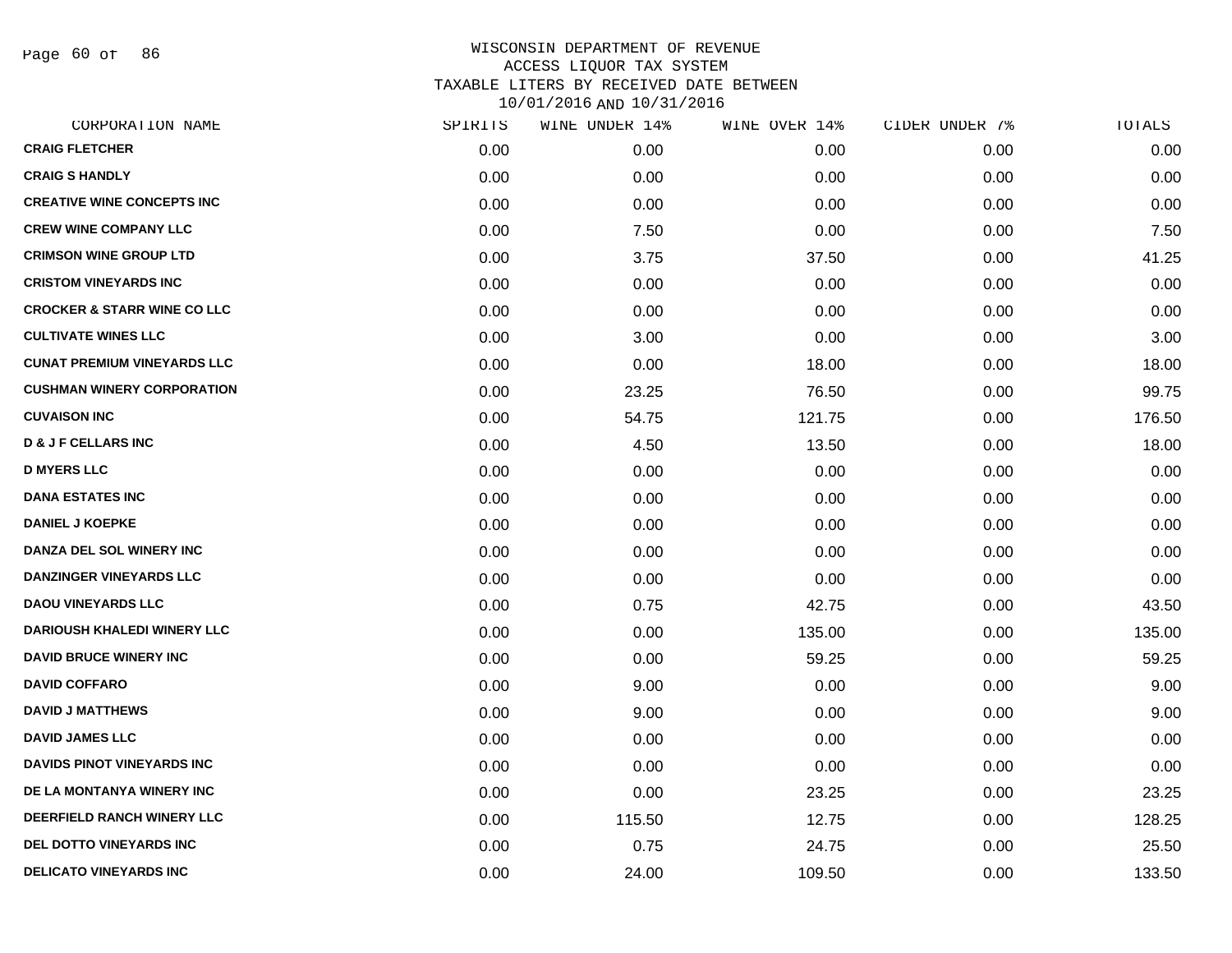| CORPORATION NAME                                                         | SPIRITS | WINE UNDER 14% | WINE OVER 14% | CIDER UNDER 7% | <b>TOTALS</b> |
|--------------------------------------------------------------------------|---------|----------------|---------------|----------------|---------------|
| <b>DELILLE CELLARS LLC</b>                                               | 0.00    | 12.00          | 11.25         | 0.00           | 23.25         |
| <b>DENNER WINERY INC</b>                                                 | 0.00    | 0.00           | 0.00          | 0.00           | 0.00          |
| <b>DENNIS R ONEIL</b>                                                    | 0.00    | 0.00           | 0.00          | 0.00           | 0.00          |
| <b>DEREK ROHLFFS</b>                                                     | 0.00    | 0.00           | 0.00          | 0.00           | 0.00          |
| DH GUSTAFSON FAMILY VINEYARDS LLC                                        | 0.00    | 0.00           | 0.00          | 0.00           | 0.00          |
| <b>DIAGEO CHATEAU &amp; ESTATE WINES COMPANY</b>                         | 0.00    | 371.63         | 678.38        | 0.00           | 1,050.01      |
| <b>DIAMOND MOUNTAIN VINEYARD</b>                                         | 0.00    | 0.00           | 2.25          | 0.00           | 2.25          |
| <b>DIANA HOBSON</b>                                                      | 0.00    | 0.00           | 0.00          | 0.00           | 0.00          |
| <b>DOMAINE CARNEROS LTD</b>                                              | 0.00    | 235.50         | 84.75         | 0.00           | 320.25        |
| <b>DOMAINE CHANDON INC</b>                                               | 0.00    | 331.49         | 9.00          | 0.00           | 340.49        |
| <b>DOMAINE DE MARIA SOTER LLC</b>                                        | 0.00    | 0.00           | 0.00          | 0.00           | 0.00          |
| <b>DOMAINE DROUHIN OREGON LLC</b>                                        | 0.00    | 71.25          | 7.50          | 0.00           | 78.75         |
| <b>DOMAINE MB LLC</b>                                                    | 0.00    | 0.00           | 0.00          | 0.00           | 0.00          |
| <b>DOMAINE SERENE VINEYARDS &amp; WINERY INC</b>                         | 0.00    | 33.00          | 12.00         | 0.00           | 45.00         |
| <b>DOMINICK CHIRICHILLO</b>                                              | 0.00    | 0.75           | 3.75          | 0.00           | 4.50          |
| <b>DON SEBASTIANI &amp; SONS INTERNATIONAL WINE</b><br><b>NEGOCIANTS</b> | 0.00    | 2.25           | 0.00          | 0.00           | 2.25          |
| <b>DONATI FAMILY VINEYARD INC</b>                                        | 0.00    | 11.25          | 0.75          | 0.00           | 12.00         |
| DONELAN FAMILY WINE CELLARS LLC                                          | 0.00    | 25.50          | 18.00         | 0.00           | 43.50         |
| <b>DOUBLE CANYON VINEYARDS LLC</b>                                       | 0.00    | 0.00           | 0.00          | 0.00           | 0.00          |
| <b>DOUBLE D WINERY LLC</b>                                               | 0.00    | 0.00           | 0.00          | 0.00           | 0.00          |
| <b>DRINKS LICENSING LLC</b>                                              | 0.00    | 23,069.25      | 84.00         | 0.00           | 23,153.25     |
| DRY CREEK VINEYARD INC                                                   | 0.00    | 27.00          | 238.50        | 0.00           | 265.50        |
| <b>DSC INVESTORS INC</b>                                                 | 0.00    | 0.00           | 0.00          | 0.00           | 0.00          |
| <b>DUCKHORN WINE COMPANY</b>                                             | 0.00    | 99.00          | 450.75        | 0.00           | 549.75        |
| <b>DUNHAM CELLARS LLC</b>                                                | 0.00    | 23.25          | 9.75          | 0.00           | 33.00         |
| <b>DUNN VINEYARDS LLC</b>                                                | 0.00    | 0.00           | 0.00          | 0.00           | 0.00          |
| <b>DUPLIN WINE CELLARS INC</b>                                           | 0.00    | 195.00         | 0.00          | 0.00           | 195.00        |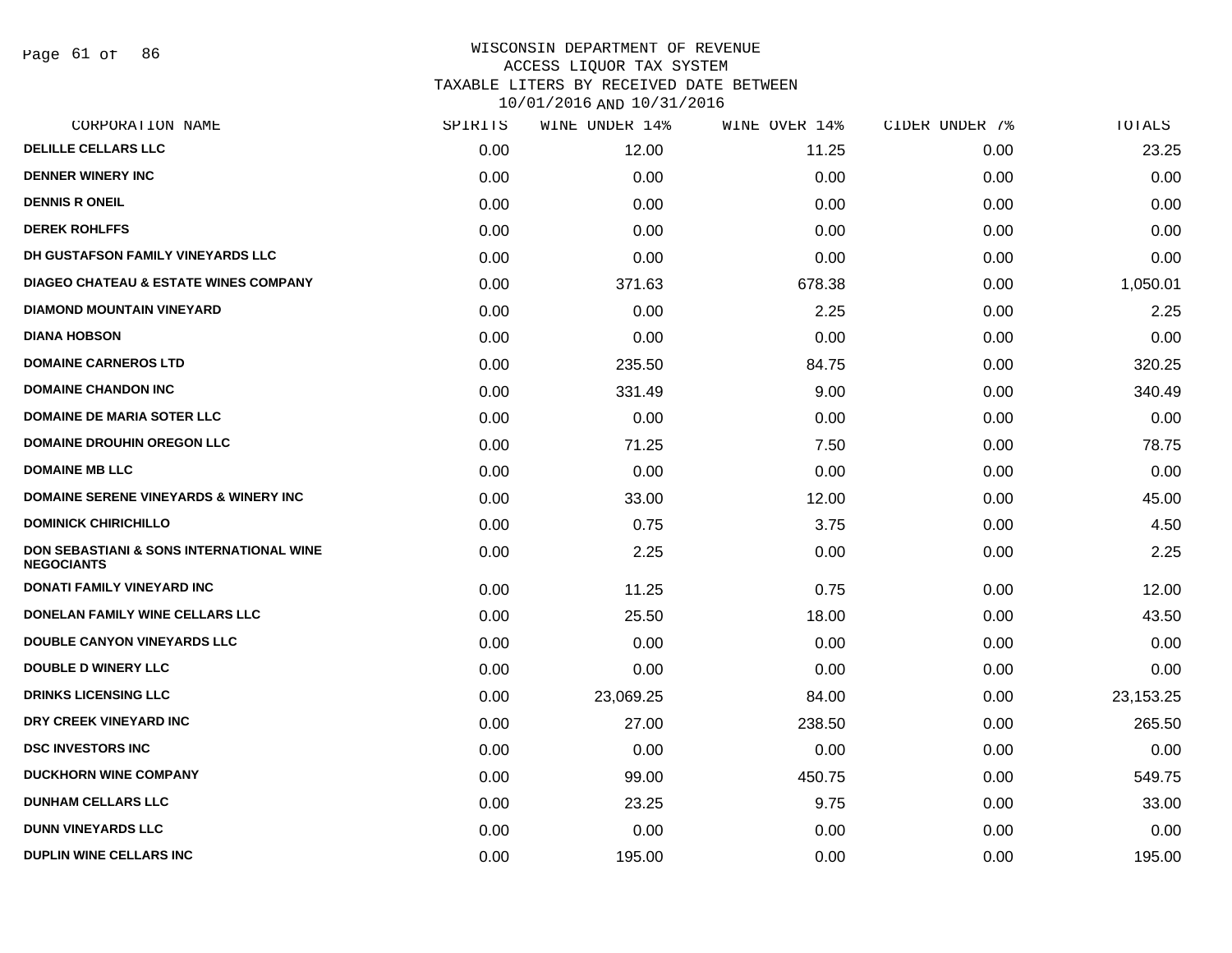Page 62 of 86

#### WISCONSIN DEPARTMENT OF REVENUE ACCESS LIQUOR TAX SYSTEM TAXABLE LITERS BY RECEIVED DATE BETWEEN

| CORPORATION NAME                            | SPIRITS | WINE UNDER 14% | WINE OVER 14% | CIDER UNDER 7% | <b>TOTALS</b> |
|---------------------------------------------|---------|----------------|---------------|----------------|---------------|
| DUTTON GOLDFIELD WINERY LLC                 | 0.00    | 24.00          | 5.25          | 0.00           | 29.25         |
| <b>E &amp; J GALLO WINERY</b>               | 0.00    | 357.66         | 381.00        | 0.00           | 738.66        |
| <b>EAGLES LANDING WINERY LLC</b>            | 0.00    | 22.50          | 0.00          | 0.00           | 22.50         |
| <b>EARL E BROWN &amp; SONS INC</b>          | 0.00    | 0.00           | 0.00          | 0.00           | 0.00          |
| <b>EBERLE WINERY LP</b>                     | 0.00    | 2.25           | 12.75         | 0.00           | 15.00         |
| <b>EDWARD J RINK</b>                        | 0.00    | 0.00           | 0.00          | 0.00           | 0.00          |
| EHREN JORDAN WINE CELLARS LLC               | 0.00    | 66.00          | 16.50         | 0.00           | 82.50         |
| <b>ELISABETH W KLEIN</b>                    | 0.00    | 0.00           | 0.00          | 0.00           | 0.00          |
| ELK COVE VINEYARDS INC                      | 0.00    | 68.25          | 1.50          | 0.00           | 69.75         |
| <b>ELV-OREGON LLC</b>                       | 0.00    | 9.00           | 0.00          | 0.00           | 9.00          |
| <b>ELYSE WINERY LLC</b>                     | 0.00    | 1.50           | 9.00          | 0.00           | 10.50         |
| <b>EMILIO GUGLIELMO WINERY INC</b>          | 0.00    | 3.00           | 0.00          | 0.00           | 3.00          |
| <b>ERIC J KEATING</b>                       | 0.00    | 0.00           | 0.00          | 0.00           | 0.00          |
| <b>ERNEST VINEYARDS LLC</b>                 | 0.00    | 0.00           | 0.00          | 0.00           | 0.00          |
| <b>ESCALERA-BOULET LLC</b>                  | 0.00    | 0.00           | 3.00          | 0.00           | 3.00          |
| <b>ESTERLINA VINEYARDS &amp; WINERY LLC</b> | 0.00    | 0.00           | 0.00          | 0.00           | 0.00          |
| <b>F KORBEL &amp; BROS INC</b>              | 0.00    | 146.70         | 42.50         | 0.00           | 189.20        |
| <b>FANTESCA LLC</b>                         | 0.00    | 0.00           | 0.00          | 0.00           | 0.00          |
| <b>FAT BOYS INC</b>                         | 0.00    | 2.25           | 6.75          | 0.00           | 9.00          |
| <b>FAWN CREEK WINERY LLC</b>                | 0.00    | 0.00           | 0.00          | 0.00           | 0.00          |
| <b>FENESTRA WINERY INC</b>                  | 0.00    | 1.50           | 0.75          | 0.00           | 2.25          |
| <b>FERMENTING CELLARS LLC</b>               | 0.00    | 0.00           | 0.00          | 0.00           | 0.00          |
| FERRARI CARANO VINEYARDS & WINERY LLC       | 0.00    | 22.88          | 45.75         | 0.00           | 68.63         |
| <b>FETZER VINEYARDS</b>                     | 0.00    | 3.00           | 6.00          | 0.00           | 9.00          |
| <b>FIDDLEHEAD CELLARS LP</b>                | 0.00    | 12.00          | 0.00          | 0.00           | 12.00         |
| <b>FIDELITAS WINES LLC</b>                  | 0.00    | 0.00           | 12.75         | 0.00           | 12.75         |
| FIELD STONE WINERY & VINEYARD INC           | 0.00    | 36.75          | 84.75         | 0.00           | 121.50        |
| <b>FIESTA VINEYARD &amp; WINERY LLC</b>     | 0.00    | 4.50           | 0.00          | 0.00           | 4.50          |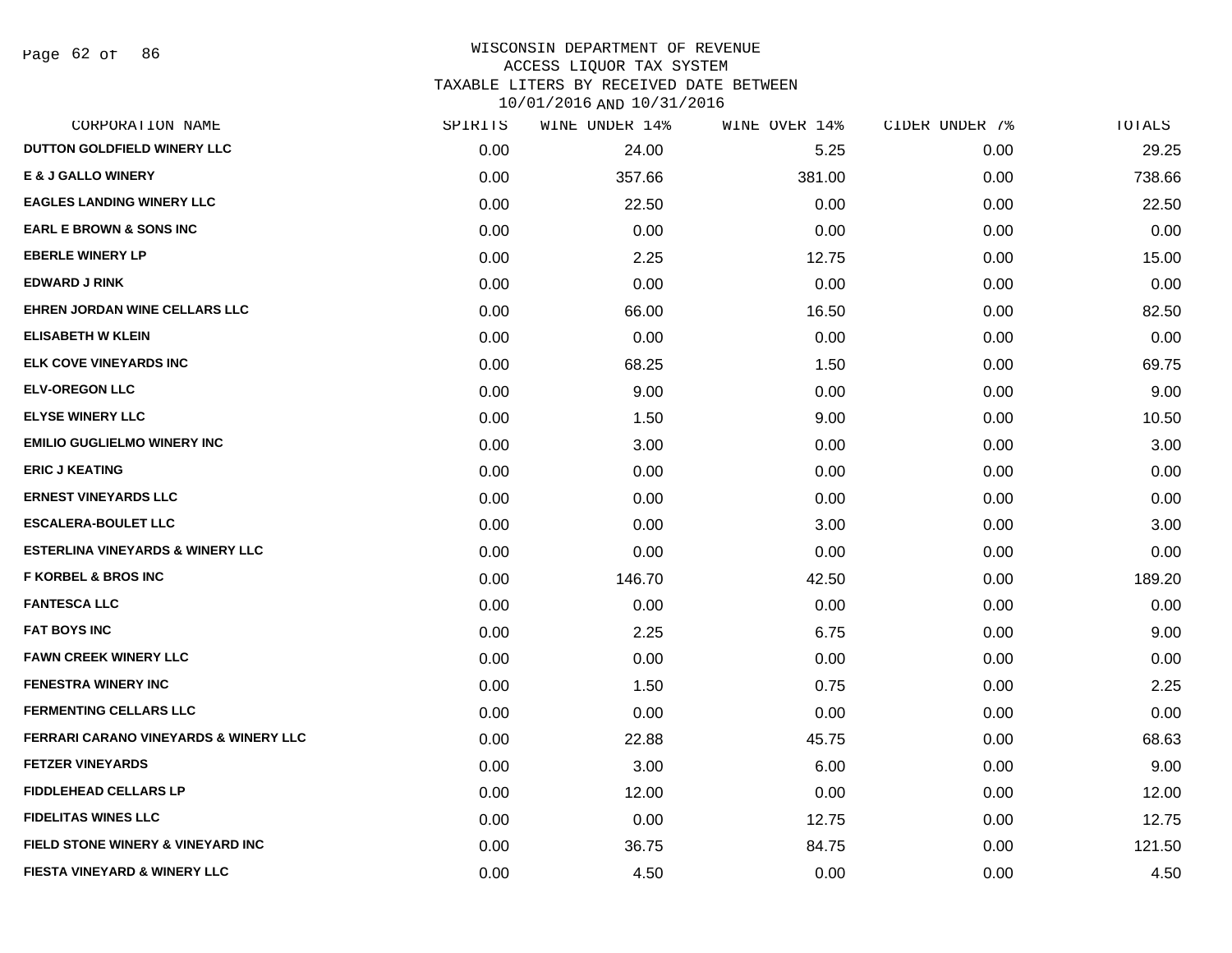Page 63 of 86

|      | WINE UNDER 14% | WINE OVER 14% | CIDER UNDER 7% | TOTALS |
|------|----------------|---------------|----------------|--------|
| 0.00 | 0.00           | 199.50        | 0.00           | 199.50 |
| 0.00 | 0.00           | 0.00          | 0.00           | 0.00   |
| 0.00 | 0.00           | 0.00          | 0.00           | 0.00   |
| 0.00 | 0.00           | 0.00          | 0.00           | 0.00   |
| 0.00 | 0.00           | 39.00         | 0.00           | 39.00  |
| 0.00 | 0.00           | 11.25         | 0.00           | 11.25  |
| 0.00 | 30.75          | 124.50        | 0.00           | 155.25 |
| 0.00 | 66.75          | 5.25          | 0.00           | 72.00  |
| 0.00 | 0.00           | 21.75         | 0.00           | 21.75  |
| 0.00 | 0.76           | 201.75        | 0.00           | 202.51 |
| 0.00 | 0.75           | 45.75         | 0.00           | 46.50  |
| 0.00 | 132.75         | 198.00        | 0.00           | 330.75 |
| 0.00 | 27.00          | 2.25          | 0.00           | 29.25  |
| 0.00 | 0.75           | 15.75         | 0.00           | 16.50  |
| 0.00 | 7.50           | 14.25         | 0.00           | 21.75  |
| 0.00 | 582.75         | 252.88        | 0.00           | 835.63 |
| 0.00 | 227.63         | 449.25        | 0.00           | 676.88 |
| 0.00 | 0.00           | 0.75          | 0.00           | 0.75   |
| 0.00 | 0.00           | 0.00          | 0.00           | 0.00   |
| 0.00 | 133.50         | 18.75         | 0.00           | 152.25 |
| 0.00 | 24.00          | 0.00          | 0.00           | 24.00  |
| 0.00 | 209.25         | 0.00          | 0.00           | 209.25 |
| 0.00 | 0.00           | 0.00          | 0.00           | 0.00   |
| 0.00 | 0.00           | 0.00          | 0.00           | 0.00   |
| 0.00 | 583.50         | 0.00          | 0.00           | 583.50 |
| 0.00 | 0.00           | 0.00          | 0.00           | 0.00   |
| 0.00 | 2.25           | 20.25         | 0.00           | 22.50  |
| 0.00 | 0.00           | 9.00          | 0.00           | 9.00   |
|      | SPIRITS        |               |                |        |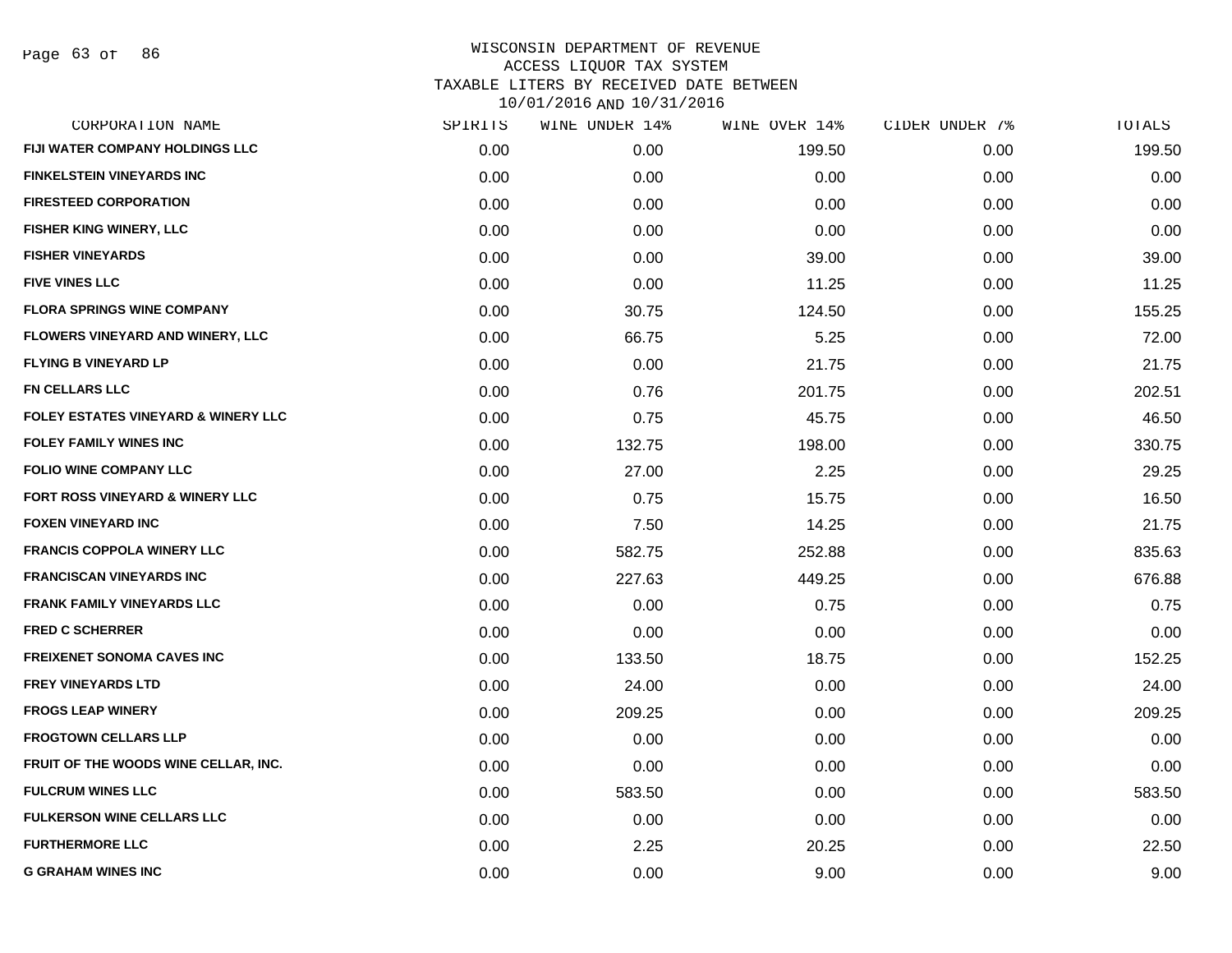Page 64 of 86

| CORPORATION NAME                                    | SPIRITS | WINE UNDER 14% | WINE OVER 14% | CIDER UNDER 7% | <b>TOTALS</b> |
|-----------------------------------------------------|---------|----------------|---------------|----------------|---------------|
| <b>GALENA CELLARS INC</b>                           | 0.00    | 0.00           | 0.00          | 0.00           | 0.00          |
| <b>GALLICA WINES LLC</b>                            | 0.00    | 0.00           | 0.00          | 0.00           | 0.00          |
| <b>GAMBLE FAMILY VINEYARDS LLC</b>                  | 0.00    | 69.00          | 17.25         | 0.00           | 86.25         |
| <b>GARROD TRUST</b>                                 | 0.00    | 0.00           | 0.00          | 0.00           | 0.00          |
| <b>GARVIN HEIGHTS VINEYARDS, LLC</b>                | 0.00    | 0.00           | 0.00          | 0.00           | 0.00          |
| <b>GEARY MARKET INVESTMENT COMPANY LTD</b>          | 0.00    | 9.75           | 9.75          | 0.00           | 19.50         |
| <b>GEMSTONE VINEYARDS LLC</b>                       | 0.00    | 0.00           | 0.00          | 0.00           | 0.00          |
| <b>GENERATIONS OF SONOMA LLC</b>                    | 0.00    | 8.25           | 14.25         | 0.00           | 22.50         |
| <b>GENESEO PARTNERS LP</b>                          | 0.00    | 0.00           | 0.00          | 0.00           | 0.00          |
| <b>GEORGE O HENDRY</b>                              | 0.00    | 3.00           | 19.50         | 0.00           | 22.50         |
| <b>GERBER, GERBER &amp; GERBER DISCLAIMER TRUST</b> | 0.00    | 6.75           | 0.00          | 0.00           | 6.75          |
| <b>GF WINES LLC</b>                                 | 0.00    | 126.00         | 91.50         | 0.00           | 217.50        |
| <b>GIFT SERVICES INC</b>                            | 0.00    | 169.52         | 21.00         | 0.00           | 190.52        |
| <b>GOLDIN INVESTMENT II INC</b>                     | 0.00    | 0.00           | 0.00          | 0.00           | 0.00          |
| <b>GOLDRIDGEPINOT.COM LLC</b>                       | 0.00    | 18.00          | 18.00         | 0.00           | 36.00         |
| <b>GOOD FOUNDATIONS INC</b>                         | 0.00    | 42.75          | 0.00          | 0.00           | 42.75         |
| <b>GOOSE RIDGE LLC</b>                              | 0.00    | 0.00           | 0.00          | 0.00           | 0.00          |
| <b>GRAPE VISIONS LLC</b>                            | 0.00    | 0.00           | 9.00          | 0.00           | 9.00          |
| <b>GRAPESEED WINE FUND LLC</b>                      | 0.00    | 0.00           | 0.00          | 0.00           | 0.00          |
| <b>GRASSINI FAMILY VINEYARDS LLC</b>                | 0.00    | 0.00           | 0.00          | 0.00           | 0.00          |
| <b>GREEN FAMILY WINERY LLC</b>                      | 0.00    | 0.00           | 0.00          | 0.00           | 0.00          |
| <b>GRGICH HILLS CELLAR</b>                          | 0.00    | 4.14           | 166.50        | 0.00           | 170.64        |
| <b>GRIEB OPTIMAL WINECRAFTING LLC</b>               | 0.00    | 19.50          | 0.00          | 0.00           | 19.50         |
| <b>GROTH VINEYARDS &amp; WINERY LLC</b>             | 0.00    | 0.00           | 9.00          | 0.00           | 9.00          |
| <b>GULLETT &amp; GULLETT</b>                        | 0.00    | 67.50          | 20.25         | 0.00           | 87.75         |
| <b>H DE V LLC</b>                                   | 0.00    | 0.00           | 0.00          | 0.00           | 0.00          |
| <b>HAFNER VINEYARD LLC</b>                          | 0.00    | 305.25         | 0.00          | 0.00           | 305.25        |
| <b>HAGAFEN CELLARS INC</b>                          | 0.00    | 2,891.54       | 0.00          | 0.00           | 2,891.54      |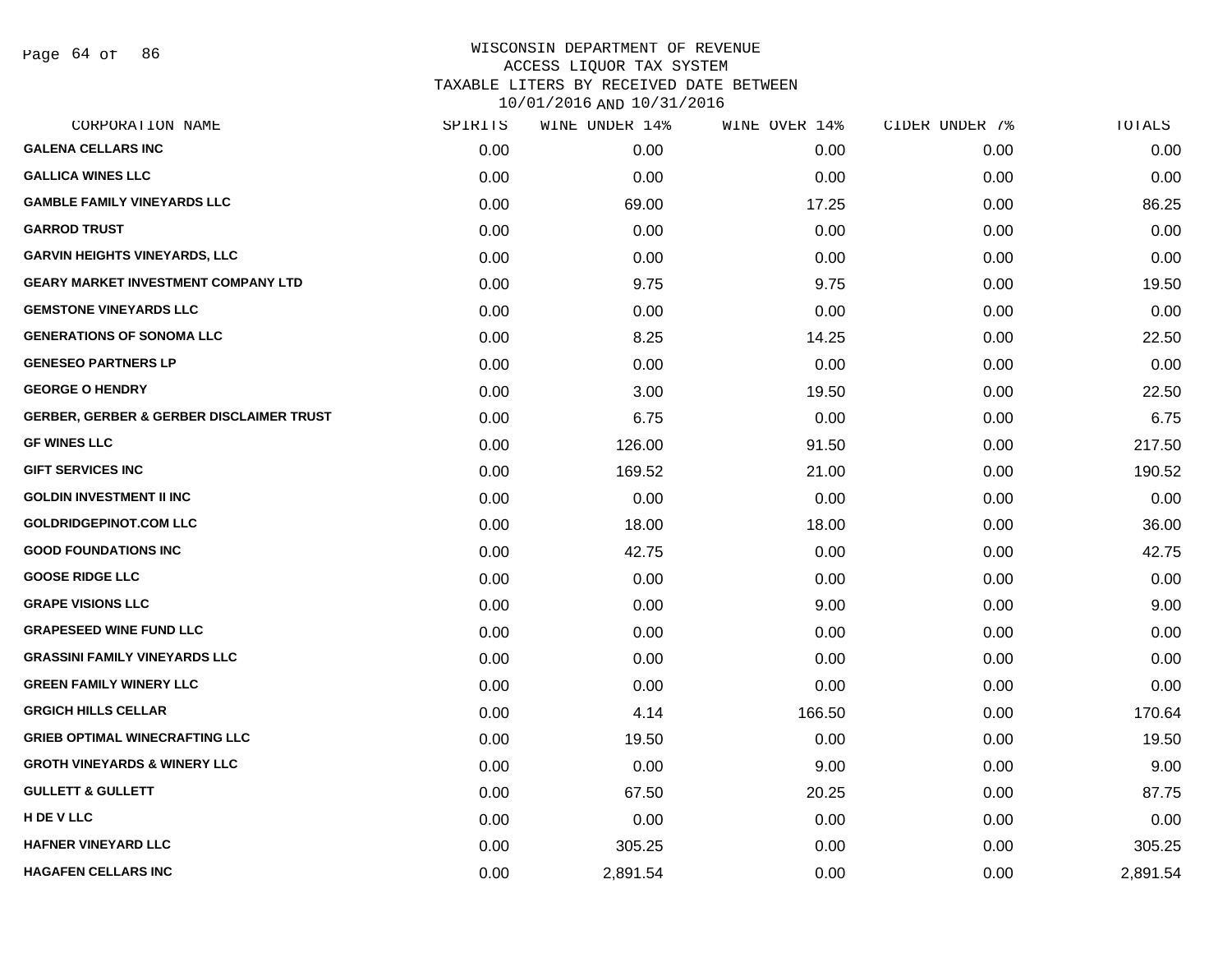Page 65 of 86

## WISCONSIN DEPARTMENT OF REVENUE ACCESS LIQUOR TAX SYSTEM TAXABLE LITERS BY RECEIVED DATE BETWEEN

| CORPORATION NAME                      | SPIRITS | WINE UNDER 14% | WINE OVER 14% | CIDER UNDER 7% | TOTALS |
|---------------------------------------|---------|----------------|---------------|----------------|--------|
| <b>HAHN ESTATE</b>                    | 0.00    | 0.00           | 0.00          | 0.00           | 0.00   |
| <b>HALF KRAKT LLC</b>                 | 0.00    | 0.00           | 0.00          | 0.00           | 0.00   |
| <b>HALL WINES LLC</b>                 | 0.00    | 74.25          | 537.00        | 0.00           | 611.25 |
| <b>HALTER WINERY LLC</b>              | 0.00    | 3.00           | 6.00          | 0.00           | 9.00   |
| <b>HAMEL FAMILY WINES LLC</b>         | 0.00    | 0.75           | 6.75          | 0.00           | 7.50   |
| HANDLEY CELLARS LIMITED PARTNERSHIP   | 0.00    | 0.00           | 0.00          | 0.00           | 0.00   |
| <b>HANNA WINERY INC</b>               | 0.00    | 102.00         | 21.75         | 0.00           | 123.75 |
| <b>HARALD TOMESCH</b>                 | 0.00    | 0.00           | 0.00          | 0.00           | 0.00   |
| <b>HARBOR HILL FRUIT FARMS INC</b>    | 0.00    | 0.00           | 0.00          | 0.00           | 0.00   |
| HARBOR RIDGE WINERY INC.              | 0.00    | 0.00           | 0.00          | 0.00           | 0.00   |
| <b>HARLAN ESTATE WINERY INC</b>       | 0.00    | 0.00           | 0.00          | 0.00           | 0.00   |
| <b>HARMELL CELLARS LLC</b>            | 0.00    | 18.00          | 0.00          | 0.00           | 18.00  |
| <b>HARRIS &amp; HARRIS</b>            | 0.00    | 0.00           | 0.00          | 0.00           | 0.00   |
| <b>HARRY &amp; DAVID HOLDINGS INC</b> | 0.00    | 90.75          | 19.50         | 0.00           | 110.25 |
| <b>HARTWELL VINEYARDS LLC</b>         | 0.00    | 0.00           | 0.00          | 0.00           | 0.00   |
| <b>HAWKES LLC</b>                     | 0.00    | 2.25           | 81.75         | 0.00           | 84.00  |
| HDD LLC                               | 0.00    | 49.50          | 252.75        | 0.00           | 302.25 |
| <b>HEITZ WINE CELLARS</b>             | 0.00    | 3.00           | 41.25         | 0.00           | 44.25  |
| <b>HEMISPHERE WINE COMPANY INC</b>    | 0.00    | 0.00           | 69.75         | 0.00           | 69.75  |
| <b>HERB LAMB VINEYARDS, LLC</b>       | 0.00    | 0.00           | 0.00          | 0.00           | 0.00   |
| <b>HERDIE BAISDEN</b>                 | 0.00    | 0.00           | 0.00          | 0.00           | 0.00   |
| <b>HERON HILL VINEYARDS INC</b>       | 0.00    | 0.00           | 0.00          | 0.00           | 0.00   |
| <b>HERRERA &amp; HERRERA</b>          | 0.00    | 0.00           | 46.50         | 0.00           | 46.50  |
| <b>HESTAN VINEYARDS LLC</b>           | 0.00    | 0.00           | 3.00          | 0.00           | 3.00   |
| <b>HILL ESTATES INC</b>               | 0.00    | 0.75           | 0.75          | 0.00           | 1.50   |
| <b>HIRSCH WINERY LLC</b>              | 0.00    | 0.00           | 0.00          | 0.00           | 0.00   |
| <b>HOFFMAN AND HOFFMAN</b>            | 0.00    | 16.50          | 0.00          | 0.00           | 16.50  |
| HOLLYS HILL VINEYARDS LLC             | 0.00    | 0.00           | 12.00         | 0.00           | 12.00  |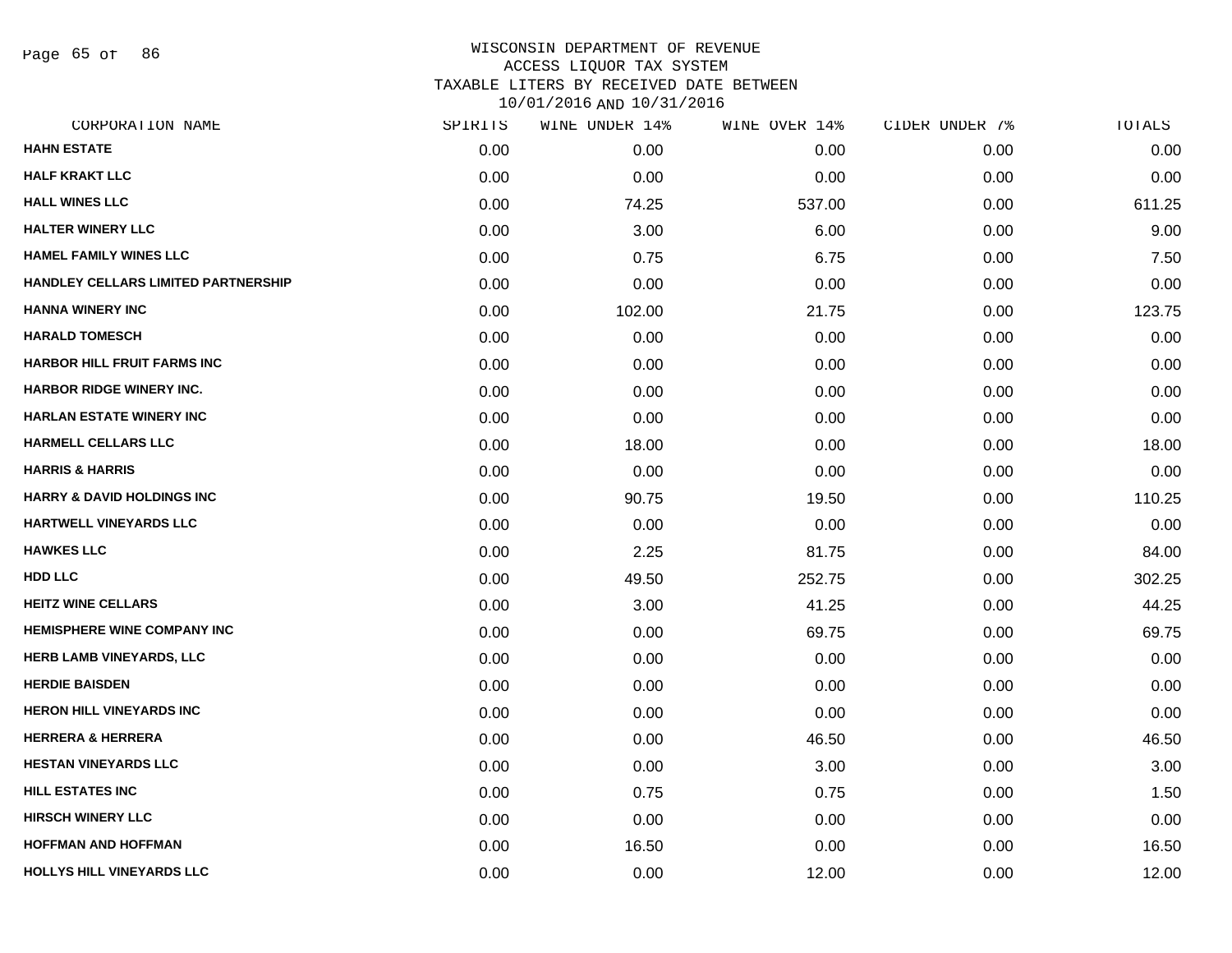| CORPORATION NAME                      | SPIRITS | WINE UNDER 14% | WINE OVER 14% | CIDER UNDER 7% | TOTALS  |
|---------------------------------------|---------|----------------|---------------|----------------|---------|
| HONIG VINEYARD AND WINERY LLC         | 0.00    | 1.50           | 4.50          | 0.00           | 6.00    |
| <b>HOOKSTONE INC.</b>                 | 0.00    | $-5.25$        | 0.00          | 0.00           | $-5.25$ |
| <b>HOPE WINE LLC</b>                  | 0.00    | 223.50         | 5.25          | 0.00           | 228.75  |
| <b>HOUDINI INC</b>                    | 0.00    | 418.50         | 115.50        | 0.00           | 534.00  |
| <b>HOURGLASS WINE COMPANY INC</b>     | 0.00    | 0.00           | 0.00          | 0.00           | 0.00    |
| <b>HUNEEUS VINTNERS LLC</b>           | 0.00    | 0.00           | 52.50         | 0.00           | 52.50   |
| HUNT COUNTRY VINEYARDS LLC            | 0.00    | 14.25          | 0.00          | 0.00           | 14.25   |
| <b>HUSCH VINEYARDS INC</b>            | 0.00    | 0.00           | 0.00          | 0.00           | 0.00    |
| <b>INCEPTION WINES LLC</b>            | 0.00    | 0.00           | 0.00          | 0.00           | 0.00    |
| <b>INMAN FAMILY WINES LLC</b>         | 0.00    | 11.25          | 0.00          | 0.00           | 11.25   |
| <b>INVESTOR'S OF AMERICA LP</b>       | 0.00    | 0.00           | 0.00          | 0.00           | 0.00    |
| <b>IRON HORSE VINEYARDS LP</b>        | 0.00    | 207.00         | 0.00          | 0.00           | 207.00  |
| <b>ISENHOWER CELLARS LLC</b>          | 0.00    | 9.75           | 8.25          | 0.00           | 18.00   |
| <b>ISLAND ORCHARD CIDER LLC</b>       | 0.00    | 0.00           | 0.00          | 0.00           | 0.00    |
| <b>ISR VINEYARDS ASSOCIATION</b>      | 0.00    | 0.00           | 0.00          | 0.00           | 0.00    |
| <b>J LOHR WINERY CORP</b>             | 0.00    | 48.00          | 42.75         | 0.00           | 90.75   |
| <b>J PEDRONCELLI WINERY</b>           | 0.00    | 1.50           | 136.25        | 0.00           | 137.75  |
| <b>J RICKARDS WINERY LLC</b>          | 0.00    | 0.00           | 85.41         | 0.00           | 85.41   |
| <b>J-NH WINE GROUP LLC</b>            | 0.00    | 8.80           | 15.00         | 0.00           | 23.80   |
| <b>J.W. THOMAS LLC</b>                | 0.00    | 0.00           | 9.00          | 0.00           | 9.00    |
| <b>J3 WINE PARTNERS LLC</b>           | 0.00    | 1.50           | 42.75         | 0.00           | 44.25   |
| <b>JACK JOHN INVESTMENTS INC</b>      | 0.00    | 0.00           | 0.00          | 0.00           | 0.00    |
| <b>JACKSON FAMILY WINES INC</b>       | 0.00    | 214.13         | 696.75        | 0.00           | 910.88  |
| <b>JACKSON WINE LLC</b>               | 0.00    | 0.00           | 0.00          | 0.00           | 0.00    |
| <b>JACKSON WINERY &amp; VINEYARDS</b> | 0.00    | 0.00           | 0.00          | 0.00           | 0.00    |
| <b>JACUZZI FAMILY VINEYARDS LLC</b>   | 0.00    | 0.00           | 0.00          | 0.00           | 0.00    |
| <b>JAM CELLARS INC</b>                | 0.00    | 0.00           | 1.50          | 0.00           | 1.50    |
| <b>JAMES L LAMBERT</b>                | 0.00    | 2.25           | 6.75          | 0.00           | 9.00    |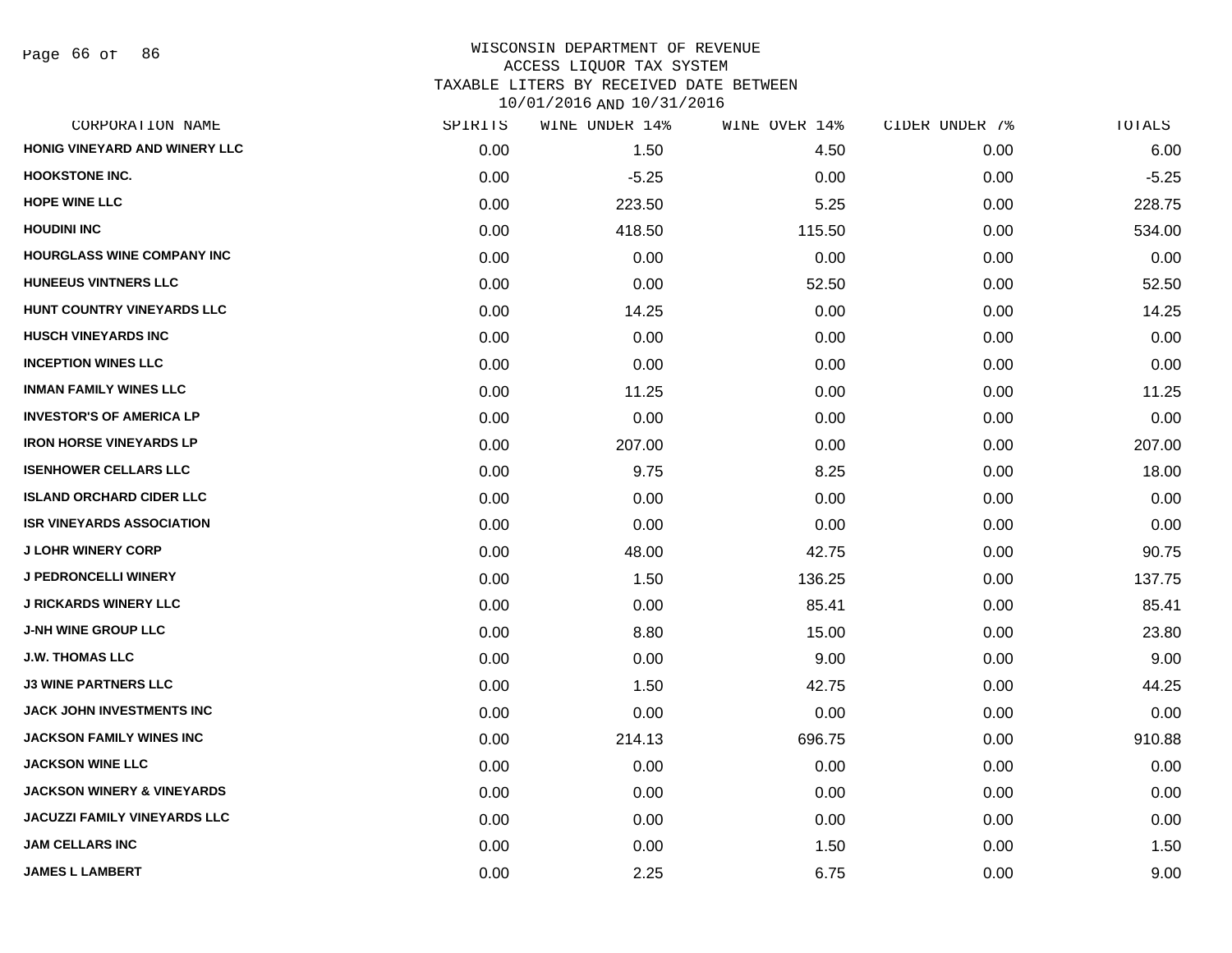Page 67 of 86

| CORPORATION NAME                         | SPIRITS | WINE UNDER 14% | WINE OVER 14% | CIDER UNDER 7% | TOTALS    |
|------------------------------------------|---------|----------------|---------------|----------------|-----------|
| <b>JAMES P PROSSER</b>                   | 0.00    | 0.00           | 0.00          | 0.00           | 0.00      |
| <b>JAZMIN ENTERPRISES</b>                | 0.00    | 0.00           | 75.75         | 0.00           | 75.75     |
| <b>JB GEORGE LLC</b>                     | 0.00    | 0.00           | 2.25          | 0.00           | 2.25      |
| <b>JC CELLARS INC</b>                    | 0.00    | 0.00           | 0.00          | 0.00           | 0.00      |
| <b>JEFFERY M GORDON</b>                  | 0.00    | 4.50           | 3.00          | 0.00           | 7.50      |
| <b>JEFFREY L STOEGER</b>                 | 0.00    | 0.00           | 0.00          | 0.00           | 0.00      |
| <b>JENNIFER L JACKSON-HARTFORD</b>       | 0.00    | 0.00           | 40.50         | 0.00           | 40.50     |
| <b>JESSUP CELLARS HOLDING CO LLC</b>     | 0.00    | 0.00           | 93.00         | 0.00           | 93.00     |
| <b>JM CELLARS COMPANY</b>                | 0.00    | 0.00           | 6.75          | 0.00           | 6.75      |
| JOHN ANTHONY VINEYARDS LLC               | 0.00    | 0.00           | 26.25         | 0.00           | 26.25     |
| <b>JOHN E NICOLOZAKES</b>                | 0.00    | 5.25           | 0.00          | 0.00           | 5.25      |
| <b>JOHN M STEWART</b>                    | 0.00    | 0.00           | 0.00          | 0.00           | 0.00      |
| JONES FAMILY WINERY LLC                  | 0.00    | 0.00           | 0.00          | 0.00           | 0.00      |
| <b>JORNY'S END LLC</b>                   | 0.00    | $-227.45$      | 0.00          | 0.00           | $-227.45$ |
| <b>JOSEPH ALEXANDER VILLICANA II</b>     | 0.00    | 0.00           | 0.00          | 0.00           | 0.00      |
| <b>JOSEPH CALLOW</b>                     | 0.00    | 0.00           | 0.00          | 0.00           | 0.00      |
| <b>JOSEPH CALLOW</b>                     | 0.00    | 0.00           | 0.00          | 0.00           | 0.00      |
| <b>JOSEPH PHELPS VINEYARDS LLC</b>       | 0.00    | 9.00           | 23.25         | 0.00           | 32.25     |
| <b>JOSEPH STALLER</b>                    | 0.00    | 0.00           | 0.00          | 0.00           | 0.00      |
| <b>JOSEPH WYNIMKO</b>                    | 0.00    | 0.00           | 0.00          | 0.00           | 0.00      |
| <b>JOYCE VINEYARDS LLC</b>               | 0.00    | 29.42          | 29.42         | 0.00           | 58.84     |
| <b>JRV LLC</b>                           | 0.00    | 0.00           | 0.00          | 0.00           | 0.00      |
| JUDD FAMILY VINEYARDS LP                 | 0.00    | 0.00           | 0.00          | 0.00           | 0.00      |
| <b>JULIE A ANDRZEJCZAK</b>               | 0.00    | 0.00           | 0.00          | 0.00           | 0.00      |
| <b>JUSTIN VINEYARDS &amp; WINERY LLC</b> | 0.00    | 3.00           | 14.25         | 0.00           | 17.25     |
| <b>JVW CORPORATION</b>                   | 0.00    | 43.50          | 0.00          | 0.00           | 43.50     |
| <b>K VINTNERS LLC</b>                    | 0.00    | 0.00           | 0.00          | 0.00           | 0.00      |
| <b>KACHINA CELLARS LLC</b>               | 0.00    | 1,220.25       | 1,543.50      | 0.00           | 2,763.75  |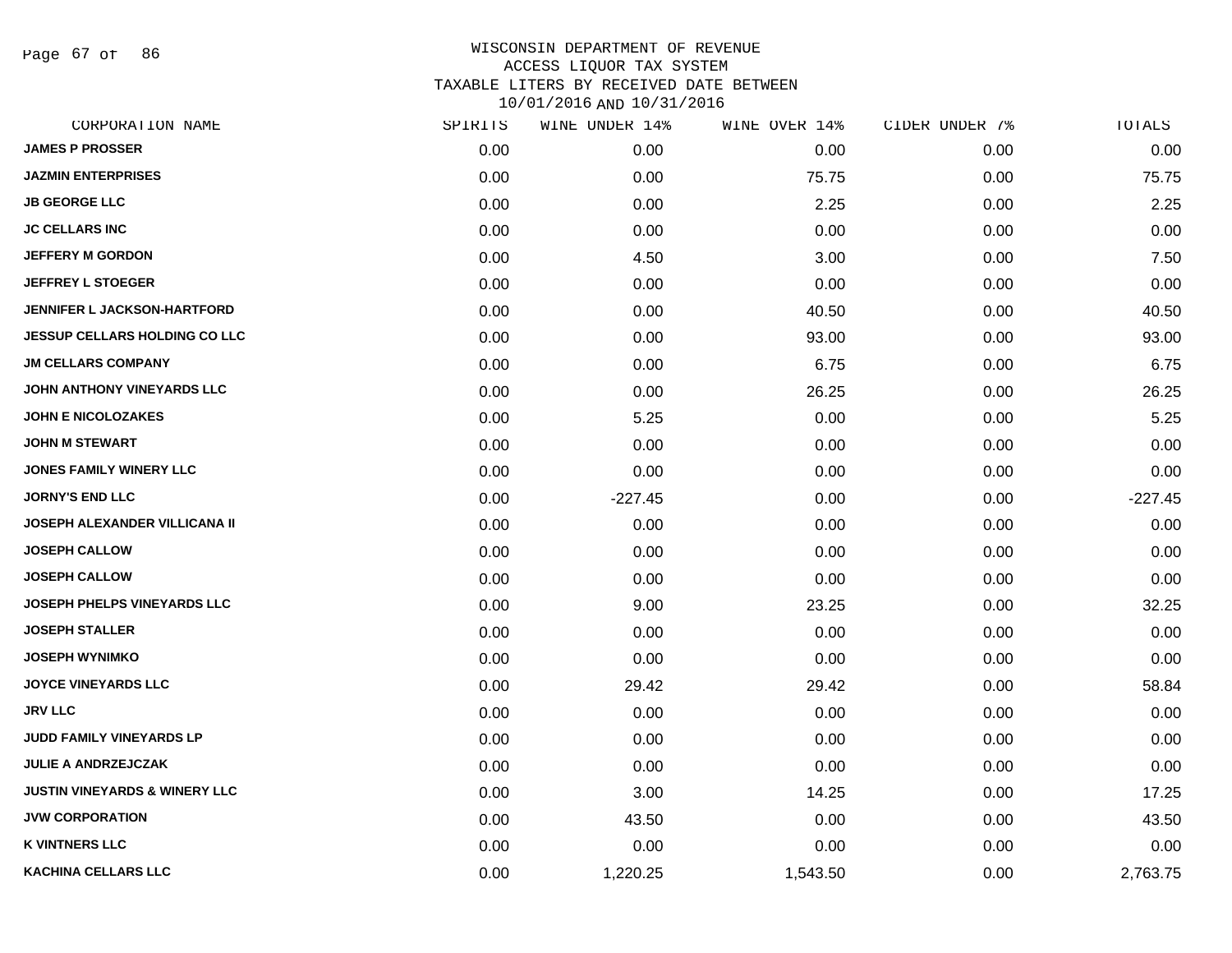Page 68 of 86

| CORPORATION NAME                          | SPIRITS | WINE UNDER 14% | WINE OVER 14% | CIDER UNDER 7% | TOTALS   |
|-------------------------------------------|---------|----------------|---------------|----------------|----------|
| <b>KAMEN WINES LLC</b>                    | 0.00    | 0.75           | 12.75         | 0.00           | 13.50    |
| <b>KANGARU ENTERPRISES LLC</b>            | 0.00    | 0.00           | 0.00          | 0.00           | 0.00     |
| <b>KB WINES LLC</b>                       | 0.00    | 0.00           | 0.00          | 0.00           | 0.00     |
| <b>KEEVER VINEYARDS LLC</b>               | 0.00    | 0.00           | 40.50         | 0.00           | 40.50    |
| <b>KEN BROWN WINES LLC</b>                | 0.00    | 0.00           | 0.00          | 0.00           | 0.00     |
| <b>KENEFICK RANCHES WINERY LLC</b>        | 0.00    | 0.00           | 0.00          | 0.00           | 0.00     |
| <b>KENT HUMPHREY</b>                      | 0.00    | 13.50          | 11.25         | 0.00           | 24.75    |
| <b>KENWARD FAMILY VINEYARDS, LLC</b>      | 0.00    | 0.00           | 2.25          | 0.00           | 2.25     |
| <b>KENZO ESTATE INC</b>                   | 0.00    | 0.00           | 2.25          | 0.00           | 2.25     |
| <b>KERWIN ESTATE LLC</b>                  | 0.00    | 0.00           | 0.00          | 0.00           | 0.00     |
| <b>KESTREL PROPERTIES LLC</b>             | 0.00    | 0.00           | 0.00          | 0.00           | 0.00     |
| <b>KING ESTATE WINERY LP</b>              | 0.00    | 84.75          | 2.25          | 0.00           | 87.00    |
| KISTLER VINEYARDS, LLC                    | 0.00    | 0.00           | 18.75         | 0.00           | 18.75    |
| <b>KLEIN FOODS INC</b>                    | 0.00    | 30.00          | 335.25        | 0.00           | 365.25   |
| <b>KNIGHTS BRIDGE WINERY LLC</b>          | 0.00    | 0.00           | 6.00          | 0.00           | 6.00     |
| <b>KOEHLER WINERY LLC</b>                 | 0.00    | 3.75           | 25.50         | 0.00           | 29.25    |
| <b>KONSTANTIN D FRANK &amp; SONS</b>      | 0.00    | 41.25          | 0.00          | 0.00           | 41.25    |
| <b>KOPRI INC</b>                          | 0.00    | 9.00           | 0.00          | 0.00           | 9.00     |
| <b>KRUPP BROTHERS LLC</b>                 | 0.00    | 0.00           | 6.75          | 0.00           | 6.75     |
| <b>KSSM LLC</b>                           | 0.00    | 70.50          | 206.50        | 0.00           | 277.00   |
| <b>KT WINECO LLC</b>                      | 0.00    | 0.00           | 0.00          | 0.00           | 0.00     |
| <b>KULETO VILLA LLC</b>                   | 0.00    | 2.25           | 54.00         | 0.00           | 56.25    |
| <b>KUNDE ENTERPRISES INC</b>              | 0.00    | 62.25          | 274.51        | 0.00           | 336.76   |
| <b>L C WINE</b>                           | 0.00    | 0.00           | 39.75         | 0.00           | 39.75    |
| L FOPPIANO WINE CO INC                    | 0.00    | 0.00           | 6.75          | 0.00           | 6.75     |
| <b>L18 WINES LLC</b>                      | 0.00    | 2,453.10       | 1,012.65      | 0.00           | 3,465.75 |
| <b>LADERA WINERY LLC</b>                  | 0.00    | 0.00           | 0.75          | 0.00           | 0.75     |
| <b>LAETITIA VINEYARD &amp; WINERY INC</b> | 0.00    | 38.25          | 45.00         | 0.00           | 83.25    |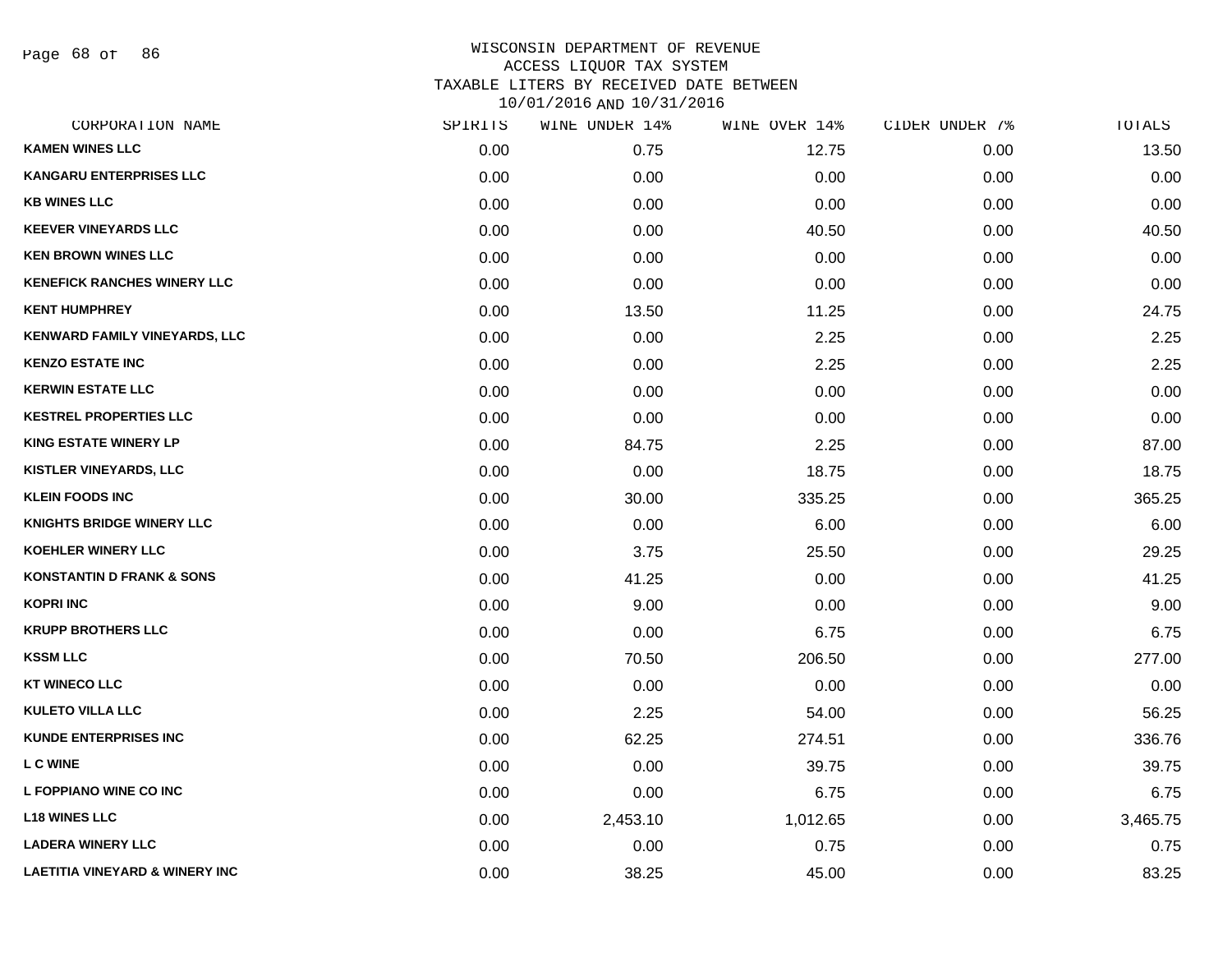Page 69 of 86

| CORPORATION NAME                                  | SPIRITS | WINE UNDER 14% | WINE OVER 14% | CIDER UNDER 7% | <b>TOTALS</b> |
|---------------------------------------------------|---------|----------------|---------------|----------------|---------------|
| <b>LAGUNA OAKS VINEYARD &amp; WINERY INC</b>      | 0.00    | 30.75          | 1.50          | 0.00           | 32.25         |
| <b>LAIL VINEYARDS LLC</b>                         | 0.00    | 0.00           | 12.75         | 0.00           | 12.75         |
| <b>LAIRD FAMILY ESTATE LLC</b>                    | 0.00    | 0.00           | 9.00          | 0.00           | 9.00          |
| <b>LAKE NOKOMIS CRANBERRIES INC</b>               | 0.00    | 0.00           | 0.00          | 0.00           | 0.00          |
| <b>LAMBERT BRIDGE WINERY INC</b>                  | 0.00    | 0.00           | 116.25        | 0.00           | 116.25        |
| <b>LANCASTER ESTATE VINEYARD &amp; WINERY LLC</b> | 0.00    | 0.00           | 0.00          | 0.00           | 0.00          |
| <b>LANGE WINERY LLC</b>                           | 0.00    | 18.75          | 0.00          | 0.00           | 18.75         |
| <b>LANGETWINS WINE CO INC</b>                     | 0.00    | 9.00           | 10.50         | 0.00           | 19.50         |
| <b>LARKMEAD VINEYARDS INC</b>                     | 0.00    | 0.00           | 0.00          | 0.00           | 0.00          |
| <b>LARSON &amp; LARSON</b>                        | 0.00    | 0.00           | 0.00          | 0.00           | 0.00          |
| <b>LARSON FAMILY WINERY INC</b>                   | 0.00    | 3.75           | 23.25         | 0.00           | 27.00         |
| <b>LATITUDE BEVERAGE COMPANY</b>                  | 0.00    | 0.75           | 35.25         | 0.00           | 36.00         |
| LAUTENBACH'S ORCHARD COUNTRY INC                  | 0.00    | 0.00           | 0.00          | 0.00           | 0.00          |
| <b>LAVA SPRINGS INC</b>                           | 0.00    | 0.00           | 35.25         | 0.00           | 35.25         |
| <b>LAW ESTATE WINES</b>                           | 0.00    | 0.00           | 86.25         | 0.00           | 86.25         |
| <b>LAWER FAMILY WINERY INC</b>                    | 0.00    | 0.00           | 0.00          | 0.00           | 0.00          |
| LE CEP II INC                                     | 0.00    | 0.00           | 0.00          | 0.00           | 0.00          |
| <b>LEDGE STONE VINEYARDS LLC</b>                  | 0.00    | 0.00           | 0.00          | 0.00           | 0.00          |
| LEFT COAST CELLARS LLC                            | 0.00    | 0.00           | 0.00          | 0.00           | 0.00          |
| <b>LEMELSON WINERY LLC</b>                        | 0.00    | 0.00           | 0.00          | 0.00           | 0.00          |
| <b>LEONARDINI FAMILY WINERY LLC</b>               | 0.00    | 0.00           | 21.76         | 0.00           | 21.76         |
| <b>LEONESSE CELLARS LLC</b>                       | 0.00    | 30.75          | 35.25         | 0.00           | 66.00         |
| <b>LEVIATHAN WINE COMPANY LLC</b>                 | 0.00    | 0.00           | 0.00          | 0.00           | 0.00          |
| LIFE IS SHORT! LLC                                | 0.00    | 0.00           | 0.00          | 0.00           | 0.00          |
| <b>LION NATHAN USA INC</b>                        | 0.00    | 135.75         | 126.75        | 0.00           | 262.50        |
| <b>LIONS PEAK</b>                                 | 0.00    | 0.00           | 9.00          | 0.00           | 9.00          |
| <b>LLOYD W DAVIS</b>                              | 0.00    | 0.00           | 9.00          | 0.00           | 9.00          |
| <b>LOBO WINES LLC</b>                             | 0.00    | 0.00           | 0.00          | 0.00           | 0.00          |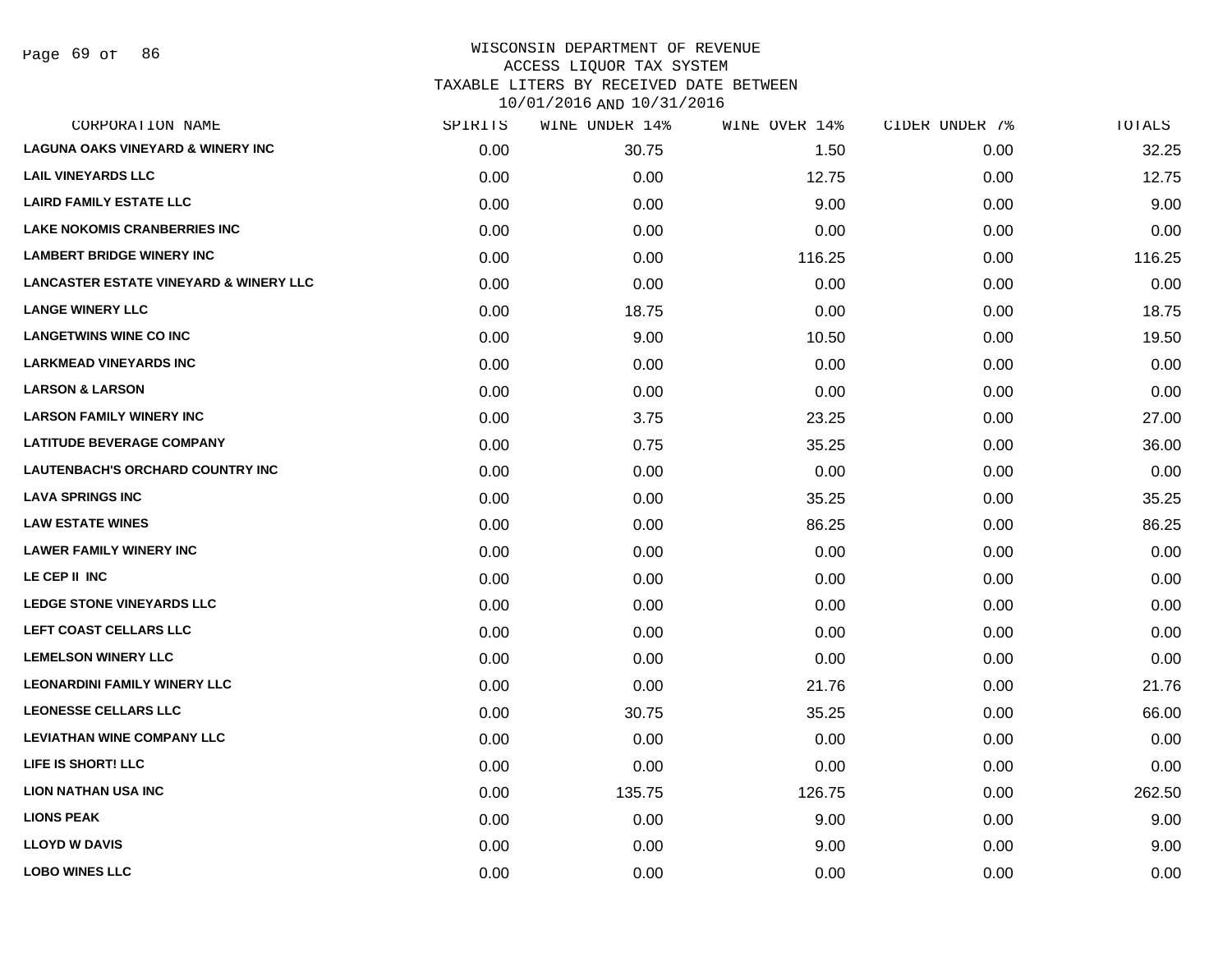Page 70 of 86

| CORPORATION NAME                               | SPIRITS | WINE UNDER 14% | WINE OVER 14% | CIDER UNDER 7% | TOTALS |
|------------------------------------------------|---------|----------------|---------------|----------------|--------|
| <b>LONG MEADOW RANCH WINERY INC</b>            | 0.00    | 14.25          | 0.00          | 0.00           | 14.25  |
| <b>LONG SHADOWS VINTNERS LLC</b>               | 0.00    | 0.00           | 4.50          | 0.00           | 4.50   |
| <b>LONGBOARD VINEYARDS LLC</b>                 | 0.00    | 0.00           | 0.00          | 0.00           | 0.00   |
| <b>LONGORIA &amp; LONGORIA</b>                 | 0.00    | 0.00           | 0.00          | 0.00           | 0.00   |
| <b>LONZ WINERY INC</b>                         | 0.00    | 0.00           | 0.00          | 0.00           | 0.00   |
| <b>LORIMAR WINERY INC</b>                      | 0.00    | 9.00           | 5.25          | 0.00           | 14.25  |
| <b>LOST ISLAND WINE LLC</b>                    | 0.00    | 0.00           | 0.00          | 0.00           | 0.00   |
| <b>LOUIDAR LLC</b>                             | 0.00    | 3.75           | 18.00         | 0.00           | 21.75  |
| <b>LOWDEN SCHOOLHOUSE CORPORATION</b>          | 0.00    | 0.00           | 62.25         | 0.00           | 62.25  |
| <b>LUCAS &amp; LEWELLEN VINEYARDS INC</b>      | 0.00    | 30.75          | 21.75         | 0.00           | 52.50  |
| <b>LUNA VINEYARDS INC</b>                      | 0.00    | 9.00           | 66.75         | 0.00           | 75.75  |
| <b>LYNFRED WINERY INC</b>                      | 0.00    | 24.75          | 0.00          | 0.00           | 24.75  |
| <b>LYNMAR WINERY LLC</b>                       | 0.00    | 0.00           | 0.00          | 0.00           | 0.00   |
| <b>M.A.C. WINES, LLC</b>                       | 0.00    | 20.25          | 2.25          | 0.00           | 22.50  |
| <b>MADRIGAL FAMILY WINERY LLC</b>              | 0.00    | 34.25          | 21.00         | 0.00           | 55.25  |
| <b>MADRONA VINEYARDS LP</b>                    | 0.00    | 2.63           | 14.00         | 0.00           | 16.63  |
| <b>MAKK WINE LLC</b>                           | 0.00    | 0.00           | 0.00          | 0.00           | 0.00   |
| <b>MANO'S INC</b>                              | 0.00    | 0.00           | 0.00          | 0.00           | 0.00   |
| <b>MARGERUM WINE COMPANY INC</b>               | 0.00    | 0.00           | 0.00          | 0.00           | 0.00   |
| <b>MARIA A KLEIN</b>                           | 0.00    | 0.00           | 0.00          | 0.00           | 0.00   |
| <b>MARIETTA CELLARS INC</b>                    | 0.00    | 1.50           | 96.00         | 0.00           | 97.50  |
| <b>MARION J WEGLARZ AND MARLYS A BOCK PTRS</b> | 0.00    | 0.00           | 0.00          | 0.00           | 0.00   |
| <b>MARK HEROLD</b>                             | 0.00    | 6.00           | 7.50          | 0.00           | 13.50  |
| <b>MARKHAM VINEYARDS</b>                       | 0.00    | 34.50          | 83.25         | 0.00           | 117.75 |
| <b>MARTIN E SELL</b>                           | 0.00    | 0.00           | 0.00          | 0.00           | 0.00   |
| <b>MARTIN RAY WINERY INC</b>                   | 0.00    | 12.00          | 0.00          | 0.00           | 12.00  |
| <b>MARTINELLI WINERY INC</b>                   | 0.00    | 0.00           | 9.00          | 0.00           | 9.00   |
| <b>MATHY WINERY LLC</b>                        | 0.00    | 491.25         | 124.88        | 0.00           | 616.13 |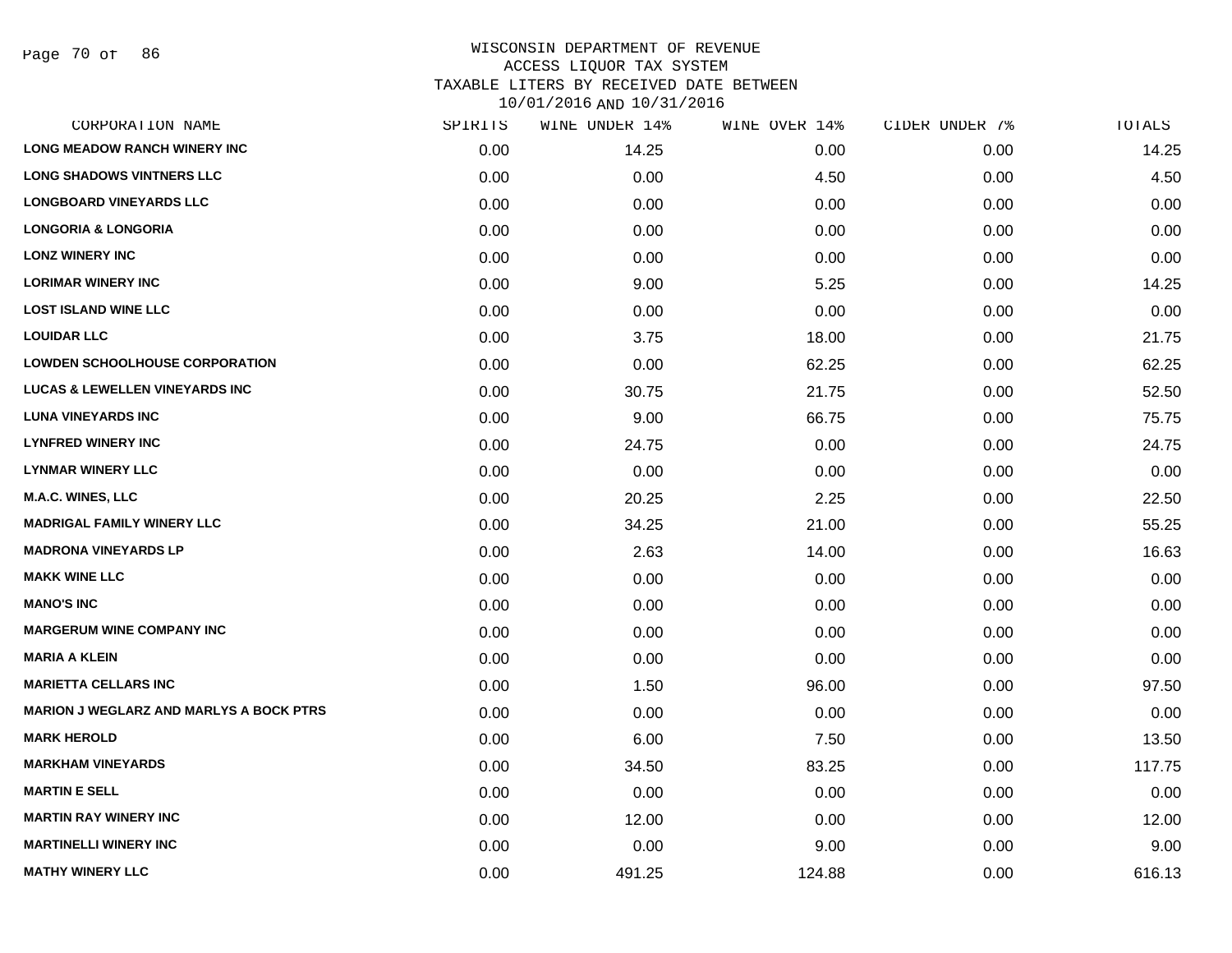Page 71 of 86

| CORPORATION NAME                              | SPIRITS | WINE UNDER 14% | WINE OVER 14% | CIDER UNDER 7% | TOTALS   |
|-----------------------------------------------|---------|----------------|---------------|----------------|----------|
| <b>MATTHEW RICK</b>                           | 0.00    | 0.00           | 0.00          | 0.00           | 0.00     |
| <b>MATTHIAS A PIPPIG &amp; JAMIE M KINSER</b> | 0.00    | 0.00           | 0.00          | 0.00           | 0.00     |
| <b>MAUI WINE LTD</b>                          | 0.00    | 80.25          | 10.53         | 0.00           | 90.78    |
| <b>MAURITSON FAMILY WINERY</b>                | 0.00    | 0.00           | 67.50         | 0.00           | 67.50    |
| <b>MAYACAMAS VINEYARDS</b>                    | 0.00    | 10.50          | 3.00          | 0.00           | 13.50    |
| <b>MAYNARD J KEENAN</b>                       | 0.00    | 34.50          | 0.00          | 0.00           | 34.50    |
| <b>MCILQUHAM LLC</b>                          | 0.00    | 0.00           | 0.00          | 0.00           | 0.00     |
| <b>MCKAHN FAMILY CELLARS, LLC</b>             | 0.00    | 0.00           | 0.00          | 0.00           | 0.00     |
| <b>MCNAB RIDGE WINERY LLC</b>                 | 0.00    | 2.25           | 20.25         | 0.00           | 22.50    |
| <b>MELROSE CELLARS LLC</b>                    | 0.00    | 0.00           | 0.00          | 0.00           | 0.00     |
| <b>MELVILLE VINEYARDS SOUTH LLC</b>           | 0.00    | 7.50           | 1.50          | 0.00           | 9.00     |
| <b>MENDOCINO WINE GROUP LLC</b>               | 0.00    | 175.50         | 57.75         | 0.00           | 233.25   |
| <b>MER ET SOLEIL LLC</b>                      | 0.00    | 1.50           | 12.00         | 0.00           | 13.50    |
| <b>MERCER WINE ESTATES LLC</b>                | 0.00    | 2.25           | 0.00          | 0.00           | 2.25     |
| <b>MEREDITH VINEYARD ESTATE INC</b>           | 0.00    | 0.00           | 129.38        | 0.00           | 129.38   |
| <b>MERRYVALE VINEYARDS LLC</b>                | 0.00    | 8.63           | 207.75        | 0.00           | 216.38   |
| <b>MERSHONIAN CIDERY LLC</b>                  | 0.00    | 0.00           | 0.00          | 0.00           | 0.00     |
| <b>METROPOLITAN WINES LLC</b>                 | 0.00    | 0.00           | 0.00          | 0.00           | 0.00     |
| <b>METTLER WINES LLC</b>                      | 0.00    | 0.00           | 0.00          | 0.00           | 0.00     |
| <b>MEV CORPORATION</b>                        | 0.00    | 0.00           | 0.00          | 0.00           | 0.00     |
| <b>MEYER CELLARS LLC</b>                      | 0.00    | 0.00           | 0.00          | 0.00           | 0.00     |
| <b>MICHEAL DASHE</b>                          | 0.00    | 0.00           | 0.00          | 0.00           | 0.00     |
| <b>MIDDLETON FAMILY WINES LLC</b>             | 0.00    | 9.00           | 0.00          | 0.00           | 9.00     |
| <b>MIDNIGHT CELLARS INC</b>                   | 0.00    | 0.75           | 9.00          | 0.00           | 9.75     |
| <b>MILDARA BLASS INC</b>                      | 0.00    | 1,800.00       | 712.50        | 0.00           | 2,512.50 |
| <b>MILLBROOK WINERY INC</b>                   | 0.00    | 139.40         | 0.00          | 0.00           | 139.40   |
| <b>MINER FAMILY WINERY LLC</b>                | 0.00    | 13.00          | 164.00        | 0.00           | 177.00   |
| <b>MINNESOTAS FINEST FERMENTED PRODUCTS</b>   | 0.00    | 0.00           | 0.00          | 210.00         | 210.00   |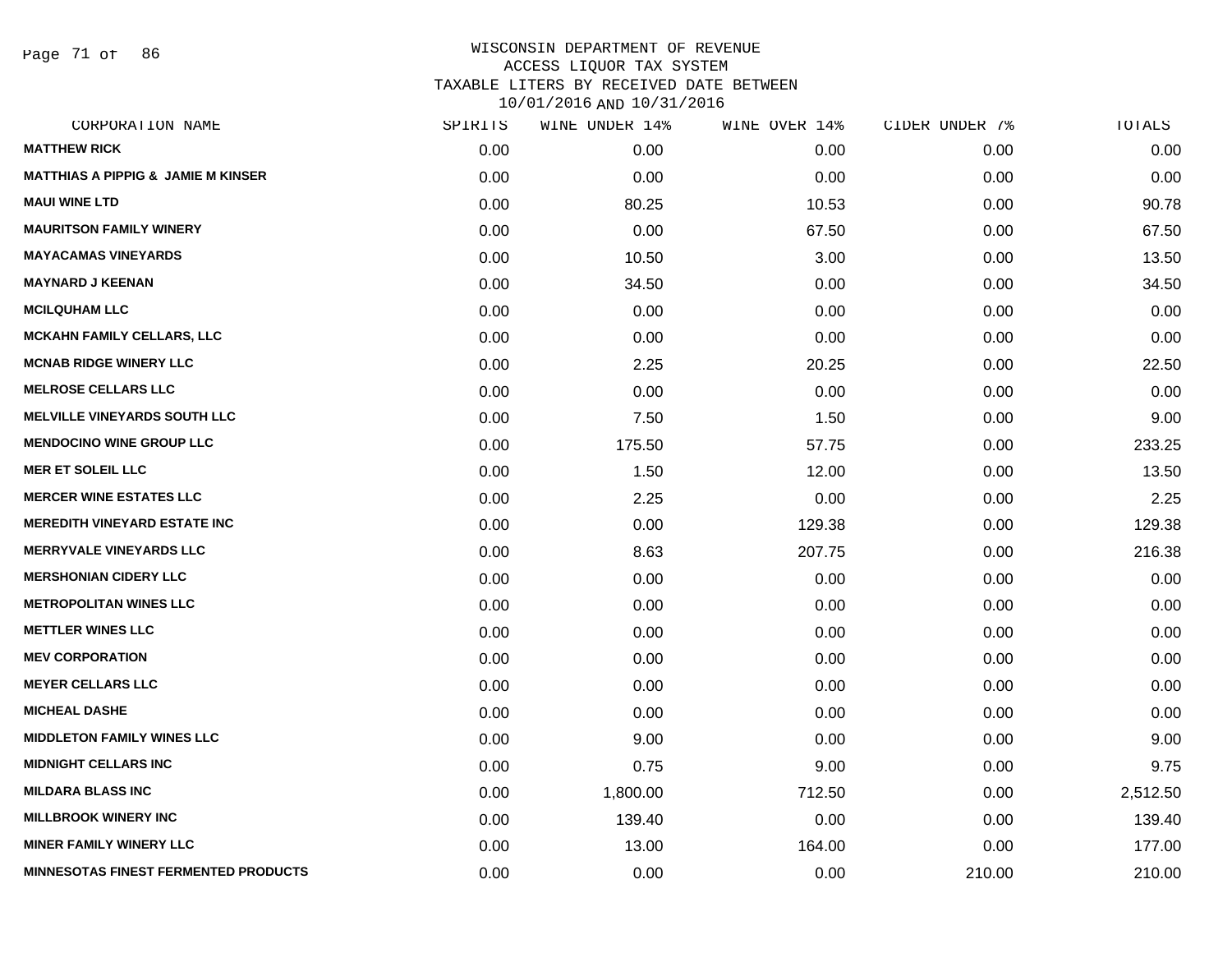Page 72 of 86

|      | WINE UNDER 14% |           | CIDER UNDER 7% | TOTALS    |
|------|----------------|-----------|----------------|-----------|
| 0.00 | 0.00           | 11.25     | 0.00           | 11.25     |
| 0.00 | 1.50           | 3.00      | 0.00           | 4.50      |
| 0.00 | 15.75          | 70.81     | 0.00           | 86.56     |
| 0.00 | 1.50           | 36.75     | 0.00           | 38.25     |
| 0.00 | 0.75           | 29.25     | 0.00           | 30.00     |
| 0.00 | 0.00           | 19.50     | 0.00           | 19.50     |
| 0.00 | 14.25          | 0.00      | 0.00           | 14.25     |
| 0.00 | 5.25           | 15.00     | 0.00           | 20.25     |
| 0.00 | 12.74          | 4.50      | 0.00           | 17.24     |
| 0.00 | 18.00          | 0.00      | 0.00           | 18.00     |
| 0.00 | 0.00           | 23.25     | 0.00           | 23.25     |
| 0.00 | 0.00           | 0.00      | 0.00           | 0.00      |
| 0.00 | 0.00           | 0.00      | 0.00           | 0.00      |
| 0.00 | 1.50           | 0.00      | 0.00           | 1.50      |
| 0.00 | 378.75         | 45.75     | 0.00           | 424.50    |
| 0.00 | 19,022.25      | 13,335.75 | 0.00           | 32,358.00 |
| 0.00 | 3.00           | 1.50      | 0.00           | 4.50      |
| 0.00 | 347.24         | 65.25     | 0.00           | 412.49    |
| 0.00 | 66.25          | 7.88      | 0.00           | 74.13     |
| 0.00 | 2.25           | 26.25     | 0.00           | 28.50     |
| 0.00 | 5.25           | 0.00      | 0.00           | 5.25      |
| 0.00 | 0.00           | 0.00      | 0.00           | 0.00      |
| 0.00 | 9.00           | 103.50    | 0.00           | 112.50    |
| 0.00 | 141.75         | 76.50     | 0.00           | 218.25    |
| 0.00 | $-3.00$        | 0.00      | 0.00           | $-3.00$   |
| 0.00 | 15.00          | 8.25      | 0.00           | 23.25     |
| 0.00 | 0.00           | 0.00      | 0.00           | 0.00      |
| 0.00 | 0.00           | 121.50    | 0.00           | 121.50    |
|      | SPIRITS        |           | WINE OVER 14%  |           |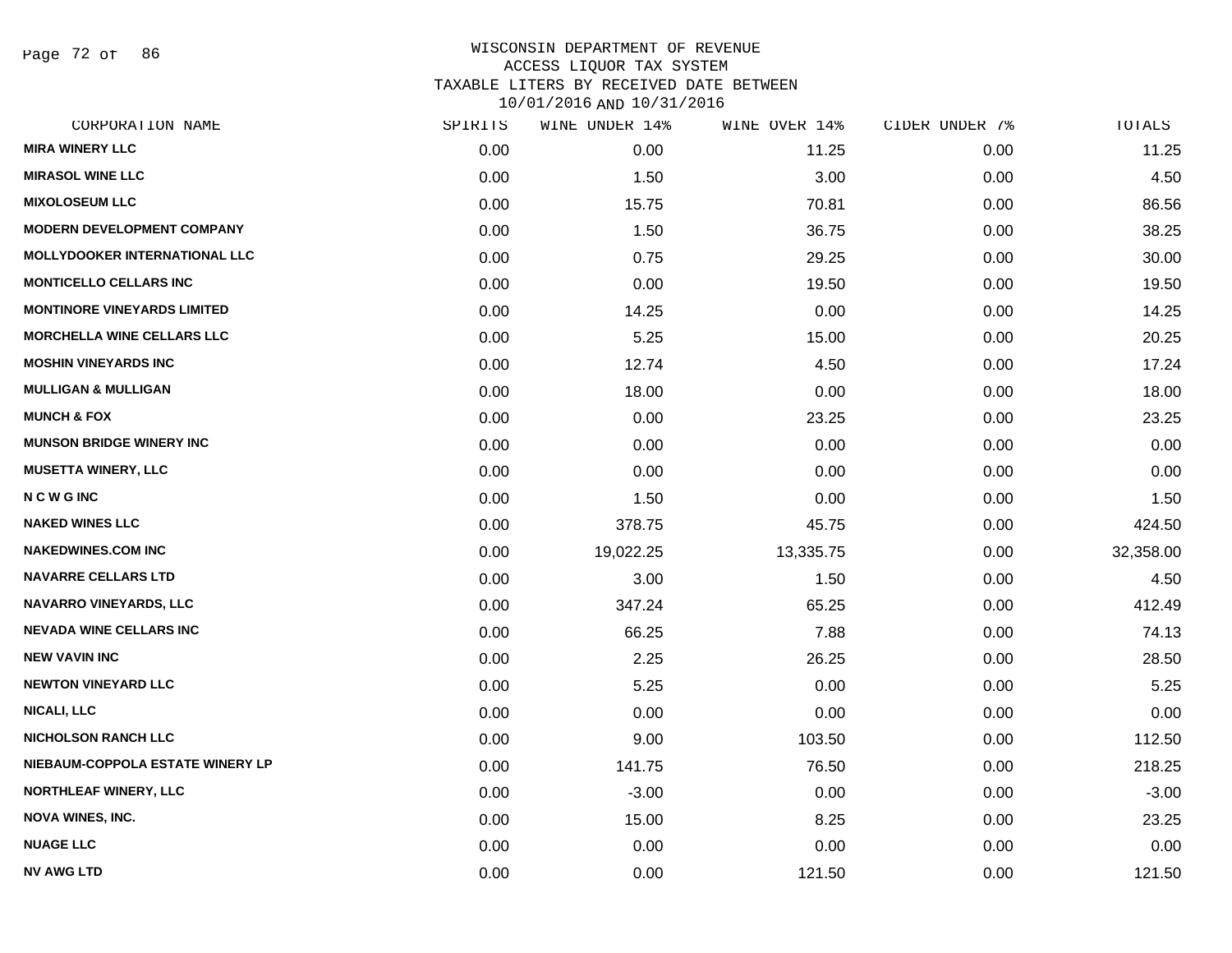Page 73 of 86

| CORPORATION NAME                               | SPIRITS | WINE UNDER 14% | WINE OVER 14% | CIDER UNDER 7% | TOTALS |
|------------------------------------------------|---------|----------------|---------------|----------------|--------|
| <b>NW WINE COMPANY LLC</b>                     | 0.00    | 16.50          | 0.75          | 0.00           | 17.25  |
| <b>O'SHAUGHNESSY DEL OSO LLC</b>               | 0.00    | 0.00           | 0.00          | 0.00           | 0.00   |
| OAK RIDGE WINERY LLC                           | 0.00    | 102.75         | 2.25          | 0.00           | 105.00 |
| <b>OAKVILLE HILLS CELLARS INC</b>              | 0.00    | 0.00           | 0.00          | 0.00           | 0.00   |
| <b>OAKVILLE RANCH WINERY INC</b>               | 0.00    | 0.00           | 0.00          | 0.00           | 0.00   |
| <b>OAT HILL CORPORATION</b>                    | 0.00    | 0.00           | 71.25         | 0.00           | 71.25  |
| <b>OBRIEN FAMILY VINEYARD LLC</b>              | 0.00    | 9.75           | 148.50        | 0.00           | 158.25 |
| <b>OGB PARTNERS LLC</b>                        | 0.00    | 3.75           | 18.75         | 0.00           | 22.50  |
| OLD VINE WINE PARTNERS LLC                     | 0.00    | 0.00           | 0.00          | 0.00           | 0.00   |
| <b>OLIVER WINE COMPANY INC</b>                 | 0.00    | 68.00          | 0.38          | 0.00           | 68.38  |
| <b>OPOLO WINES LP</b>                          | 0.00    | 14.25          | 229.50        | 0.00           | 243.75 |
| OPUS ONE WINERY LLC                            | 0.00    | 0.00           | 7.50          | 0.00           | 7.50   |
| ORCA PROPERTIES LLC                            | 0.00    | 9.00           | 0.00          | 0.00           | 9.00   |
| OREGON WINE SERVICES AND STORAGE LLC           | 0.00    | 135.75         | 57.00         | 0.00           | 192.75 |
| <b>ORFILA VINEYARDS INC</b>                    | 0.00    | 13.50          | 42.75         | 0.00           | 56.25  |
| ORIN SWIFT CELLARS LLC                         | 0.00    | 0.00           | 102.00        | 0.00           | 102.00 |
| <b>OWEN ROE LLC</b>                            | 0.00    | 14.63          | 16.50         | 0.00           | 31.13  |
| <b>PAHLMEYER LLC</b>                           | 0.00    | 0.00           | 76.50         | 0.00           | 76.50  |
| PALI WINE COMPANY LP                           | 0.00    | 7.50           | 3.00          | 0.00           | 10.50  |
| PALOMA VINEYARD LLC                            | 0.00    | 0.00           | 0.00          | 0.00           | 0.00   |
| PARAGON VINEYARD CO INC                        | 0.00    | 0.00           | 0.00          | 0.00           | 0.00   |
| <b>PARALLEL 44 VINEYARD &amp; WINERY, INC.</b> | 0.00    | 0.00           | 0.00          | 0.00           | 0.00   |
| <b>PARKER STATION INC</b>                      | 0.00    | 0.75           | 244.50        | 0.00           | 245.25 |
| <b>PATEL WINERY LLC</b>                        | 0.00    | 0.00           | 0.00          | 0.00           | 0.00   |
| <b>PATRICIA A HOOVER</b>                       | 0.00    | 0.00           | 0.00          | 0.00           | 0.00   |
| <b>PATRICK A RONEY</b>                         | 0.00    | 21.75          | 237.75        | 0.00           | 259.50 |
| <b>PATRICK ARNDT</b>                           | 0.00    | 0.00           | 0.00          | 0.00           | 0.00   |
| <b>PATZ &amp; HALL WINE COMPANY INC</b>        | 0.00    | 0.00           | 195.00        | 0.00           | 195.00 |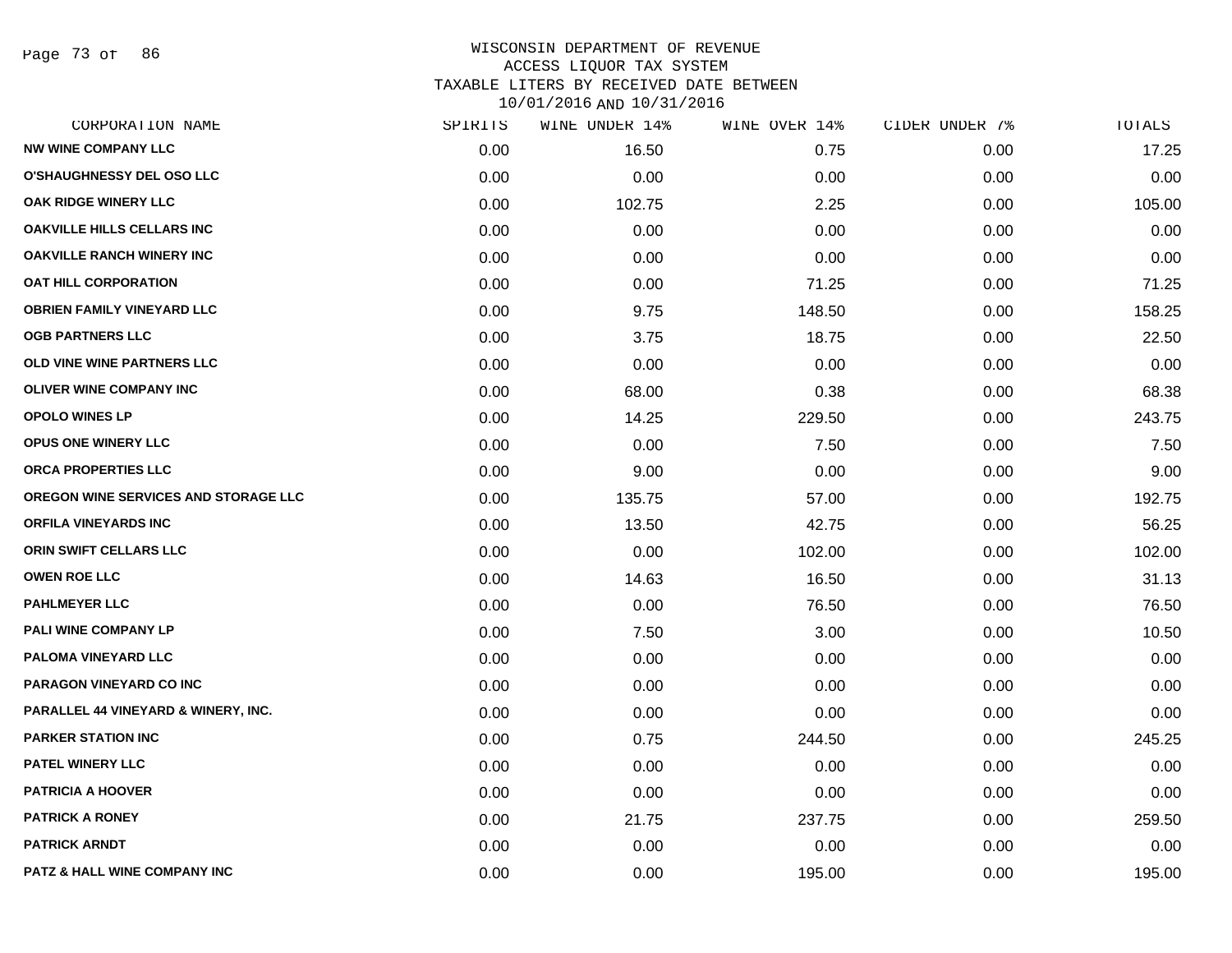Page 74 of 86

| CORPORATION NAME                     | SPIRITS | WINE UNDER 14% | WINE OVER 14% | CIDER UNDER 7% | $\tt TOTALS$ |
|--------------------------------------|---------|----------------|---------------|----------------|--------------|
| <b>PAUL D ASPER</b>                  | 0.00    | 0.00           | 0.00          | 0.00           | 0.00         |
| <b>PAUL G BLOMMEL</b>                | 0.00    | 0.00           | 0.00          | 0.00           | 0.00         |
| PAUL HOBBS WINERY LP                 | 0.00    | 0.00           | 69.00         | 0.00           | 69.00        |
| <b>PAUL J FRANZEN</b>                | 0.00    | 0.00           | 0.00          | 0.00           | 0.00         |
| <b>PAVI WINES LLC</b>                | 0.00    | 0.00           | 0.00          | 0.00           | 0.00         |
| PCJ, INC.                            | 0.00    | 0.00           | 0.75          | 0.00           | 0.75         |
| PEACHY CANYON WINERY                 | 0.00    | 0.00           | 19.50         | 0.00           | 19.50        |
| PEAR VALLEY VINEYARD, INC.           | 0.00    | 0.00           | 0.00          | 0.00           | 0.00         |
| <b>PEAY VINEYARDS LLC</b>            | 0.00    | 0.00           | 0.00          | 0.00           | 0.00         |
| PEJU FAMILY OPERATING PARTNERSHIP LP | 0.00    | 192.00         | 242.63        | 0.00           | 434.63       |
| PELLEGRINI RANCHES INC               | 0.00    | 0.00           | 12.00         | 0.00           | 12.00        |
| PENROSE LANE LIMITED                 | 0.00    | 456.75         | 351.75        | 0.00           | 808.50       |
| PEPPER BRIDGE WINERY LLC             | 0.00    | 0.00           | 1.50          | 0.00           | 1.50         |
| PERNOD RICARD KENWOOD HOLDING LLC    | 0.00    | 20.25          | 21.00         | 0.00           | 41.25        |
| PERNOD RICARD USA LLC                | 0.00    | 233.25         | 8.25          | 0.00           | 241.50       |
| PETER FRANUS WINE COMPANY INC        | 0.00    | 0.00           | 9.00          | 0.00           | 9.00         |
| <b>PETER HOEHN</b>                   | 0.00    | 4.50           | 0.00          | 0.00           | 4.50         |
| PETER MICHAEL WINERY                 | 0.00    | 0.00           | 119.25        | 0.00           | 119.25       |
| PETRONI VINEYARDS LLC                | 0.00    | 0.00           | 73.50         | 0.00           | 73.50        |
| PHILIP TOGNI VINEYARD LP             | 0.00    | 0.00           | 0.00          | 0.00           | 0.00         |
| PHILLIPS FARMS LLC                   | 0.00    | 15.00          | 77.25         | 0.00           | 92.25        |
| <b>PIEPERTK LLC</b>                  | 0.00    | 0.00           | 0.00          | 0.00           | 0.00         |
| <b>PINA CELLARS LP</b>               | 0.00    | 0.00           | 10.50         | 0.00           | 10.50        |
| PINE RIDGE WINERY LLC                | 0.00    | 43.50          | 897.00        | 0.00           | 940.50       |
| <b>PJK WINERY LLC</b>                | 0.00    | 10.50          | 20.62         | 0.00           | 31.12        |
| POPE VALLEY WINERY LLC               | 0.00    | 0.00           | 0.00          | 0.00           | 0.00         |
| PORTER FAMILY VINEYARDS LLC          | 0.00    | 0.00           | 15.00         | 0.00           | 15.00        |
| PRAGER WINERY & PORT WORKS, INC.     | 0.00    | 1.88           | 17.13         | 0.00           | 19.01        |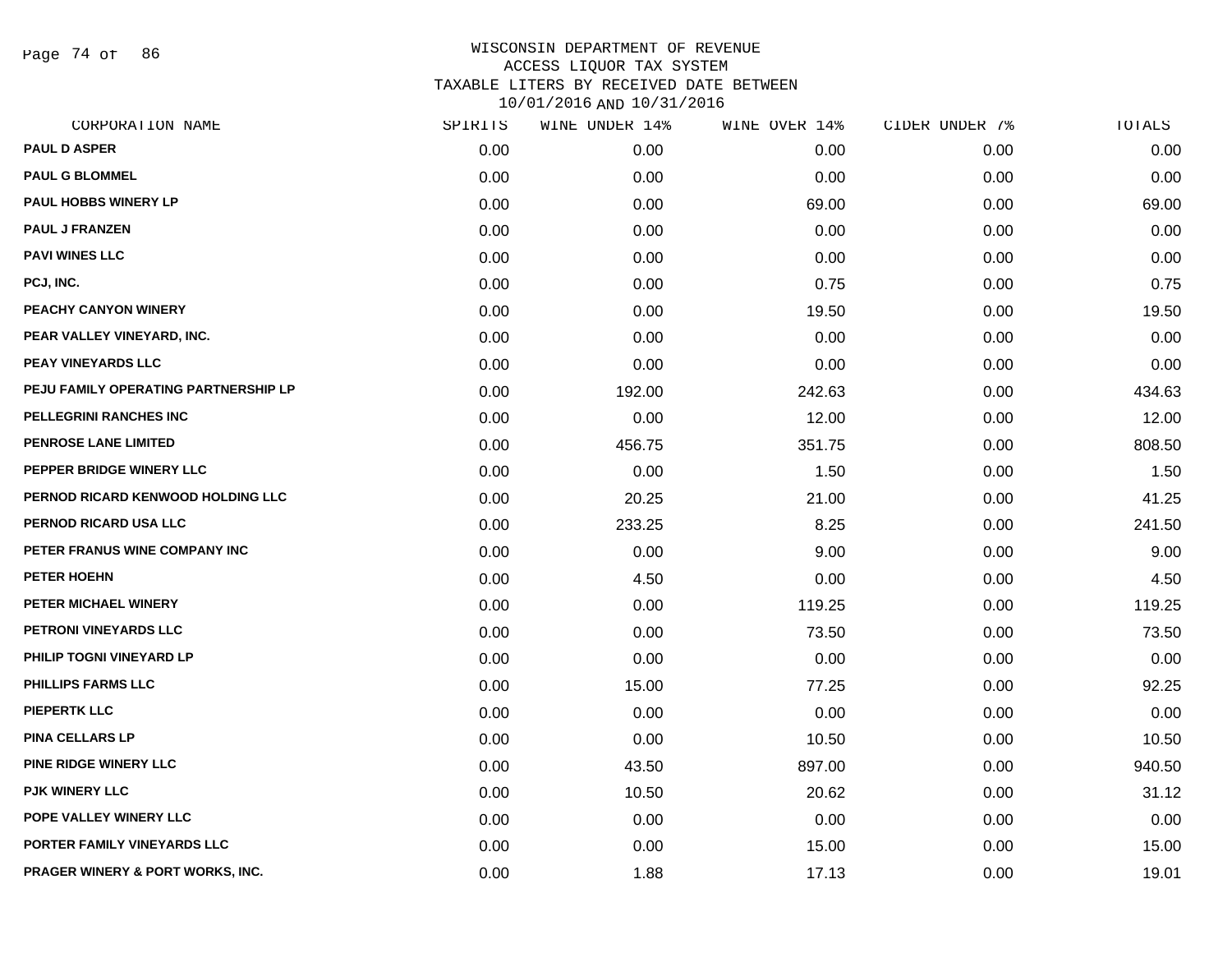Page 75 of 86

# WISCONSIN DEPARTMENT OF REVENUE ACCESS LIQUOR TAX SYSTEM

TAXABLE LITERS BY RECEIVED DATE BETWEEN

| CORPORATION NAME                         | SPIRITS | WINE UNDER 14% | WINE OVER 14% | CIDER UNDER 7% | TOTALS   |
|------------------------------------------|---------|----------------|---------------|----------------|----------|
| <b>PRAIRIE BERRY LLC</b>                 | 0.00    | 1,115.25       | 45.75         | 0.00           | 1,161.00 |
| <b>PRECEPT BRANDS LLC</b>                | 0.00    | 154.50         | 21.00         | 0.00           | 175.50   |
| <b>PREMIUM VINTNERS LLC</b>              | 0.00    | 0.00           | 0.00          | 0.00           | 0.00     |
| PRIDE MOUNTAIN VINEYARDS LLC             | 0.00    | 0.00           | 445.50        | 0.00           | 445.50   |
| <b>PRINCE MICHEL LLC</b>                 | 0.00    | 0.00           | 0.00          | 0.00           | 0.00     |
| <b>PROMONTORY LLC</b>                    | 0.00    | 0.00           | 0.00          | 0.00           | 0.00     |
| <b>PWG LLC</b>                           | 0.00    | 0.00           | 11.25         | 0.00           | 11.25    |
| <b>QUADY SOUTH WINERY LLC</b>            | 0.00    | 16.50          | 4.13          | 0.00           | 20.63    |
| <b>QUILCEDA CREEK VINTNERS INC</b>       | 0.00    | 0.00           | 0.00          | 0.00           | 0.00     |
| <b>QUPE WINE CELLARS LLC</b>             | 0.00    | 9.00           | 0.00          | 0.00           | 9.00     |
| <b>R LAWSON ENTERPRISES LLC</b>          | 0.00    | 1.50           | 0.00          | 0.00           | 1.50     |
| <b>RADIO-COTEAU WINE CELLARS LLC</b>     | 0.00    | 0.00           | 0.00          | 0.00           | 0.00     |
| <b>RAINIER WINE LLC</b>                  | 0.00    | 29.25          | 0.00          | 0.00           | 29.25    |
| <b>RAMAZZOTTI WINES LLC</b>              | 0.00    | 1.50           | 37.50         | 0.00           | 39.00    |
| <b>RAMEY WINE CELLARS INC</b>            | 0.00    | 0.00           | 0.00          | 0.00           | 0.00     |
| <b>RAPTOR RIDGE WINERY LLC</b>           | 0.00    | 2.25           | 0.00          | 0.00           | 2.25     |
| <b>RASA VINEYARDS, LLC</b>               | 0.00    | 0.00           | 0.00          | 0.00           | 0.00     |
| <b>RAYMOND SIGNORELLO</b>                | 0.00    | 0.00           | 4.50          | 0.00           | 4.50     |
| <b>RAYMOND VINEYARD &amp; CELLAR INC</b> | 0.00    | 3.75           | 111.00        | 0.00           | 114.75   |
| <b>RB WINE ASSOCIATES LLC</b>            | 0.00    | 0.00           | 0.00          | 0.00           | 0.00     |
| <b>RBZ VINEYARDS LLC</b>                 | 0.00    | 0.00           | 36.00         | 0.00           | 36.00    |
| <b>RED CAR WINE COMPANY LLC</b>          | 0.00    | 22.50          | 0.00          | 0.00           | 22.50    |
| <b>RED MARE WINES LLC</b>                | 0.00    | 0.00           | 0.00          | 0.00           | 0.00     |
| <b>RED OAK VINEYARD INC</b>              | 0.00    | 0.00           | 0.00          | 0.00           | 0.00     |
| <b>REGUSCI WINERY INC</b>                | 0.00    | 0.00           | 228.00        | 0.00           | 228.00   |
| <b>REN ACQUISITION INC</b>               | 0.00    | 0.00           | 6.00          | 0.00           | 6.00     |
| <b>REVANA FAMILY PARTNERS LP</b>         | 0.00    | 1.50           | 24.00         | 0.00           | 25.50    |
| <b>REVANA FAMILY PARTNERS LP</b>         | 0.00    | 6.75           | 7.50          | 0.00           | 14.25    |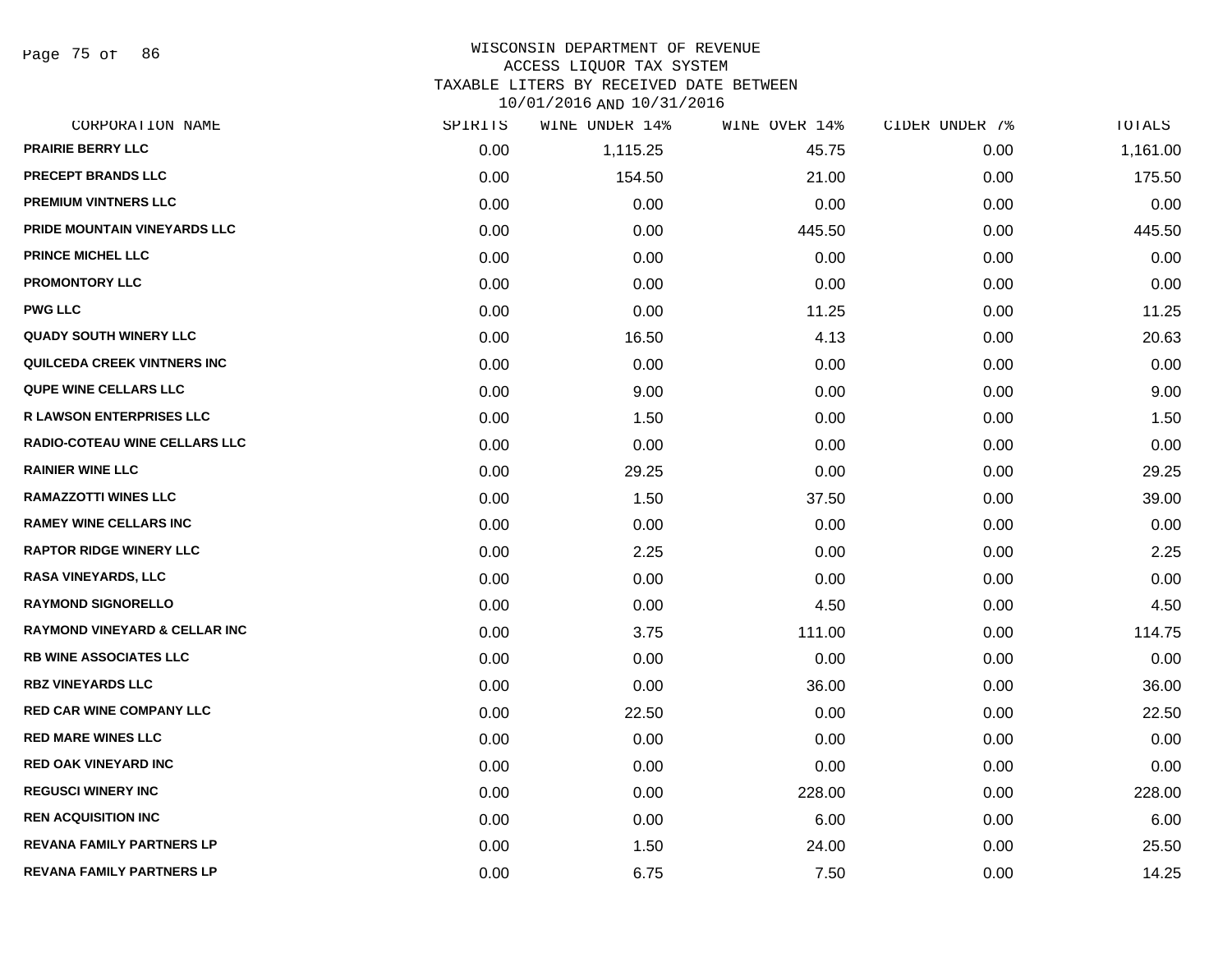Page 76 of 86

| CORPORATION NAME                      | SPIRITS | WINE UNDER 14% | WINE OVER 14% | CIDER UNDER 7% | TOTALS |
|---------------------------------------|---------|----------------|---------------|----------------|--------|
| <b>REYNOLDS CREATIVE PRODUCTS INC</b> | 0.00    | 0.00           | 0.00          | 0.00           | 0.00   |
| <b>RHYS VINEYARDS LLC</b>             | 0.00    | 0.00           | 0.00          | 0.00           | 0.00   |
| <b>RICHARD E LIBBY</b>                | 0.00    | 9.75           | 0.00          | 0.00           | 9.75   |
| <b>RICHARD FORTUNE</b>                | 0.00    | 0.00           | 0.00          | 0.00           | 0.00   |
| <b>RIDGE VINEYARDS INC</b>            | 0.00    | 27.38          | 253.50        | 0.00           | 280.88 |
| <b>RIGHT SIDE LLC</b>                 | 0.00    | 60.75          | 190.50        | 0.00           | 251.25 |
| RIVER BEND VINEYARD & WINERY LLC      | 0.00    | 0.00           | 0.00          | 0.00           | 0.00   |
| <b>RIVER VALLEY VINEYARD INC</b>      | 0.00    | 13.50          | 0.00          | 0.00           | 13.50  |
| <b>RIVER VIEW WINERY LLC</b>          | 0.00    | 0.00           | 0.00          | 0.00           | 0.00   |
| <b>RIVERBENCH LLC</b>                 | 0.00    | 0.00           | 0.00          | 0.00           | 0.00   |
| <b>ROBERT BORUCKI</b>                 | 0.00    | 0.00           | 0.00          | 0.00           | 0.00   |
| <b>ROBERT CRAIG WINERY LP</b>         | 0.00    | 0.00           | 31.50         | 0.00           | 31.50  |
| <b>ROBERT FOLEY LLC</b>               | 0.00    | 9.75           | 27.75         | 0.00           | 37.50  |
| <b>ROBERT HALL WINERY LLC</b>         | 0.00    | 6.75           | 13.50         | 0.00           | 20.25  |
| <b>ROBERT MUELLER CELLARS</b>         | 0.00    | 0.00           | 0.00          | 0.00           | 0.00   |
| <b>ROBERT YOUNG ESTATE WINERY LLC</b> | 0.00    | 0.00           | 0.00          | 0.00           | 0.00   |
| <b>ROCCA FAMILY VINEYARDS INC</b>     | 0.00    | 0.00           | 316.50        | 0.00           | 316.50 |
| <b>ROCK N WOOL WINERY LLC</b>         | 0.00    | 0.00           | 0.00          | 0.00           | 0.00   |
| ROCK WALL WINE COMPANY INC            | 0.00    | 0.00           | 0.00          | 0.00           | 0.00   |
| <b>ROEDERER ESTATE INC</b>            | 0.00    | 0.00           | 0.00          | 0.00           | 0.00   |
| <b>ROMBAUER VINEYARDS INC</b>         | 0.00    | 0.00           | 216.75        | 0.00           | 216.75 |
| <b>RONALD L FENOLIO</b>               | 0.00    | 0.00           | 0.00          | 0.00           | 0.00   |
| <b>RONALD T RUBIN</b>                 | 0.00    | 3.00           | 0.00          | 0.00           | 3.00   |
| <b>ROUND POND ESTATE LLC</b>          | 0.00    | 0.00           | 108.75        | 0.00           | 108.75 |
| <b>ROWLEY ESTATES LLC</b>             | 0.00    | 49.50          | 31.50         | 0.00           | 81.00  |
| <b>RRJ REAL PROPERTIES LLC</b>        | 0.00    | 0.00           | 3.00          | 0.00           | 3.00   |
| <b>RSB VINEYARDS LLC</b>              | 0.00    | 0.00           | 0.00          | 0.00           | 0.00   |
| <b>RUDD WINES INC</b>                 | 0.00    | 0.00           | 0.00          | 0.00           | 0.00   |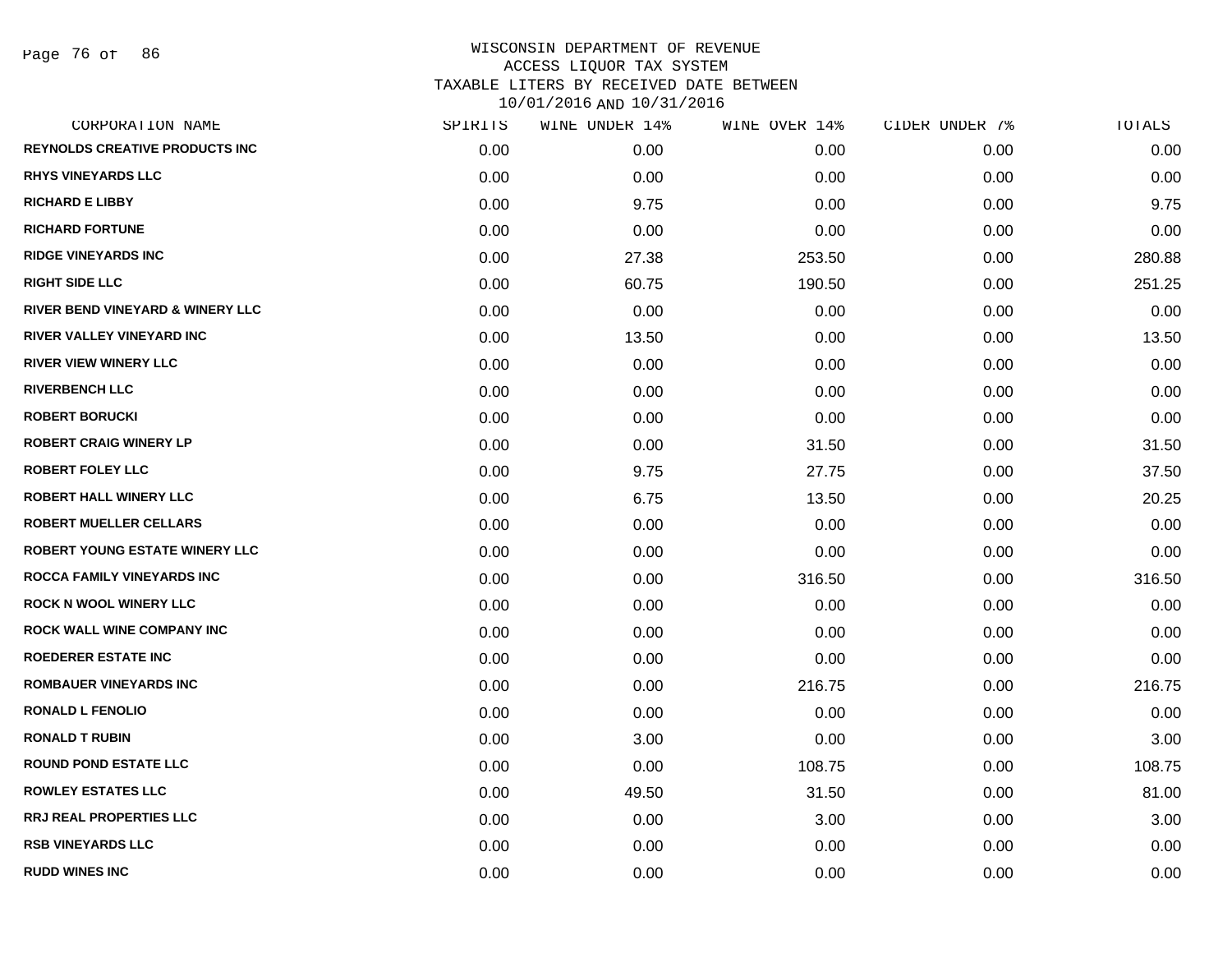Page 77 of 86

#### WISCONSIN DEPARTMENT OF REVENUE ACCESS LIQUOR TAX SYSTEM TAXABLE LITERS BY RECEIVED DATE BETWEEN

| CORPORATION NAME                              | SPIRITS | <b>WINE UNDER 14%</b> | WINE OVER 14% | CIDER UNDER 7% | TOTALS   |
|-----------------------------------------------|---------|-----------------------|---------------|----------------|----------|
| <b>RUDIUS WINES, LLC</b>                      | 0.00    | 1,218.00              | 0.00          | 0.00           | 1,218.00 |
| <b>RUSHFORD MEADERY AND WINERY LLC</b>        | 0.00    | 0.00                  | 0.00          | 0.00           | 0.00     |
| <b>RUTHERFORD HILL WINERY LLC</b>             | 0.00    | 98.06                 | 216.75        | 0.00           | 314.81   |
| <b>RYAN PRELLWITZ</b>                         | 0.00    | 0.00                  | 0.00          | 0.00           | 0.00     |
| <b>SAINTSBURY LLC</b>                         | 0.00    | 12.75                 | 19.50         | 0.00           | 32.25    |
| SANDSTONE RIDGE VINEYARD & WINERY LLC         | 0.00    | 0.00                  | 0.00          | 0.00           | 0.00     |
| <b>SANFORD WINERY COMPANY LP</b>              | 0.00    | 6.00                  | 25.50         | 0.00           | 31.50    |
| <b>SARACINA VINEYARDS LLC</b>                 | 0.00    | 0.79                  | 2.72          | 0.00           | 3.51     |
| SAVANNAH CHANELLE VINEYARDS INC               | 0.00    | 0.00                  | 13.50         | 0.00           | 13.50    |
| <b>SAVIAH ROSE WINERY LLC</b>                 | 0.00    | 0.00                  | 3.00          | 0.00           | 3.00     |
| <b>SAXUM VINEYARDS INC</b>                    | 0.00    | 0.00                  | 0.00          | 0.00           | 0.00     |
| <b>SBRAGIA FAMILY VINEYARDS LLC</b>           | 0.00    | 0.00                  | 0.00          | 0.00           | 0.00     |
| <b>SCHEID VINEYARDS CALIFORNIA INC</b>        | 0.00    | 51.00                 | 7.50          | 0.00           | 58.50    |
| <b>SCHRADER CELLARS LLC</b>                   | 0.00    | 0.00                  | 0.00          | 0.00           | 0.00     |
| <b>SCHRAMSBERG VINEYARDS CO INC</b>           | 0.00    | 46.50                 | 39.75         | 0.00           | 86.25    |
| <b>SCHUG WINERY LLC</b>                       | 0.00    | 54.00                 | 48.00         | 0.00           | 102.00   |
| <b>SCREAMING EAGLE LLC</b>                    | 0.00    | 0.00                  | 0.00          | 0.00           | 0.00     |
| <b>SEAVER VINEYARDS LLC</b>                   | 0.00    | 0.00                  | 0.00          | 0.00           | 0.00     |
| <b>SEAVEY VINEYARD LP</b>                     | 0.00    | 0.00                  | 27.00         | 0.00           | 27.00    |
| <b>SEBASTOPOL VINEYARDS &amp; WINERY CORP</b> | 0.00    | 6.75                  | 4.50          | 0.00           | 11.25    |
| <b>SELBY ENTERPRISES INC</b>                  | 0.00    | 0.00                  | 0.00          | 0.00           | 0.00     |
| <b>SEQUOIA GROVE VINEYARDS LP</b>             | 0.00    | 4.50                  | 90.75         | 0.00           | 95.25    |
| <b>SEVEN STONES WINERY LLC</b>                | 0.00    | 0.00                  | 0.00          | 0.00           | 0.00     |
| <b>SHADY LADIES LLC</b>                       | 0.00    | 0.00                  | 0.00          | 0.00           | 0.00     |
| <b>SHAFER VINEYARDS INC</b>                   | 0.00    | 0.00                  | 27.75         | 0.00           | 27.75    |
| <b>SHANNON RIDGE INC</b>                      | 0.00    | 2.25                  | 2.25          | 0.00           | 4.50     |
| <b>SHARON L PINGEL</b>                        | 0.00    | 0.00                  | 0.00          | 0.00           | 0.00     |
| SHELTON-MACKENZIE WINE COMPANY                | 0.00    | 12.75                 | 11.25         | 0.00           | 24.00    |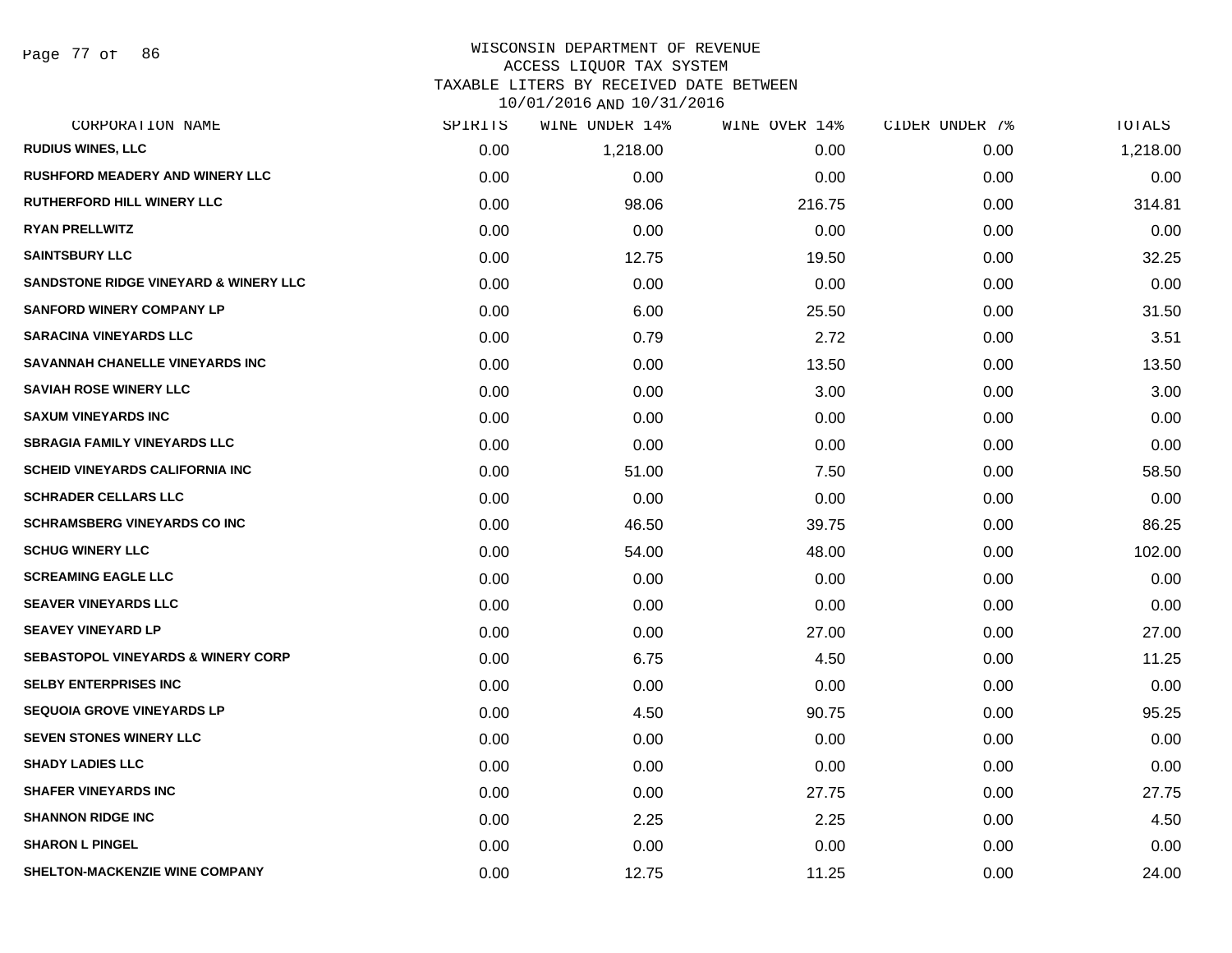Page 78 of 86

| CORPORATION NAME                           | SPIRITS | WINE UNDER 14% | WINE OVER 14% | CIDER UNDER 7% | TOTALS |
|--------------------------------------------|---------|----------------|---------------|----------------|--------|
| SHERWIN FAMILY VINEYARDS LLC               | 0.00    | 0.00           | 0.00          | 0.00           | 0.00   |
| <b>SIERRA SUNRISE VINEYARDS</b>            | 0.00    | 3.00           | 9.00          | 0.00           | 12.00  |
| SILVER OAK WINE CELLARS LP                 | 0.00    | 114.75         | 195.00        | 0.00           | 309.75 |
| SILVER TRIDENT WINERY LLC                  | 0.00    | 0.00           | 42.75         | 0.00           | 42.75  |
| <b>SINE QUA NON INC</b>                    | 0.00    | 0.00           | 0.00          | 0.00           | 0.00   |
| SINNIPEE VALLEY VINEYARD LLC               | 0.00    | 0.00           | 0.00          | 0.00           | 0.00   |
| <b>SINSKEY VINEYARDS INC</b>               | 0.00    | 87.16          | 24.00         | 0.00           | 111.16 |
| <b>SISYPHUS LLC</b>                        | 0.00    | 0.00           | 0.00          | 0.00           | 0.00   |
| <b>SIX SIGMA WINERY LLC</b>                | 0.00    | 1.50           | 0.75          | 0.00           | 2.25   |
| <b>SMALL VINES WINES INC</b>               | 0.00    | 0.00           | 0.00          | 0.00           | 0.00   |
| <b>SMITH &amp; SMITH</b>                   | 0.00    | 0.00           | 0.00          | 0.00           | 0.00   |
| SMITH ANDERSON ENTERPRISES INC             | 0.00    | 0.00           | 0.00          | 0.00           | 0.00   |
| <b>SOKOL BLOSSER LTD</b>                   | 0.00    | 7.50           | 0.00          | 0.00           | 7.50   |
| <b>SOMERSTON WINE COMPANY, LLC</b>         | 0.00    | 0.00           | 18.75         | 0.00           | 18.75  |
| SONOMA-CUTRER VINEYARDS INC                | 0.00    | 0.00           | 45.00         | 0.00           | 45.00  |
| SOUTH COAST WINERY INC                     | 0.00    | 57.00          | 19.50         | 0.00           | 76.50  |
| <b>SP GROSSNICKLE LLC</b>                  | 0.00    | 0.00           | 0.00          | 0.00           | 0.00   |
| <b>SPANOS BERBERIAN WINERY LLC</b>         | 0.00    | 6.00           | 24.75         | 0.00           | 30.75  |
| <b>SPARKLING OREGON LLC</b>                | 0.00    | 1.50           | 1.50          | 0.00           | 3.00   |
| SPIRITS OF NORWAY VINEYARD LLC             | 0.00    | 0.00           | 0.00          | 0.00           | 0.00   |
| <b>SPOTTSWOODE WINERY INC</b>              | 0.00    | 0.00           | 0.00          | 0.00           | 0.00   |
| SPRECHER BREWING COMPANY, INC.             | 0.00    | 0.00           | 0.00          | 0.00           | 0.00   |
| <b>SPRING MOUNTAIN VINEYARD INC</b>        | 0.00    | 9.75           | 5.25          | 0.00           | 15.00  |
| <b>SPURGEON VINEYARDS &amp; WINERY LLC</b> | 0.00    | 0.00           | 0.00          | 0.00           | 0.00   |
| <b>ST HELENA ESTATE LLC</b>                | 0.00    | 0.00           | 14.25         | 0.00           | 14.25  |
| <b>ST JAMES WINERY INC</b>                 | 0.00    | 79.50          | 0.00          | 0.00           | 79.50  |
| ST JULIAN WINE COMPANY INC                 | 0.00    | 332.91         | 6.75          | 0.00           | 339.66 |
| <b>ST SUPERY INC</b>                       | 0.00    | 46.50          | 137.25        | 0.00           | 183.75 |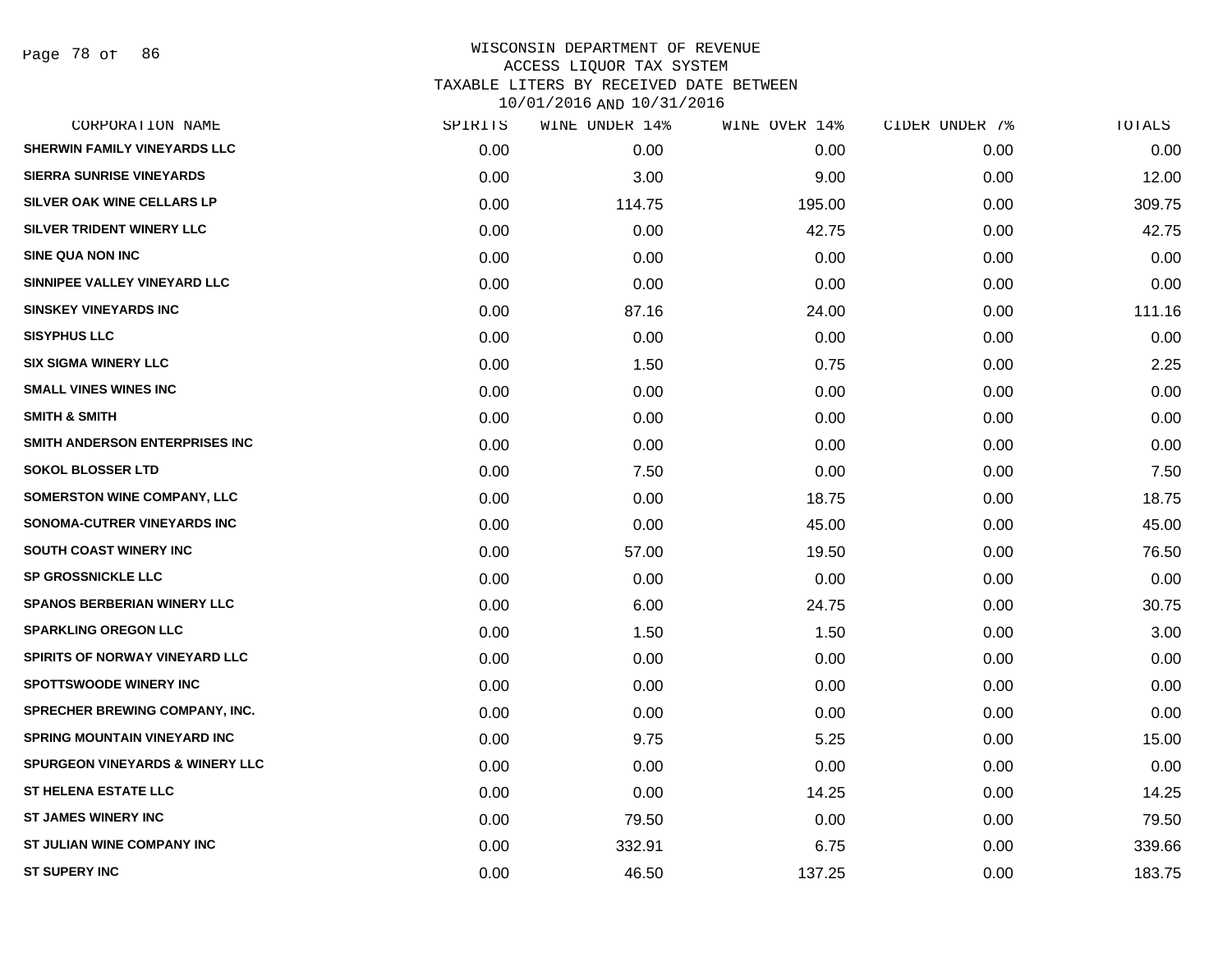Page 79 of 86

| CORPORATION NAME                           | SPIRITS | WINE UNDER 14% | WINE OVER 14% | CIDER UNDER 7% | TOTALS  |
|--------------------------------------------|---------|----------------|---------------|----------------|---------|
| ST. FRANCIS WINERY & VINEYARD L.P.         | 0.00    | 0.00           | 326.25        | 0.00           | 326.25  |
| <b>STAG'S LEAP WINE CELLARS LLC</b>        | 0.00    | 6.75           | 108.75        | 0.00           | 115.50  |
| <b>STAGLIN FAMILY VINEYARD LLC</b>         | 0.00    | 0.00           | 85.50         | 0.00           | 85.50   |
| <b>STANDING JOURNEY LLC</b>                | 0.00    | 50.25          | 27.75         | 0.00           | 78.00   |
| STE MICHELLE WINE ESTATES LTD              | 0.00    | 184.92         | 257.25        | 0.00           | 442.17  |
| <b>STEPHAN VINEYARD INC</b>                | 0.00    | 0.00           | 9.75          | 0.00           | 9.75    |
| <b>STEPHEN M KENNEDY</b>                   | 0.00    | 0.00           | 0.00          | 0.00           | 0.00    |
| <b>STEPHEN M REUSTLE</b>                   | 0.00    | $-7.87$        | 0.00          | 0.00           | $-7.87$ |
| STEPHEN W. PARRY AND SUSAN F. PARRY        | 0.00    | 0.00           | 0.00          | 0.00           | 0.00    |
| <b>STEVEN J DE BAKER</b>                   | 0.00    | 0.00           | 0.00          | 0.00           | 0.00    |
| <b>STEVEN KENT LLC</b>                     | 0.00    | 1.50           | 9.00          | 0.00           | 10.50   |
| STEVEN M & JUDITH A JACOBSON LLC           | 0.00    | 0.00           | 0.00          | 0.00           | 0.00    |
| <b>STEVEN N LEDSON</b>                     | 0.00    | 36.75          | 282.75        | 0.00           | 319.50  |
| <b>STOLLER VINEYARDS INC</b>               | 0.00    | 12.75          | 2.25          | 0.00           | 15.00   |
| <b>STOLPMAN VINEYARDS LLC</b>              | 0.00    | 5.25           | 11.25         | 0.00           | 16.50   |
| <b>STONE EDGE WINERY LLC</b>               | 0.00    | 0.00           | 18.00         | 0.00           | 18.00   |
| <b>STONE HILL WINE CO INC</b>              | 0.00    | 202.50         | 2.00          | 0.00           | 204.50  |
| <b>STONECUSHION INC</b>                    | 0.00    | 24.00          | 273.00        | 0.00           | 297.00  |
| <b>STONEHAUS WINERY, INC.</b>              | 0.00    | 0.00           | 0.00          | 0.00           | 0.00    |
| <b>STONY HILL VINEYARD INC</b>             | 0.00    | 60.00          | 0.00          | 0.00           | 60.00   |
| <b>STORYBOOK MOUNTAIN WINERY INC</b>       | 0.00    | 0.00           | 0.00          | 0.00           | 0.00    |
| <b>STRYKER SONOMA WINERY LLC</b>           | 0.00    | 0.00           | 31.50         | 0.00           | 31.50   |
| <b>SULLIVAN VINEYARDS CORPORATION</b>      | 0.00    | 3.00           | 12.75         | 0.00           | 15.75   |
| <b>SULPHUR SPRINGS WINERY LLC</b>          | 0.00    | 1.50           | 73.25         | 0.00           | 74.75   |
| <b>SUMMERS WINERY LLC</b>                  | 0.00    | 36.75          | 11.25         | 0.00           | 48.00   |
| SUMMERWOOD WINERY & INN INC                | 0.00    | 0.00           | 7.50          | 0.00           | 7.50    |
| <b>SUNSET POINT WINERY LLC</b>             | 0.00    | 0.00           | 0.00          | 0.00           | 0.00    |
| <b>SUNSTONE VINEYARDS &amp; WINERY INC</b> | 0.00    | 0.00           | 9.75          | 0.00           | 9.75    |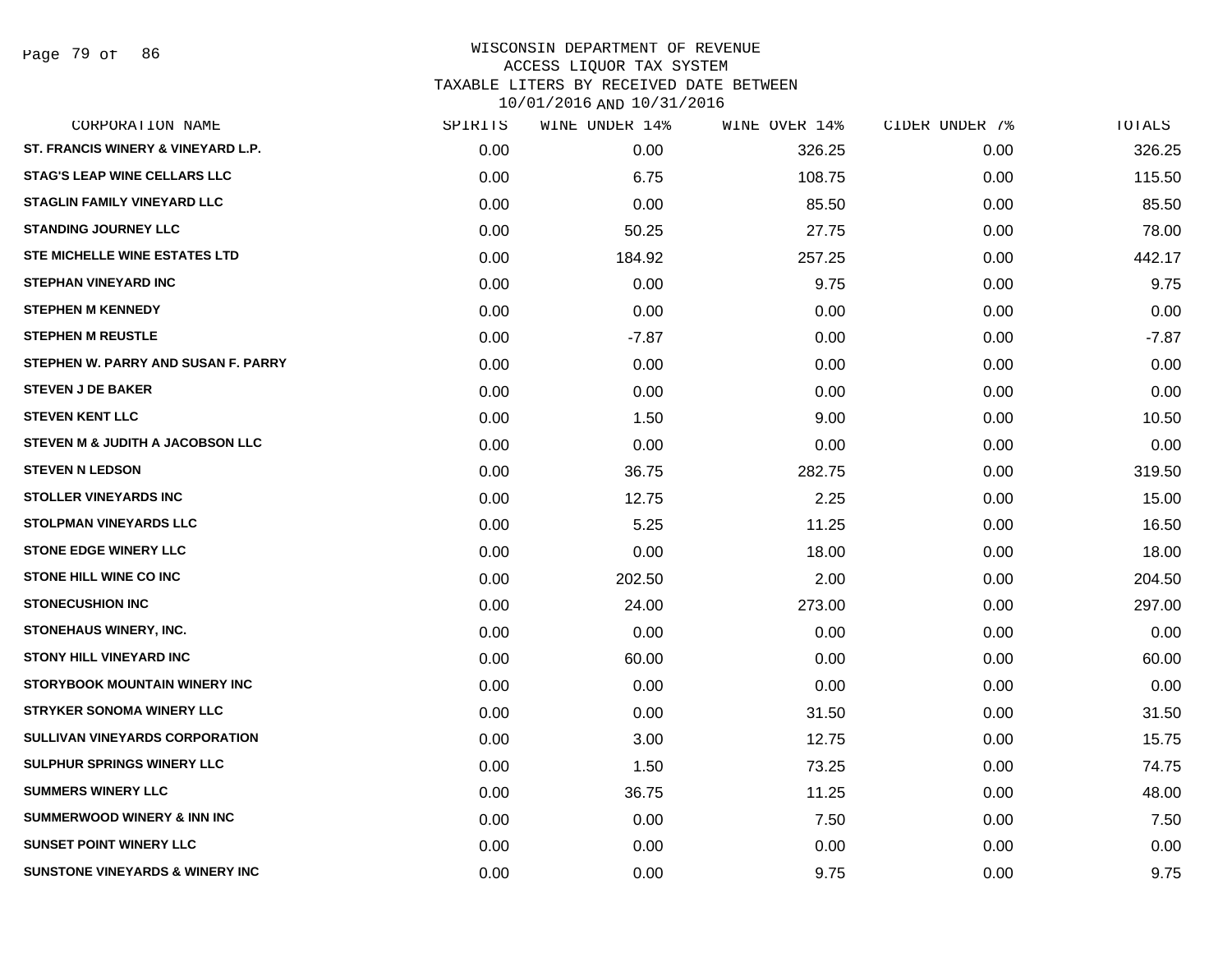Page 80 of 86

| CORPORATION NAME                     | SPIRITS | WINE UNDER 14% | WINE OVER 14% | CIDER UNDER 7% | TOTALS |
|--------------------------------------|---------|----------------|---------------|----------------|--------|
| <b>SUSAN M BOSWELL</b>               | 0.00    | 0.00           | 0.00          | 0.00           | 0.00   |
| <b>SUTTER HOME WINERY INC.</b>       | 0.00    | 166.30         | 95.25         | 0.00           | 261.55 |
| <b>SWEAZEY WINERY INVESTMENT LLC</b> | 0.00    | 0.00           | 0.00          | 0.00           | 0.00   |
| <b>SWEET CHEEKS VINEYARDS INC</b>    | 0.00    | 16.50          | 0.00          | 0.00           | 16.50  |
| <b>TABLAS CREEK VINEYARD LP</b>      | 0.00    | 44.63          | 15.00         | 0.00           | 59.63  |
| <b>TAFT STREET INC</b>               | 0.00    | 1.50           | 3.00          | 0.00           | 4.50   |
| <b>TAKARA SAKE USA INC</b>           | 0.00    | 4.50           | 3.60          | 0.00           | 8.10   |
| <b>TALLEY VINEYARDS INC</b>          | 0.00    | 0.00           | 1.50          | 0.00           | 1.50   |
| <b>TAMBER BEY VINEYARDS LLC</b>      | 0.00    | 0.00           | 116.26        | 0.00           | 116.26 |
| <b>TANDEM WINES LLC</b>              | 0.00    | 0.75           | 0.75          | 0.00           | 1.50   |
| <b>TARA BELLA WINERY LLC</b>         | 0.00    | 27.02          | 0.00          | 0.00           | 27.02  |
| <b>TEALE CREEK ASSOCIATES</b>        | 0.00    | 0.00           | 0.00          | 0.00           | 0.00   |
| <b>TENBA RIDGE WINERY LLC</b>        | 0.00    | 0.00           | 0.00          | 0.00           | 0.00   |
| <b>TERRA SPRINGS LLC</b>             | 0.00    | 0.00           | 0.00          | 0.00           | 0.00   |
| <b>TERRA VINUM LLC</b>               | 0.00    | 1.50           | 2.25          | 0.00           | 3.75   |
| <b>TERRAVANT WINE COMPANY LLC</b>    | 0.00    | 9.75           | 0.00          | 0.00           | 9.75   |
| <b>TESTAROSSA VINEYARDS LLC</b>      | 0.00    | 0.00           | 54.00         | 0.00           | 54.00  |
| THE BIALE ESTATE                     | 0.00    | 1.50           | 135.75        | 0.00           | 137.25 |
| THE BRANDER VINEYARD                 | 0.00    | 46.50          | 5.25          | 0.00           | 51.75  |
| THE HESS COLLECTION WINERY           | 0.00    | 16.50          | 144.00        | 0.00           | 160.50 |
| THE HOGUE CELLARS LTD                | 0.00    | 2.25           | 0.75          | 0.00           | 3.00   |
| THE INFINITE MONKEY THEOREM INC      | 0.00    | 0.00           | 0.00          | 0.00           | 0.00   |
| THE LITTORAI WINES                   | 0.00    | 0.00           | 0.00          | 0.00           | 0.00   |
| THE MEEKER VINEYARD                  | 0.00    | 0.00           | 120.00        | 0.00           | 120.00 |
| THE MORLET SELECTION INC             | 0.00    | 0.00           | 29.25         | 0.00           | 29.25  |
| THE RUM TREE, INC.                   | 0.00    | 0.00           | 0.00          | 0.00           | 0.00   |
| THE SHORES OF FAIRHAVEN INC          | 0.00    | 57.00          | 3.00          | 0.00           | 60.00  |
| THE SILVERADO VINEYARDS              | 0.00    | 18.75          | 23.25         | 0.00           | 42.00  |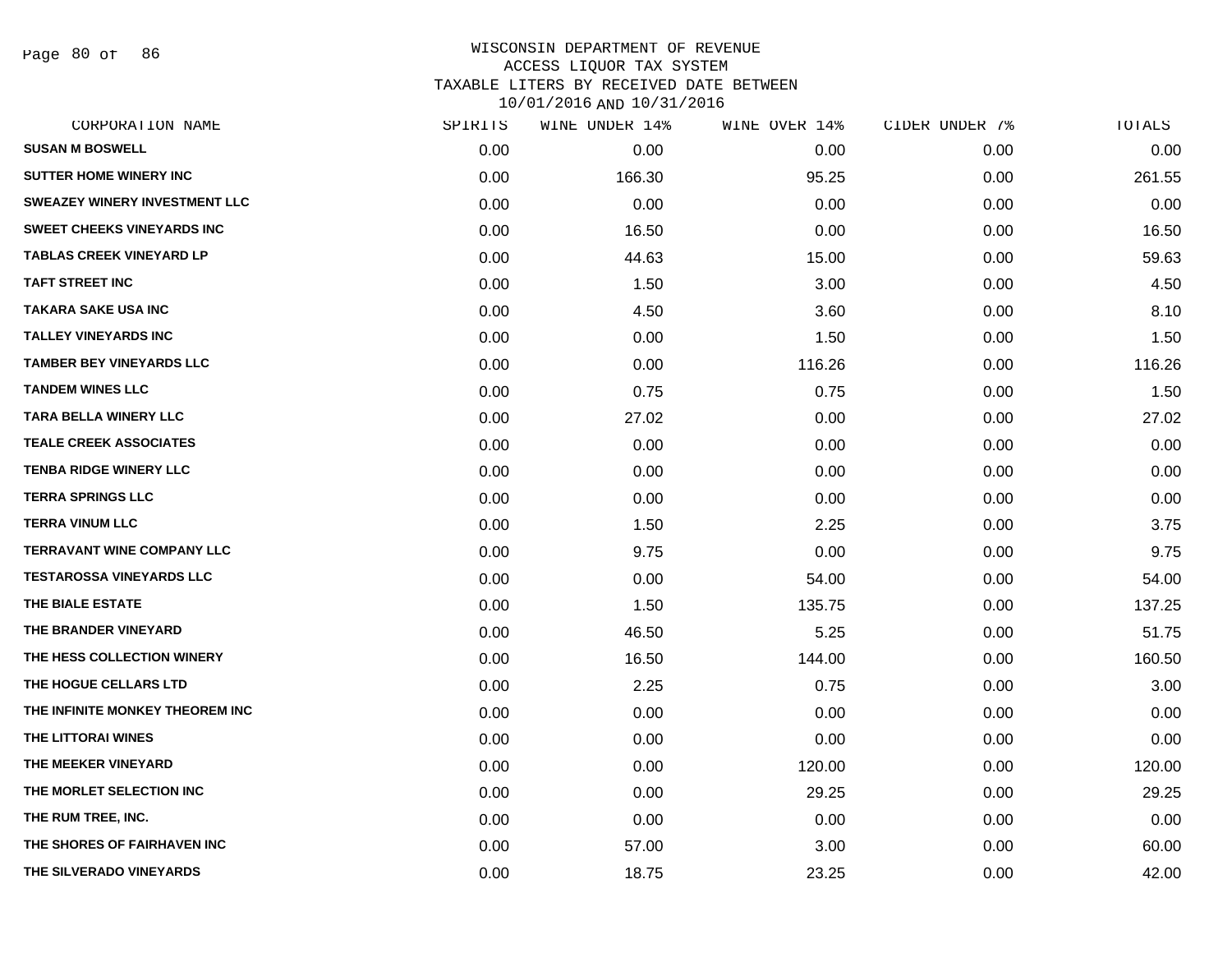#### WISCONSIN DEPARTMENT OF REVENUE ACCESS LIQUOR TAX SYSTEM TAXABLE LITERS BY RECEIVED DATE BETWEEN

| CORPORATION NAME                          | SPIRITS | WINE UNDER 14% | WINE OVER 14% | CIDER UNDER 7% | TOTALS |
|-------------------------------------------|---------|----------------|---------------|----------------|--------|
| THE WILLIAMSBURG WINERY LTD               | 0.00    | 33.00          | 0.00          | 0.00           | 33.00  |
| THE WINE GROUP INC                        | 0.00    | 168.75         | 324.00        | 0.00           | 492.75 |
| THE WINE VINEYARD LLC                     | 0.00    | 0.00           | 0.00          | 0.00           | 0.00   |
| THE WOODLAND TRAIL BEVERAGE COMPANY, INC. | 0.00    | 0.00           | 0.00          | 0.00           | 0.00   |
| THIS REALM LLC                            | 0.00    | 0.00           | 0.00          | 0.00           | 0.00   |
| <b>THOMAS C HOFFMAN</b>                   | 0.00    | 0.00           | 31.50         | 0.00           | 31.50  |
| THOMAS FOGARTY WINERY LLC                 | 0.00    | 0.00           | 0.00          | 0.00           | 0.00   |
| <b>THURMAN J RODGERS</b>                  | 0.00    | 0.00           | 0.00          | 0.00           | 0.00   |
| <b>TI BEVERAGE GROUP LTD</b>              | 0.00    | 0.00           | 0.00          | 0.00           | 0.00   |
| TIM BLUE WINES LLC                        | 0.00    | 0.00           | 0.00          | 0.00           | 0.00   |
| TMR WINE COMPANY LLC                      | 0.00    | 0.00           | 0.00          | 0.00           | 0.00   |
| TOAD HOLLOW VINEYARDS INC                 | 0.00    | 0.00           | 0.00          | 0.00           | 0.00   |
| <b>TOBIN JAMES CELLARS</b>                | 0.00    | 25.50          | 66.25         | 0.00           | 91.75  |
| <b>TODD ANDERSON</b>                      | 0.00    | 0.00           | 0.00          | 0.00           | 0.00   |
| <b>TOLLIVER RANCH BRANDS LLC</b>          | 0.00    | 1.50           | 0.00          | 0.00           | 1.50   |
| TOMMYS TOO HIGH WINES LLC                 | 0.00    | 0.00           | 0.00          | 0.00           | 0.00   |
| <b>TORII MOR WINERY LLC</b>               | 0.00    | 0.00           | 0.00          | 0.00           | 0.00   |
| <b>TREANA WINERY LLC</b>                  | 0.00    | 2.25           | 29.25         | 0.00           | 31.50  |
| TREASURY WINE ESTATES AMERICAS COMPANY    | 0.00    | 458.25         | 334.49        | 0.00           | 792.74 |
| TREFETHEN VINEYARDS WINERY INC            | 0.00    | 6.38           | 27.75         | 0.00           | 34.13  |
| <b>TRENTADUE WINERY LLC</b>               | 0.00    | 0.00           | 0.00          | 0.00           | 0.00   |
| <b>TRINITAS CELLARS LLC</b>               | 0.00    | 9.75           | 33.75         | 0.00           | 43.50  |
| <b>TRIONE VINEYARDS LLC</b>               | 0.00    | 2.25           | 32.25         | 0.00           | 34.50  |
| <b>TROY LANDWEHR</b>                      | 0.00    | 0.00           | 0.00          | 0.00           | 0.00   |
| <b>TSG LLC</b>                            | 0.00    | 42.75          | 6.75          | 0.00           | 49.50  |
| <b>TURKOVICH FAMILY WINES LLC</b>         | 0.00    | 0.00           | 0.00          | 0.00           | 0.00   |
| <b>TURLEY WINE CELLARS INC</b>            | 0.00    | 0.00           | 0.00          | 0.00           | 0.00   |
| <b>TURNBULL WINE CELLARS</b>              | 0.00    | 1.50           | 19.75         | 0.00           | 21.25  |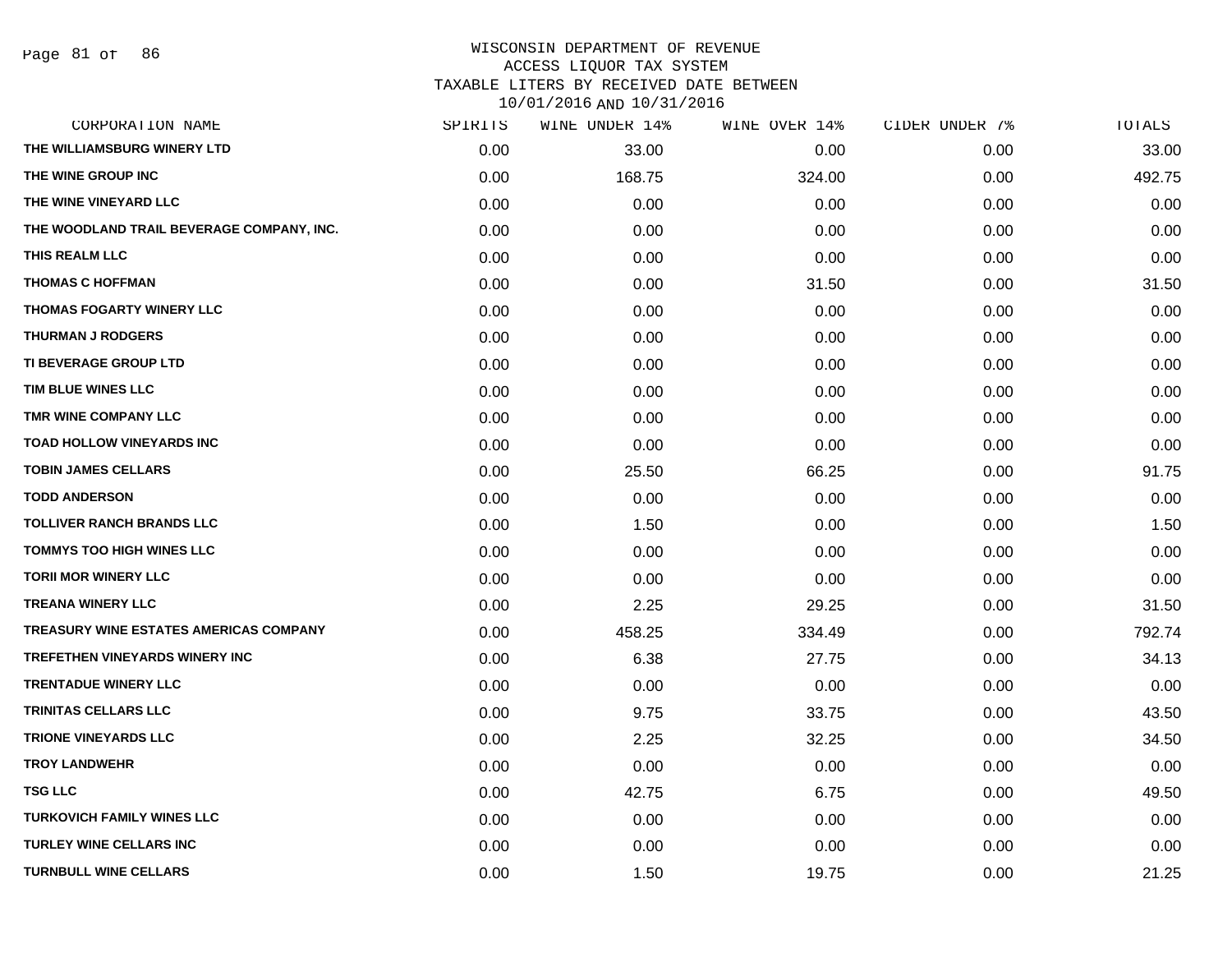Page 82 of 86

| CORPORATION NAME                      | SPIRITS | WINE UNDER 14% | WINE OVER 14% | CIDER UNDER 7% | TOTALS |
|---------------------------------------|---------|----------------|---------------|----------------|--------|
| <b>TWIN PEAKS WINERY INC</b>          | 0.00    | 6.75           | 63.00         | 0.00           | 69.75  |
| <b>TWIN RIDGE ESTATES LLC</b>         | 0.00    | 0.00           | 31.50         | 0.00           | 31.50  |
| <b>TWISTED OAK WINERY LLC</b>         | 0.00    | 4.50           | 13.50         | 0.00           | 18.00  |
| <b>TWO LADS LLC</b>                   | 0.00    | 42.00          | 0.00          | 0.00           | 42.00  |
| <b>TWOMEY CELLARS LLC</b>             | 0.00    | 106.50         | 8.25          | 0.00           | 114.75 |
| UNTI WINE CO LLC                      | 0.00    | 6.75           | 56.25         | 0.00           | 63.00  |
| <b>URBAN CELLARS LLC</b>              | 0.00    | 0.00           | 0.00          | 0.00           | 0.00   |
| V & C LLC                             | 0.00    | 22.50          | 40.50         | 0.00           | 63.00  |
| <b>V SATTUI WINERY INC</b>            | 0.00    | 204.03         | 437.75        | 0.00           | 641.78 |
| VAN RUITEN FAMILY WINERY LLC          | 0.00    | 0.00           | 6.00          | 0.00           | 6.00   |
| VAN WYCHEN WINES INC.                 | 0.00    | 0.00           | 0.00          | 0.00           | 0.00   |
| <b>VENTANA VINTNERS LLC</b>           | 0.00    | 0.00           | 2.25          | 0.00           | 2.25   |
| <b>VERMEIL WINE GROUP LLC</b>         | 0.00    | 0.00           | 0.00          | 0.00           | 0.00   |
| <b>VERMONT HARD CIDER COMPANY LLC</b> | 0.00    | 0.00           | 0.00          | 0.00           | 0.00   |
| <b>VERNON VINEYARDS LTD</b>           | 0.00    | 0.00           | 0.00          | 0.00           | 0.00   |
| <b>VETRO WINERY LLC</b>               | 0.00    | 0.00           | 0.00          | 0.00           | 0.00   |
| <b>VICINI ENTERPRISES LLC</b>         | 0.00    | 0.00           | 0.00          | 0.00           | 0.00   |
| <b>VIGNETTE WINERY LLC</b>            | 0.00    | 0.00           | 18.75         | 0.00           | 18.75  |
| <b>VILLA AMOROSA INC</b>              | 0.00    | 281.30         | 542.25        | 0.00           | 823.55 |
| <b>VILLA ENCINAL PARTNERS LP</b>      | 0.00    | 0.00           | 141.75        | 0.00           | 141.75 |
| <b>VILLA TOSCANO INC</b>              | 0.00    | 9.75           | 2.25          | 0.00           | 12.00  |
| VIN DE ZO LLC                         | 0.00    | 4.50           | 78.75         | 0.00           | 83.25  |
| <b>VINA ROBLES INC</b>                | 0.00    | 0.75           | 26.00         | 0.00           | 26.75  |
| <b>VINCENT ARROYO WINERY INC</b>      | 0.00    | 0.00           | 0.00          | 0.00           | 0.00   |
| <b>VINE &amp; SUN LLC</b>             | 0.00    | 0.00           | 0.00          | 0.00           | 0.00   |
| <b>VINE CLIFF WINERY INC</b>          | 0.00    | 0.00           | 0.00          | 0.00           | 0.00   |
| <b>VINEBURG LLC</b>                   | 0.00    | 32.25          | 450.00        | 0.00           | 482.25 |
| <b>VINEOAKS LLC</b>                   | 0.00    | 61.50          | 74.25         | 0.00           | 135.75 |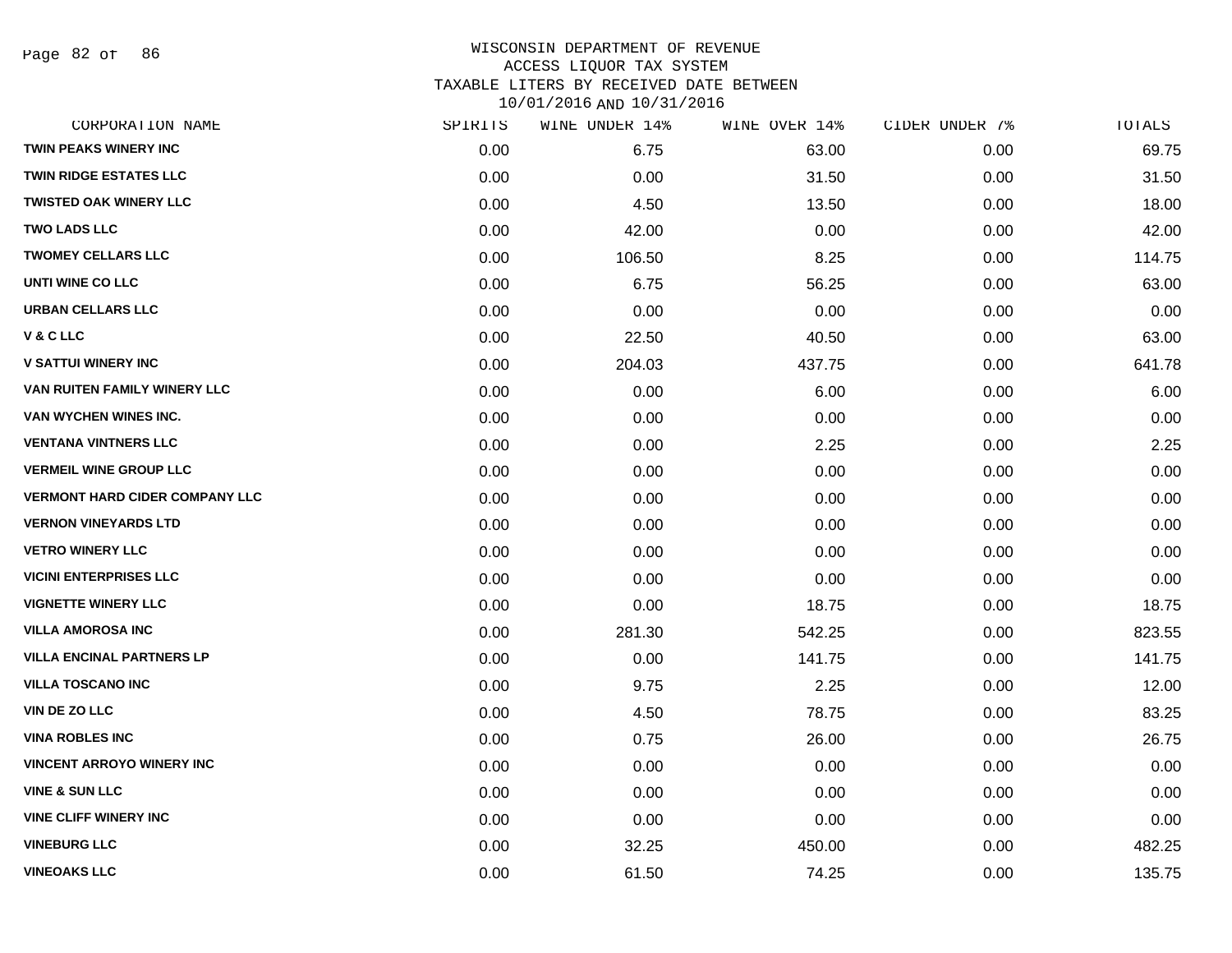Page 83 of 86

| CORPORATION NAME                                   | SPIRITS | WINE UNDER 14% | WINE OVER 14% | CIDER UNDER 7% | TOTALS |
|----------------------------------------------------|---------|----------------|---------------|----------------|--------|
| <b>VINES TO CELLAR, INC.</b>                       | 0.00    | 0.00           | 0.00          | 0.00           | 0.00   |
| <b>VINEYARD 29 LLC</b>                             | 0.00    | 0.00           | 0.00          | 0.00           | 0.00   |
| <b>VINTAGE WINE ESTATES, INC.</b>                  | 0.00    | 0.00           | 83.25         | 0.00           | 83.25  |
| <b>VINTAGE WINE ESTATES, INC.</b>                  | 0.00    | 32.25          | 197.25        | 0.00           | 229.50 |
| <b>VINTAGE WINE ESTATES, INC.</b>                  | 0.00    | 28.50          | 150.38        | 0.00           | 178.88 |
| <b>VINTAGE WINE ESTATES, INC.</b>                  | 0.00    | 0.00           | 167.00        | 0.00           | 167.00 |
| <b>VINTAGE WINE ESTATES, INC.</b>                  | 0.00    | 165.75         | 141.75        | 0.00           | 307.50 |
| <b>VINUM CELLARS INC</b>                           | 0.00    | 0.00           | 0.00          | 0.00           | 0.00   |
| VON STIEHL WINERY LTD.                             | 0.00    | 0.00           | 0.00          | 0.00           | 0.00   |
| W G BEST WEINKELLEREI INC                          | 0.00    | 369.00         | 108.75        | 0.00           | 477.75 |
| <b>W J DEUTSCH &amp; SONS LTD</b>                  | 0.00    | 1.50           | 34.50         | 0.00           | 36.00  |
| <b>WAITS-MAST FAMILY CELLARS LLC</b>               | 0.00    | 249.00         | 192.00        | 0.00           | 441.00 |
| <b>WASHINGTON VINTNERS LLC</b>                     | 0.00    | 0.00           | 0.00          | 0.00           | 0.00   |
| <b>WEIBEL INCORPORATED</b>                         | 0.00    | 0.00           | 0.00          | 0.00           | 0.00   |
| <b>WELLINGTON VINEYARDS, INC.</b>                  | 0.00    | 63.75          | 2.25          | 0.00           | 66.00  |
| <b>WENTE BROS</b>                                  | 0.00    | 6.00           | 15.75         | 0.00           | 21.75  |
| <b>WEST COAST WINE PARTNERS LLC</b>                | 0.00    | 0.00           | 49.50         | 0.00           | 49.50  |
| <b>WEST PRAIRIE WINERY LLC</b>                     | 0.00    | 0.00           | 0.00          | 0.00           | 0.00   |
| <b>WESTFALL WINERY LLC</b>                         | 0.00    | 4.50           | 0.00          | 0.00           | 4.50   |
| <b>WESTON WINERIES LLC</b>                         | 0.00    | 0.00           | 0.00          | 0.00           | 0.00   |
| <b>WESTPORT WINERY LLC</b>                         | 0.00    | 4.50           | 2.25          | 0.00           | 6.75   |
| <b>WHEELER WINERY INC</b>                          | 0.00    | 136.88         | 251.07        | 0.00           | 387.95 |
| <b>WHETSTONE WINE CELLARS LLC</b>                  | 0.00    | 2.25           | 4.50          | 0.00           | 6.75   |
| <b>WHISPERING BLUFFS VINEYARD &amp; WINERY LTD</b> | 0.00    | 0.00           | 0.00          | 0.00           | 0.00   |
| <b>WHISPERING WINDS WINERY LLC</b>                 | 0.00    | 0.00           | 0.00          | 0.00           | 0.00   |
| <b>WHITE BEAR SPIRITS LLC</b>                      | 0.00    | 0.00           | 0.00          | 0.00           | 0.00   |
| <b>WHITE OAK VINEYARDS &amp; WINERY LLC</b>        | 0.00    | 15.75          | 23.50         | 0.00           | 39.25  |
| WHITE WINTER WINERY INC                            | 0.00    | 0.00           | 0.00          | 0.00           | 0.00   |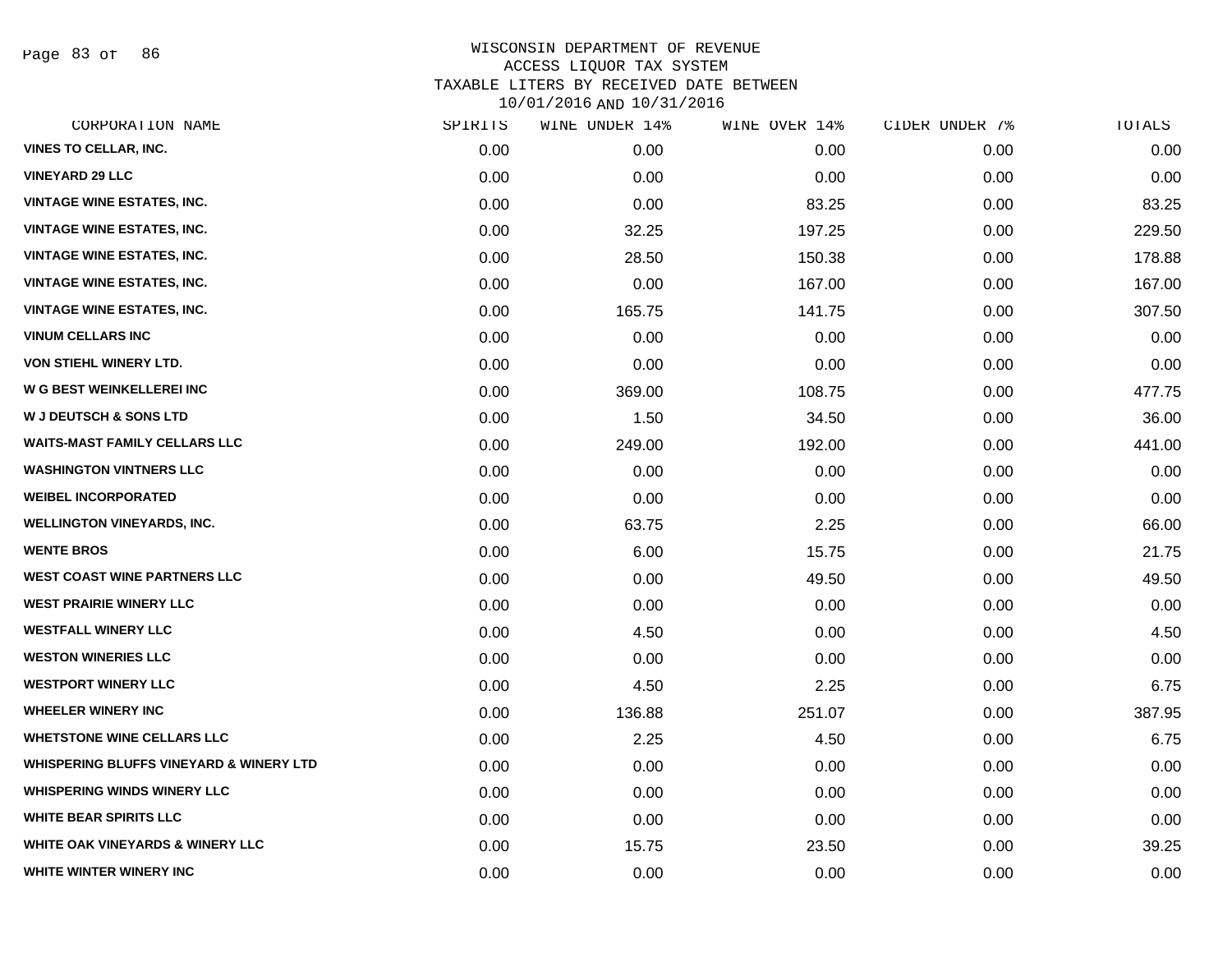Page 84 of 86

### WISCONSIN DEPARTMENT OF REVENUE ACCESS LIQUOR TAX SYSTEM TAXABLE LITERS BY RECEIVED DATE BETWEEN

| CORPORATION NAME                                  | SPIRITS | WINE UNDER 14% | WINE OVER 14% | CIDER UNDER 7% | TOTALS   |
|---------------------------------------------------|---------|----------------|---------------|----------------|----------|
| <b>WIENS CELLARS LLC</b>                          | 0.00    | 39.00          | 42.00         | 0.00           | 81.00    |
| <b>WILD MOUNTAIN WINERY INC</b>                   | 0.00    | 0.00           | 0.00          | 0.00           | 0.00     |
| <b>WILDEROTTER WINERY LLC</b>                     | 0.00    | 0.00           | 0.00          | 0.00           | 0.00     |
| <b>WILLAKENZIE ESTATE INC</b>                     | 0.00    | 143.60         | 4.50          | 0.00           | 148.10   |
| <b>WILLAMETTE VALLEY VINEYARDS INC</b>            | 0.00    | 75.63          | 32.25         | 0.00           | 107.88   |
| <b>WILLIAM F BLUHM</b>                            | 0.00    | 0.00           | 0.00          | 0.00           | 0.00     |
| <b>WILLIAM K PARSONS &amp; MARY ELLEN PARSONS</b> | 0.00    | 0.00           | 0.00          | 0.00           | 0.00     |
| <b>WILLIAM MOSBY</b>                              | 0.00    | 2.25           | 0.00          | 0.00           | 2.25     |
| <b>WILLIAMS &amp; SELYEM LLC</b>                  | 0.00    | 65.25          | 24.75         | 0.00           | 90.00    |
| <b>WILRONA LLC</b>                                | 0.00    | 0.00           | 3.72          | 0.00           | 3.72     |
| <b>WILSON CREEK WINERY &amp; VINEYARDS INC</b>    | 0.00    | 214.50         | 44.63         | 0.00           | 259.13   |
| <b>WIND GAP WINES LLC</b>                         | 0.00    | 6.00           | 0.00          | 0.00           | 6.00     |
| <b>WINDERLEA WINE COMPANY LLC</b>                 | 0.00    | 0.00           | 0.00          | 0.00           | 0.00     |
| <b>WINDWARD VINEYARD LLC</b>                      | 0.00    | 0.75           | 6.75          | 0.00           | 7.50     |
| <b>WINE BY JOE LLC</b>                            | 0.00    | 19.50          | 0.00          | 0.00           | 19.50    |
| WINE OF THE MONTH CLUB, INC.                      | 0.00    | 2,047.50       | 449.25        | 0.00           | 2,496.75 |
| <b>WINE ROAD VINTNERS LLC</b>                     | 0.00    | 25.50          | 47.25         | 0.00           | 72.75    |
| <b>WINE STATION HUDSON LLC</b>                    | 0.00    | 0.00           | 0.00          | 0.00           | 0.00     |
| <b>WINEGREETING.COM INC</b>                       | 0.00    | 16.50          | 0.00          | 0.00           | 16.50    |
| <b>WINERY AT BLACK STAR FARMS LLC</b>             | 0.00    | 43.50          | 0.00          | 0.00           | 43.50    |
| <b>WINERY EXCHANGE, INC.</b>                      | 0.00    | 3.00           | 40.50         | 0.00           | 43.50    |
| <b>WINERY FULFILLMENT SERVICES LLC</b>            | 0.00    | 0.00           | 4.50          | 0.00           | 4.50     |
| <b>WINESITTER BREWHOUSE LLC</b>                   | 0.00    | 0.00           | 0.00          | 0.00           | 0.00     |
| WINNESHIEK WILDBERRY WINERY LLC                   | 0.00    | 45.00          | 0.00          | 0.00           | 45.00    |
| <b>WINSIDE USA INC</b>                            | 0.00    | 1.50           | 26.25         | 0.00           | 27.75    |
| <b>WOLFF VINEYARD LLC</b>                         | 0.00    | 6.00           | 1.50          | 0.00           | 7.50     |
| <b>WOLLERSHEIM WINERY, INC.</b>                   | 0.00    | 0.00           | 0.00          | 0.00           | 0.00     |
| WOLLERSHEIM WINERY, INC.                          | 0.00    | 0.00           | 0.00          | 0.00           | 0.00     |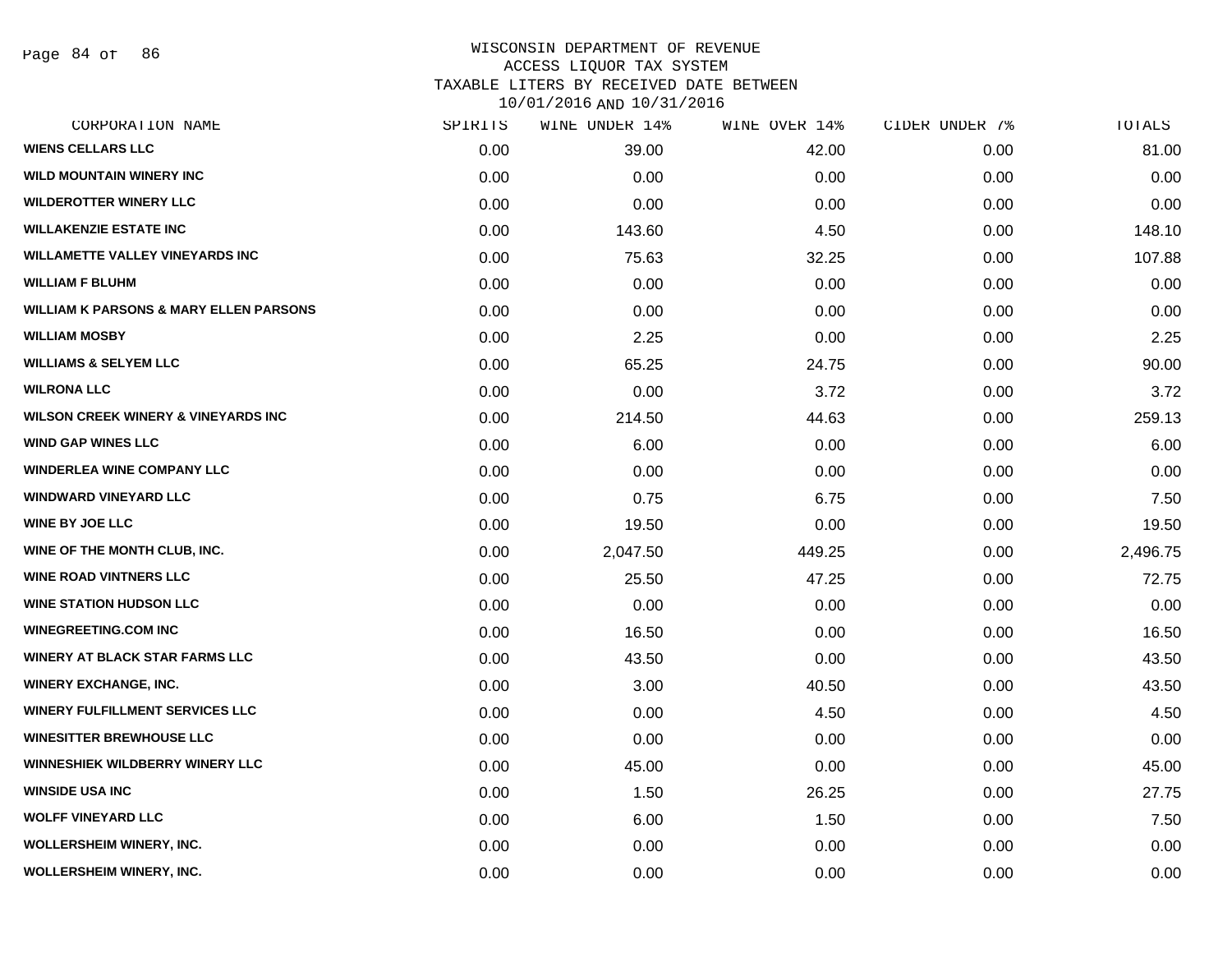Page 85 of 86

| CORPORATION NAME                  | SPIRITS | WINE UNDER 14% | WINE OVER 14% | CIDER UNDER 7% | TOTALS     |
|-----------------------------------|---------|----------------|---------------|----------------|------------|
| <b>WOODWARD CANYON WINERY INC</b> | 0.00    | 0.00           | 0.00          | 0.00           | 0.00       |
| <b>WORLD'S END LLC</b>            | 0.00    | 0.00           | 0.00          | 0.00           | 0.00       |
| <b>WRH PARTNERS LLC</b>           | 0.00    | 0.00           | 0.00          | 0.00           | 0.00       |
| YORKVILLE CELLARS INC             | 0.00    | 20.25          | 0.00          | 0.00           | 20.25      |
| <b>ZD WINES LLC</b>               | 0.00    | 102.72         | 81.06         | 0.00           | 183.78     |
| <b>ZERO LINK MARKETS INC</b>      | 0.00    | .902.90        | 181.89        | 0.00           | 2,084.79   |
| TOTAL LITERS FOR 10/31/2016       | 0.00    | 83,258.81      | 52,068.95     | 210.00         | 135,537.76 |